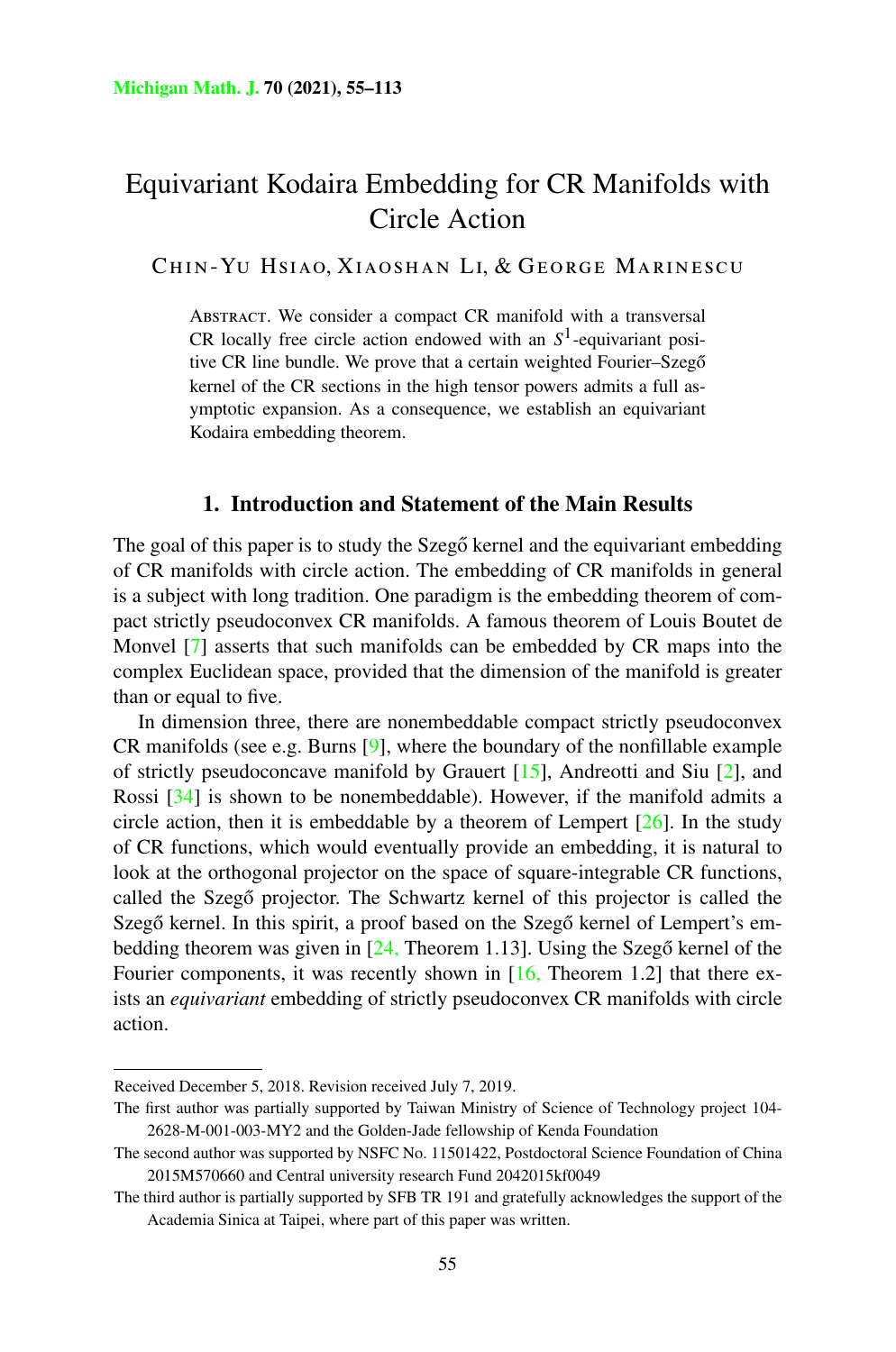Leaving the territory of strictly pseudoconvex CR manifolds, the natural idea arises to embed CR manifolds into the projective space by means of CR sections of a CR line bundle of positive curvature [[14](#page-56-0); [16;](#page-56-0) [19](#page-56-0); [20;](#page-56-0) [21;](#page-56-0) [22](#page-56-0); [24;](#page-56-0) [25;](#page-56-0) [30](#page-57-0); [32\]](#page-57-0). This is the analogue of the *Kodaira embedding theorem* from complex geometry. In the case of CR manifolds, we have to use an analytic method, whereas Kodaira's original proof relied on cohomology vanishing theorems. Analytic proofs of the Kodaira embedding theorem for Kähler and symplectic manifolds, based on the Bergman kernel asymptotics, were given in  $[6; 27]$  $[6; 27]$  $[6; 27]$ . In this paper, we use Szegő kernel analogues on CR manifolds of the Bergman kernel asymptotics on Kähler or symplectic manifolds [\[10](#page-56-0); [23;](#page-56-0) [27;](#page-56-0) [28](#page-56-0); [35;](#page-57-0) [37;](#page-57-0) [39](#page-57-0)]. A motivating example is the quadric

$$
\{ [z] \in \mathbb{CP}^{N-1}; |z_1|^2 + \cdots + |z_q|^2 - |z_{q+1}|^2 - \cdots - |z_N|^2 = 0 \},\
$$

which is a CR manifold possessing a positive line bundle and a circle action. In  $[6; 35; 39]$  $[6; 35; 39]$  $[6; 35; 39]$  $[6; 35; 39]$  $[6; 35; 39]$  $[6; 35; 39]$  the Szegő kernel on a strictly pseudoconvex CR manifold with trivial line bundle  $\lceil 8 \rceil$  (see also  $\lceil 24 \rceil$ ) was used to study the Bergman kernel on a Kähler manifold, whereas here we study the Szegő kernel for tensor powers of a CR line bundle.

We are thus led to the problem of *equivariant Kodaira embedding* of CR manifolds with circle action, which is the subject of this paper. We prove that a certain weighted Fourier–Szegő kernel admits a full asymptotic expansion, and by using these asymptotics we will show that if *X* admits a transversal CR locally free *S*1 action and there is an  $S^1$ -equivariant positive CR line bundle *L* over *X*, then *X* can be CR embedded into projective space *without any assumption* of the Levi form. In particular, when *X* is Levi-flat, we improve to  $C^{\infty}$  the regularity in the Kodaira embedding theorem of Ohsawa and Sibony (see Corollary [1.4\)](#page-7-0).

Let us now state our main results. We refer to Section [2](#page-8-0) for some standard notations and terminology used here. Let  $(X, T^{1,0}X)$  be a compact CR manifold of dimension  $2n - 1$ ,  $n \ge 2$ , endowed with a locally free  $S^1$ -action  $S^1 \times X \to X$ ,  $(e^{i\theta}, x) \mapsto e^{i\theta}x$ , and let *T* be the infinitesimal generator of the *S*<sup>1</sup>-action.

We assume that this  $S^1$ -action is transversal CR, that is,  $T$  preserves the CR structure  $T^{1,0}X$ , and *T* and  $T^{1,0}X \oplus \overline{T^{1,0}X}$  generate the complex tangent bundle to *X*. In our paper, we systematically use appropriate coordinates introduced by Baouendi, Rothschild, and Treves [\[4](#page-55-0), Theorem II.1, Proposition I.2]. Namely, if *X* admits a transversal CR locally free  $S^1$ -action, then for each point  $p \in X$ , there exist a coordinate neighborhood *U* with coordinates  $(x_1, \ldots, x_{2n-1})$ , centered at  $p = 0$ , and there exist  $\eta > 0$ ,  $\varepsilon_0 > 0$ , and  $\phi \in C^\infty(D, \mathbb{R})$  independent of  $\theta$ , where  $D := \{(z, \theta) \in U : |z| < \eta, |\theta| < \varepsilon_0\} \subset U$ , such that by setting

$$
z_j = x_{2j-1} + ix_{2j}, \quad j = 1, ..., n-1, \qquad x_{2n-1} = \theta,
$$

we have

$$
T = \frac{\partial}{\partial \theta} \quad \text{on } D,\tag{1.1}
$$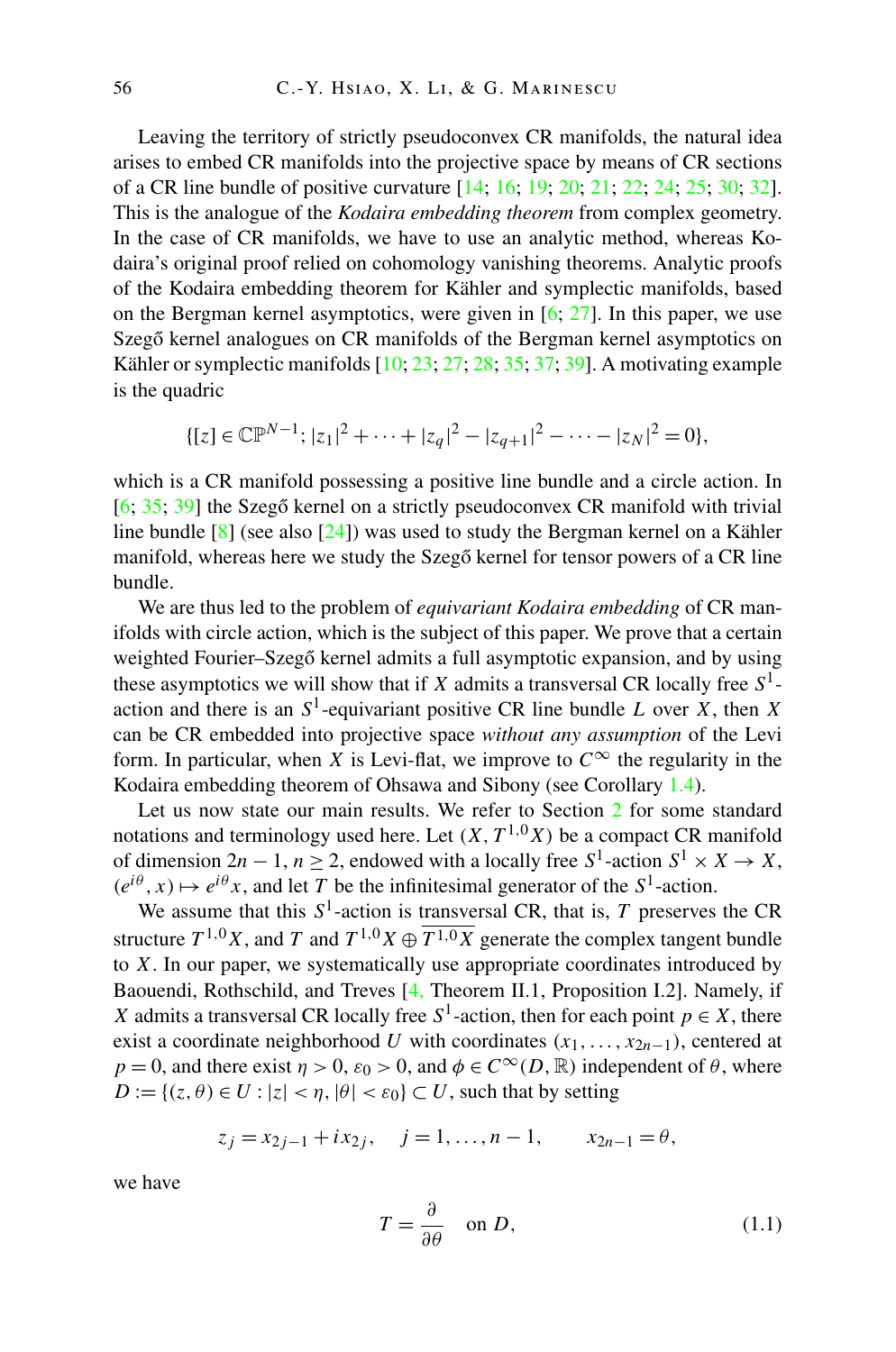<span id="page-2-0"></span>and the vector fields

$$
Z_j = \frac{\partial}{\partial z_j} + i \frac{\partial \phi}{\partial z_j} (z, \overline{z}) \frac{\partial}{\partial \theta}, \quad j = 1, \dots, n-1,
$$
 (1.2)

form a frame of  $T^{1,0}X$  over *D*. From this it follows that the vector fields  $\overline{Z}_1, \ldots, \overline{Z}_{n-1}$  form a frame of  $T^{0,1}X$  over *D*, and they annihilate the functions

$$
z_1,\ldots,z_{n-1},\qquad \zeta:=\theta+i\phi,
$$

which are thus CR functions. The map

$$
D \longrightarrow \mathbb{C}^n, \qquad p \longmapsto (z_1(p), \dots, z_{n-1}(p), \zeta(p))
$$

is therefore a CR embedding, so that  $X$  is locally embeddable. In fact, by  $[4, 1]$  $[4, 1]$  $[4, 1]$ Theorem II.1] any abstract CR structure invariant under a transversal Lie group action is locally embeddable. We call  $(x_1, \ldots, x_{2n-1})$  canonical coordinates, *D* canonical coordinate patch, and  $(D, (z, \theta), \phi)$  a BRT trivialization.

In this paper, we work with locally trivializable CR vector bundles; see Definition [2.5](#page-13-0). Such bundles admit local CR frames and transition matrices with CR entries. We further consider  $S^1$ -equivariant CR bundles, that is, CR bundles endowed with a CR  $S^1$ -action lifting the  $S^1$ -action on *X* (see Definition [2.6\)](#page-14-0). Such bundles admit local  $S<sup>1</sup>$ -equivariant CR frames, called rigid CR frames, so there is a family of trivializations that cover *X* so that the entries of the transition matrices are CR functions annihilated by *T* ; see Proposition [2.7.](#page-14-0) The operator *T* extends to an operator on  $C^{\infty}(X, L)$ ; see [\(2.21\)](#page-15-0). We consider further an  $S^1$ -equivariant Hermitian metric on *L*. Then for every rigid frame  $\{f_1, \ldots, f_r\}$ , the inner products of  $f_i$  and  $f_\ell$  are annihilated by *T* for any *j*,  $\ell$ .

Let *L* be an  $S^1$ -equivariant CR line bundle over *X*, and let  $L^k$  be the *k*th power of *L*, which is also an *S*1-equivariant CR line bundle. Let

$$
\overline{\partial}_b : \Omega^{0,q}(X, L^k) \to \Omega^{0,q+1}(X, L^k)
$$

be the tangential Cauchy–Riemann operator with values in  $L^k$ . The action of  $S^1$ commutes with  $\overline{\partial}_b$ . We will therefore obtain information about  $\overline{\partial}_b$  by decomposing the spaces of sections under the group action. For every  $m \in \mathbb{Z}$ , we consider the Fourier component of the space of smooth sections  $C^{\infty}(X, L^k)$  consisting of equivariant CR sections of  $L^k$  of frequency *m*, that is,

$$
C_m^{\infty}(X, L^k) := \{ u \in C^{\infty}(X, L^k); Tu = imu \},
$$
\n(1.3)

and the corresponding Fourier component of the space of CR sections,

$$
\mathcal{H}_{b,m}^0(X, L^k) := \{ u \in C_m^\infty(X, L^k); \overline{\partial}_b u = 0 \}.
$$
 (1.4)

Since *X* is a compact manifold, we have for every  $m \in \mathbb{Z}$  (see [[21,](#page-56-0) Theorem 1.23] and also Theorem [3.7](#page-24-0)) that

$$
\dim \mathcal{H}_{b,m}^0(X, L^k) < \infty. \tag{1.5}
$$

For  $\lambda > 0$ , put

$$
\mathcal{H}_{b,\leq\lambda}^{0}(X,L^{k}) := \bigoplus_{|m|\leq\lambda} \mathcal{H}_{b,m}^{0}(X,L^{k}).
$$
\n(1.6)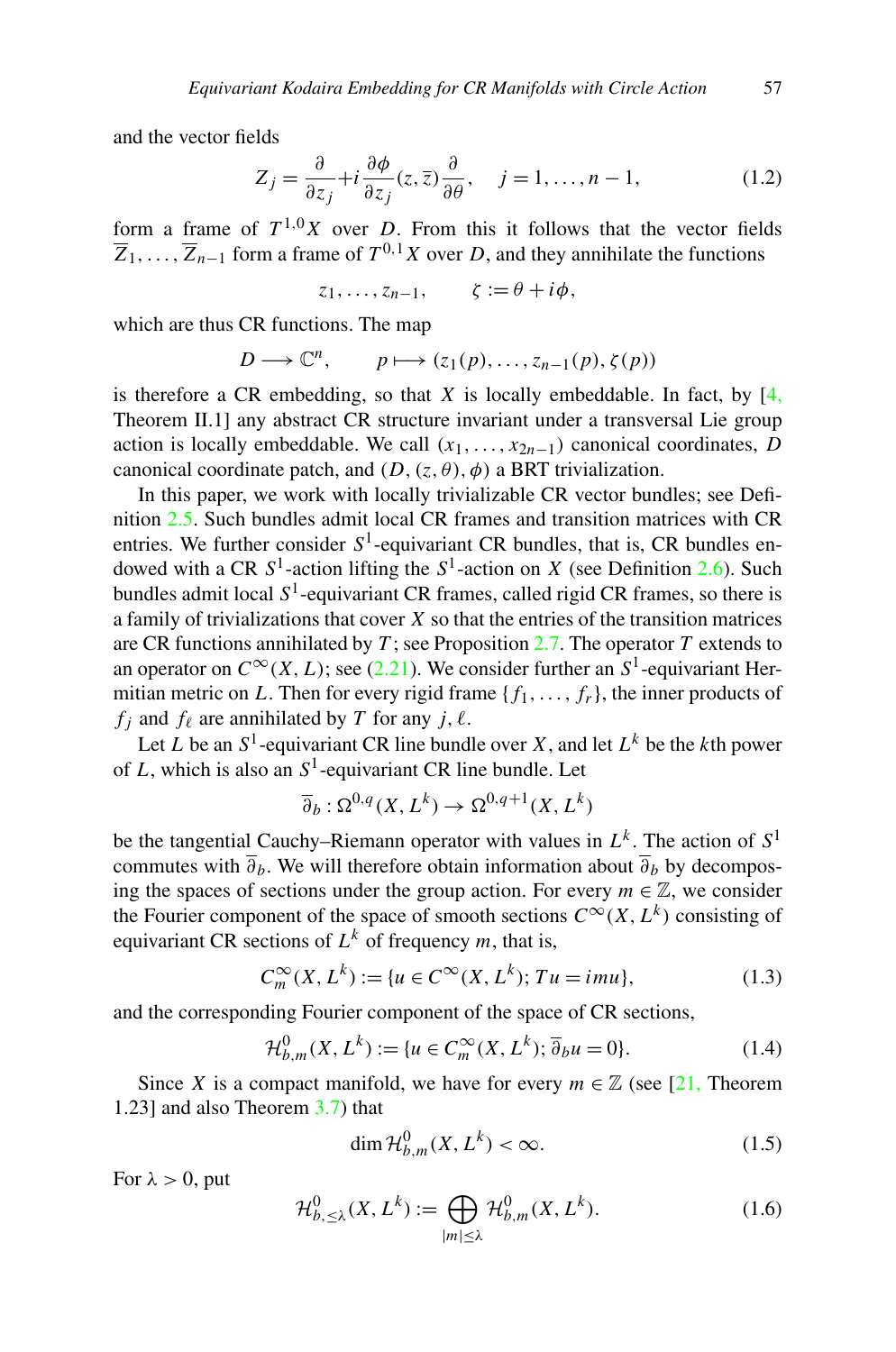<span id="page-3-0"></span>We assume further that *L* is endowed with an  $S<sup>1</sup>$ -equivariant Hermitian metric *h*. The curvature of  $(L, h)$  at a point  $x \in X$  is denoted by  $R_x^L$  (cf. Definition [2.11\)](#page-18-0), and  $(L, h)$  is called positive if  $R_x^L$  is positive definite at any point  $x \in X$ . The Hermitian metric on  $L^k$  induced by h is denoted by  $h^k$ . Working with a positive line bundle *L*, we will embed the manifold *X* by using weighted projections on the Fourier components (cf. (1.9)) of sections of  $\mathcal{H}_{b,\leq k\delta}^0(X,L^k)$  for  $\delta > 0$  sufficiently small.

The bundle  $\mathbb{C}TX$  is  $S^1$ -equivariant, and we can take an  $S^1$ -equivariant Hermitian metric  $\langle \cdot | \cdot \rangle$  on  $\mathbb{C}TX$  such that

$$
T^{1,0}X \perp T^{0,1}X
$$
,  $T \perp (T^{1,0}X \oplus T^{0,1}X)$ ,  $\langle T|T \rangle = 1$ ,

and  $\langle u | v \rangle$  is real if *u*, *v* are real tangent vectors (see Theorem [2.14](#page-18-0)). We denote by  $dv_X$  the volume form induced by  $\langle \cdot | \cdot \rangle$ .

Let  $\omega_0 \in C^\infty(X, T^*X)$  be the real 1-form of unit length annihilating  $T^{1,0}X \oplus$ *T*<sup>0,1</sup>*X* and satisfying  $\omega_0(T) = -1$ . The Levi form  $\mathcal{L}_x$  at a point  $x \in X$  is the Hermitian quadratic form on  $T_x^{1,0}X$  given by  $\mathcal{L}_x(U, \overline{V}) = -\frac{1}{2i} \langle d\omega_0(x), U \wedge \overline{V} \rangle$ ,  $U, V \in T^{1,0}_x X$ .

Let  $(\cdot|\cdot)_{k} = (\cdot|\cdot)$  be the  $L^2$  inner product on  $C^{\infty}(X, L^k)$  induced by  $h^k$  and  $dv_X$ . Let  $L^2(X, L^k)$  be the completion of  $C^\infty(X, L^k)$  with respect to  $(·)$ . We extend  $(\cdot | \cdot)$  to  $L^2(X, L^k)$ .

For every  $m \in \mathbb{Z}$ , let  $L^2_m(X, L^k) \subset L^2(X, L^k)$  be the completion of  $C_m^{\infty}(X, L^k)$ with respect to *(*·|·*)*. Let

$$
Q_{m,k}^{(0)}: L^2(X, L^k) \to L_m^2(X, L^k)
$$
\n(1.7)

be the orthogonal projection with respect to *(*·|·*)*. We have the Fourier decomposition

$$
L^{2}(X, L^{k}) = \bigoplus_{m \in \mathbb{Z}} L^{2}_{m}(X, L^{k}).
$$

We first construct a bounded operator on  $L^2(X, L^k)$  by putting a weight on the components of the Fourier decomposition with the help of a cut-off function. Fix *δ >* 0 and a function

$$
\tau_{\delta} \in C_0^{\infty}((-\delta,\delta)), \quad 0 \le \tau_{\delta} \le 1, \tau_{\delta} = 1 \text{ on } \left[ -\frac{\delta}{2}, \frac{\delta}{2} \right]. \tag{1.8}
$$

We define the weighted projector on the Fourier components by

$$
F_{k,\delta}: L^2(X, L^k) \to L^2(X, L^k),
$$
  

$$
u \mapsto \sum_{m \in \mathbb{Z}} \tau_{\delta}\left(\frac{m}{k}\right) Q_{m,k}^{(0)}(u).
$$
 (1.9)

For every  $\lambda > 0$ , we consider the partial Szegő projector

$$
\Pi_{k,\leq \lambda}: L^2(X, L^k) \to \mathcal{H}_{b,\leq \lambda}^0(X, L^k),\tag{1.10}
$$

which is the orthogonal projection on the space of equivariant CR functions of degree less than *λ*. Finally, we consider the weighted Fourier–Szegő operator

$$
P_{k,\delta} := F_{k,\delta} \circ \Pi_{k,\leq k\delta} \circ F_{k,\delta} : L^2(X, L^k) \to \mathcal{H}_{b,\leq k\delta}^0(X, L^k). \tag{1.11}
$$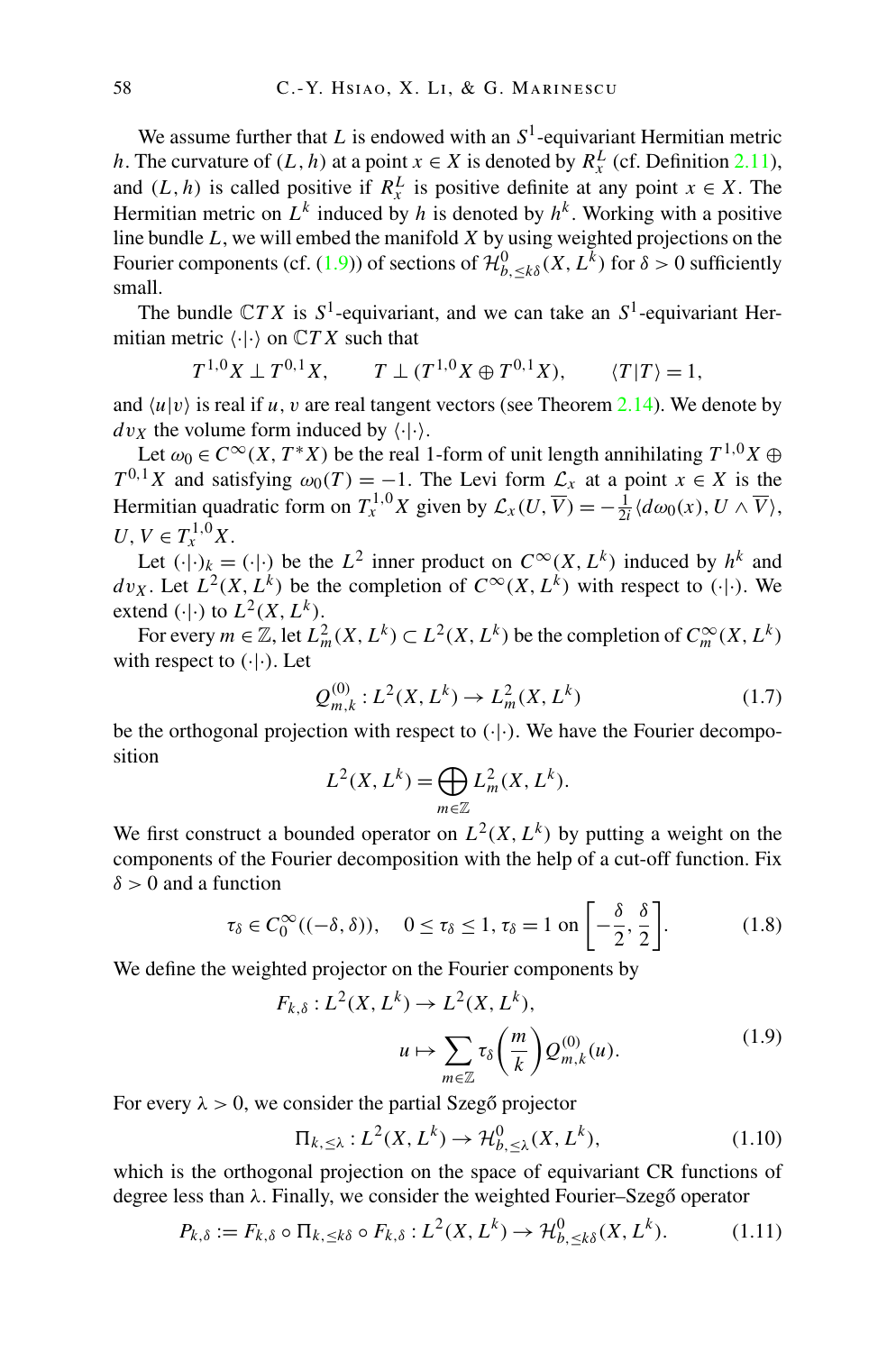<span id="page-4-0"></span>The Schwartz kernel of  $P_{k,\delta}$  with respect to  $dv_X$  is the smooth function *P<sub>k,δ</sub>*(*x*, *y*)  $\in L_x^k \otimes (L_y^k)^*$  satisfying (cf. Section [2.2,](#page-9-0) [[27,](#page-56-0) B.2])

$$
(P_{k,\delta}u)(x) = \int_X P_{k,\delta}(x, y)u(y) \, dv_X(y), \quad u \in L^2(X, L^k). \tag{1.12}
$$

Let  $f_j = f_j^{(k)}$ ,  $j = 1, ..., d_k$ , be an orthonormal basis of  $\mathcal{H}_{b, \leq k\delta}^0(X, L^k)$ . Then

$$
P_{k,\delta}(x, y) = \sum_{j=1}^{d_k} (F_{k,\delta} f_j)(x) \otimes ((F_{k,\delta} f_j)(y))^*,
$$
  
\n
$$
P_{k,\delta}(x, x) = \sum_{j=1}^{d_k} |(F_{k,\delta} f_j)(x)|_{h^k}^2
$$
\n(1.13)

(see Lemma [4.1](#page-37-0)), and these representations are independent of the chosen orthonormal basis. Note that the partial Szegő kernel  $\sum_{j=1}^{d_k} |f_j(x)|^2_{h^k}$  does not admit an asymptotic expansion in general, and hence the necessity of using the weighted projector  $F_k$ <sub>δ</sub>. This is discussed in Section [3.5](#page-34-0).

To describe the Fourier–Szegő kernel  $P_{k,\delta}(x, y)$ , we will localize  $P_{k,\delta}$  with respect to a local rigid CR frame *s* of *L* on an open set  $D \subset X$ . We define the weight of the metric *h* on *L* with respect to *s* to be the function  $\Phi \in C^{\infty}(D)$ satisfying  $|s|_h^2 = e^{-2\Phi}$ . We have an isometry

$$
U_{k,s}: L^{2}(D) \to L^{2}(D, L^{k}), \qquad u \longmapsto ue^{k\Phi}s^{k}, \tag{1.14}
$$

with inverse  $U_{k,s}^{-1}: L^2(D, L^k) \to L^2(D), \ \alpha \mapsto e^{-k\Phi} s^{-k}\alpha$ . The localization of  $P_{k,\delta}$  with respect to the trivializing rigid CR section *s* is given by

$$
P_{k,\delta,s}: L^2_{\text{comp}}(D) \to L^2(D), \qquad P_{k,\delta,s} = U_{k,s}^{-1} P_{k,\delta} U_{k,s}, \qquad (1.15)
$$

where  $L^2_{\text{comp}}(D)$  is the subspace of elements of  $L^2(D)$  with compact support in *D*. Let  $P_{k,\delta,s}(x, y) \in C^{\infty}(D \times D)$  be the Schwartz kernel of  $P_{k,\delta,s}$  with respect to  $dv_X$ , defined as in  $(1.12)$ . In the first main result of this work, we describe the structure of the localized Fourier–Szegő kernel  $P_{k,\delta,s}(x, y)$ .

Theorem 1.1. *Let X be a compact CR manifold with a CR transversal locally free S*1*-action*, *and let (L,h) be an S*1*-equivariant positive CR line bundle on X*. *Consider a point*  $p \in X$  *and a canonical coordinate neighborhood*  $(D, x =$  $(x_1, \ldots, x_{2n-1})$  *centered at*  $p = 0$ *. Let s be a local rigid CR frame of L on D and set*  $|s|^2_h = e^{-2\Phi}$ . *Fix*  $\delta > 0$  *small enough and*  $D_0 \subseteq D$ . *Then* 

$$
P_{k,\delta,s}(x,y) = \int_{\mathbb{R}} e^{ik\varphi(x,y,t)} g(x,y,t,k) dt + O(k^{-\infty}) \quad on \ D_0 \times D_0, \quad (1.16)
$$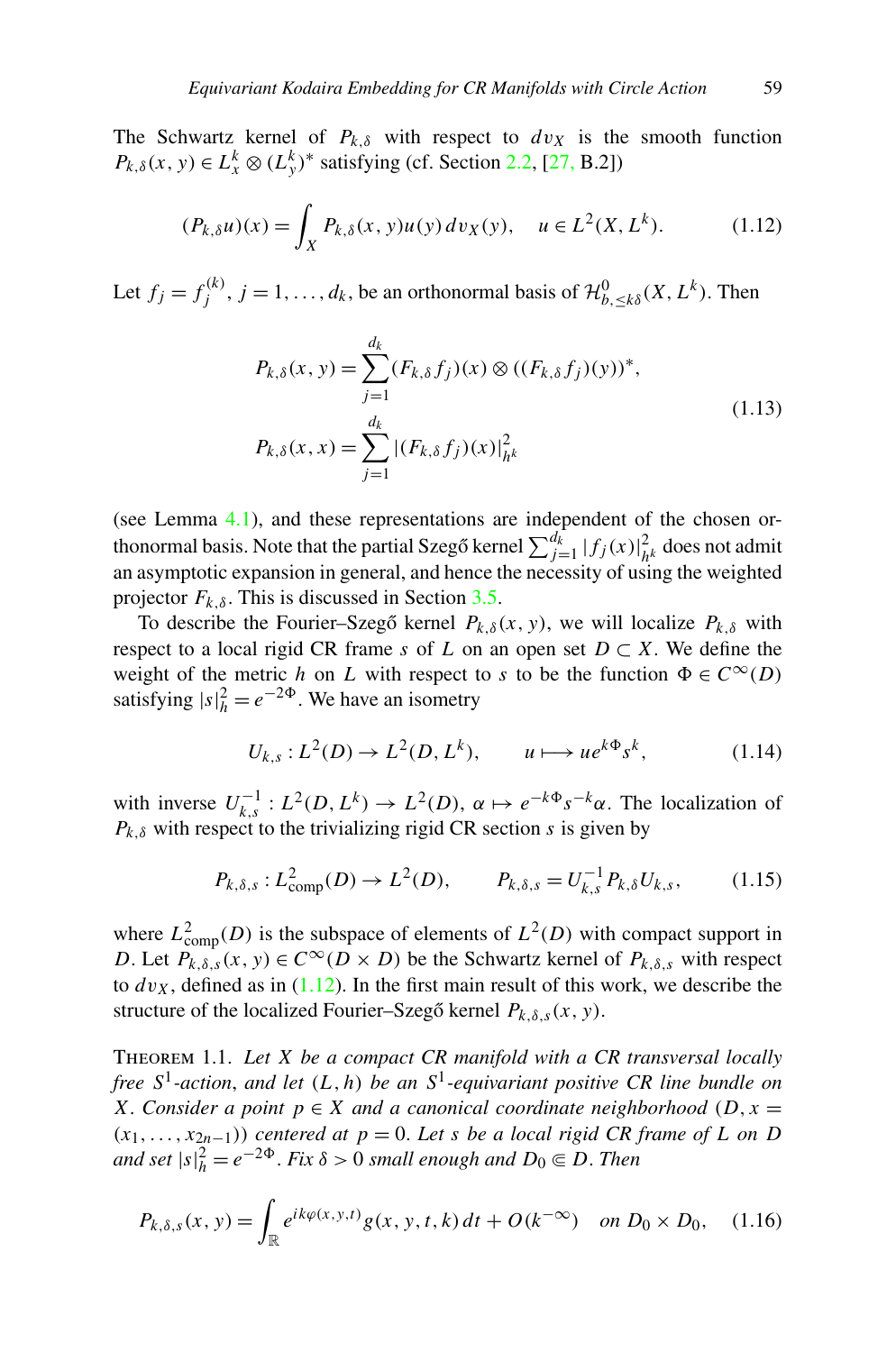<span id="page-5-0"></span>*where*  $\varphi \in C^{\infty}(D \times D \times (-\delta, \delta))$  *is a phase function such that, for some constant c >* 0, *we have*

$$
d_x \varphi(x, y, t)|_{x=y} = -2 \operatorname{Im} \overline{\partial}_b \Phi(x) + t \omega_0(x),
$$
  
\n
$$
d_y \varphi(x, y, t)|_{x=y} = 2 \operatorname{Im} \overline{\partial}_b \Phi(x) - t \omega_0(x),
$$
  
\n
$$
\operatorname{Im} \varphi(x, y, t) \ge c|z - w|^2,
$$
  
\n
$$
(x, y, t) \in D \times D \times (-\delta, \delta), \quad x = (z, x_{2n-1}), y = (w, y_{2n-1}),
$$
  
\n
$$
\operatorname{Im} \varphi(x, y, t) + \left| \frac{\partial \varphi}{\partial t}(x, y, t) \right|^2 \ge c|x - y|^2,
$$
  
\n
$$
(x, y, t) \in D \times D \times (-\delta, \delta),
$$
  
\n
$$
\varphi(x, y, t) = 0 \quad \text{and} \quad \frac{\partial \varphi}{\partial t}(x, y, t) = 0 \quad \text{if and only if } x = y,
$$
\n(1.17)

*and*  $g(x, y, t, k) \in S_{loc}^{n}(1; D \times D \times (-\delta, \delta)) \cap C_{0}^{\infty}(D \times D \times (-\delta, \delta))$  *is a symbol with expansion*

$$
g(x, y, t, k) \sim \sum_{j=0}^{\infty} g_j(x, y, t) k^{n-j} \quad \text{in } S^n_{\text{loc}}(1; D \times D \times (-\delta, \delta)), \tag{1.18}
$$

*and for*  $x \in D_0$  *and*  $|t| < \delta$ , *we have* 

$$
g_0(x, x, t) = (2\pi)^{-n} |\det(R_x^L - 2t\mathcal{L}_x)| |\tau_\delta(t)|^2.
$$
 (1.19)

We refer the reader to Section [2.2](#page-9-0) for the notations in semiclassical analysis used in Theorem [1.1.](#page-4-0) The determinant of a Hermitian quadratic form  $\mathcal{R}_x$  on  $T_x^{1,0}X$ is defined by det  $\mathcal{R}_x = \lambda_1 \cdots \lambda_{n-1}$  where  $\lambda_1, \ldots, \lambda_{n-1}$  are the eigenvalues of  $\mathcal{R}_x$ with respect to  $\langle \cdot | \cdot \rangle$ .

It should be noticed that the integral in the classical Boutet de Monvel and Sjöstrand's description  $\lceil 8 \rceil$  of the Szegő kernels for strictly pseudoconvex domains is R+, whereas the integral in our expansion ([1.16](#page-4-0)) is *(*−*δ,δ)*. The difference is that in  $[8]$  $[8]$ , the authors work with the Szegő projector on the infinite-dimensional space of CR functions, whereas here we use the weighted Fourier–Szegő projector  $(1.11)$  $(1.11)$  on a finite-dimensional space of sections of  $L^k$ , where the cut-off function  $\tau_{\delta}$  at frequency level plays an essential role. Moreover,  $P_{k,\delta,s}(x, y)$  are semiclassical kernels (with  $k$  in the phase) compared to the kernel in  $[8]$  $[8]$ , where there is no semiclassical parameter. We refer to Section [3.4](#page-33-0) for a comparison to Szegő/Bergman kernels in other geometric situations.

From Theorem [1.1](#page-4-0) we deduce the asymptotics of the kernel  $P_{k,\delta}(x, y)$  on the diagonal. Note that  $P_{k,\delta}(x, x) = P_{k,\delta,s}(x, x)$ .

COROLLARY 1.2. *Under the conditions of Theorem [1.1](#page-4-0), we have, as*  $k \to \infty$ ,

$$
P_{k,\delta}(x,x) \sim \sum_{j=0}^{\infty} k^{n-j} b_j(x) \quad \text{in } S^n_{\text{loc}}(1;X), \tag{1.20}
$$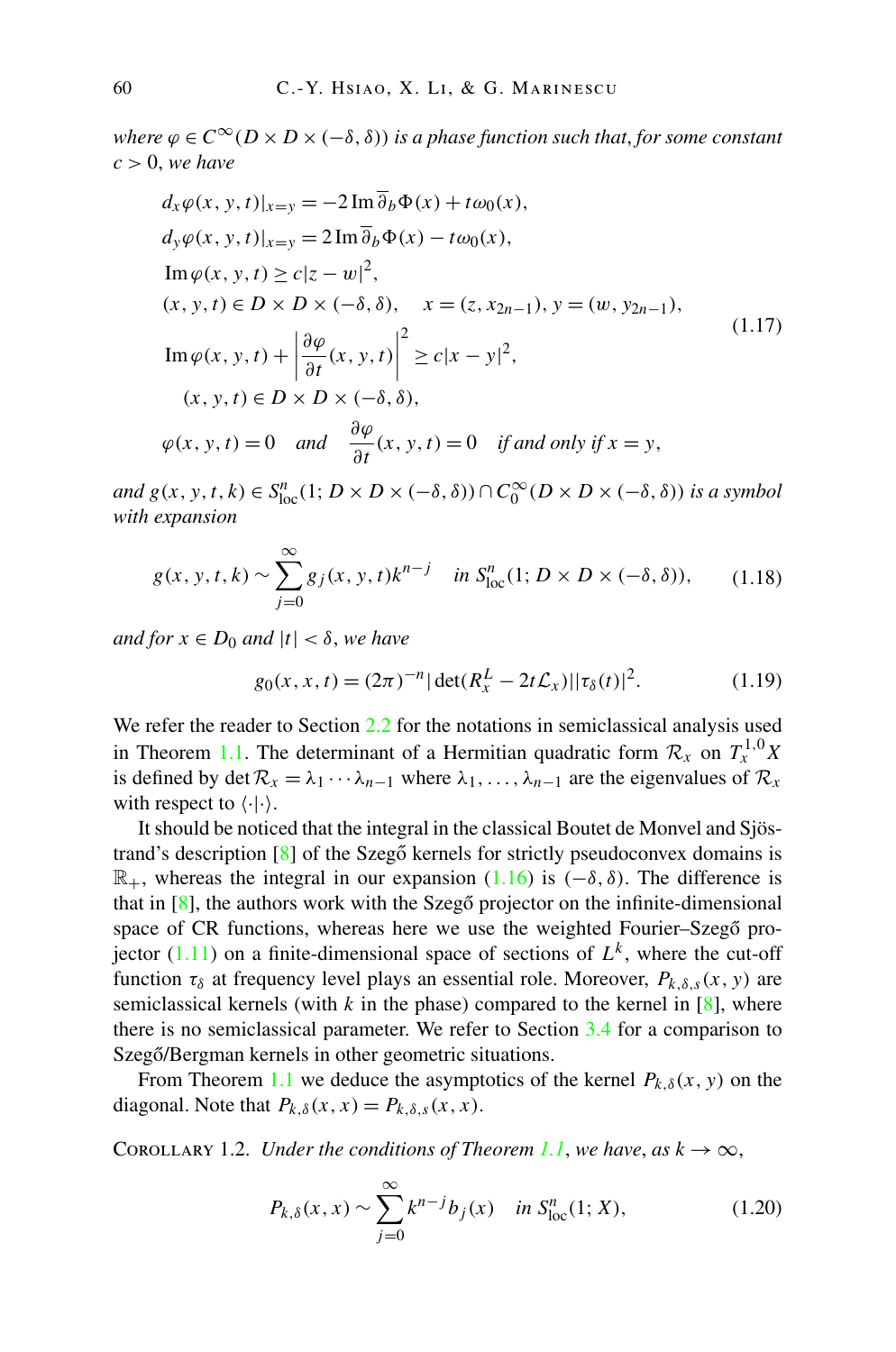<span id="page-6-0"></span>*where*  $b_j(x)$  ∈  $C^\infty(X)$ ,  $j = 0, 1, 2, \ldots$ , *and* 

$$
b_0(x) = (2\pi)^{-n} \int_{\mathbb{R}} |\det(R_x^L - 2t\mathcal{L}_x)| |\tau_\delta(t)|^2 dt
$$
 (1.21)

*with*  $\tau_{\delta}(t) \in C_0^{\infty}(\mathbb{R})$  *introduced in* ([1.8](#page-3-0)).

The leading term  $b_0$  of asymptotics  $(1.20)$  thus reflects the interplay between the curvature of  $L$  and the Levi form of the base manifold  $X$ , a phenomenon first noticed in  $[22]$  $[22]$ . This is a new feature compared to the asymptotics of the Bergman kernel of a positive line bundle over a complex manifold where only the curvature of *L* appears [[10;](#page-56-0) [23](#page-56-0); [27;](#page-56-0) [28;](#page-56-0) [37](#page-57-0); [39\]](#page-57-0). Note however that for a Levi-flat manifold *X*, we have

$$
b_0(x) = (2\pi)^{-n} \int_{\mathbb{R}} |\det(R_x^L)| |\tau_\delta(t)|^2 dt,
$$
 (1.22)

which is an integrated version of the leading term for complex manifolds, reflecting the fact that Levi-flat manifolds are foliated by complex manifolds.

In the general case, note that for  $\delta$  small enough and  $|t| \leq \delta$ , we have  $|\det(R_x^L - 2t\mathcal{L}_x)| > 0$  for all  $x \in X$  due to the positivity of *L* and compactness of *X*. Hence  $b_0(x) > 0$  on *X*, and we deduce from [\(1.20\)](#page-5-0) that for *k* large enough (see also Lemma [4.2](#page-37-0)),

$$
d_k = \int_X \sum_{j=1}^{d_k} |f_j^k(x)|^2 dv_X(x) \ge \int_X P_{k,\delta}(x,x) dv_X(x) \gtrsim k^n.
$$

Since we also have  $d_k \leq k^n$  by [\[21](#page-56-0), Theorem 1.4], we see that the spaces  $\mathcal{H}_{k, \leq k\delta}(X, L^k)$  have maximal growth  $d_k \sim k^n$ .

We now define the Kodaira map. Consider an open set  $D \subset X$  with

$$
\bigcup_{-\pi \le \theta \le \pi} e^{i\theta} D \subset D,\tag{1.23}
$$

and let  $s: D \to L$  be a local rigid CR trivializing section on *D*; see Proposi-tion [2.7.](#page-14-0) For any  $u \in C^{\infty}(X, L^{\overline{k}})$ , we write  $u(x) = s^k(x) \otimes \tilde{u}(x)$  on *D*, with  $\widetilde{u} \in C^{\infty}(D)$ . Let  $\{f_j\}_{j=1}^{d_k}$  be an orthonormal basis of  $\mathcal{H}_{b,\leq k\delta}^0(X,L^k)$  with respect to  $(\cdot | \cdot)$  such that  $f_j \in \mathcal{H}_{b,m_j}^0(X,L^k)$  and set  $g_j = F_{k,\delta} f_j, 1 \le j \le d_k$ . The Kodaira map is defined on *D* by

$$
\Phi_{k,\delta}: D \longrightarrow \mathbb{CP}^{d_k-1},
$$
  
\n $x \longmapsto [F_{k,\delta}f_1,\dots,F_{k,\delta}f_{d_k}] := [\widetilde{g}_1(x),\dots,\widetilde{g}_{d_k}(x)] \text{ for } x \in D.$  (1.24)

By the proof of [\[21](#page-56-0), Lemma 1.22] there exists an open cover of *X* with sets *D* satisfying  $(1.23)$ . Thus we have a well-defined global map

$$
\Phi_{k,\delta}: X \longrightarrow \mathbb{CP}^{d_k-1}, \qquad x \longmapsto [F_{k,\delta}f_1, \dots, F_{k,\delta}f_{d_k}]. \tag{1.25}
$$

Since  $g_j \in \mathcal{H}_{b,m_j}^0(X, L^k)$ , we have  $T \widetilde{g}_j = im_j \widetilde{g}_j$ , and hence

$$
g_j(e^{i\theta} x) = s^k(e^{i\theta} x) \otimes \widetilde{g}_j(e^{i\theta} x) = s^k(e^{i\theta} x) \otimes e^{im_j\theta} \widetilde{g}_j(x).
$$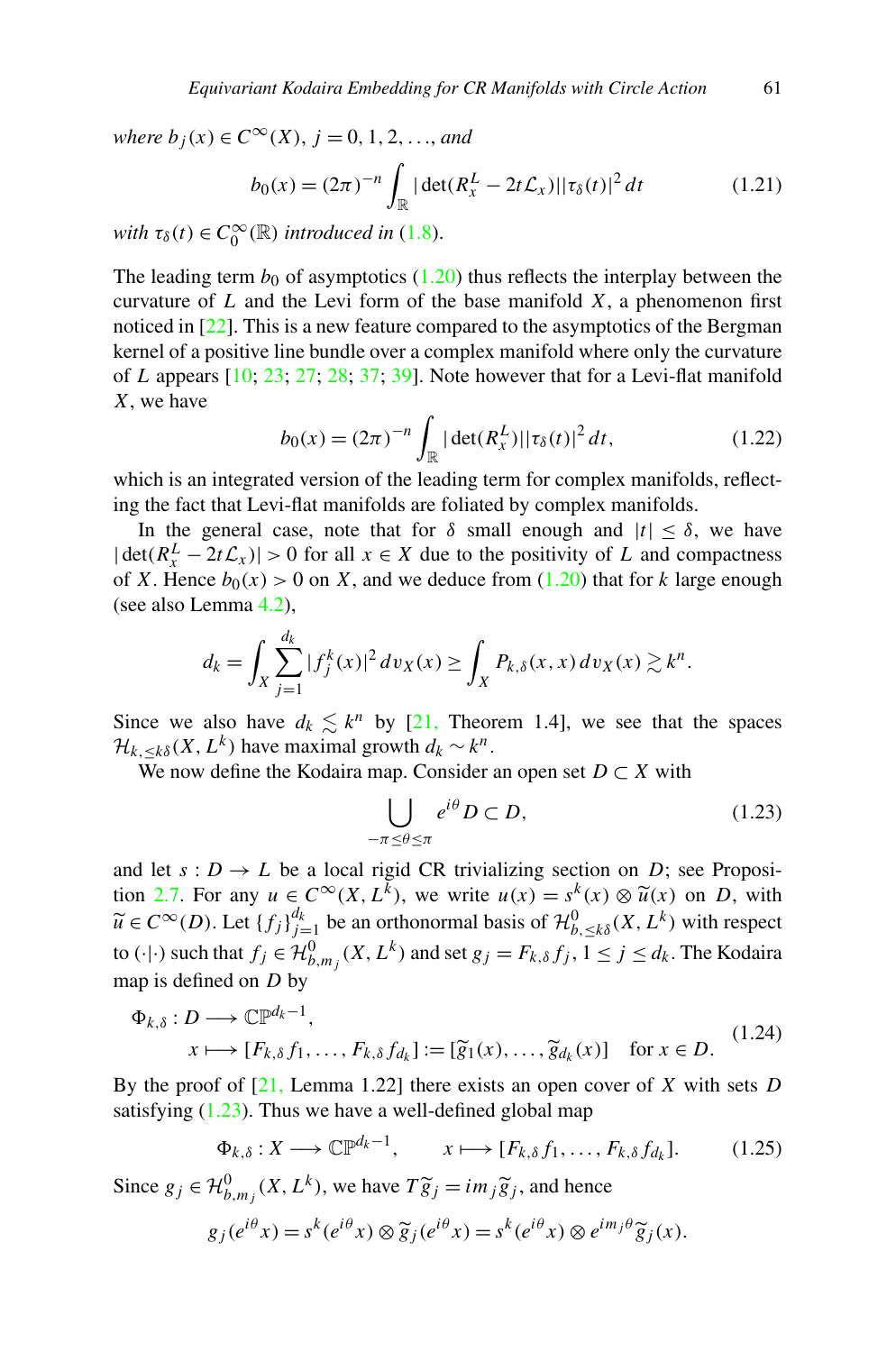<span id="page-7-0"></span>Thus

$$
\Phi_{k,\delta}(e^{i\theta}x) = [\widetilde{g}_1(e^{i\theta}x), \dots, \widetilde{g}_{d_k}(e^{i\theta}x)] = [e^{im_1\theta}\widetilde{g}_1(x), \dots, e^{im_{d_k}\theta}\widetilde{g}_{d_k}(x)]
$$
  
=  $[e^{im_1\theta}\Phi_{k,\delta}^1(x), \dots, e^{im_{d_k}\theta}\Phi_{k,\delta}^{d_k}(x)].$  (1.26)

We are thus led to consider *weighted diagonal*  $S^1$ -actions on  $\mathbb{CP}^N$ , that is, actions for which there exists  $(m_1, \ldots, m_N, m_{N+1}) \in \mathbb{N}_0^{N+1}$  such that for all  $\theta \in [0, 2\pi)$ ,

$$
e^{i\theta}[z_1, \dots, z_{N+1}] = [e^{im_1\theta} z_1, \dots, e^{im_{N+1}\theta} z_{N+1}],
$$
  
[z\_1, \dots, z\_{N+1}] \in \mathbb{CP}^N. (1.27)

THEOREM 1.3. Let  $(X, T^{1,0}X)$  be a compact CR manifold with a transversal *CR locally free S*1*-action*. *Assume that there is an S*1*-equivariant positive CR line bundle*  $(L, h)$  *over*  $X$ *. Then there exists*  $\delta_0 > 0$  *such that for all*  $\delta \in (0, \delta_0)$ , *there exists*  $k(\delta)$  *such that for*  $k > k(\delta)$  *and any orthonormal basis*  $\{f_j\}_{j=1}^{d_k}$  *of*  $\mathcal{H}_{b,\leq k\delta}^{0}(X,L^{k})$  with respect to  $(\cdot|\cdot)$  such that  $f_{j}\in \mathcal{H}_{b,m_{j}}^{0}(X,L^{k})$ , the map  $\Phi_{k,\delta}$ *introduced in* [\(1.25\)](#page-6-0) *is a smooth CR embedding that is S*1*-equivariant with respect to the weighted diagonal action defined by*  $(m_1, \ldots, m_{d_k}) \in \mathbb{N}_0^{d_k}$  *as in* (1.27), *that is*,

$$
\Phi_{k,\delta}(e^{i\theta}x) = e^{i\theta}\Phi_{k,\delta}(x), \quad x \in X, \theta \in [0, 2\pi).
$$

*In particular, the image*  $\Phi_{k,\delta}(X) \subset \mathbb{CP}^{d_k-1}$  *is a CR submanifold with an induced weighted diagonal locally free S*1*-action*.

In [\[20](#page-56-0), Theorem 1.11], it was proved that if *X* admits a transversal CR locally free  $S<sup>1</sup>$ -action and there is an  $S<sup>1</sup>$ -equivariant positive CR line bundle *L* over *X*, then *X* can be CR embedded into projective space under the assumption that condition  $Y(0)$  holds on *X*. The condition  $Y(0)$  is needed in [\[20](#page-56-0)] to ensure that the spaces  $H^{0}(X, L^{k})$  are finite dimensional. The Kodaira map defined by these spaces is proved to be a CR embedding for *k* large enough. The embeddings are thus not *S*1 equivariant. In Theorem  $1.3$ , we remove the Levi curvature assumption  $Y(0)$  used in [\[20](#page-56-0)] and also obtain an equivariant embedding. We achieve this by working with Fourier components of the spaces  $H^0(X, L^k)$  (cf. ([1.5](#page-2-0)), ([1.6](#page-2-0))), which are finite dimensional even if  $H^0(X, L^{\hat{k}})$  are not. The ample spaces of CR sections are the direct sums  $\mathcal{H}_{b,\leq k\delta}^0(X,L^k)$  of Fourier components  $\mathcal{H}_{b,m}^0(X,L^k)$  for  $|m| \leq k\delta$ , which tend to fill  $\overline{H}^0(X, L^k)$  as  $k \to \infty$ . We consider the weighted projector on the Fourier components  $(1.9)$  $(1.9)$  $(1.9)$ , the associated weighted Fourier–Szegő operator  $(1.11)$  $(1.11)$  $(1.11)$  and the resulting equivariant Kodaira map  $(1.25)$ . Then the main technical ingredient is Theorem [1.1](#page-4-0), which provides a precise description of the kernel of the weighted Fourier–Szegő operator.

An interesting case where *Y(*0*)* does not hold but Theorem 1.3 applies is the case of Levi-flat CR manifolds.

Corollary 1.4. *Let X be a compact Levi-flat CR manifold*. *Assume that X admits a transversal CR locally free S*1*-action and an S*1*-equivariant positive CR line bundle. Then there exists*  $\delta_0 > 0$  *such that for all*  $\delta \in (0, \delta_0)$ *, there exists*  $k(\delta)$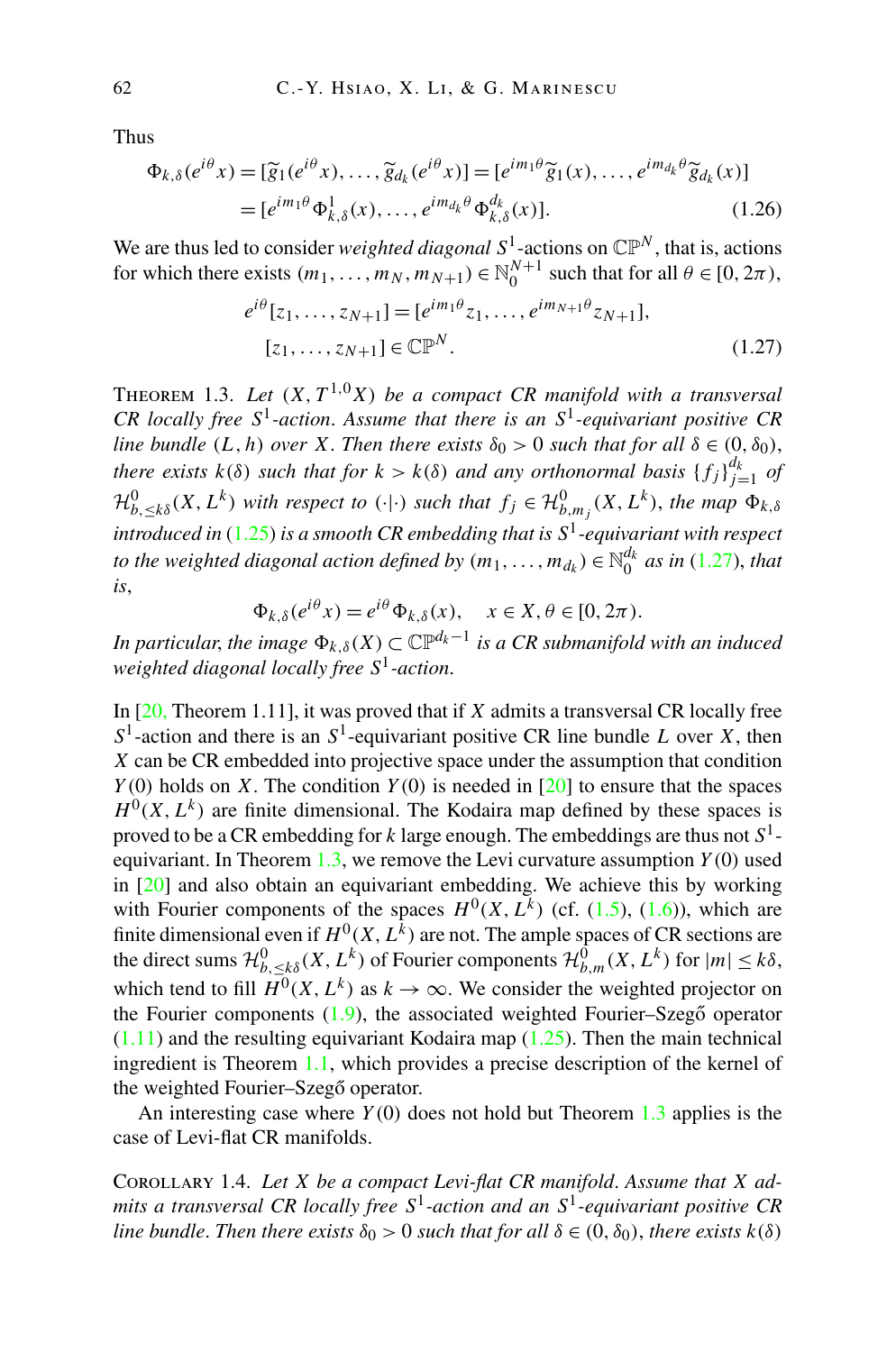<span id="page-8-0"></span>*such that for*  $k > k(\delta)$ , *the map*  $\Phi_{k,\delta}$  *introduced in* [\(1.25\)](#page-6-0) *is a*  $C^{\infty}$  *CR embedding of X* in  $\mathbb{CP}^{d_k-1}$  *that is*  $S^1$ *-equivariant with respect to weighted diagonal actions.* 

Ohsawa and Sibony [[31;](#page-57-0) [32](#page-57-0)] constructed for every  $\kappa \in \mathbb{N}$  a CR projective embedding of class  $C^k$  of a Levi-flat CR manifold by using  $\overline{\partial}$ -estimates. The first and third authors  $[25]$  $[25]$  gave a Szegő kernel proof of Ohsawa and Sibony's result. A natural question is whether we can improve the regularity to  $\kappa = \infty$ . Adachi [[1\]](#page-55-0) showed that the answer is no in general. The analytic difficulty of this problem comes from the fact that the Kohn Laplacian is not hypoelliptic on Levi-flat manifolds. Corollary [1.4](#page-7-0) shows that we can find  $C^{\infty}$  CR embeddings of Levi-flat manifolds in the equivariant setting.

When *X* is strongly pseudoconvex, it is known  $[33,$  $[33,$  Theorem 1.11] that there is a  $S^1$ -equivariant positive CR line bundle over *X*. From Theorem [1.3](#page-7-0) we deduce the following:

COROLLARY 1.5. Let  $(X, T^{1,0}X)$  be a compact strongly pseudoconvex CR mani*fold with a transversal CR locally free S*1*-action*. *Then there exist smooth CR embeddings*  $\Phi_k \circ f X$  *in*  $\mathbb{CP}^{d_k-1}$  *that are*  $S^1$ -equivariant with respect to weighted *diagonal actions* (*cf*. *Theorem [1.3](#page-7-0)*).

We illustrate Corollary [1.3](#page-7-0) in Example [4.9.](#page-55-0)

This paper is organized as follows. In Section 2, we recall the necessary notions and results from semiclassical analysis and theory of CR manifolds with circle action. In Section  $3$ , we prove the asymptotics of the Fourier–Szegő kernel (Theorem [1.1](#page-4-0) and Corollary [1.2\)](#page-5-0). Section [4](#page-37-0) deals with the Kodaira embedding theorem.

## **2. Preliminaries**

#### *2.1. Some Standard Notations*

We use the following notations:  $\mathbb{N} = \{1, 2, \ldots\}$ ,  $\mathbb{N}_0 = \mathbb{N} \cup \{0\}$ ,  $\mathbb{R}$  is the set of real numbers,  $\overline{\mathbb{R}}_+ := \{x \in \mathbb{R}; x \ge 0\}$ . For a multiindex  $\alpha = (\alpha_1, \dots, \alpha_m) \in \mathbb{N}_0^m$ , we set  $|\alpha| = \alpha_1 + \cdots + \alpha_m$ . For  $x = (x_1, \ldots, x_m) \in \mathbb{R}^m$ , we write

$$
x^{\alpha} = x_1^{\alpha_1} \cdots x_m^{\alpha_m}, \qquad \partial_{x_j} = \frac{\partial}{\partial x_j}, \qquad \partial_x^{\alpha} = \partial_{x_1}^{\alpha_1} \cdots \partial_{x_m}^{\alpha_m} = \frac{\partial^{|\alpha|}}{\partial x^{\alpha}},
$$
  

$$
D_{x_j} = \frac{1}{i} \partial_{x_j}, \qquad D_x^{\alpha} = D_{x_1}^{\alpha_1} \cdots D_{x_m}^{\alpha_m}.
$$

Let *z* =  $(z_1, ..., z_m)$ , *z<sub>j</sub>* =  $x_{2j-1} + ix_{2j}$ , *j* = 1,...,*m*, be coordinates of  $\mathbb{C}^m$ , where  $x = (x_1, \ldots, x_{2m}) \in \mathbb{R}^{2m}$  are coordinates in  $\mathbb{R}^{2m}$ . Throughout the paper, we also use the notation  $w = (w_1, \ldots, w_m) \in \mathbb{C}^m$ ,  $w_j = y_{2j-1} + iy_{2j}$ ,  $j = 1, \ldots, m$ ,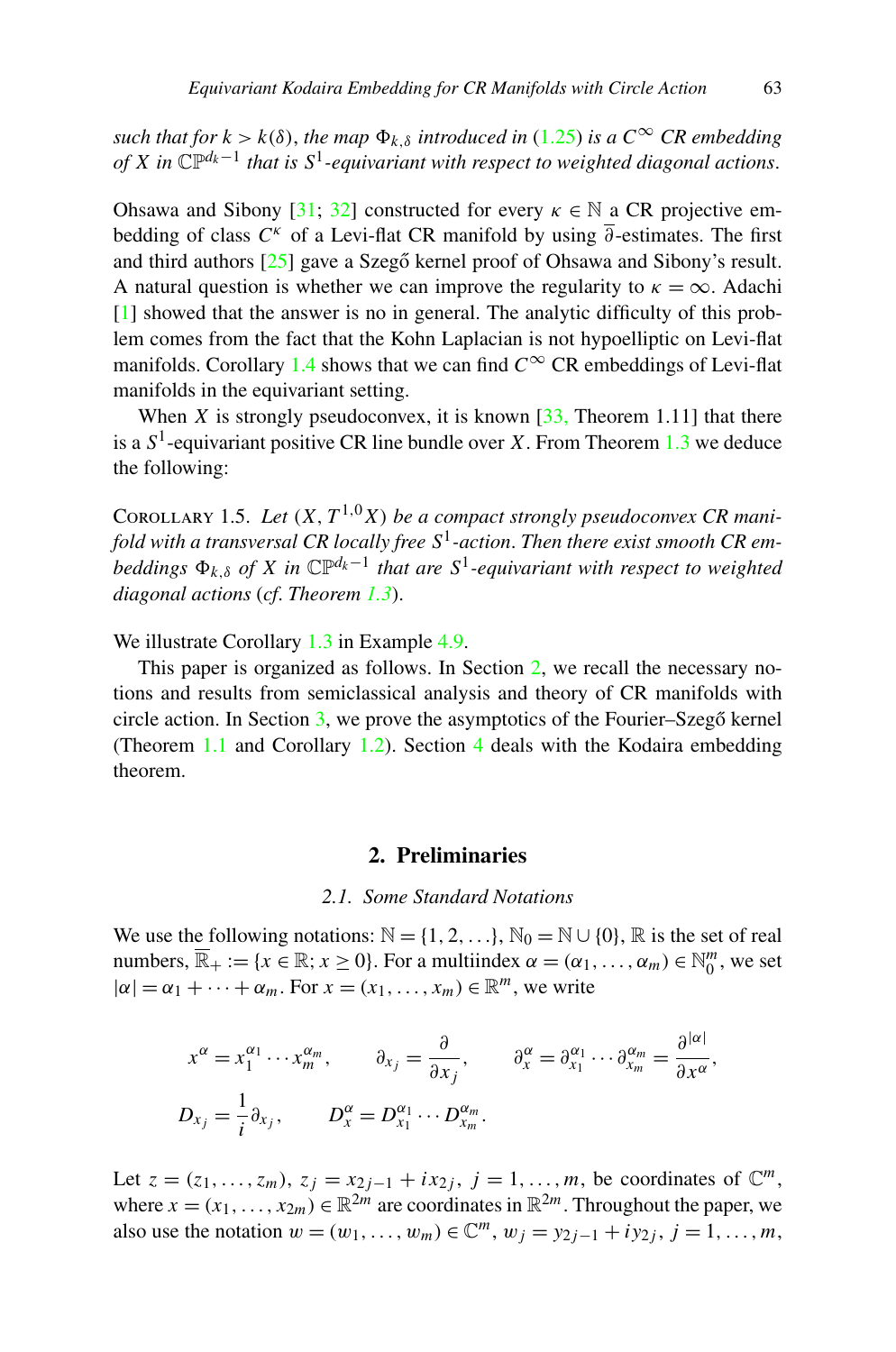<span id="page-9-0"></span>where  $y = (y_1, \ldots, y_{2m}) \in \mathbb{R}^{2m}$ . We write

$$
z^{\alpha} = z_1^{\alpha_1} \cdots z_m^{\alpha_m}, \qquad \overline{z}^{\alpha} = \overline{z}_1^{\alpha_1} \cdots \overline{z}_m^{\alpha_m},
$$
  
\n
$$
\partial_{z_j} = \frac{\partial}{\partial z_j} = \frac{1}{2} \left( \frac{\partial}{\partial x_{2j-1}} - i \frac{\partial}{\partial x_{2j}} \right), \qquad \partial_{\overline{z}_j} = \frac{\partial}{\partial \overline{z}_j} = \frac{1}{2} \left( \frac{\partial}{\partial x_{2j-1}} + i \frac{\partial}{\partial x_{2j}} \right),
$$
  
\n
$$
\partial_z^{\alpha} = \partial_{z_1}^{\alpha_1} \cdots \partial_{z_m}^{\alpha_m} = \frac{\partial^{|\alpha|}}{\partial z^{\alpha}}, \qquad \partial_{\overline{z}}^{\alpha} = \partial_{\overline{z}_1}^{\alpha_1} \cdots \partial_{\overline{z}_m}^{\alpha_m} = \frac{\partial^{|\alpha|}}{\partial \overline{z}^{\alpha}}.
$$

Let *X* be a  $C^{\infty}$  orientable paracompact manifold. We denote by *TX* and  $T^*X$ the tangent bundle of *X* and the cotangent bundle of *X*, respectively. The complexified tangent bundle of *X* and the complexified cotangent bundle of *X* are denoted by  $\mathbb{C}TX$  and  $\mathbb{C}T^*X$ , respectively. We denote by  $\langle \cdot, \cdot \rangle$  the pointwise duality between *TX* and  $T^*X$  and extend  $\langle \cdot, \cdot \rangle$   $\mathbb{C}$ -bilinearly to  $\mathbb{C}TX \times \mathbb{C}T^*X$ .

Let *E* be a  $C^{\infty}$  vector bundle over *X*. The fiber of *E* at  $x \in X$  is denoted by *E<sub>x</sub>*. Let *F* be another vector bundle over *X*. We write  $F \boxtimes E^*$  to denote the vector bundle over *X* × *X* with fiber over  $(x, y) \in X \times X$  consisting of the linear maps from  $E_x$  to  $F_y$ .

Let  $Y \subset X$  be an open set. The spaces of smooth sections of  $E$  over  $Y$  and distribution sections of *E* over *Y* are denoted by  $C^{\infty}(Y, E)$  and  $\mathscr{D}'(Y, E)$ , respectively. Let  $\mathcal{E}'(Y, E)$  be the subspace of  $\mathcal{D}'(Y, E)$  whose elements have compact support in *Y*. For  $m \in \mathbb{R}$ , we denote by  $H^m(Y, E)$  the Sobolev space of order *m* of sections of *E* over *Y* . Put

$$
H_{\text{loc}}^m(Y, E) = \{ u \in \mathcal{D}'(Y, E) ; \varphi u \in H^m(Y, E), \text{ for all } \varphi \in C_0^{\infty}(Y) \},
$$
  

$$
H_{\text{comp}}^m(Y, E) = H_{\text{loc}}^m(Y, E) \cap \mathcal{E}'(Y, E).
$$

#### *2.2. Definitions and Notations from Semiclassical Analysis*

We recall the Schwartz kernel theorem  $[18,$  $[18,$  Theorems 5.2.1, 5.2.6],  $[36, p. 296]$  $[36, p. 296]$ , [[27,](#page-56-0) B.2]. Let *E* and *F* be smooth vector bundles over *X*. Let *Y* be an open set of *X*. Let  $A(\cdot, \cdot) \in \mathcal{D}'(Y \times Y, F \boxtimes E^*)$ . For any fixed  $u \in C_0^\infty(Y, E)$ , the linear map  $C_0^{\infty}(Y, F^*) \ni v \mapsto (A(\cdot, \cdot), v \otimes u) \in \mathbb{C}$  defines a distribution  $Au \in \mathcal{D}'(Y, F)$ . The operator  $A: C_0^\infty(Y, E) \to \mathscr{D}'(Y, F), u \mapsto Au$ , is linear and continuous.

The Schwartz kernel theorem states that, conversely, for any continuous linear operator  $A: C_0^\infty(Y, E) \to \mathscr{D}'(Y, F)$ , there exists a unique distribution  $A(\cdot, \cdot) \in$  $\mathscr{D}'(Y \times Y, F \boxtimes E^*)$  such that  $(Au, v) = (A(\cdot, \cdot), v \otimes u)$  for any  $u \in C_0^{\infty}(Y, E)$ ,  $v \in C_0^{\infty}(Y, F^*)$ . The distribution  $A(\cdot, \cdot)$  is called the Schwartz distribution kernel of *A*. We say that *A* is properly supported if the canonical projections on the two factors restricted to Supp  $A(\cdot, \cdot) \subset Y \times Y$  are proper.

The following two statements are equivalent:

(a) *A* can be extended to a continuous operator  $A : \mathcal{E}'(Y, E) \to C^\infty(Y, F)$ , (b)  $A(\cdot, \cdot) \in C^{\infty}(Y \times Y, F \boxtimes E^*)$ .

If *A* satisfies (a) or (b), then we say that *A* is a *smoothing operator.* Furthermore, *A* is smoothing if and only if for all  $N \ge 0$  and  $s \in \mathbb{R}$ ,  $A : H^s_{\text{comp}}(Y, E) \to$  $H_{\text{loc}}^{s+N}(Y, F)$  is continuous.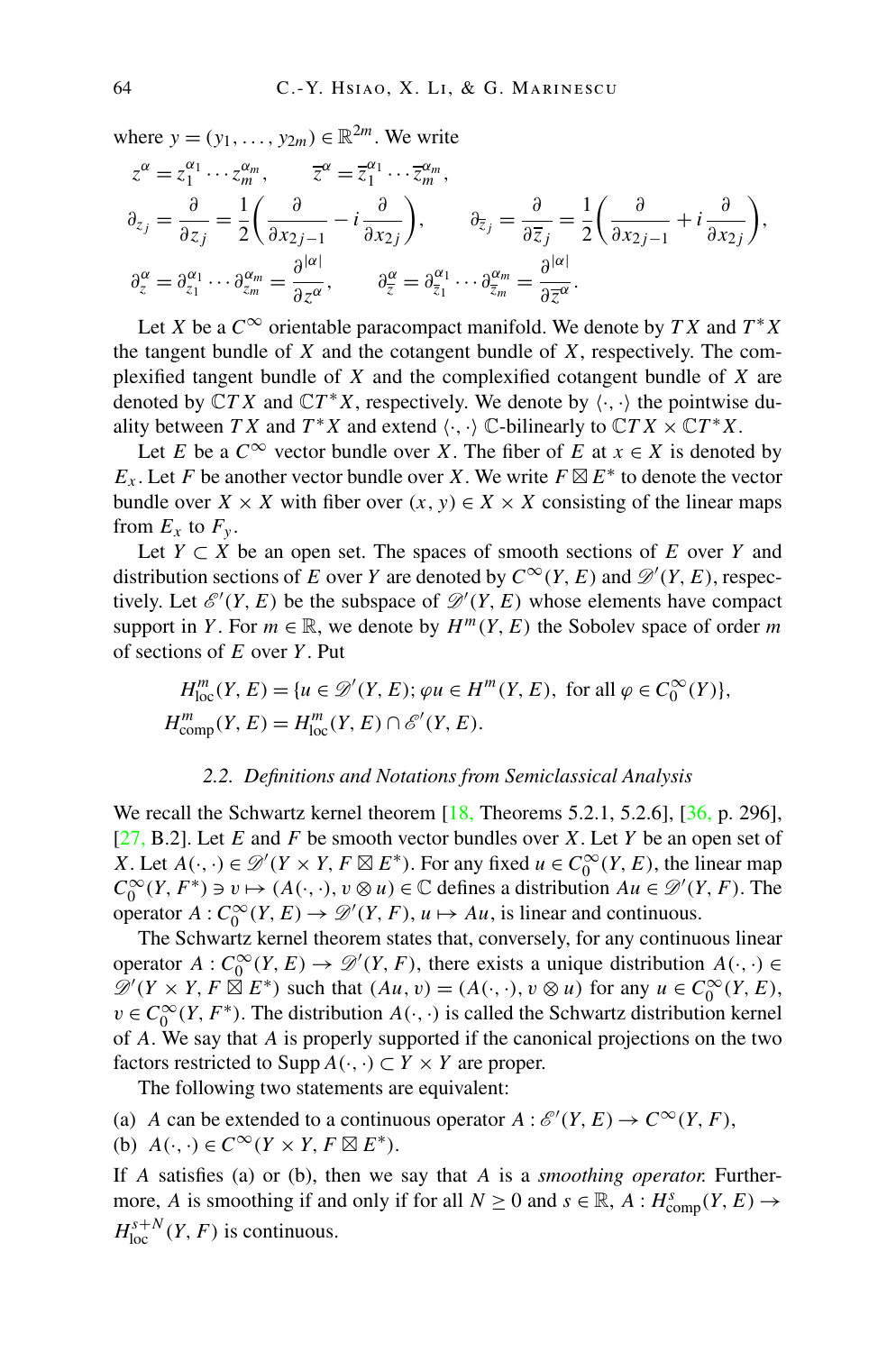<span id="page-10-0"></span>Let *A* be a smoothing operator. Then for any volume form  $d\mu$ , the Schwartz kernel of *A* is represented by a smooth kernel  $K \in C^{\infty}(Y \times Y, F \boxtimes E^*)$ , called the Schwartz kernel of *A* with respect to  $d\mu$ , such that

$$
(Au)(x) = \int_M K(x, y)u(y) d\mu(y) \text{ for } u \in C_0^{\infty}(Y, E). \tag{2.1}
$$

Then *A* can be extended to a linear continuous operator  $A : \mathcal{E}'(Y, E) \to$ *C*<sup>∞</sup>*(Y, F)* by setting  $(Au)(x) = (u(·), K(x, ·))$ ,  $x \in Y$ , for  $u \in \mathcal{E}'(Y, E)$ .

Let  $W_1$  and  $W_2$  be open sets in  $\mathbb{R}^N$ , and let *E* and *F* be complex Hermitian vector bundles over *W*<sub>1</sub> and *W*<sub>2</sub>, respectively. Let *s*, *s'*  $\in \mathbb{R}$  and  $n_0 \in \mathbb{R}$ . For a *k*-dependent continuous function  $F_k: H^s_{\text{comp}}(W_1, E) \to H^{s'}_{\text{loc}}(W_2, F)$ , we write

$$
F_k = O(k^{n_0}) : H^s_{\text{comp}}(W_1, E) \to H^{s'}_{\text{loc}}(W_2, F)
$$

if for any  $\chi \in C_0^{\infty}(W_2)$  there is a positive constant  $c > 0$ , independent of *k*, such that

$$
\|\chi F_k u\|_{s'} \le ck^{n_0} \|u\|_s \quad \text{for all } u \in H^s_{\text{comp}}(W_1, E), \tag{2.2}
$$

where  $\|\cdot\|_s$  denotes the usual Sobolev norm of order *s*. We write

$$
F_k = O(k^{-\infty}): H^s_{\text{comp}}(W_1, E) \to H^{s'}_{\text{loc}}(W_2, F)
$$

if  $F_k = O(k^{-N})$ :  $H_{\text{comp}}^s(W_1, E)$  →  $H_{\text{loc}}^{s'}(W_2, F)$  for every  $N > 0$ .

A *k*-dependent continuous operator  $A_k: C_0^{\infty}(W_1, E) \to \mathscr{D}'(W_2, F)$  is called *k*-negligible on  $W_2 \times W_1$  if for *k* large enough,  $A_k$  is smoothing and for any  $K \in W_2 \times W_1$ , multiindices  $\alpha$ ,  $\beta$ , and  $N \in \mathbb{N}$ , there exists  $C_{K,\alpha,\beta,N} > 0$  such that

$$
|\partial_x^{\alpha}\partial_y^{\beta} A_k(x, y)| \le C_{K,\alpha,\beta,N} k^{-N} \quad \text{on } K. \tag{2.3}
$$

In this case, we write

$$
A_k(x, y) = O(k^{-\infty}) \quad \text{on } W_2 \times W_1,
$$

or

$$
A_k = O(k^{-\infty}) \quad \text{on } W_2 \times W_1.
$$

If  $A_k$ ,  $B_k$ :  $C_0^{\infty}(W_1, E) \to \mathscr{D}'(W_2, F)$  are *k*-dependent continuous operators, we write  $A_k = B_k + O(k^{-\infty})$  if  $A_k - B_k = O(k^{-\infty})$  on  $W_2 \times W_1$ .

Let  $A_k: L^2(X, L^k) \to L^2(X, L^k)$  be a continuous operator. Let *s*, *s*<sub>1</sub> be local rigid CR frames of *L* on open sets  $D_0 \\\in M$ ,  $D_1 \\in M$ , respectively, and let  $|s|_h^2 =$  $e^{-2\Phi}$  and  $|s_1|^2_h = e^{-2\Phi_1}$ . The localization of  $A_k$  (with respect to the trivializing rigid CR sections  $s$  and  $s<sub>1</sub>$ ) is given by

$$
A_{k,s,s_1}: L^2(D_1) \cap \mathcal{E}'(D_1) \to L^2(D),
$$
  
\n
$$
u \longmapsto e^{-k\Phi} s^{-k} A_k(s_1^k e^{k\Phi_1} u) = U_{k,s}^{-1} A_k U_{k,s_1}.
$$
\n(2.4)

Let  $A_{k,s,s_1}(x, y) \in \mathcal{D}'(D \times D_1)$  be the distribution kernel of  $A_{k,s,s_1}$ . Let  $\sigma, \sigma', n_0 \in \mathbb{R}$ . We write

$$
A_k = O(k^{n_0}) : H^{\sigma}(X, L^k) \to H^{\sigma'}(X, L^k)
$$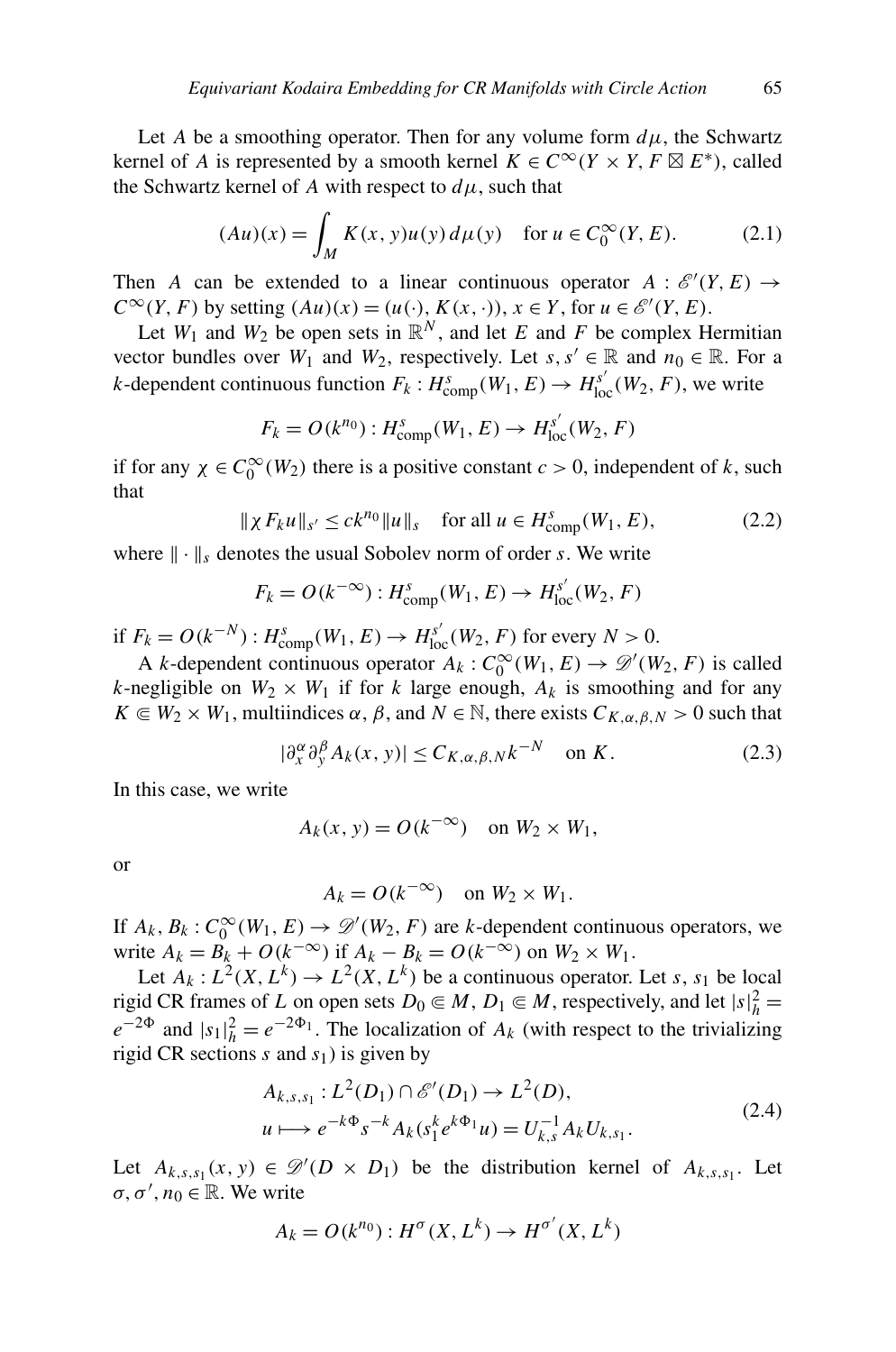if for all local rigid CR frames  $s$  and  $s_1$  on  $D$  and  $D_1$ , respectively, we have

$$
A_{k,s,s_1}=O(k^{n_0}):H^{\sigma}_{\text{comp}}(D_1)\to H^{\sigma'}_{\text{loc}}(D).
$$

We write

$$
A_k = O(k^{-\infty}): H^{\sigma}(X, L^k) \to H^{\sigma'}(X, L^k)
$$

if for all local rigid CR frames  $s$  abd  $s_1$  on  $D$  and  $D_1$ , respectively, we have

$$
A_{k,s,s_1} = O(k^{-\infty}): H_{\text{comp}}^{\sigma}(D_1) \to H_{\text{loc}}^{\sigma'}(D).
$$

We write

 $A_k = O(k^{-\infty})$ 

if for all local rigid CR frames  $s$  abd  $s_1$  on  $D$  and  $D_1$ , respectively, we have

$$
A_{k,s,s_1}(x, y) = O(k^{-\infty}) \quad \text{on } D \times D_1.
$$

When  $s = s_1$  and  $D = D_1$ , we write  $A_{k,s} := A_{k,s,s}$  and  $A_{k,s}(x, y) := A_{k,s,s}(x, y)$ . We recall the definition of the semiclassical symbol spaces  $[13,$  $[13,$  Chapter 8].

DEFINITION 2.1. Let *W* be an open set in  $\mathbb{R}^N$ . Let

$$
S(1; W) := \left\{ a \in C^{\infty}(W) | \text{ for all } \alpha \in \mathbb{N}_0^N : \sup_{x \in W} |\partial^{\alpha} a(x)| < \infty \right\},
$$
  

$$
S_{\text{loc}}^0(1; W) := \left\{ (a(\cdot, k))_{k \in \mathbb{R}} | \text{ for all } \alpha \in \mathbb{N}_0^N,
$$
  
for all  $\chi \in C_0^{\infty}(W) : \sup_{k \in \mathbb{R}, k \ge 1} \sup_{x \in W} |\partial^{\alpha} (\chi a(x, k))| < \infty \right\}.$ 

For  $m \in \mathbb{R}$ , let

$$
S_{\text{loc}}^m(1) := S_{\text{loc}}^m(1; W) = \{ (a(\cdot, k))_{k \in \mathbb{R}} | (k^{-m} a(\cdot, k)) \in S_{\text{loc}}^0(1; W) \}.
$$

Hence  $a(\cdot, k) \in S_{loc}^m(1; W)$  if for all  $\alpha \in \mathbb{N}_0^N$  and  $\chi \in C_0^\infty(W)$ , there exists  $C_\alpha > 0$ , independent of *k*, such that  $|\partial^{\alpha}(Xa(\cdot,k))| \leq C_{\alpha}k^{m}$  on *W*.

Consider a sequence  $a_j \in S_{\text{loc}}^{m_j}(1)$ ,  $j \in \mathbb{N}_0$ , where  $m_j \searrow -\infty$ , and let  $a \in$  $S^{m_0}_{loc}(1)$ . We say that

$$
a(\cdot, k) \sim \sum_{j=0}^{\infty} a_j(\cdot, k) \quad \text{in } S_{\text{loc}}^{m_0}(1)
$$

if for every  $\ell \in \mathbb{N}_0$ , we have  $a - \sum_{j=0}^{\ell} a_j \in S_{loc}^{m_{\ell+1}}(1)$ . For a given sequence  $a_j$  as before, we can always find an asymptotic sum  $a$ , which is unique up to an element  $\lim_{\text{loc}} S^{-\infty}_{\text{loc}}(1) = S^{-\infty}_{\text{loc}}(1; W) := \bigcap_{m} S^{m}_{\text{loc}}(1).$ 

We say that  $a(\cdot, k) \in S_{loc}^m(1)$  is a classical symbol on *W* of order *m* if

$$
a(\cdot, k) \sim \sum_{j=0}^{\infty} k^{m-j} a_j
$$
 in  $S_{loc}^m(1)$ ,  $a_j(x) \in S_{loc}^0(1)$ ,  $j = 0, 1, ....$  (2.5)

The set of all classical symbols on *W* of order *m* is denoted by  $S^m_{\text{loc,cl}}(1) =$  $S^m_{\text{loc,cl}}(1;W)$ .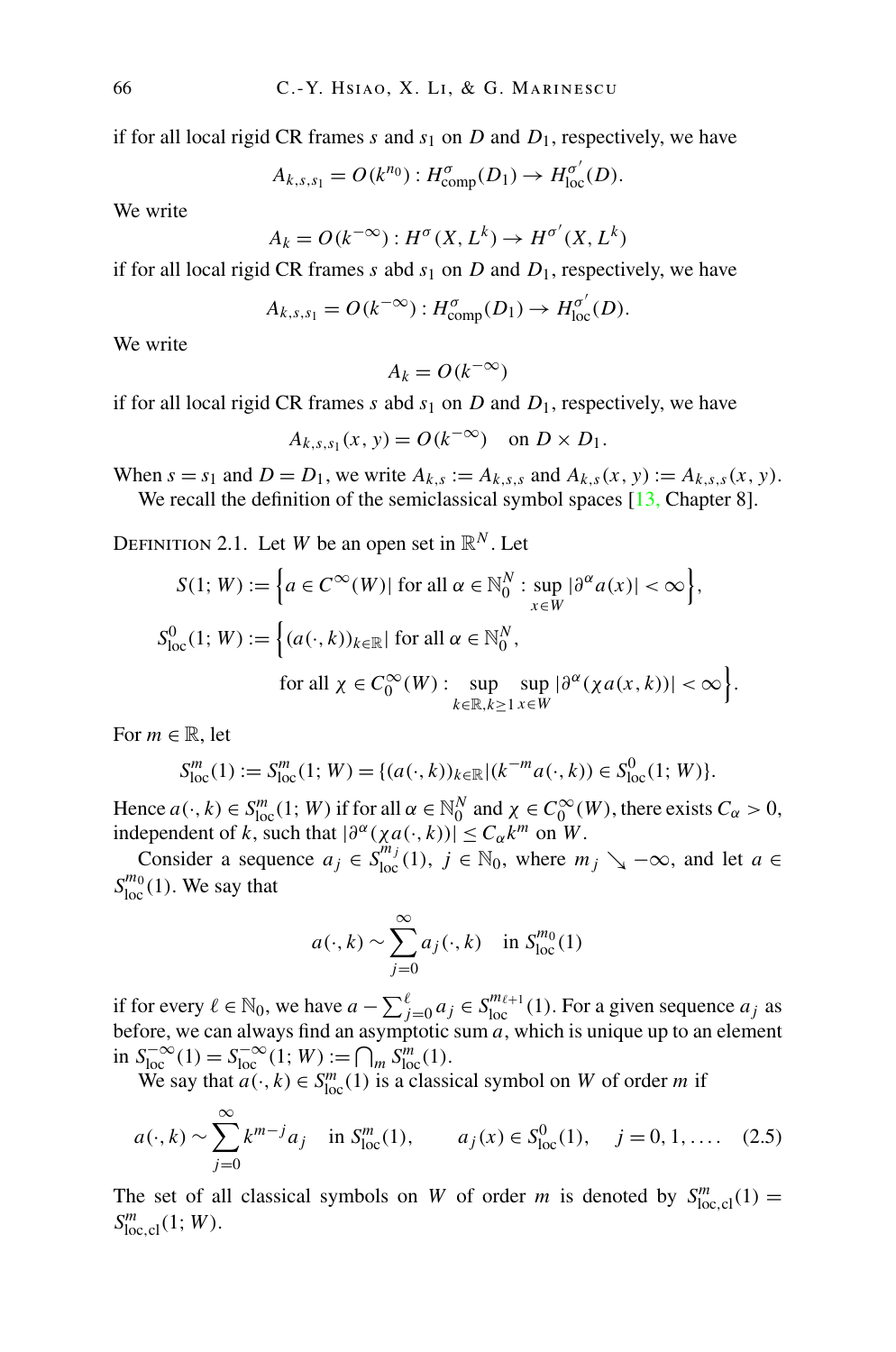DEFINITION 2.2. Let *W* be an open set in  $\mathbb{R}^N$ . A semiclassical pseudodifferential operator on *W* of order *m* with classical symbol is a *k*-dependent continuous operator  $A_k$ :  $C_0^{\infty}(W) \to C^{\infty}(W)$  such that the distribution kernel  $A_k(x, y)$  is given by the oscillatory integral

$$
A_k(x, y) = \frac{k^N}{(2\pi)^N} \int e^{ik\langle x - y, \eta \rangle} a(x, y, \eta, k) d\eta + O(k^{-\infty}),
$$
  
 
$$
a(x, y, \eta, k) \in S^m_{\text{loc,cl}}(1; W \times W \times \mathbb{R}^N).
$$
 (2.6)

We shall identify  $A_k$  with  $A_k(x, y)$ . It is clear that  $A_k$  has a unique continuous extension  $A_k: \mathscr{E}'(W) \to \mathscr{D}'(W)$ . It is well known (see [\[13](#page-56-0), Chapter 7]) that there is a symbol

$$
\alpha(x, \eta, k) \in S^{m}_{\text{loc,cl}}(1; W \times \mathbb{R}^{N}) = S^{m}_{\text{loc,cl}}(1; T^{*}W)
$$
 (2.7)

unique up to an element in  $S_{\text{loc}}^{-\infty}(1)$  such that

$$
A_k(x, y) = \frac{k^N}{(2\pi)^N} \int e^{ik(x-y, \eta)} \alpha(x, \eta, k) d\eta + O(k^{-\infty}).
$$
 (2.8)

## *2.3. CR Manifolds with Circle Action*

Let *X* be a real manifold, and let C*T X* denote its complexified tangent bundle. Let *F* be a complex subbundle of  $\mathbb{C}TX$ . We say that *F* is totally complex if  $F \cap \overline{F} =$ 0, where the bar denotes complex conjugation in C*T X*, and 0 is the zero section of  $\mathbb{C}TX$ . We say that *F* is involutive if  $[C^{\infty}(X, F), C^{\infty}(X, F)] \subset C^{\infty}(X, F)$ , that is, if the space of smooth sections of *F* is closed under Lie brackets.

A CR manifold of hypersurface type is a pair  $(X, T^{1,0}X)$ , where *X* is a a smooth real manifold of dimension  $2n - 1$ ,  $n \ge 2$ , and  $T^{1,0}X$  is a subbundle of rank *n*−1 of the complexified tangent bundle C*T X*, which is totally complex and involutive. The bundle  $T^{1,0}X$  is called CR structure, and we set  $T^{0,1}X = \overline{T^{1,0}X}$ . Throughout this paper, we work only with CR manifolds of hypersurface type, which we call simply CR manifolds.

We assume that *X* admits an  $S^1$ -action  $S^1 \times X \to X$ ,  $(e^{i\theta}, x) \mapsto e^{i\theta}x$ . The global real vector field  $T \in C^{\infty}(X, TX)$  induced by the  $S^1$ -action is given by

$$
(Tu)(x) = \frac{\partial}{\partial \theta} (u(e^{i\theta}x))|_{\theta=0}, \quad u \in C^{\infty}(X). \tag{2.9}
$$

DEFINITION 2.3. We say that the  $S^1$ -action  $e^{i\theta}$  is CR if  $[T, C^\infty(X, T^{1,0}X)] \subset$  $C^{\infty}(X, T^{1,0}X)$  and the *S*<sup>1</sup>-action is transversal if for each  $x \in X$ ,  $\mathbb{C}T(x) \oplus$  $T_{\rm r}^{1,0}(X) \oplus T_{\rm r}^{0,1}X = \mathbb{C}T_{\rm r}X$ . Moreover, we say that the *S*<sup>1</sup>-action is locally free if  $T \neq 0$  everywhere.

Denote by  $T^{*1,0}X$  and  $T^{*0,1}X$  the dual bundles of  $T^{1,0}X$  and  $T^{0,1}X$ , respectively. Define the vector bundle of  $(0, q)$  forms by  $T^{*0,q}X = \Lambda^q(T^{*0,1}X)$ . Let  $D \subset X$  be an open subset. Let  $\Omega^{0,q}(D)$  denote the space of smooth sections of  $T^{*0,q}X$  over *D*, and let  $\Omega_0^{0,q}(D)$  be the subspace of  $\Omega^{0,q}(D)$  whose elements have compact support in *D*. Similarly, if *E* is a vector bundle over *D*, then let  $\Omega^{0,q}(D, E)$  denote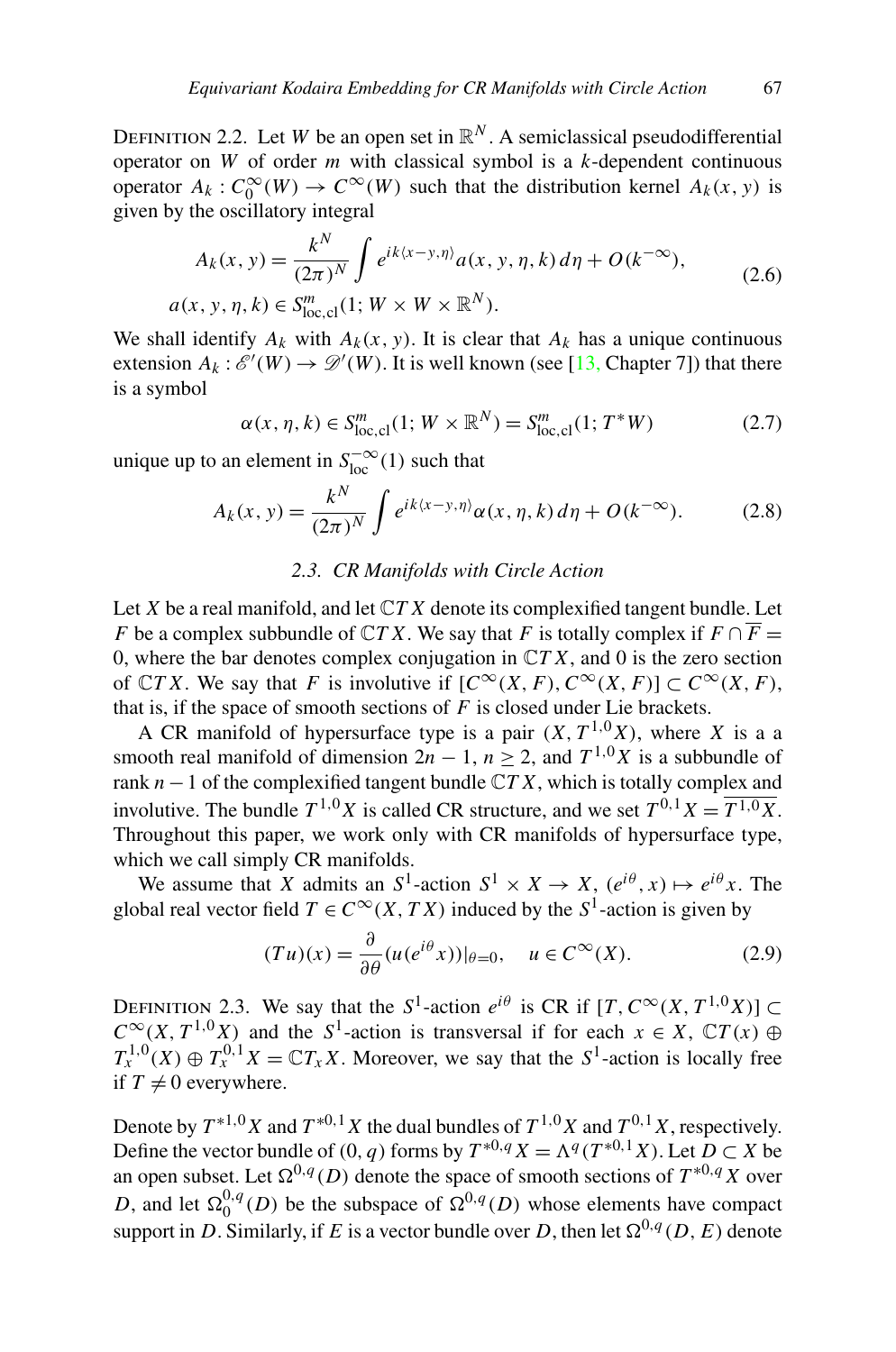<span id="page-13-0"></span>the space of smooth sections of  $T^{*0,q}X \otimes E$  over *D*, and let  $\Omega_0^{0,q}(D, E)$  denote its subspace of elements with compact support in *D*.

Fix  $\theta_0 \in ]-\pi, \pi[$  close to 0. Let

$$
de^{i\theta_0} : \mathbb{C} T_x X \to \mathbb{C} T_{e^{i\theta_0} x} X
$$

denote the differential map of  $e^{i\theta_0}$  :  $X \to X$ . Since the  $S^1$ -action is CR, we can check that

$$
de^{i\theta_0}: T_x^{1,0} X \to T_{e^{i\theta_0} x}^{1,0} X,
$$
  
\n
$$
de^{i\theta_0}: T_x^{0,1} X \to T_{e^{i\theta_0} x}^{0,1} X,
$$
  
\n
$$
de^{i\theta_0} (T(x)) = T(e^{i\theta_0} x).
$$
\n(2.10)

Let  $(e^{i\theta_0})^*$ :  $\Lambda^r(\mathbb{C}T^*X) \to \Lambda^r(\mathbb{C}T^*X)$  be the pull-back map of  $e^{i\theta_0}$ ,  $r =$ 0, 1, ...,  $2n - 1$ . From (2.10) we easily see that for every  $q = 0, 1, ..., n$ ,

$$
(e^{i\theta_0})^* : T_{e^{i\theta_0}x}^{*0,q} X \to T_x^{*0,q} X. \tag{2.11}
$$

Let  $u \in \Omega^{0,q}(X)$ . Define (see also [\(2.38\)](#page-19-0))

$$
Tu := \frac{\partial}{\partial \theta} \left( (e^{i\theta})^* u(e^{i\theta} x) \right)|_{\theta=0} \in \Omega^{0,q}(X). \tag{2.12}
$$

It is clear that for every  $u \in C^{\infty}(X, \Lambda^r(\mathbb{C}T^*X))$ , the Fourier expansion of *u* reads

$$
u(x) = \sum_{m \in \mathbb{Z}} \frac{1}{2\pi} \int_{-\pi}^{\pi} (e^{i\theta})^* u(e^{i\theta} x) e^{-im\theta} d\theta.
$$
 (2.13)

Let  $\overline{\partial}_b : \Omega^{0,q}(X) \to \Omega^{0,q+1}(X)$  be the tangential Cauchy–Riemann operator. Since the  $S^1$ -action is CR, it is straightforward to see that (see also  $(2.39)$ )

$$
T\overline{\partial}_b = \overline{\partial}_b T \quad \text{on } \Omega^{0,q}(X).
$$

DEFINITION 2.4. Let  $D \subset U$  be an open set. We say that a function  $u \in C^{\infty}(D)$ is rigid if  $Tu = 0$ . We say that a function  $u \in C^{\infty}(X)$  is Cauchy–Riemann (CR for short) if  $\overline{\partial}_b u = 0$ . We say that  $u \in C^\infty(X)$  is rigid CR if  $\overline{\partial}_b u = 0$  and  $Tu = 0$ .

In this paper we use the following notion of CR vector bundles.

DEFINITION 2.5. Let  $X$  be a CR manifold of hypersurface type. A smooth complex vector bundle  $(F, \pi, X)$  of rank *r* over *X* is called a CR vector bundle if *F* has the structure of a smooth abstract CR manifold of hypersurface type, the map  $\pi$ :  $F \to X$  is a CR map, and for each point of *X*, there exist an open neighborhood *U* and a smooth trivialization of  $F|_U$  that is a CR diffeomorphism (that is, the map and its inverse are CR). We define a smooth CR section of *F* over an open subset *D* of *X* as a smooth section  $s: D \to F$  that is a CR map. A CR frame of *F* over an open subset *U* of *X* is a smooth frame  $\{f^1, f^2, \ldots, f^r\}$  of  $F|_U$  where each  $f^k$  is a CR section.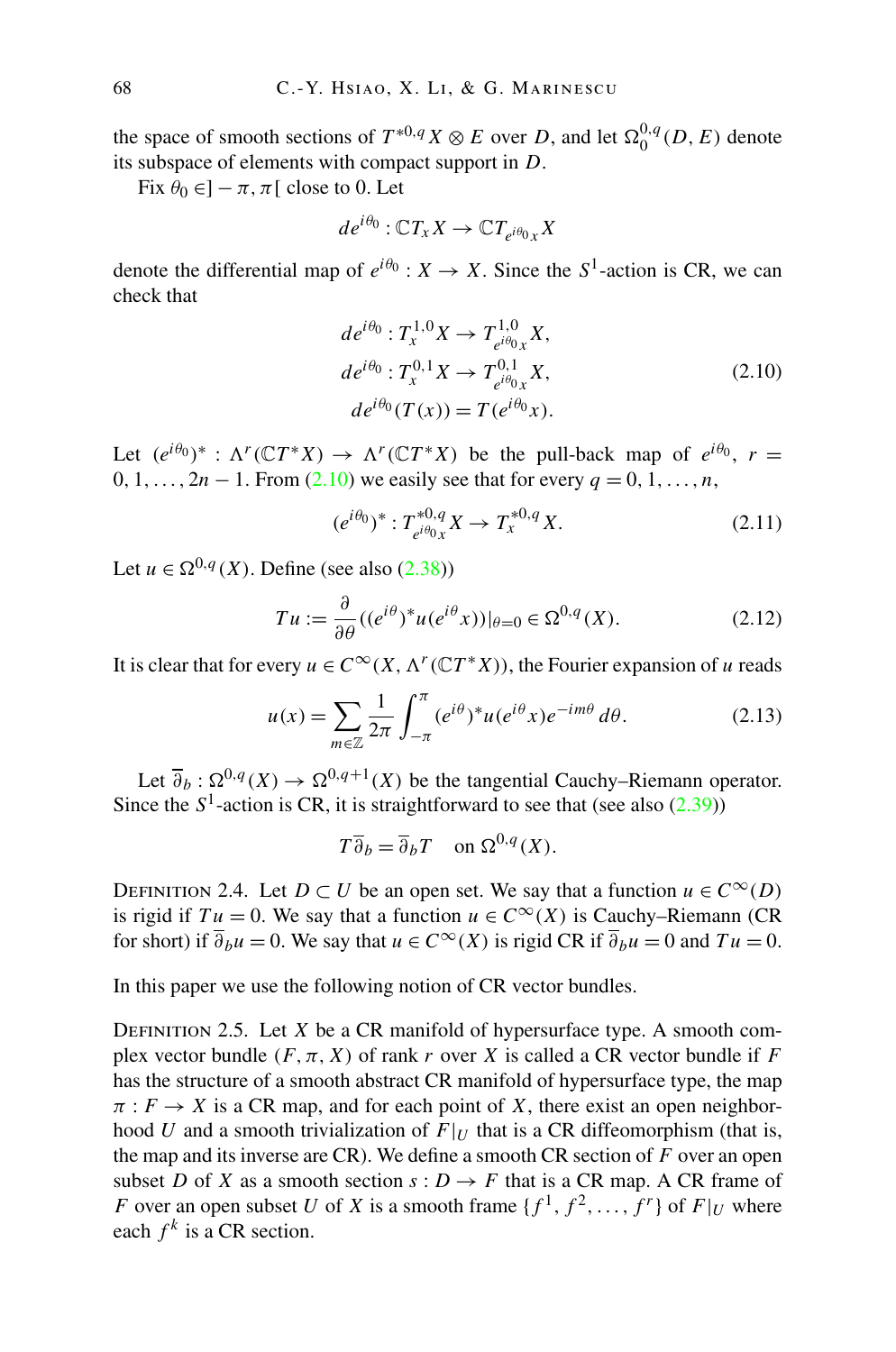<span id="page-14-0"></span>If *F* is a CR vector bundle, then each point has a neighborhood *U* with a CR frame of *F* over *U*. Let  $(U_j)_j$  be an open cover of *X* with CR frames  $\{f_j^1, f_j^2, \ldots, f_j^r\}$ of *F* over  $U_j$ , and let  $\{g_{jk}\}_{j,k}$  be the cocycle of transition matrices between these frames. Then the entries of the matrices  $g_{jk}: U_j \cap U_k \to Gl(r, \mathbb{C})$  are CR functions. Note that CR manifolds with transversal  $S<sup>1</sup>$ -action are locally embeddable and there exist locally plenty of CR functions.

In CR geometry there is a more general notion of CR vector bundle  $[17; 38]$  $[17; 38]$  $[17; 38]$  $[17; 38]$ , which does not require the CR local triviality (the definitions in  $[17]$  $[17]$  and  $[38]$  $[38]$  are equivalent). There are indeed examples of CR vector bundles in the sense of [[17;](#page-56-0) [38\]](#page-57-0) that are not locally CR trivializable (see e. g. [\[17](#page-56-0), p. 279]). The goal of our paper is to prove a Kodaira embedding theorem, so to work with very ample line bundles, whose global CR sections give an embedding in the projective space. Such bundles are locally CR trivializable, so here we restrict ourselves to the notion introduced in Definition [2.5](#page-13-0).

DEFINITION 2.6. Let *X* be a CR manifold endowed with an  $S^1$ -action, and let  $(F, \pi, X)$  be a CR vector bundle of rank *r* over *X*. We say that the  $S^1$ -action on *X* can be lifted to *F*, that is, there exists an  $S<sup>1</sup>$  action on *F* still denoted by  $e^{i\theta}$ such that

$$
\pi(e^{i\theta} \circ v(x)) = e^{i\theta} \circ x, \quad v(x) \in F_x, x \in X.
$$

A lifting is called a CR bundle lifting in *F* if for each  $e^{i\theta}$ , the map  $e^{i\theta}$  :  $F \to F$  is a CR bundle map. Such a bundle is called an  $S<sup>1</sup>$ -equivariant CR vector bundle.

PROPOSITION 2.7. Let  $(F, \pi, X)$  be an  $S^1$ -equivariant vector bundle. Then in a *neighborhood of each point*, *there exists a rigid CR local frame of F*. *In particular*, *there exist an open cover*  $(U_j)_j$  *of*  $X$  *and trivializing frames*  $\{f_j^1, f_j^2, \ldots, f_j^r\}$  *on each Uj such that the corresponding transition matrices are rigid CR*.

*Proof.* To ease notation, we denote  $S^1$  by *G*. Since *X* is a CR manifold of hypersurface type with transversal  $S^1$ -action, by the slice theorem, for any  $x \in X$ , we have a diffeomorphism of a  $G = S^1$ -neighborhood of *x* in  $X, U \to G \times_{G_X} N$ , where  $N = T_x X / T(Gx)$  and  $G_x = \{g \in G : gx = x\}$ , and  $g \in G_x$  acts on N as  $dg: N \rightarrow N$ .

Now  $T^{1,0}X$  induces a subbundle  $T^{1,0}N$  of  $T(e \times N) \otimes \mathbb{C}$  by projection as  $TX = T(Gx) \oplus T(e \times N)$ . Since dim  $T(Gx) = 1$ , for a frame  $\{w_i\}$  of  $T^{1,0}N$ , the associated frame of  $T^{1,0}X$  is

$$
w_j^H = w_j + a_j(g, y)u \quad \text{for } [g, y] \in G \times_{G_x} B(0, 1), \tag{2.14}
$$

where  $B(0, \epsilon) \subset N$  is the ball of center 0 and radius  $\epsilon$ ,  $w_i$  does not depend on *g*, and  $u \in T(Gx) \otimes \mathbb{C}$  is the vector field generated by  $0 \neq K \in \text{Lie}(S^1)$ . Thus  $[w_i, u] = 0$ . By definition,

$$
[w_j + a_j(g, y)u, w_k + a_k(g, y)u]
$$
  
= [w\_j, w\_k] + (w\_j a\_k(g, y))u - (w\_k a\_j(g, y))u \in T^{1,0}X, (2.15)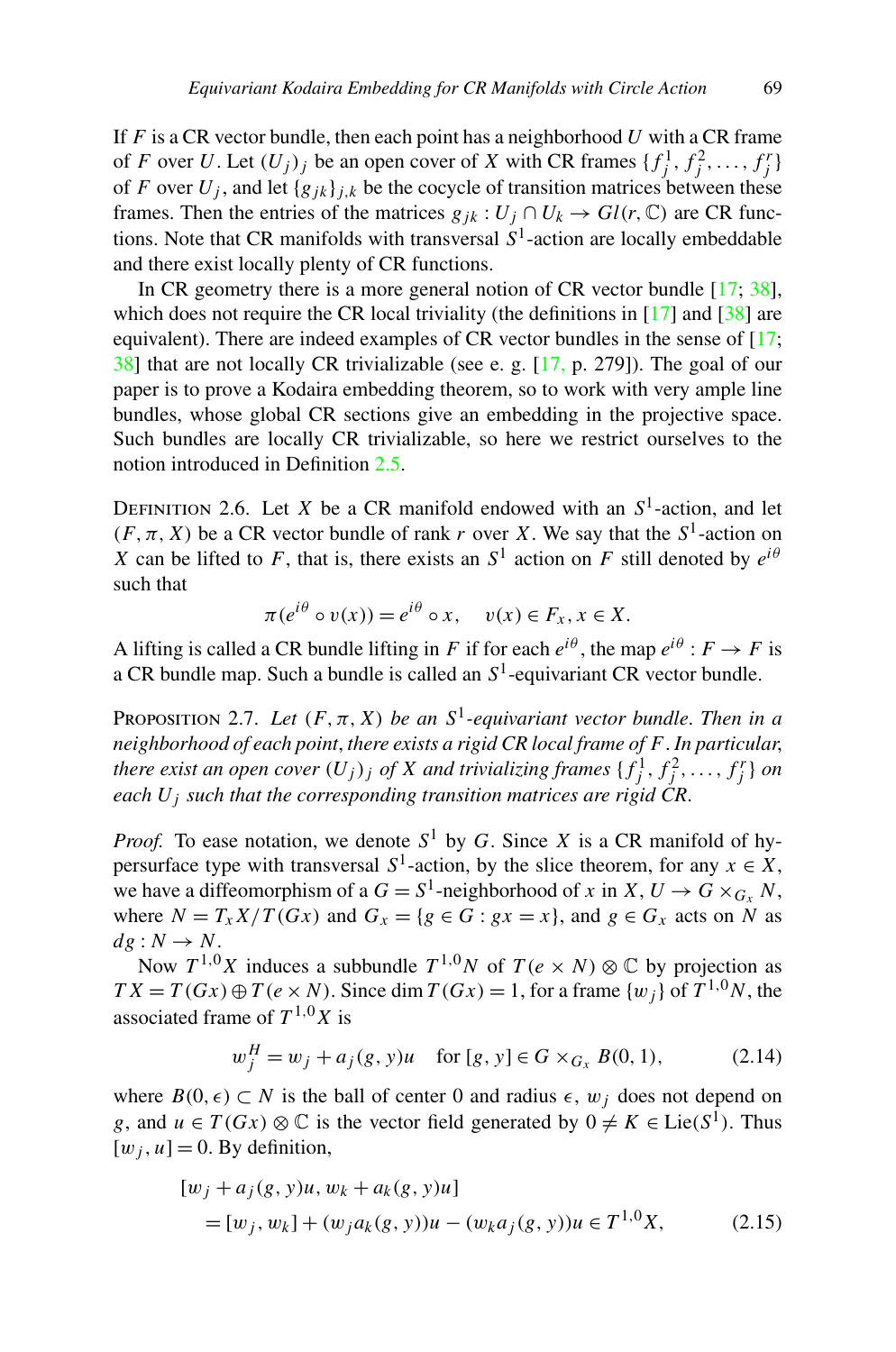<span id="page-15-0"></span>and thus  $[w_i, w_k] \in T^{1,0}N$ . This means that  $T^{1,0}N$  defines a complex structure of *N*.

Let  $F$  be an  $S^1$ -equivariant CR vector bundle on  $X$ . Then for

$$
\widetilde{F} = \sigma^* F \quad \text{with } \sigma : G \times N \to G \times_{G_x} N \text{ the natural projection,}
$$
 (2.16)

 $\widetilde{F}$  is an  $S^1$ -equivariant CR vector bundle on  $G \times B(0, 1)$  induced by the CR structure on  $G \times_{G_X} B(0, 1)$  as before.

Now the *G*-equivariant sections of  $F$  induce a vector bundle  $F_G$  on  $N$ , and

$$
C^{\infty}(N, \widetilde{F}_G) = C^{\infty}(G \times N, \widetilde{F})^G, \tag{2.17}
$$

where  $C^{\infty}(G \times N, \widetilde{F})^G$  denotes the space of *G*-invariant sections of  $\widetilde{F}$  on  $G \times N$ . For  $w_j \in T^{1,0}N$ ,  $s \in C^\infty(N, \widetilde{F}_G) = C^\infty(G \times N, \widetilde{F})^G$ , we define

$$
\overline{\partial}_{\widetilde{w}_j}^{\widetilde{F}_G} s := \overline{\partial}_{b,\widetilde{w}_j^H}^{\widetilde{F}} s. \tag{2.18}
$$

Then

$$
(\overline{\partial}^{\widetilde{F}_G})^2 = 0,\tag{2.19}
$$

which defines a holomorphic structure on  $F_G$  over  $B(0, 1) \subset N$ . Now for a holomorphic frame  $\{f_j\}$  of  $F_G$  over  $B(0, 1) \subset N$ , we see by (2.18) that the corresponding lift  $f_i \in C^\infty(G \times N, \widetilde{F})^G$  fulfills the relations

$$
\overline{\partial}_{b}^{\widetilde{F}} f_{j} = 0, \qquad L_{K^{X}} f_{j} = 0 \quad \text{for } 0 \neq K \in \text{Lie}(S^{1}). \tag{2.20}
$$

Here  $K^X$  denotes the vector field on *X* generated by  $K \in \text{Lie}(S^1)$ . Now for this choice of frames, the transition functions are CR, and they are annihilated by  $L_{K^X}$ .

If *F* is an  $S^1$ -equivariant vector bundle, then we can define an operator *T* on  $\Omega^{0,q}(X, F)$ . Indeed, every  $u \in \Omega^{0,q}(X, F)$  can be written on  $U_j$  as  $u = \sum u_\ell \otimes f_j^\ell$ with  $u_{\ell} \in \Omega^{0,q}(U)$ , and we set

$$
Tu = \sum Tu_{\ell} \otimes f_j^{\ell}.
$$
 (2.21)

Then *Tu* is well defined as an element of  $\Omega^{0,q}(X, F)$ , since the entries of the transition matrices between different frames  $\{f_j^1, f_j^2, \ldots, f_j^r\}$  are annihilated by *T* .

Example 2.8. Let *X* be a compact CR manifold with a locally free transversal CR  $S<sup>1</sup>$  action. Here we study the bundle  $T<sup>1,0</sup>X$  by using the canonical BRT coordinates [\[4](#page-55-0), Theorem II.1, Proposition I.2]. Let  $(D, (z, \theta), \phi)$  be the BRT trivialization defined in ([1.2](#page-2-0)). Then on *D*,

$$
T = \frac{\partial}{\partial \theta},
$$
  
\n
$$
Z_j = \frac{\partial}{\partial z_j} + i \frac{\partial \phi}{\partial z_j} (z, \overline{z}) \frac{\partial}{\partial \theta}, \quad j = 1, ..., n - 1,
$$
\n(2.22)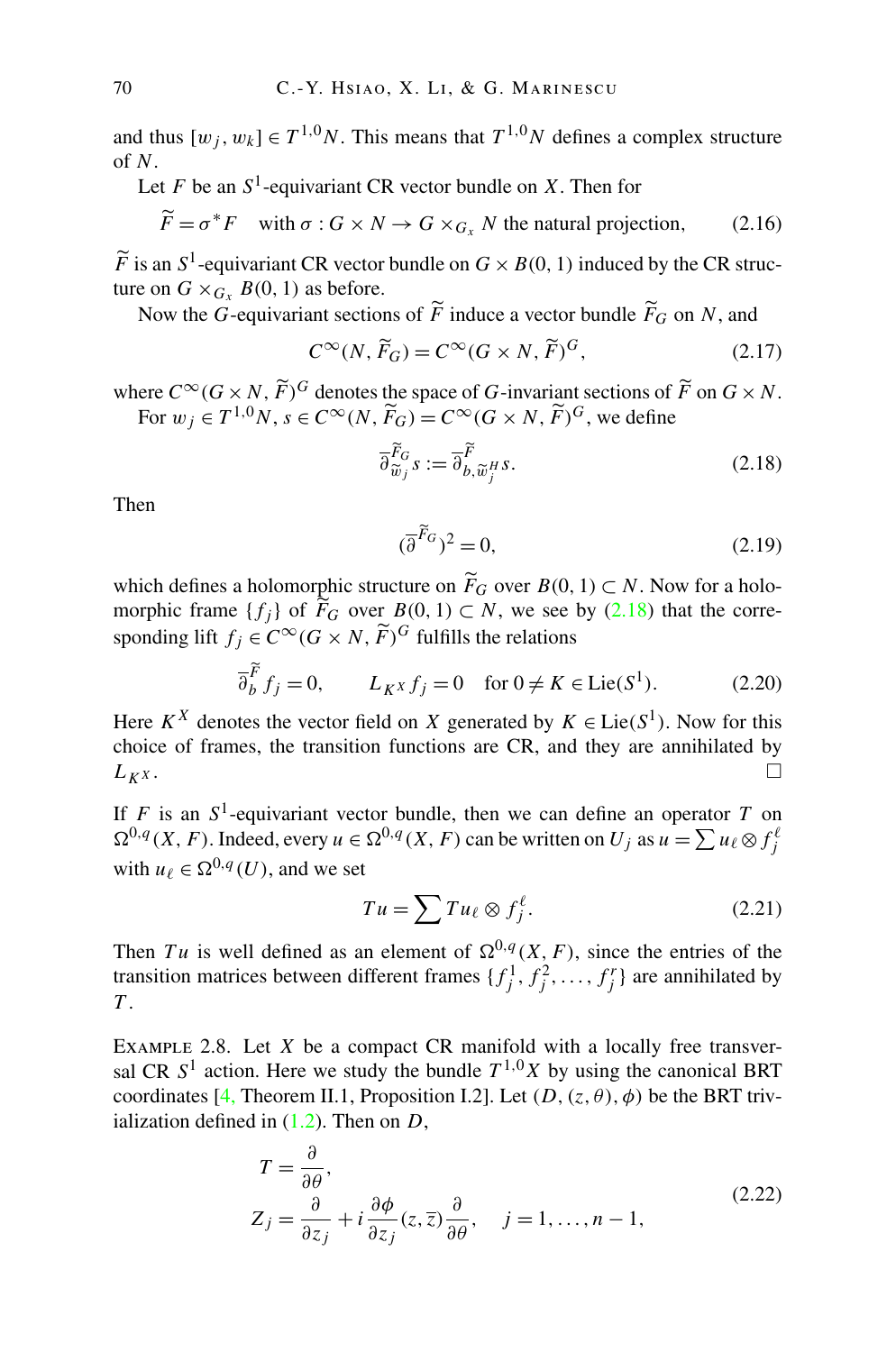<span id="page-16-0"></span>where  $\{Z_j : j = 1, \ldots, n-1\}$  is a frame of  $T^{1,0}X$  over *D*. We always assume that  $\phi(0,0) = 0$ . Let  $(\tilde{D}, (w,\eta), \tilde{\phi})$  be another BRT trivialization. Then on  $\tilde{D}$ ,

$$
T = \frac{\partial}{\partial \eta},
$$
  
\n
$$
\tilde{Z}_j = \frac{\partial}{\partial w_j} + i \frac{\partial \tilde{\phi}}{\partial w_j} (w, \overline{w}) \frac{\partial}{\partial \eta}, \quad j = 1, ..., n - 1,
$$
\n(2.23)

where  ${\{\tilde{Z}_j : j = 1, ..., n-1\}}$  is a frame of  $T^{1,0}X$  over  $\tilde{D}$ . We have on  $D \cap \tilde{D}$ ,

$$
\tilde{Z}_j = \sum_{k=1}^{n-1} c_{j,k} Z_k,
$$
\n(2.24)

where  $c_{i,k} \in C^{\infty}(D \cap \tilde{D})$  are smooth, and the matrix  $(c_{i,k})$  is invertible. Since

$$
[Z_j, T] = 0, \t[\tilde{Z}_j, T] = 0, \t j \in \{1, ..., n - 1\}, \t(2.25)
$$

we conclude from (2.24) that

$$
Tc_{j,k} = 0, \quad j, k \in \{1, \dots, n-1\}.
$$
 (2.26)

On the other hand, using  $(2.24)$ , we obtain

$$
[\tilde{Z}_j, \overline{\tilde{Z}}_k] = \sum_{\ell,m} c_{j,\ell} (Z_\ell \overline{c}_{k,m}) \overline{Z}_m - \sum_{\ell,m} \overline{c}_{k,\ell} (\overline{Z}_\ell c_{j,m}) Z_m + \sum_{\ell,m} c_{j,\ell} \overline{c}_{k,m} [Z_\ell, \overline{Z}_m].
$$
\n(2.27)

Note that

$$
[Z_j, \overline{Z}_k] \in \mathbb{C}T, \qquad [\tilde{Z}_j, \overline{\tilde{Z}}_k] \in \mathbb{C}T, \quad j, k \in \{1, \dots, n-1\},
$$
 (2.28)

so we conclude from  $(2.27)$  that

$$
\sum_{\ell} \overline{c}_{k,\ell}(\overline{Z}_{\ell}c_{j,m}) = 0
$$
\n(2.29)

for all  $k, \ell, m \in \{1, \ldots, n-1\}$ . Since the matrix  $(\overline{c}_{k,\ell})$  is invertible, we deduce from  $(2.29)$  that

$$
\overline{Z}_{\ell}c_{j,m}=0,\quad \ell,j,m\in\{1,\ldots,n-1\},\tag{2.30}
$$

that is,  $c_{j,m}$  are CR functions. Therefore (2.26) and (2.30) show that  $c_{j,k}$  are rigid CR functions on *D* ∩ *D* for all *j*,  $k \in \{1, ..., n-1\}$ . Thus, arranging an atlas of BRT trivializations, we see that  ${Z_j}_{j=1}^{n-1}$  are rigid CR frames as in Proposition [2.7.](#page-14-0)

Although we do not use them later, let us note the following relations. Write  $z = z(w, \overline{w}, \eta)$  and  $\theta = \theta(w, \overline{w}, \eta)$  in the coordinates  $(w, \overline{w}, \eta)$ . Then  $\partial z/\partial \eta =$  $Tz = \partial z / \partial \theta = 0$ . Since  $z_k$  are CR functions, by (2.23) we obtain

$$
\frac{\partial z_k}{\partial \overline{w}_j} = \overline{\tilde{Z}_j} z_k = 0, \quad j, k \in \{1, \dots, n-1\},\
$$

and hence  $z = z(w) = H(w)$ , where *H* is a biholomorphic map. Since  $\partial \theta / \partial \eta =$ 1, we see that  $\theta = \eta + G(w, \overline{w})$ , where  $G(w, \overline{w})$  is a real-valued smooth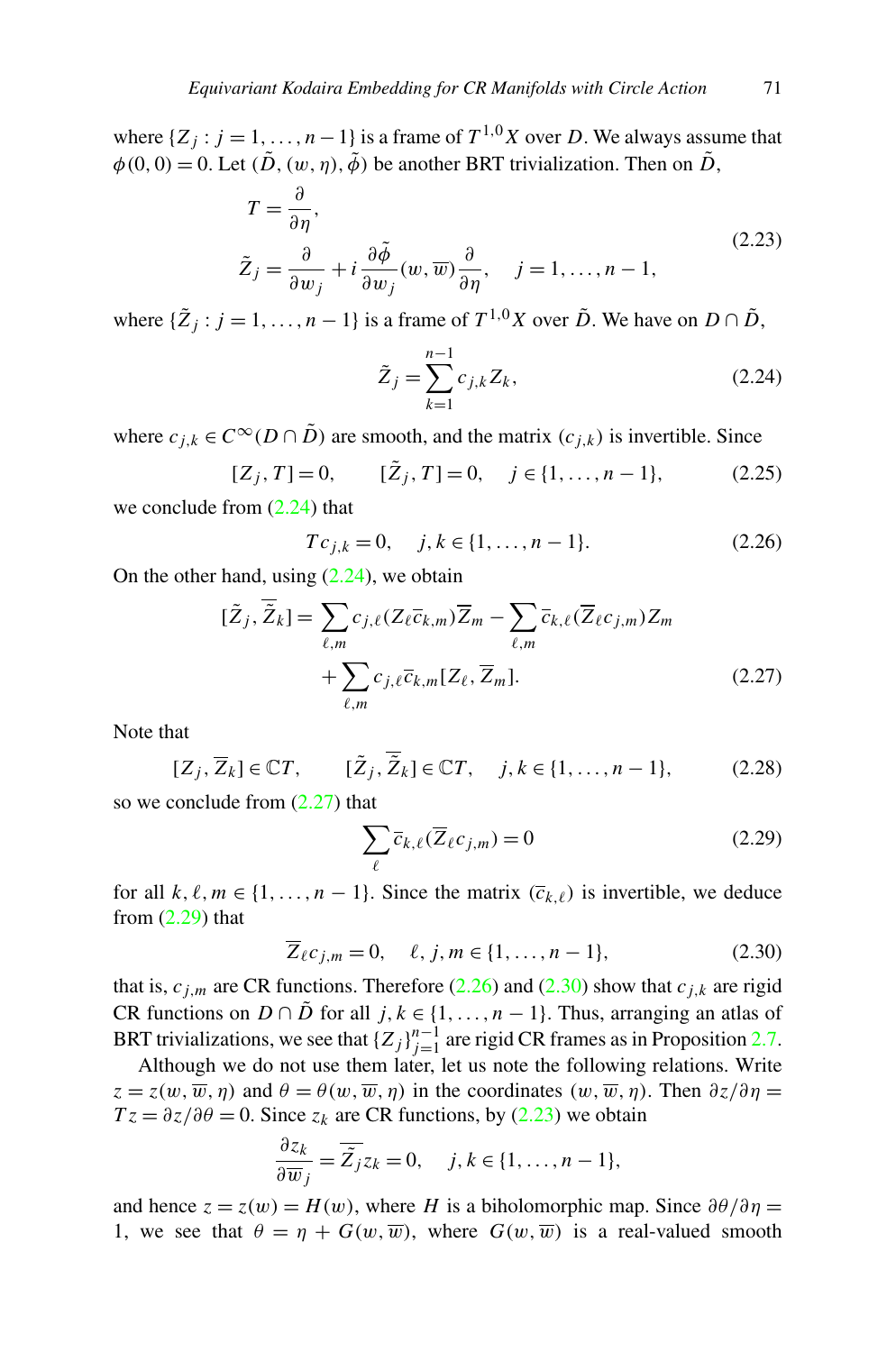<span id="page-17-0"></span>function. Thus the coordinate transformation from  $(w, \eta)$  to  $(z, \theta)$  is given by

$$
z = H(w), \qquad \theta = \eta + G(w, \overline{w}). \tag{2.31}
$$

We write  $c_{i,k} = c_{i,k}(w, \overline{w})$  in the coordinates  $(w, \overline{w}, \eta)$  (recall that  $c_{i,k}$  is independent of  $\eta$  due to ([2.26](#page-16-0))). From [\(2.24\)](#page-16-0) and (2.31) it follows that

$$
c_{j,k} = \frac{\partial H_k}{\partial w_j}(w), \qquad \tilde{\phi}(w, \overline{w}) = \phi(H(w), \overline{H(w)}).
$$
 (2.32)

In particular, the functions  $c_{j,k}$  are holomorphic in  $w$ , which follows also from ([2.30](#page-16-0)). Thus we have a complete description of the change between two canonical coordinate systems.

Example 2.9. Let *X* be a compact CR manifold with a locally free transversal CR *S*<sup>1</sup>-action. Then  $T^{1,0}X$  and the determinant bundle det  $T^{1,0}X$  are  $S^1$ -equivariant CR bundles.

EXAMPLE 2.10. Let *M* be a compact complex manifold of dim  $M = n$ , and let  $(L, h) \rightarrow M$  be a Hermitian line bundle. We denote by *e* the local holomorphic trivializing section of *L* defined on a local holomorphic coordinate chart *(U,z)*,  $|e|_h^2 = e^{-2\phi(z)}$ . Let  $(L^*, h^*)$  be the dual line bundle of  $(L, h)$ , and let  $e^*$  be the dual frame of *e*. Let  $(z, t)$  be the local coordinates on  $L^*$ . Then the boundary of the Grauert tube with respect to  $(L, h)$  is given by  $X = \{v \in L^* : |v|_{h^{-1}}^2 = 1\}$ , which is a compact CR manifold with a natural CR structure  $T^{1,0}X := T^{1,0}L^* \cap \mathbb{C}TX$ . A natural transversal CR  $S^1$  action on *X* is given by  $e^{i\theta} \circ (z, t) = (z, e^{i\theta}t)$  and locally

$$
T^{1,0}X = \text{Span}_{\mathbb{C}}\left\{\frac{\partial}{\partial z_j} + i\frac{\partial\phi}{\partial z_j}(z,\overline{z})\frac{\partial}{\partial\theta}, j = 1,\dots, n\right\},\tag{2.33}
$$

$$
T = \frac{\partial}{\partial\theta}.
$$

It is easy to check that the natural  $S^1$ -action given on *X* is transversal and CR. Let *E* be a holomorphic vector bundle over *M*. Then the restriction of the pull back  $\pi^*E|_X$  on *X* is an *S*<sup>1</sup>-equivariant CR vector bundle over *X*.

From now on, let *L* be an *S*1-equivariant CR line bundle over *X*. We fix an open covering  $(U_j)_j$  and a family  $(s_j)_j$  of rigid CR frames  $s_j$  on  $U_j$ . Let  $L^k$  be the *k*th tensor power of *L*. Then  $(s_j^{\otimes k})_j$  are rigid CR frames for  $L^k$ .

The tangential Cauchy–Riemann operator  $\overline{\partial}_b : \Omega^{0,q}(X,L^k) \to \Omega^{0,q+1}(X,L^k)$ is well defined. Since  $L^k$  is  $S^1$ -equivariant, we can also define *Tu* for every  $u \in$  $\Omega^{0,q}(X,L^k)$ , and we have

$$
T\overline{\partial}_b = \overline{\partial}_b T \quad \text{on } \Omega^{0,q}(X, L^k). \tag{2.34}
$$

For every  $m \in \mathbb{Z}$ , let

$$
\Omega_m^{0,q}(X, L^k) := \{ u \in \Omega^{0,q}(X, L^k); Tu = imu \}.
$$
 (2.35)

For  $q = 0$ , we write  $C_m^{\infty}(X, L^k) := \Omega_m^{0,0}(X, L^k)$ .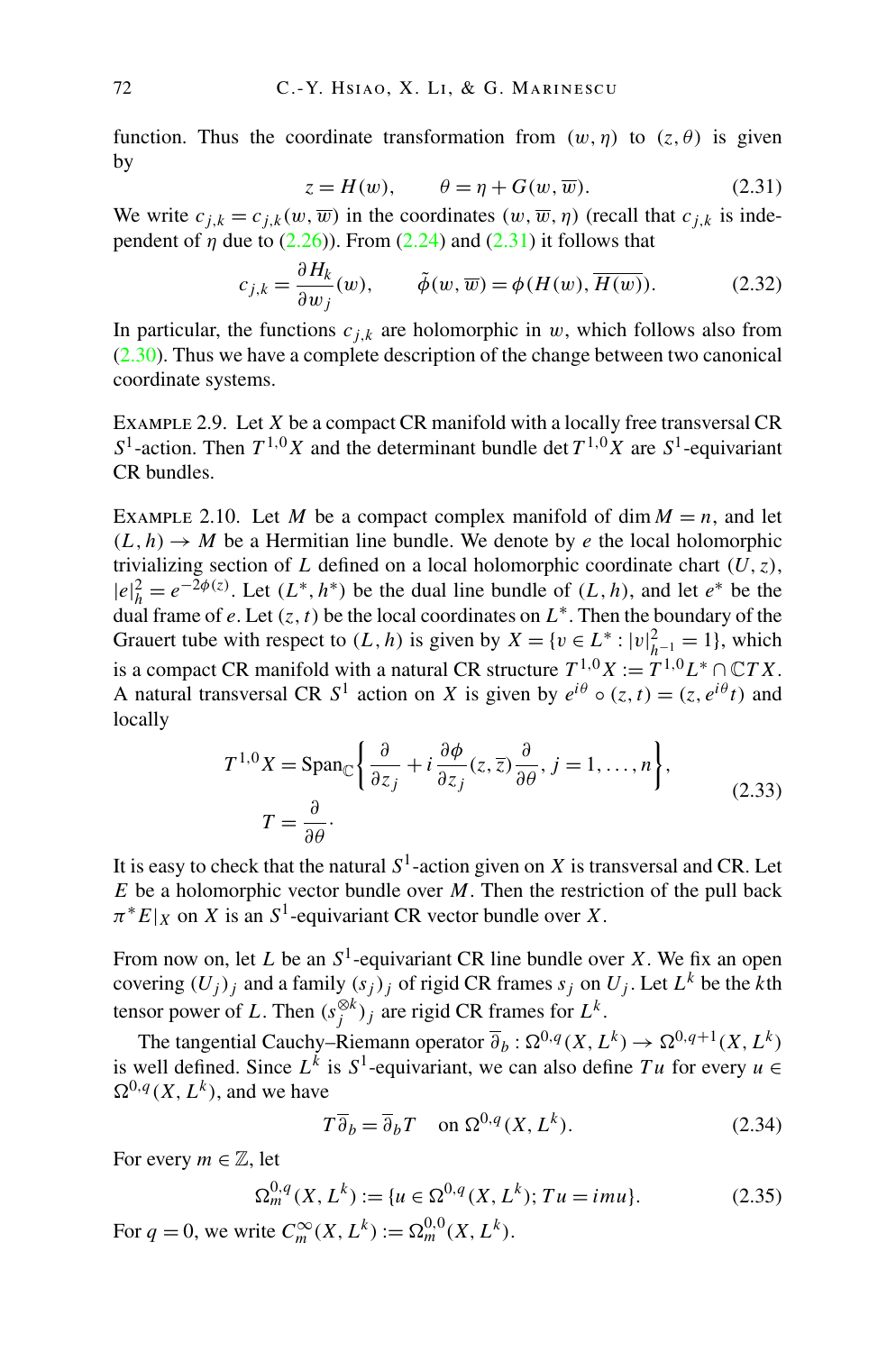<span id="page-18-0"></span>Let *h* be an  $S^1$ -equivariant Hermitian metric on *L*. The local weight of *h* with respect to a local rigid CR frame *s* of *L* over an open subset  $D \subset X$  is the function  $\Phi \in C^{\infty}(D,\mathbb{R})$  for which

$$
|s(x)|_{h^L}^2 = e^{-2\Phi(x)}, \quad x \in D.
$$
 (2.36)

We denote by  $\Phi_i$  the weight of *h* with respect to  $s_i$ .

DEFINITION 2.11. Let *L* be an  $S^1$ -equivariant CR line bundle, and let *h* be an  $S<sup>1</sup>$ -equivariant Hermitian metric on *L*. The curvature of  $(L, h)$  is the Hermitian quadratic form  $R^L = R^{(L,h)}$  on  $T^{1,0}X$  defined by

$$
R_p^L(U, \overline{V}) = \langle d(\overline{\partial}_b \Phi_j - \partial_b \Phi_j)(p), U \wedge \overline{V} \rangle, \quad U, V \in T_p^{1,0}X, p \in U_j. \quad (2.37)
$$

Due to  $[22,$  $[22,$  Proposition 4.2],  $R^L$  is a well-defined global Hermitian form, since the transition functions between different frames  $s_i$  are annihilated by  $T$ .

DEFINITION 2.12. We say that  $(L, h)$  is positive if the associated curvature  $R_x^L$  is positive definite at every  $x \in X$ .

EXAMPLE 2.13. Let  $(E, h) \stackrel{\pi}{\rightarrow} M$  be a Hermitian line bundle over a projective manifold *M*, and let  $X = \{v \in E : h(v) = 1\}$  be the circle bundle over *M*. Let  $(L, h^L)$  be a positive line bundle over M. Then the restriction of the pull back  $(\pi^*L|_X, \pi^*\hat{h}^L)$  on *X* is a positive CR line bundle over *X* with curvature  $\pi^* R^{(L,h^L)}|_{T^{1,0}X}$ . Thus all Grauert tubes over projective manifolds admit  $S^1$ equivariant positive CR line bundles.

For the following result, we refer to  $[12,$  $[12,$  Theorem 2.10].

THEOREM 2.14. On every  $S^1$ -equivariant vector bundle F over X, there exists an *S*<sup>1</sup>-equivariant Hermitian metric  $\langle \cdot | \cdot \rangle_F$ .

Since  $T^{1,0}X$  is  $S^1$ -equivariant, Theorem 2.14 shows that there is an  $S^1$ equivariant Hermitian metric on  $T^{1,0}X$ . From now on, we take an  $S^1$ -equivariant Hermitian metric  $\langle \cdot | \cdot \rangle$  on  $\mathbb{C}TX$  such that  $T^{1,0}X \perp T^{0,1}X$ ,  $T \perp (T^{1,0}X \oplus T^{0,1}X)$ ,  $\langle T|T\rangle = 1$ . The Hermitian metric  $\langle \cdot | \cdot \rangle$  on  $\mathbb{C}TX$  induces by duality a Hermitian metric on  $\mathbb{C}T^*X$  and also on the bundles of  $(0, q)$  forms  $T^{*0,q}X, q =$  $0, 1, \ldots, n-1$ . We will also denote all these induced metrics by  $\langle \cdot | \cdot \rangle$ . For every  $v \in T^{*0,q}X$ , we write  $|v|^2 := \langle v | v \rangle$ .

The Hermitian metrics on  $T^{*0,q}X$  and *L* induce Hermitian metrics on  $T^{*0,q}X \otimes L^k$ ,  $q = 0, 1, \ldots, n$ . We will also denote these induced metrics by  $\langle \cdot | \cdot \rangle_{h^k}$ . For  $f \in \Omega^{0,q}(X,L^k)$ , we denote the pointwise norm  $|f(x)|_{h^k}^2 :=$  $\langle f(x)|f(x)\rangle_{h^k}$ . Let  $dv_X = dv_X(x)$  be the volume form on *X* induced by the fixed Hermitian metric  $\langle \cdot | \cdot \rangle$  on  $\mathbb{C}TX$ . Then we get natural global  $L^2$  inner products  $(\cdot | \cdot)$ on  $\Omega^{0,q}(X,L^k)$  and  $\Omega^{0,q}(X)$ , respectively. We denote by  $L^2(X,T^{*0,q}X\otimes L^k)$ and  $L^2(X, T^{*0,q}X)$  the completions of  $\Omega^{0,q}(X,L^k)$  and  $\Omega^{0,q}(X)$  with respect to *(*·|·*)*.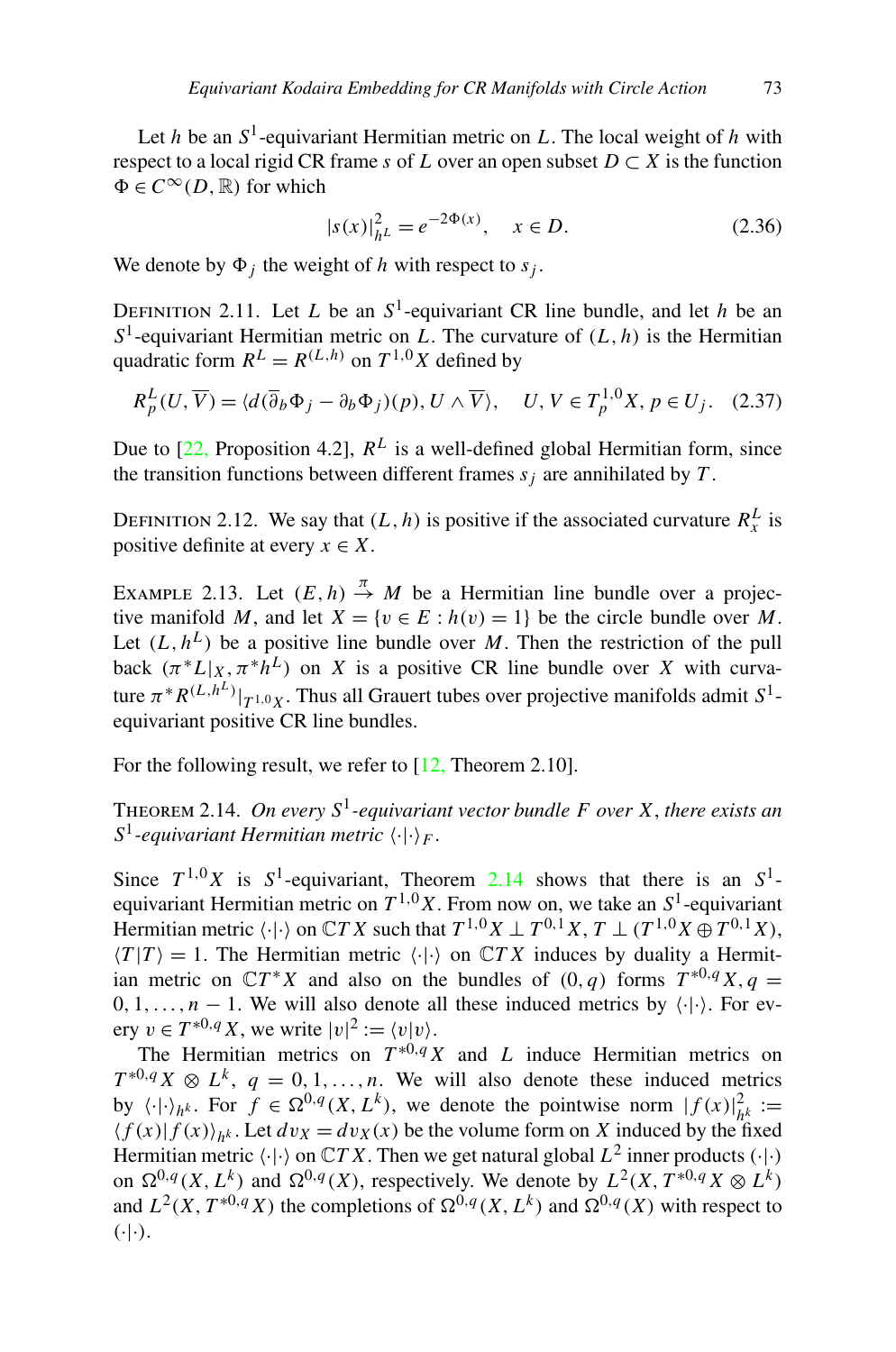<span id="page-19-0"></span>Similarly, for each  $m \in \mathbb{Z}$ , we denote by  $L_m^2(X, T^{*0,q}X \otimes L^k)$  and  $L_m^2(X, T^{*0,q}X \otimes L^k)$ *T*<sup>\*0*,qX*</sup>) the completions of  $\Omega_m^{0,q}(X,L^k)$  and  $\Omega_m^{0,q}(X)$  with respect to  $(\cdot | \cdot)$ . We extend  $(\cdot | \cdot)$  and  $(\cdot | \cdot)$  to  $L^2(X, T^{*0,q}X \otimes L^k)$  and  $L^2(X, T^{*0,q}X)$  in the standard way. For *f* ∈  $\Omega^{0,q}(X,L^k)$  or *f* ∈  $\Omega^{0,q}(X)$ , we denote  $||f||^2 := (f|f)$ .

## 2.4. Expression of *T* and  $\overline{\partial}_b$  *in BRT Trivializations*

In a BRT trivialization  $(D, (z, \theta), \phi)$ , we have a useful formula for the operator *T* on  $\Omega^{0,q}(X)$  defined by [\(2.12\)](#page-13-0). It is clear that

$$
\{d\overline{z}_{j_1} \wedge \cdots \wedge d\overline{z}_{j_q}, 1 \leq j_1 < \cdots < j_q \leq n-1\}
$$

is a rigid frame of  $T^{*0,q}X$  on *D*, so for  $u \in \Omega^{0,q}(X)$ , we write

$$
u=\sum_{j_1<\cdots
$$

Then we can check that

$$
Tu = \sum_{j_1 < \dots < j_q} (Tu_{j_1 \dots j_q}) \, d\overline{z}_{j_1} \wedge \dots \wedge d\overline{z}_{j_q} \quad \text{on } D. \tag{2.38}
$$

Note that in terms of the BRT trivialization  $(D, (z, \theta), \phi)$ , we have

$$
\overline{\partial}_b = \sum_{j=1}^{n-1} d\overline{z}_j \wedge \left( \frac{\partial}{\partial \overline{z}_j} - i \frac{\partial \phi}{\partial \overline{z}_j} (z, \overline{z}) \frac{\partial}{\partial \theta} \right).
$$
 (2.39)

## **3. Szego Kernel Asymptotics ˝**

In this section, we prove Theorem [1.1](#page-4-0). We first introduce some notations. Let

$$
\overline{\partial}_b^*:\Omega^{0,q+1}(X,L^k)\to\Omega^{0,q}(X,L^k)
$$

be the formal adjoint of  $\overline{\partial}_b$  with respect to  $(\cdot | \cdot)$ . Since  $\langle \cdot | \cdot \rangle$  and *h* are  $S^1$ equivariant, we can check that

$$
T\overline{\partial}_b^* = \overline{\partial}_b^* T \quad \text{on } \Omega^{0,q}(X, L^k), q = 1, 2, \dots, n - 1,
$$
  

$$
\overline{\partial}_b^* : \Omega_m^{0,q+1}(X, L^k) \to \Omega_m^{0,q}(X, L^k) \quad \text{for all } m \in \mathbb{Z}.
$$
 (3.1)

Put

$$
\Box_{b,k}^{(q)} := \overline{\partial}_b \overline{\partial}_b^* + \overline{\partial}_b^* \overline{\partial}_b : \Omega^{0,q}(X, L^k) \to \Omega^{0,q}(X, L^k). \tag{3.2}
$$

From  $(2.34)$  $(2.34)$  $(2.34)$  and  $(3.1)$  we have

$$
T\Box_{b,k}^{(q)} = \Box_{b,k}^{(q)} T \text{ on } \Omega^{0,q}(X, L^k), q = 0, 1, ..., n - 1,
$$
  

$$
\Box_{b,k}^{(q)} : \Omega_m^{0,q}(X, L^k) \to \Omega_m^{0,q}(X, L^k) \text{ for all } m \in \mathbb{Z}.
$$
 (3.3)

Let  $\Pi_k : L^2(X) \to \text{Ker} \square_{b,k}^{(0)}$  be the orthogonal projection (the Szegő projector).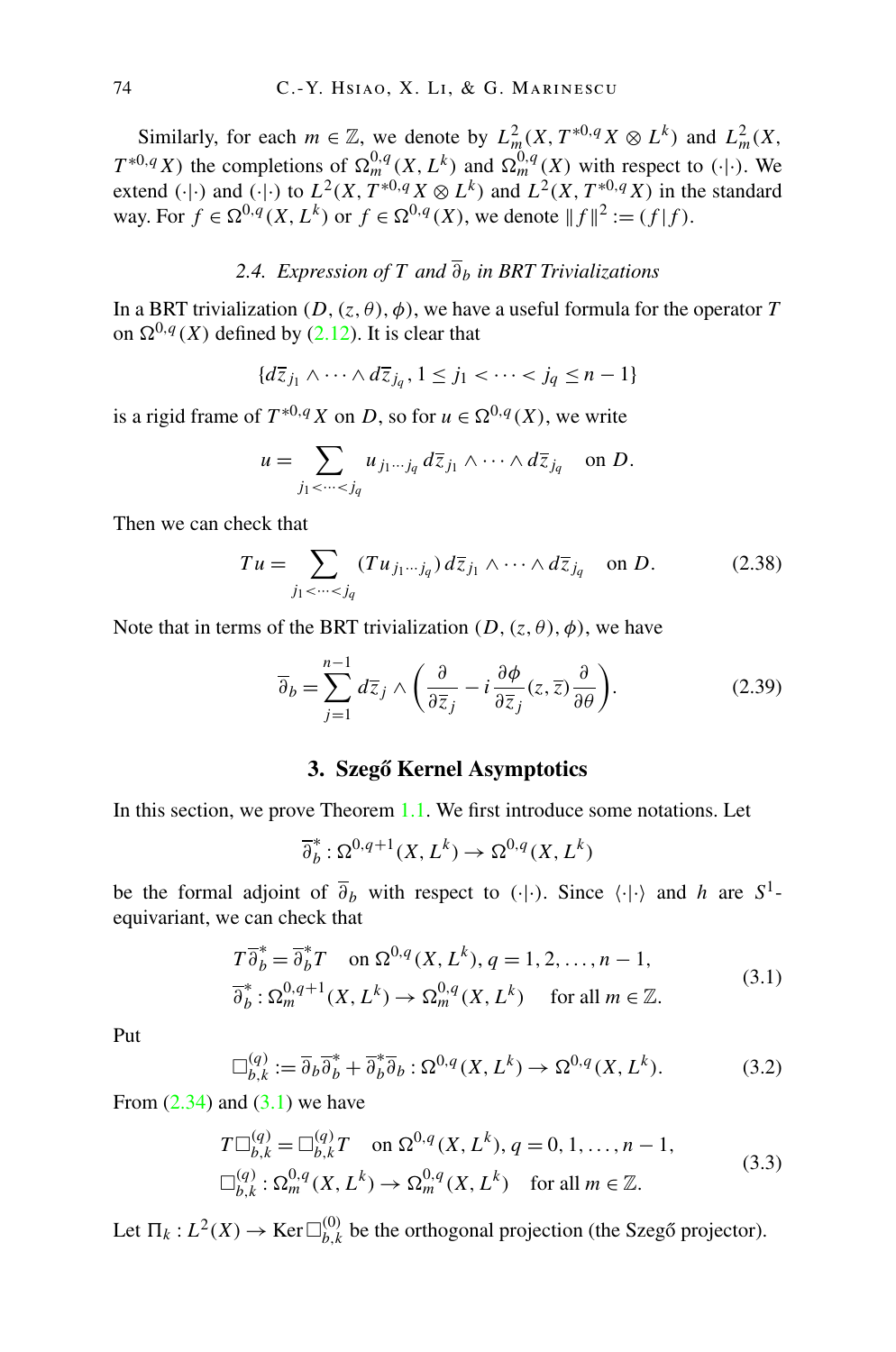<span id="page-20-0"></span>DEFINITION 3.1. Let  $A_k: L^2(X, L^k) \to L^2(X, L^k)$  be a continuous operator. Let *D* ∈ *X*. We say that  $\Box_{b,k}^{(0)}$  has  $O(k^{-n_0})$  small spectral gap on *D* with respect to  $A_k$ if for every  $D' \in D$ , there exist  $C_{D'} > 0$  and  $n_0, p, k_0 \in \mathbb{N}$  such that for all  $k \geq k_0$ and  $u \in C_0^{\infty}(D', L^k)$ , we have

$$
||A_k(I - \Pi_k)u|| \leq C_{D'}k^{n_0}\sqrt{((\Box_{b,k}^{(0)})^p u|u)}.
$$

Fix  $\lambda > 0$  and let  $\Pi_{k, \leq \lambda}$  be as in ([1.10](#page-3-0)).

DEFINITION 3.2. Let  $A_k: L^2(X, L^k) \to L^2(X, L^k)$  be a continuous operator. We say that  $\Pi_{k, \leq \lambda}$  is *k*-negligible away the diagonal with respect to  $A_k$  on  $D \in X$  if for any  $\chi$ ,  $\chi_1 \in C_0^{\infty}(D)$  with  $\chi_1 = 1$  on some neighborhood of Supp  $\chi$ , we have

$$
(\chi A_k(1-\chi_1))\Pi_{k,\leq\lambda}(\chi A_k(1-\chi_1))^* = O(k^{-\infty}) \text{ on } D,
$$

where  $(\chi A_k(1 - \chi_1))^* : L^2(X, L^k) \to L^2(X, L^k)$  is the Hilbert-space adjoint of  $\chi A_k(1 - \chi_1)$  with respect to  $(\cdot | \cdot)$ .

Fix  $\delta > 0$  and let  $F_{k,\delta}$  be as in ([1.9](#page-3-0)).

Theorem 3.3 ([\[20](#page-56-0), Theorem 1.13]). *With the notations and assumptions used before*, *let s be a local rigid CR frame of L on a canonical coordinate patch*  $D \in X$  *with canonical coordinates*  $x = (z, \theta) = (x_1, \ldots, x_{2n-1})$  *and*  $|s|_h^2 = e^{-2\Phi}$ . Let  $\delta > 0$  be a small constant such that  $R_x^L - 2t\mathcal{L}_x$  is positive definite for every  $x \in X$  *and*  $|t| \leq \delta$ . Let  $F_{k,\delta}$  *be as in* [\(1.9\)](#page-3-0), *and let*  $F_{k,\delta,s}$  *be the localized operator of Fk,δ given by* [\(2.4\)](#page-10-0). *Assume that*:

- $($ I)  $\Box_{b,k}^{(0)}$  *has*  $O(k^{-n_0})$  *small spectral gap on D with respect to*  $F_{k,\delta}$ .
- (II)  $\prod_{k, \leq \delta k}^{\infty}$  *is k*-negligible away the diagonal with respect to  $F_{k, \delta}$  on D.

(III)  $F_{k,\delta,s} - B_k = O(k^{-\infty}) : H^r_{\text{comp}}(D) \to H^r_{\text{loc}}(D)$  for all  $r \in \mathbb{N}_0$ , where

$$
B_k = \frac{k^{2n-1}}{(2\pi)^{2n-1}} \int e^{ik\langle x-y,\eta \rangle} \alpha(x,\eta,k) d\eta + O(k^{-\infty})
$$

*is a classical semiclassical pseudodifferential operator on D of order* 0 *with*

$$
\alpha(x, \eta, k) \sim \sum_{j=0}^{\infty} \alpha_j(x, \eta) k^{-j} \quad \text{in } S^0_{\text{loc}}(1; T^*D),
$$
  

$$
\alpha_j(x, \eta) \in C^{\infty}(T^*D), \quad j = 0, 1, ...,
$$

 $\alpha$ *and for every*  $(x, \eta) \in T^*D$ ,  $\alpha(x, \eta, k) = 0$  *if*  $|\langle \eta | \omega_0(x) \rangle| > \delta$ . Fix  $D_0 \subseteq D$ . *Then*

$$
P_{k,\delta,s}(x,y) = \int e^{ik\varphi(x,y,t)} g(x,y,t,k) dt + O(k^{-\infty}) \quad on \ D_0 \times D_0, \quad (3.4)
$$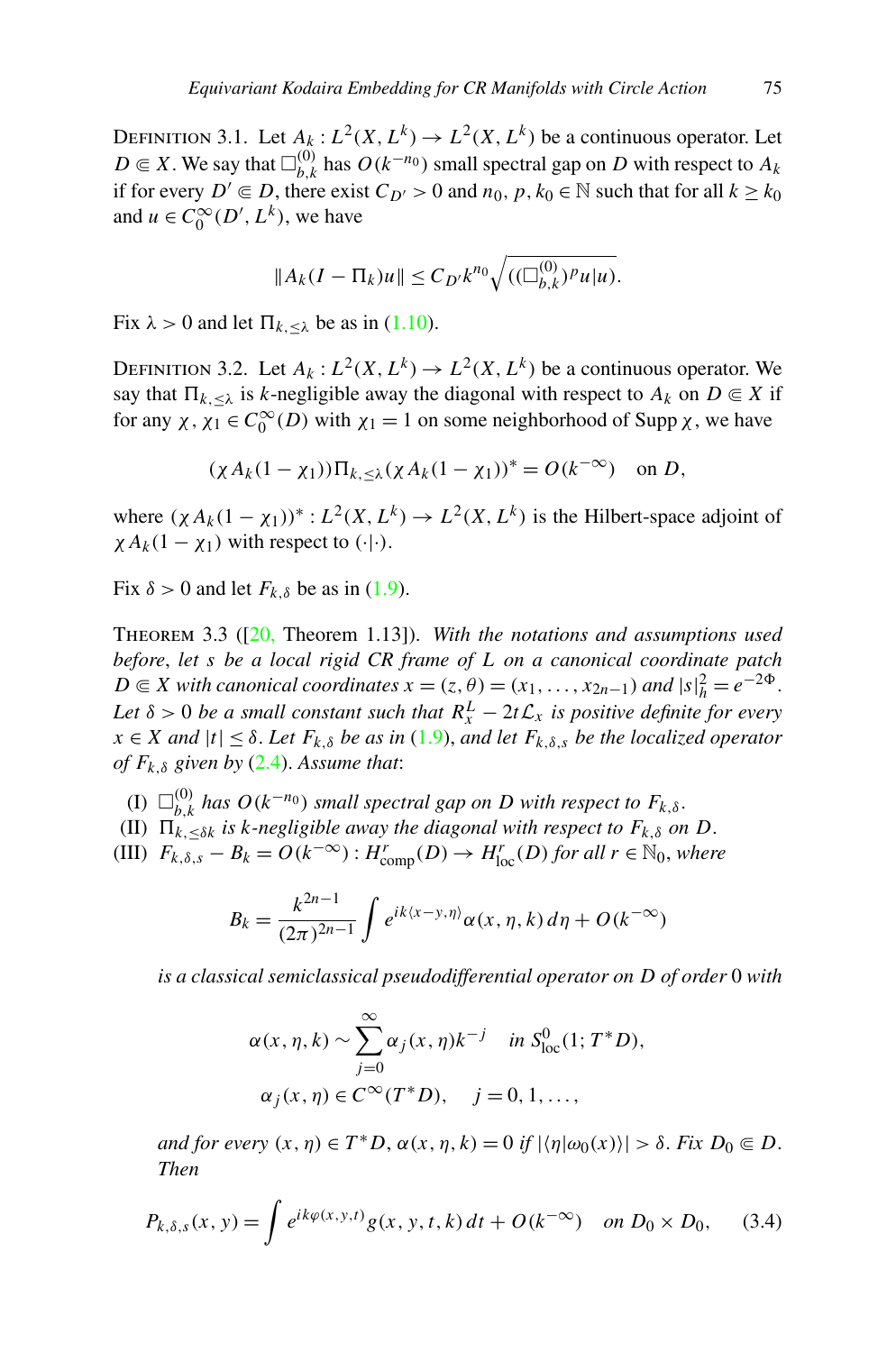*where*  $\varphi(x, y, t) \in C^{\infty}(D \times D \times (-\delta, \delta))$  *is as in* ([1.17](#page-5-0)), *and* 

$$
g(x, y, t, k) \in S_{loc}^{n}(1; D \times D \times (-\delta, \delta)) \cap C_{0}^{\infty}(D \times D \times (-\delta, \delta)),
$$
  

$$
g(x, y, t, k) \sim \sum_{j=0}^{\infty} g_{j}(x, y, t) k^{n-j} \quad \text{in } S_{loc}^{n}(1; D \times D \times (-\delta, \delta))
$$

*is as in* [\(1.18\)](#page-5-0), *where*  $P_{k,\delta,s}$  *is given by* ([1.15](#page-4-0)).

In view of Theorem [3.3](#page-20-0), we see that to prove Theorem [1.1,](#page-4-0) we only need to prove that (I), (II), and (III) in Theorem [3.3](#page-20-0) hold if  $\delta > 0$  is small enough. Until further notice, we fix  $\delta > 0$  small enough so that  $R_x^L - 2s\mathcal{L}_x$  is positive definite for every  $x \in X$  and  $|s| \leq \delta$ . We first prove (I) in Theorem [3.3.](#page-20-0)

*3.1. Small Spectral Gap of the Kohn Laplacian*

For  $m \in \mathbb{Z}$ , let

$$
Q_{m,k}^{(q)}: L^2(X, T^{*0,q}X \otimes L^k) \to L_m^2(X, T^{*0,q}X \otimes L^k)
$$
 (3.5)

be the orthogonal projection with respect to  $(\cdot | \cdot)$ . Let  $\tau_{\delta} \in C_0^{\infty}((-\delta, \delta))$  be as in ([1.8](#page-3-0)). Similarly to ([1.9](#page-3-0)), let  $F_{k,\delta}^{(q)}$  be the continuous operator given by

$$
F_{k,\delta}^{(q)}: L^2(X, T^{*0,q}X \otimes L^k) \to L^2(X, T^{*0,q}X \otimes L^k),
$$
  

$$
u \mapsto \sum_{m \in \mathbb{Z}} \tau_{\delta}\left(\frac{m}{k}\right) Q_{m,k}^{(q)} u.
$$
 (3.6)

Note that  $F_{k,\delta} = F_{k,\delta}^{(0)}$ . It is not difficult to see that for every  $m \in \mathbb{Z}$ , we have

$$
||T Q_{m,k}^{(q)} u|| = |m| ||Q_{m,k}^{(q)} u|| \quad \text{for all } u \in L^{2}(X, T^{*0,q} X \otimes L^{k}),
$$
  

$$
||T F_{k,\delta}^{(q)} u|| \le k\delta ||F_{k,\delta}^{(q)} u|| \quad \text{for all } u \in L^{2}(X, T^{*0,q} X \otimes L^{k}),
$$
 (3.7)

and

$$
Q_{m,k}^{(q)}: \Omega^{0,q}(X, L^k) \to \Omega_m^{0,q}(X, L^k),
$$
  
\n
$$
F_{k,\delta}^{(q)}: \Omega^{0,q}(X, L^k) \to \bigoplus_{m \in \mathbb{Z} \cap [-k\delta, k\delta]} \Omega_m^{0,q}(X, L^k).
$$
\n(3.8)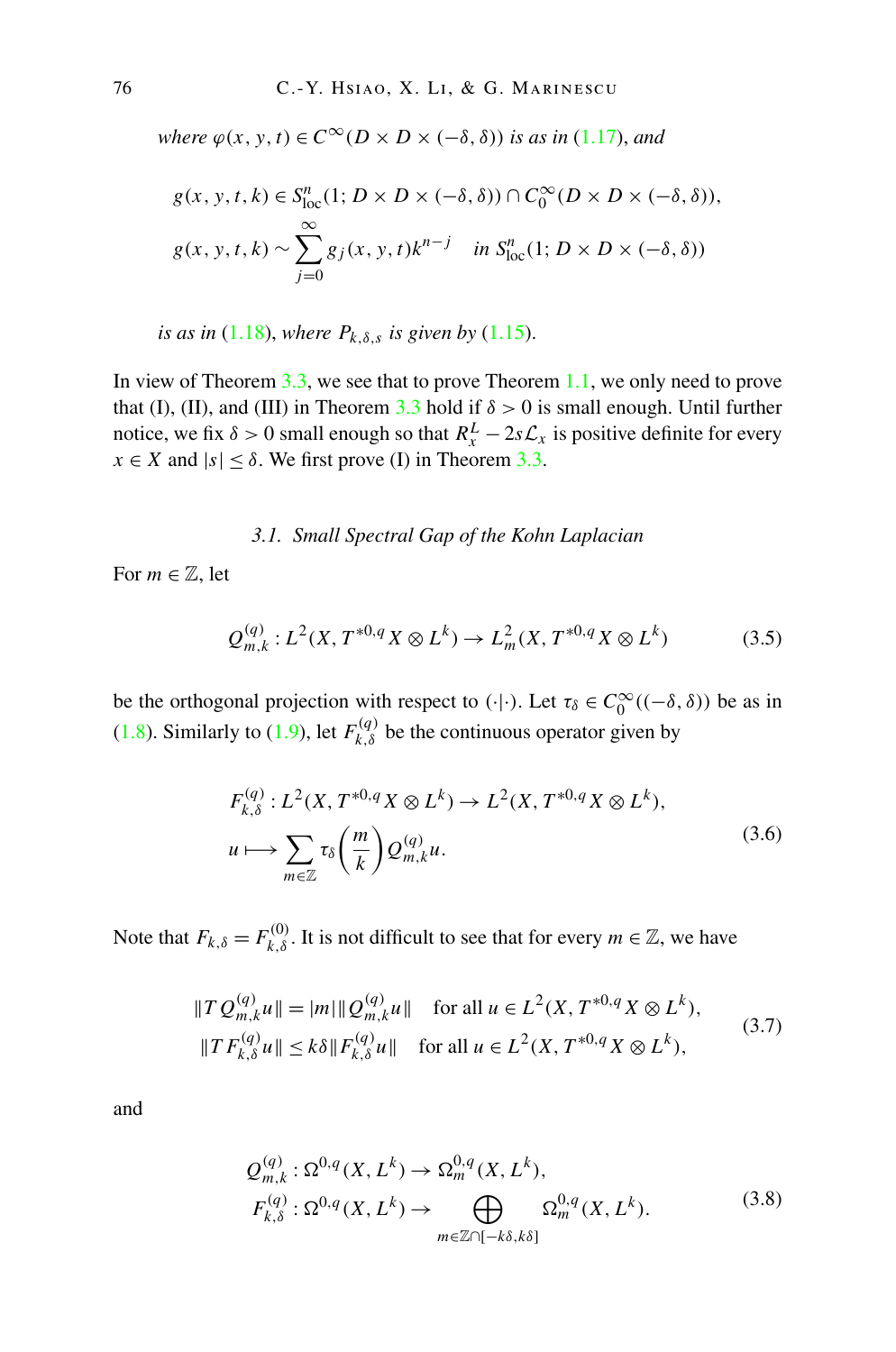<span id="page-22-0"></span>Since the Hermitian metrics  $\langle \cdot | \cdot \rangle$  and  $h^k$  are all rigid, as in [\[19](#page-56-0), Section 5], we have:

$$
\Box_{b,k}^{(q)} Q_{m,k}^{(q)} = Q_{m,k}^{(q)} \Box_{b,k}^{(q)}
$$
 on  $\Omega^{0,q}(X, L^k)$  for all  $m \in \mathbb{Z}$ ,  
\n
$$
\Box_{b,k}^{(q)} F_{k,\delta}^{(q)} = F_{k,\delta}^{(q)} \Box_{b,k}^{(q)}
$$
 on  $\Omega^{0,q}(X, L^k)$ ,  
\n
$$
\overline{\partial}_b Q_{m,k}^{(q)} = Q_{m,k}^{(q+1)} \overline{\partial}_b
$$
  
\non  $\Omega^{0,q}(X, L^k)$  for all  $m \in \mathbb{Z}, q = 0, 1, ..., n-2$ ,  
\n
$$
\overline{\partial}_b F_{k,\delta}^{(q)} = F_{k,\delta}^{(q+1)} \overline{\partial}_b
$$
 on  $\Omega^{0,q}(X, L^k)$ ,  $q = 0, 1, ..., n-2$ ,  
\n
$$
\overline{\partial}_b^* Q_{m,k}^{(q)} = Q_{m,k}^{(q-1)} \overline{\partial}_b^*
$$
  
\non  $\Omega^{0,q}(X, L^k)$  for all  $m \in \mathbb{Z}, q = 1, ..., n-1$ ,  
\n
$$
\overline{\partial}_b^* F_{k,\delta}^{(q)} = F_{k,\delta}^{(q-1)} \overline{\partial}_b^*
$$
 on  $\Omega^{0,q}(X, L^k)$ ,  $q = 1, ..., n-1$ .

By elementary Fourier analysis it is straightforward to see that for every  $u \in$  $\Omega^{0,q}(X,L^k)$ ,

$$
\lim_{N \to \infty} \sum_{m=-N}^{N} Q_{m,k}^{(q)} u \to u \quad \text{in } C^{\infty} \text{ topology},
$$
\n
$$
\sum_{m=-N}^{N} \|Q_{m,k}^{(q)} u\|^2 \le \|u\|^2 \quad \text{for all } N \in \mathbb{N}_0.
$$
\n(3.10)

Thus, for every  $u \in L^2(X, T^{*0,q}X \otimes L^k)$ ,

$$
\lim_{N \to \infty} \sum_{m=-N}^{N} Q_{m,k}^{(q)} u \to u \quad \text{in } L^2(X, T^{*0,q} X \otimes L^k),
$$
\n
$$
\sum_{m=-N}^{N} ||Q_{m,k}^{(q)} u||^2 \le ||u||^2 \quad \text{for all } N \in \mathbb{N}_0.
$$
\n(3.11)

We will use the following result.

Theorem 3.4 ([[20,](#page-56-0) Theorem 9.4]). *With the previous assumptions and notations*, *let*  $q \geq 1$ *. If*  $\delta > 0$  *is small enough, then for every*  $u \in \Omega^{0,q}(X,L^k)$ *, we have* 

$$
\|\Box_{b,k}^{(q)} F_{k,\delta}^{(q)} u\|^2 \ge c_1 k^2 \|F_{k,\delta}^{(q)} u\|^2, \tag{3.12}
$$

*where*  $c_1 > 0$  *is a constant independent of k and u.*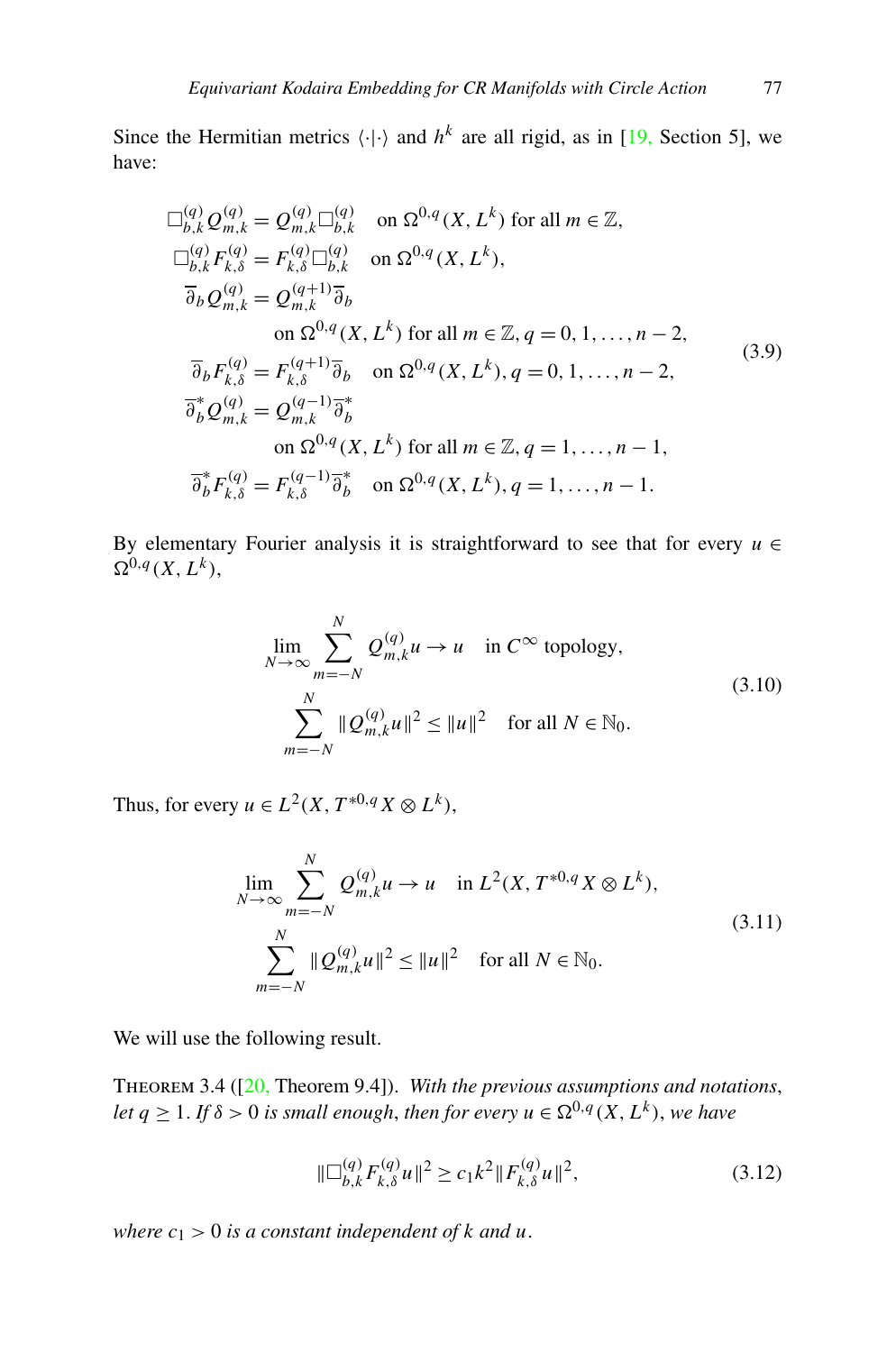<span id="page-23-0"></span>Now we assume that  $\delta > 0$  is small enough so that [\(3.12\)](#page-22-0) holds. For  $q =$ 0*,* 1*,...,n* − 1, put

$$
\Omega^{0,q}_{\leq k\delta}(X, L^k) := \bigoplus_{\substack{m \in \mathbb{Z} \\ |m| \leq k\delta}} \Omega^{0,q}_m(X, L^k),
$$
  

$$
L^2_{\leq k\delta}(X, T^{*0,q}X \otimes L^k) := \bigoplus_{\substack{m \in \mathbb{Z} \\ |m| \leq k\delta}} L^2_m(X, T^{*0,q}X \otimes L^k).
$$
 (3.13)

We write  $C_{\le k\delta}^{\infty}(X, L^k) := \Omega_{\le k\delta}^{0,0}(X, L^k)$  and  $L_{\le k\delta}^2(X, L^k) := L_{\le k\delta}^2(X, T^{*0,0}X \otimes$ *Lk)*. It is clear that

$$
\Box_{b,k}^{(q)}:\Omega_{\leq k\delta}^{0,q}(X,T^{*0,q}X\otimes L^k)\to \Omega_{\leq k\delta}^{0,q}(X,T^{*0,q}X\otimes L^k).
$$

We denote by  $\Box_{b,\leq k\delta}^{(q)}$  the restriction of  $\Box_{b,k}^{(q)}$  to the space  $\Omega_{\leq k\delta}^{0,q}(X,L^k)$ . We extend  $\Box_{b,\,\leq k\delta}^{(q)}$  to  $L^2_{\leq k\delta}(X,\,T^{\ast 0,q}\,X\otimes L^k)$  by

$$
\Box_{b,\leq k\delta}^{(q)} : \text{Dom } \Box_{b,\leq k\delta}^{(q)} \subset L^2_{\leq k\delta}(X, T^{*0,q}X \otimes L^k) \rightarrow L^2_{\leq k\delta}(X, T^{*0,q}X \otimes L^k)
$$
\n(3.14)

 $\bigcup_{b, \leq k\delta}^{(q)} := \{u \in L^2_{\leq k\delta}(X, T^{*0,q}X \otimes L^k) ; \Box_{b, \leq k\delta}^{(q)} u \in L^2_{\leq k\delta}(X, T^{*0,q}X \otimes L^k) \}$ *L*<sup>k</sup>)}, where for any  $u \in L^2_{\leq k\delta}(X, T^{*0,q}X \otimes L^k)$ ,  $\Box_{b,\leq k\delta}^{(q)}u$  is defined in the sense of distributions.

In general, the Kohn Laplacian may not be subelliptic. If the CR manifold admits a transversal CR  $S<sup>1</sup>$ -action, then the Kohn Laplacian is in fact transversal elliptic in the sense of Atiyah [\[3](#page-55-0)].

LEMMA 3.5. We have 
$$
\text{Dom } \Box_{b, \leq k\delta}^{(q)} = L^2_{\leq k\delta}(X, T^{*0,q} X \otimes L^k) \cap H^2(X, T^{*0,q} X \otimes L^k).
$$

*Proof.* It is clear that  $L^2_{\le k\delta}(X, T^{*0,q}X \otimes L^k) \cap H^2(X, T^{*0,q}X \otimes L^k) \subset$  ${\rm Dom\,}\Box^{(q)}_{b,\leq k\delta}.$  We only need to prove that  ${\rm Dom\,}\Box^{(q)}_{b,\leq k\delta}\subset L^2_{\leq k\delta}(X,T^{*0,q}X\otimes L^k)\cap$  $H^2(X, T^{*0,q}X \otimes L^k)$ . Let  $u \in \text{Dom }\Box_{b, \leq k\delta}^{(q)}$ . Put  $v = \Box_{b, \leq k\delta}^{(q)} u \in L^2_{\leq k\delta}(X, T^{*0,q}X \otimes L^k)$ *L*<sup>*k*</sup>). We have  $(\Box_{b, \le k\delta}^{(q)} - T^2)u = v - T^2u \in L^2(X, T^{*0,q}X \otimes L^k)$  since  $||T^2u|| \le$  $k^2 \delta^2 ||u||$ . Since  $(\Box_{b, \leq k\delta}^{(q)} - T^2)$  is elliptic, we have  $u \in H^2(X, T^{*0,q} X \otimes L^k)$ . The lemma follows.  $\Box$ 

**THEOREM 3.6.** *The operator*  $\square_{b, \leq k\delta}^{(q)}$  *defined in* (3.14) *is self-adjoint.* 

*Proof.* Let  $(\Box_{b,\leq k\delta}^{(q)})^* : \text{Dom}(\Box_{b,\leq k\delta}^{(q)})^* \subset L^2_{\leq k\delta}(X, T^{*0,q}X \otimes L^k) \to L^2_{\leq k\delta}(X,$  $T^{*0,q}X \otimes L^k$ ) be the Hilbert-space adjoint of  $\Box_{b,\leq k\delta}^{(q)}$ . Let  $v \in \text{Dom}(\Box_{b,\leq k\delta}^{(q)})^*$ . Then, by the definition of the Hilbert-space adjoint of  $\Box_{b,\leq k\delta}^{(q)}$  we easily see that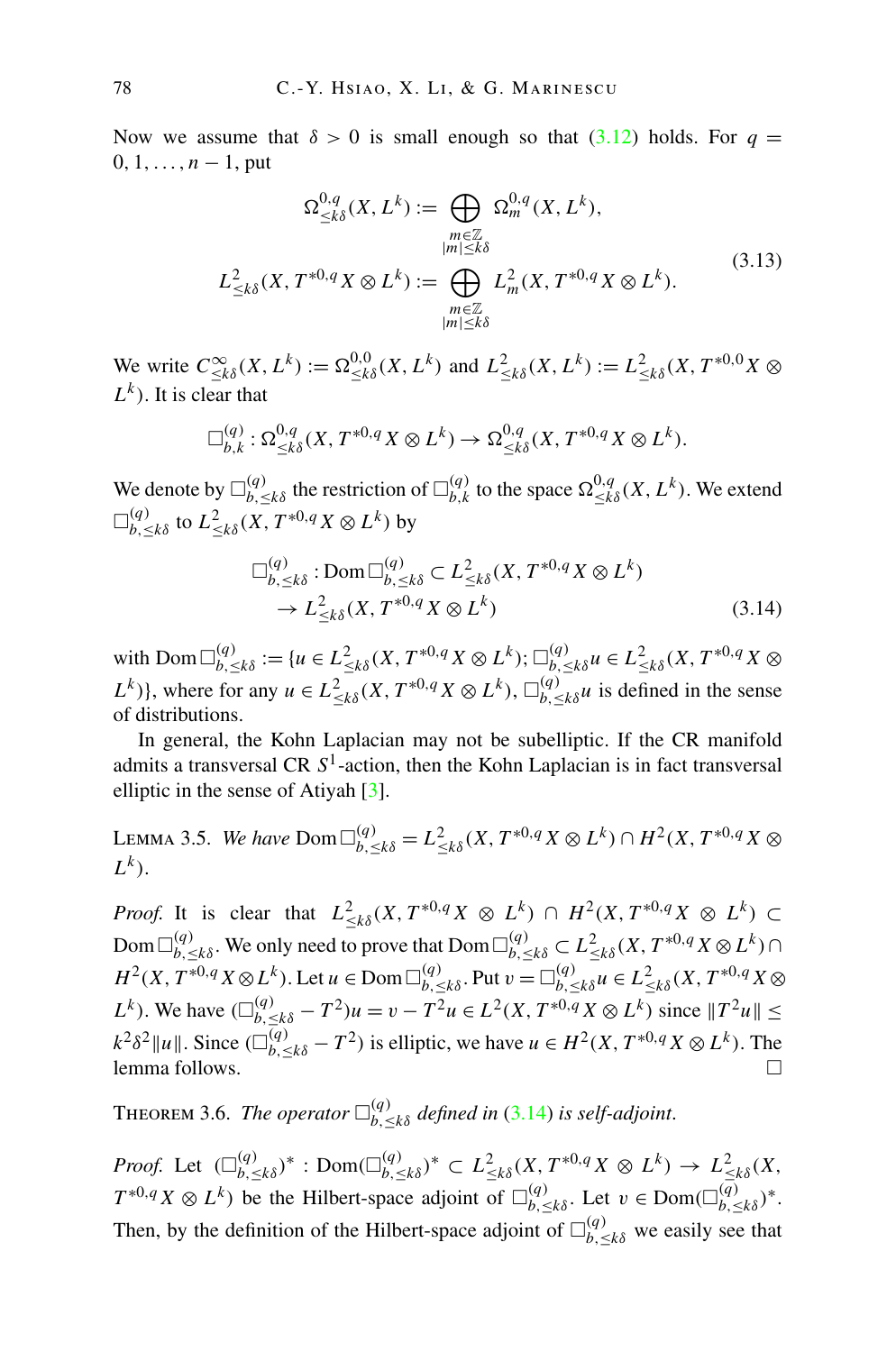<span id="page-24-0"></span> $\Box_{b,\leq k\delta}^{(q)} v \in L_{\leq k\delta}^2(X, T^{*0,q}X \otimes L^k)$ , and hence  $v \in \text{Dom } \Box_{b,\leq k\delta}^{(q)}$  and  $\Box_{b,\leq k\delta}^{(q)} v =$  $(\Box_{b,\leq k\delta}^{(q)})^*v.$ 

From Lemma [3.5](#page-23-0) we can check that

$$
(\Box_{b,\leq k\delta}^{(q)} g | f) = (g | \Box_{b,\leq k\delta}^{(q)} f) \quad \text{for all } g, f \in \text{Dom } \Box_{b,\leq k\delta}^{(q)}.
$$
 (3.15)

From (3.15) we deduce that  $Dom\Box_{b,\leq k\delta}^{(q)} \subset Dom(\Box_{b,\leq k\delta}^{(q)})^*$  and  $\Box_{b,\leq k\delta}^{(q)}u =$  $(\Box_{b,\leq k\delta}^{(q)})^*$ *u*, for all *u* ∈ Dom $\Box_{b,\leq k\delta}^{(q)}$ . The theorem follows.  $\Box$ 

Let Spec  $\Box_{b,\leq k\delta}^{(q)} \subset [0,\infty[$  denote the spectrum of  $\Box_{b,\leq k\delta}^{(q)}$ . For any  $\lambda > 0$ , put

$$
\Pi_{k,\leq k\delta,\leq \lambda}^{(q)} := E_{\leq k\delta}^{(q)}([0,\lambda]), \qquad \Pi_{k,\leq k\delta,\geq \lambda}^{(q)} := E_{\leq k\delta}^{(q)}([\lambda,\infty]),
$$

where  $E_{\leq k\delta}^{(q)}$  denotes the spectral measure for  $\Box_{b,\leq k\delta}^{(q)}$ . We set

$$
\Pi_{k,\leq k\delta,\leq\lambda} := \Pi_{k,\leq k\delta,\leq\lambda}^{(0)}, \qquad \Pi_{k,\leq k\delta,\lambda} := \Pi_{k,\leq k\delta,\lambda}^{(0)}.
$$

THEOREM 3.7. Spec  $\Box_{b,\leq k\delta}^{(q)}$  *is a discrete subset of* [0,  $\infty$ [, *for any*  $v \in \text{Spec } \Box_{b,\leq k\delta}^{(q)}$ , *ν is an eigenvalue of (q) b,*≤*kδ* , *and the eigenspace*

$$
\mathcal{E}_{\leq k\delta,\nu}^q(X,L^k) := \{u \in \text{Dom}\,\Box_{b,\leq k\delta}^{(q)}; \Box_{b,\leq k\delta}^{(q)} u = vu\}
$$

*is finite dimensional with*  $\mathcal{E}^q_{\leq k\delta,\nu}(X,L^k) \subset \Omega^{0,q}_{\leq k\delta}(X,L^k)$ .

*Proof.* Fix  $\lambda > 0$ . We claim that Spec  $\Box_{b, \leq k\delta}^{(q)} \cap [0, \lambda]$  is discrete. If not, then we can find an orthonormal system  $\{f_j \in \text{Range } E_{\leq k\delta}^{(q)}([0, \lambda]); j \in \mathbb{N}\}\)$ , that is,  $(f_i | f_\ell) = \delta_{i,\ell}$  for all *j*,  $\ell \in \mathbb{N}$ . Note that

$$
\|\Box_{b,\leq k\delta}^{(q)} f_j\| \leq \lambda \|f_j\|, \quad j = 1, 2, .... \tag{3.16}
$$

From  $(3.16)$  we have

$$
\|(\Box_{b,\leq k\delta}^{(q)} - T^2)f_j\| \leq (\lambda + k^2 \delta^2) \|f_j\|, \quad j = 1, 2, \dots
$$
 (3.17)

Since  $\Box_{b,\leq k\delta}^{(q)}$  –  $T^2$  is a second-order elliptic operator, there is  $C_\delta > 0$  independent of *j* such that

$$
||f_j||_2 \le C_\delta, \quad j = 1, 2, ..., \tag{3.18}
$$

where  $\|\cdot\|_2$  denotes the usual Sobolev norm of order 2. From (3.18), we can apply Rellich's theorem and find a subsequence  ${f_j}_s$ <sub>*s*=1</sub> such that  $f_j$ <sub>*s*</sub>  $\rightarrow$  *f* in  $L^2_{\leq k\delta}(X, T^{*0,q}X \otimes L^k)$ . This is a contradiction to the fact that  $\{f_j; j \in \mathbb{N}\}$  is orthonormal. Thus Spec  $\Box_{b,\leq k\delta}^{(q)} \cap [0,\lambda]$  is discrete, and therefore Spec  $\Box_{b,\leq k\delta}^{(q)}$  is a discrete subset of  $[0, \infty)$ .

Let  $r \in \text{Spec } \Box_{b, \leq k\delta}^{(q)}$ . Since  $\text{Spec } \Box_{b, \leq k\delta}^{(q)}$  is discrete,  $\Box_{b, \leq k\delta}^{(q)} - r$  has an  $L^2$ closed range. If  $\Box_{b,\leq k\delta}^{(q)} - r$  is injective, then Range $(\Box_{b,\leq k\delta}^{(q)} - r) = L_{\leq k\delta}^2(X, \xi)$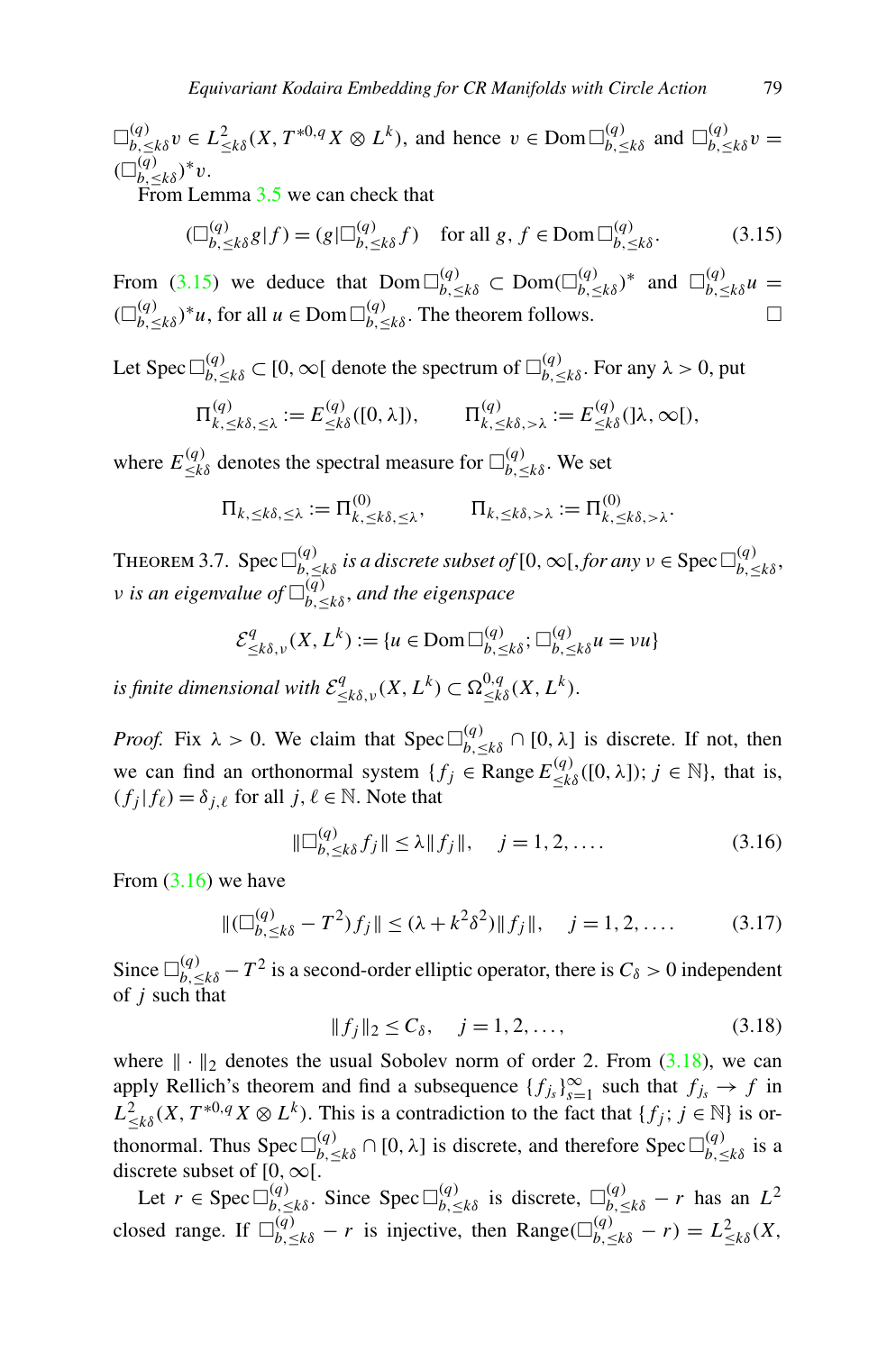<span id="page-25-0"></span> $T^{*0,q}X\otimes L^k$ ), and

$$
(\Box_{b,\leq k\delta}^{(q)} - r)^{-1} : L^2_{\leq k\delta}(X, T^{*0,q}X \otimes L^k) \to L^2_{\leq k\delta}(X, T^{*0,q}X \otimes L^k)
$$

is continuous. We get a contradiction. Hence *r* is an eigenvalue of  $\Box_{b,\leq k\delta}^{(q)}$ .

For any  $\nu \in \text{Spec } \square_{b, \leq k\delta}^{(q)}$ , put

$$
\mathcal{E}^q_{\leq k\delta,\nu}(X,L^k) := \{u \in \text{Dom}\,\Box_{b,\leq k\delta}^{(q)}; \Box_{b,\leq k\delta}^{(q)} u = vu\}.
$$

We can repeat the argument before and conclude that  $\mathcal{E}^q_{\leq k\delta,\nu}(X,E)$  is finite dimensional. Let  $u \in \mathcal{E}^q_{\leq k\delta,\nu}(X,L^k)$ . Then  $\square_{b,\leq k\delta}^{(q)} u = \nu u$ . For  $m \in \mathbb{Z}$ , put  $u_m :=$  $Q_{m,k}^{(q)} u \in L_m^2(X, T^{*0,q} X \otimes L^k)$ . We have  $u = \sum_{m \in \mathbb{Z}, |m| \leq k\delta} u_m$ . We can check that  $\Box^{(q)}$ 

$$
\Box_{b,k}^{(q)} u_m = v u_m \quad \text{for all } m \in \mathbb{Z}.
$$

Hence

$$
(\Box_{b,k}^{(q)} - T^2)u_m = (\nu + m^2)u_m, \text{ for all } m \in \mathbb{Z}.
$$
 (3.19)

From  $(3.19)$ , we can apply some standard argument in partial differential operator and deduce that  $u_m \in \Omega_m^{0,q}(X,L^k)$ . Thus  $u \in \Omega_{\leq k\delta}^{0,q}(X,L^k)$ , and hence  $\mathcal{E}^q_{\leq k\delta,\nu}(X,L^k) \subset \Omega^{0,q}_{\leq k\delta}(X,L^k)$ . The theorem follows.

For every  $\mu \in \text{Spec } \square_{b, \leq k\delta}^{(0)}$ , let

$$
\Pi_{k,\leq k\delta,\mu}: L^2(X,L^k)\to \mathcal{E}^0_{\leq k\delta,\mu}(X,L^k)
$$

be the orthogonal projection. For  $\mu = 0$ , it is clear that  $\Pi_{k, \leq k\delta, 0} = \Pi_{k, \leq k\delta}$ , where  $\Pi_{k, \leq k\delta}$  is given by ([1.10\)](#page-3-0). We have the following:

THEOREM 3.8. With the previous assumptions and notations, if  $\epsilon_0 > 0$  is small *enough, then for every*  $u \in C^{\infty}(X, L^k)$ *, we have* 

$$
F_{k,\delta} \Pi_{k,\leq k\delta,\mu} u = 0 \quad \text{for all } \mu \in \text{Spec } \Box_{b,\leq k\delta}^{(0)}, 0 < \mu \leq k\epsilon_0,\tag{3.20}
$$

*and*

$$
||F_{k,\delta}(I - \Pi_{k,\leq k\delta})u|| \leq \frac{1}{k\epsilon_0} ||\Box_{b,k}^{(0)}u||. \tag{3.21}
$$

*Proof.* Let  $\epsilon_0 > 0$  be a small constant. For  $u \in L^2_{\leq k\delta}(X, L^k)$ , we have

$$
(I - \Pi_{k, \leq k\delta})u = \sum_{\substack{\mu \in \text{Spec } \square_{b, \leq k\delta}^{(0)} \\ 0 < \mu \leq k \epsilon_0}} \Pi_{k, \leq k\delta, \mu} u + \Pi_{k, \leq k\delta, > k\epsilon_0} u. \tag{3.22}
$$

We claim that for every  $\mu \in \text{Spec } \Box_{b, \leq k\delta}^{(0)}, 0 < \mu \leq k\epsilon_0$ , and every  $u \in C^{\infty}(X, L^k)$ ,  $F_{k}$ ,  $\delta \Pi_{k}$ ,  $\epsilon_{k}$ ,  $\delta_{l}$ ,  $u = 0$  (3.23)

if  $\epsilon_0 > 0$  is small enough. Fix  $\mu \in \text{Spec } \Box_{b, \leq k\delta}^{(0)} \cap (0, k\epsilon_0]$  and  $u \in C^{\infty}(X, L^k)$ . From  $(3.9)$  $(3.9)$  $(3.9)$  and  $(3.12)$  we have

$$
\|\Box_{b,k}^{(1)} F_{k,\delta}^{(1)} \overline{\partial}_b \Pi_{k,\leq k\delta,\mu} u\|^2 \geq c_1 k^2 \|F_{k,\delta}^{(1)} \overline{\partial}_b \Pi_{k,\leq k\delta,\mu} u\|^2, \tag{3.24}
$$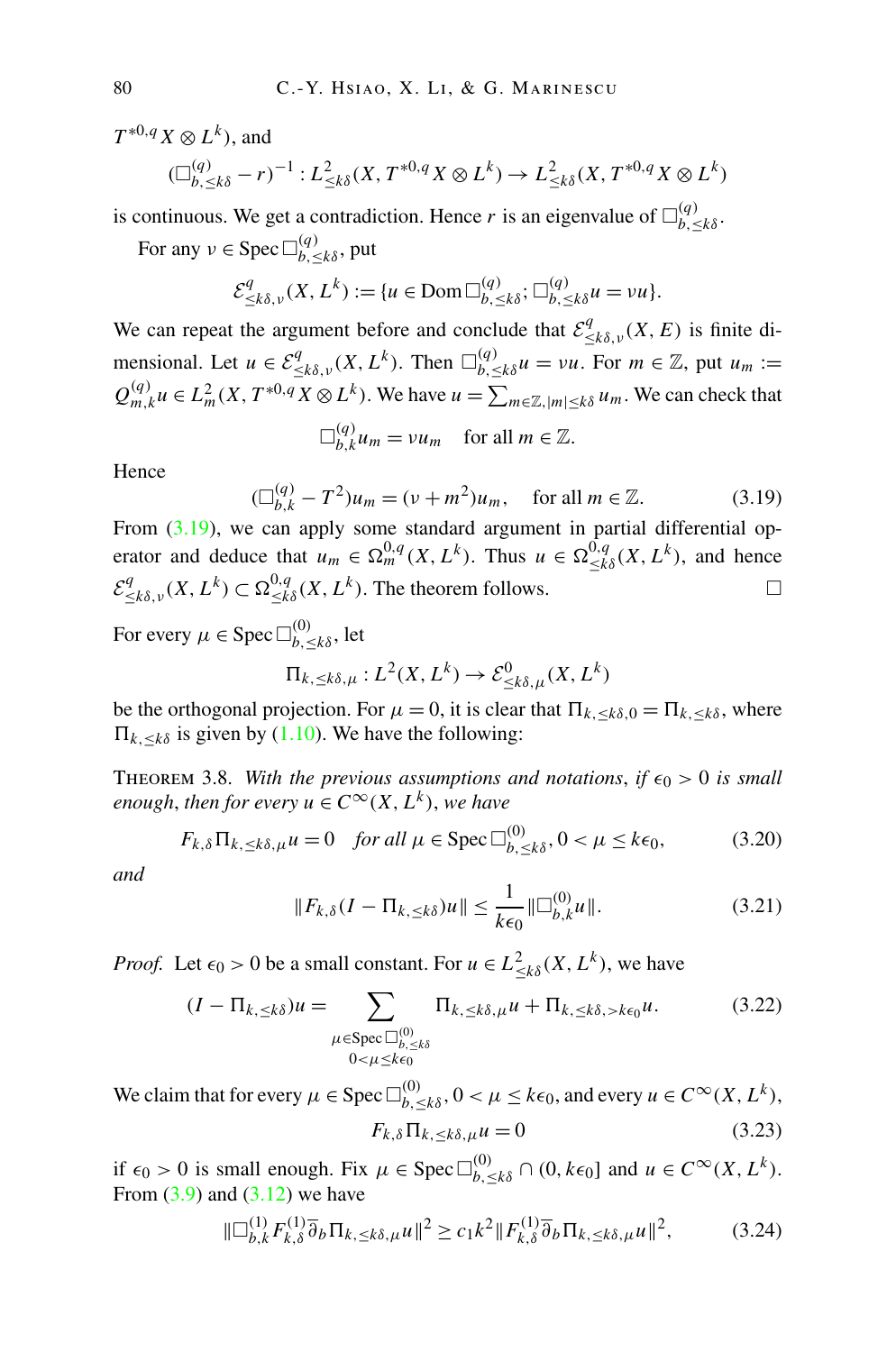<span id="page-26-0"></span>where  $c_1 > 0$  is a constant independent of *k* and *u*. We easily see that

$$
\Box_{b,k}^{(1)} F_{k,\delta}^{(1)} \overline{\partial}_b \Pi_{k,\leq k\delta,\mu} u = \mu F_{k,\delta}^{(1)} \overline{\partial}_b \Pi_{k,\leq k\delta,\mu} u.
$$

Thus

$$
\|\Box_{b,k}^{(1)} F_{k,\delta}^{(1)} \overline{\partial}_b \Pi_{k,\leq k\delta,\mu} u\|^2 \leq k^2 \epsilon_0^2 \|F_{k,\delta}^{(1)} \overline{\partial}_b \Pi_{k,\leq k\delta,\mu} u\|^2. \tag{3.25}
$$

From ([3.24](#page-25-0)) and (3.25) we conclude that if  $\epsilon_0 > 0$  is small enough, then

$$
F_{k,\delta}^{(1)}\overline{\partial}_b \Pi_{k,\leq k\delta,\mu} u = \overline{\partial}_b F_{k,\delta} \Pi_{k,\leq k\delta,\mu} u = 0.
$$

Hence

$$
F_{k,\delta} \Pi_{k,\leq k\delta,\mu} u = \frac{1}{\mu} \Box_{b,k}^{(0)} F_{k,\delta} \Pi_{k,\leq k\delta,\mu} u = 0. \tag{3.26}
$$

From  $(3.26)$  the claim  $(3.23)$  $(3.23)$  $(3.23)$  follows. We get  $(3.20)$ .

Let  $Q^{(0)}_{\leq k\delta}: L^2(X, L^k) \to L^2_{\leq k\delta}(X, L^k)$  be the orthogonal projection. From  $(3.22)$  $(3.22)$  $(3.22)$  and  $(3.23)$ , if  $\epsilon_0 > 0$  is small enough, then

$$
||F_{k,\delta}(I - \Pi_{k,\leq k\delta})u||
$$
  
\n
$$
= ||F_{k,\delta}(I - \Pi_{k,\leq k\delta})(Q_{\leq k\delta}^{(0)}u)||
$$
  
\n
$$
= ||F_{k,\delta}\Pi_{k,\leq k\delta,\geq k\epsilon_0}(Q_{\leq k\delta}^{(0)}u)||
$$
  
\n
$$
\leq ||\Pi_{k,\leq k\delta,\geq k\epsilon_0}(Q_{\leq k\delta}^{(0)}u)||
$$
  
\n
$$
\leq \frac{1}{k\epsilon_0} ||\Box_{b,k}^{(0)}\Pi_{k,\leq k\delta,\geq k\epsilon_0}^{(0)}(Q_{\leq k\delta}^{(0)}u)||
$$
  
\n
$$
= \frac{1}{k\epsilon_0} ||\Pi_{k,\leq k\delta,\geq k\epsilon_0}^{(0)}\Box_{b,k}^{(0)}(Q_{\leq k\delta}^{(0)}u)|| \leq \frac{1}{k\epsilon_0} ||\Box_{b,k}^{(0)}u||
$$
 (3.27)

for every  $u \in C^{\infty}(X, L^k)$ . From (3.27), [\(3.21](#page-25-0)) follows.

**THEOREM** 3.9.  $\Box_{b,k}^{(0)}$  *has a*  $O(k^{-n_0})$  *small spectral gap on X with respect to*  $F_{k,\delta}$ .

*Proof.* Let  $u \in C^{\infty}(X, L^k)$ . We easily see that

$$
F_{k,\delta}(I - \Pi_k)u = F_{k,\delta}(I - \Pi_{k,\leq k\delta})u.
$$
\n(3.28)

From  $(3.28)$  and  $(3.21)$  the theorem follows.

#### *3.2. The Weighted Projector Fk,δ on a Canonical Coordinate Patch*

Let *D* ⊂ *X* be a canonical coordinate patch, and let  $x = (x_1, \ldots, x_{2n-1})$  be canonical coordinates on *D*. We identify *D* with  $W \times ] - \varepsilon$ ,  $\varepsilon [ \subset \mathbb{R}^{2n-1} ]$ , where *W* is an open set in  $\mathbb{R}^{2n-2}$ , and  $\varepsilon > 0$ . Until further notice, we work with canonical coordinates  $x = (x_1, \ldots, x_{2n-1})$ . Let  $\eta = (\eta_1, \ldots, \eta_{2n-1})$  be the dual coordinates of *x*. Let *s* be a local rigid CR frame of *L* on *D*,  $|s|_h^2 = e^{-2\Phi}$ . Let  $F_{k,\delta,s}$  be the localized operator of  $F_{k,\delta}$  constructed by ([2.4](#page-10-0)). Put

$$
B_k = \frac{k^{2n-1}}{(2\pi)^{2n-1}} \int e^{ik\langle x-y,\eta\rangle} \tau_\delta(\eta_{2n-1}) \, d\eta. \tag{3.29}
$$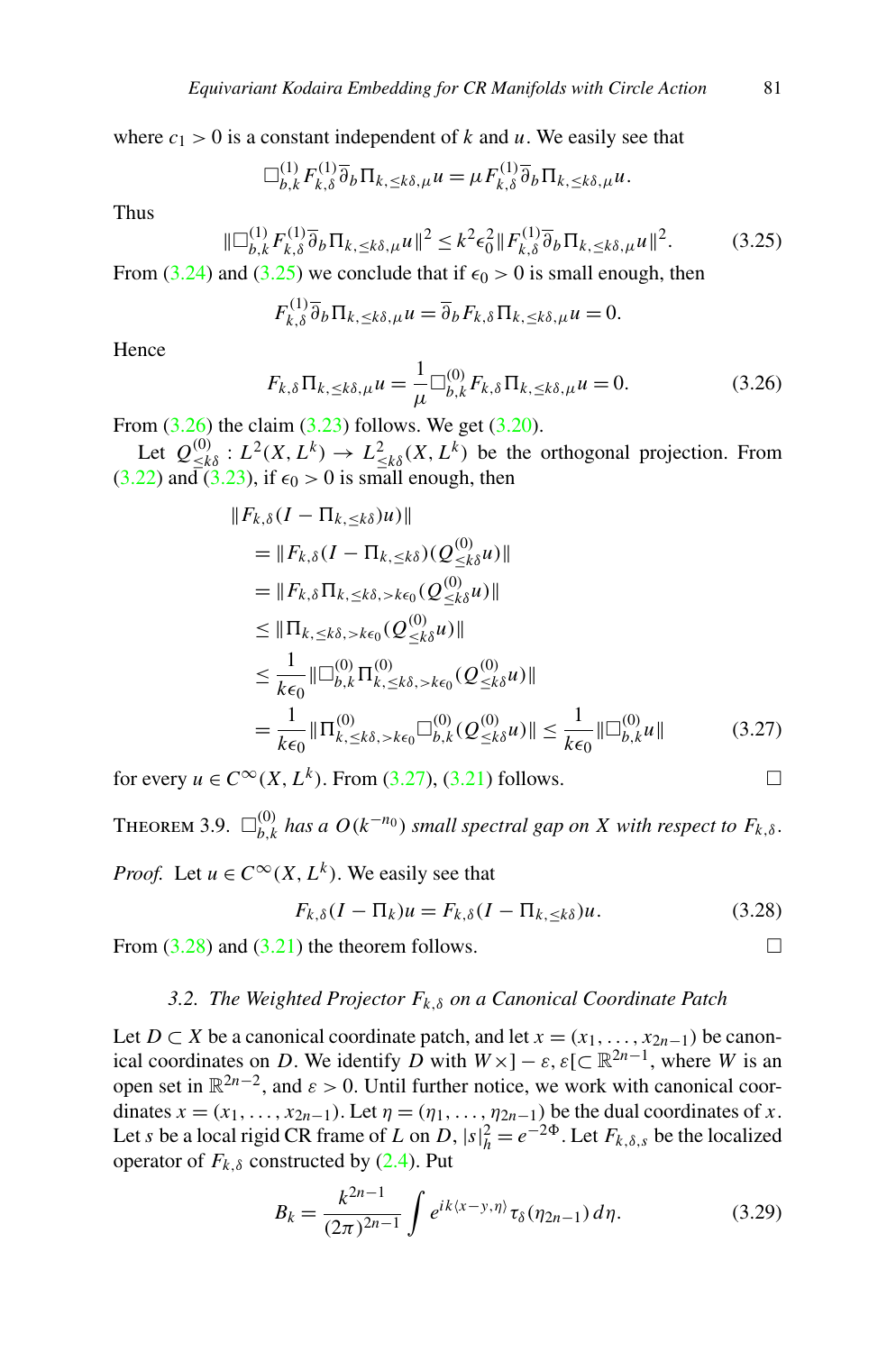<span id="page-27-0"></span>Lemma 3.10. *We have*

$$
F_{k,\delta,s} - B_k = O(k^{-\infty}) : H^r_{\text{comp}}(D) \to H^r_{\text{loc}}(D) \quad \text{for all } r \in \mathbb{N}_0.
$$

*Proof.* We also write  $y = (y_1, \ldots, y_{2n-1})$  to denote the canonical coordinates *x*. We claim that on *D*,

$$
F_{k,\delta,s}u(y) = \frac{1}{2\pi} \sum_{m \in \mathbb{Z}} \tau_{\delta}\left(\frac{m}{k}\right) e^{imy_{2n-1}} \int_{-\pi}^{\pi} e^{-imt} u(e^{it} y') dt
$$
  
for all  $u \in C_0^{\infty}(D)$ , (3.30)

where  $y' = (y_1, \ldots, y_{2n-2}, 0)$ , and for convenience, we just write  $y' = (y_1, \ldots, y_{2n-2}, 0)$ *y*<sub>2*n*−2</sub>*)* if there is no confusion. Note that if  $|t| \leq \varepsilon$ , then  $e^{it}y' = (y', t)$ . Let  $u \in$  $C_0^{\infty}(D)$ . By ([2.13](#page-13-0)) and the definition of  $F_{k,\delta,s}$  we have

$$
u(y) = \sum_{m \in \mathbb{Z}} \frac{1}{2\pi} \int_{-\pi}^{\pi} e^{-imt} u(e^{it} y) dt \text{ on } D,
$$
  
(*F<sub>k, \delta, s</sub>u)(y) =  $\sum_{m \in \mathbb{Z}} \tau \left(\frac{m}{k}\right) \frac{1}{2\pi} \int_{-\pi}^{\pi} e^{-imt} u(e^{it} y) dt \text{ on } D.$  (3.31)*

Fix *m* ∈  $\mathbb{Z}$ . Since  $T = \frac{\partial}{\partial y_{2n-1}}$  on *D*, we have

$$
\frac{1}{2\pi} \int_{-\pi}^{\pi} e^{-imt} u(e^{it} y) dt = e^{imy_{2n-1}} u_m(y') \text{ on } D,
$$
 (3.32)

where  $u_m(y')$  ∈  $C^\infty(D)$  is independent of  $y_{2n-1}$ . Taking  $y_{2n-1} = 0$  in (3.32), we get

$$
\frac{1}{2\pi} \int_{-\pi}^{\pi} e^{-imt} u(e^{it} y') dt = u_m(y').
$$
 (3.33)

From  $(3.32)$  and  $(3.33)$  we have

$$
\frac{1}{2\pi} \int_{-\pi}^{\pi} e^{-imt} u(e^{it} y) dt = e^{imy_{2n-1}} \frac{1}{2\pi} \int_{-\pi}^{\pi} e^{-imt} u(e^{it} y') dt \text{ on } D. \quad (3.34)
$$

From  $(3.34)$  and  $(3.31)$  we get the claim and also the formula

$$
u(y) = \frac{1}{2\pi} \sum_{m \in \mathbb{Z}} e^{imy_{2n-1}} \int_{-\pi}^{\pi} e^{-imt} u(e^{it} y') dt \quad \text{on } D.
$$
 (3.35)

Fix  $D' \in D$  and let  $\chi(y_{2n-1}) \in C_0^{\infty}(\ ]- \varepsilon, \varepsilon[)$  such that  $\chi(y_{2n-1}) = 1$  for every  $(y', y_{2n-1})$  ∈ *D'*. Let  $R_k$  :  $C_0^{\infty}(D')$  →  $C^{\infty}(D')$  be the continuous operator given by

$$
(2\pi)^{2} R_{k} u = \sum_{m \in \mathbb{Z}} \int_{|t| \le \pi} e^{i \langle x_{2n-1} - y_{2n-1}, \eta_{2n-1} \rangle + im(y_{2n-1} - t)} \tau_{\delta} \left( \frac{\eta_{2n-1}}{k} \right)
$$
  
 
$$
\times (1 - \chi(y_{2n-1})) u(e^{it} x') dt d\eta_{2n-1} dy_{2n-1}.
$$
 (3.36)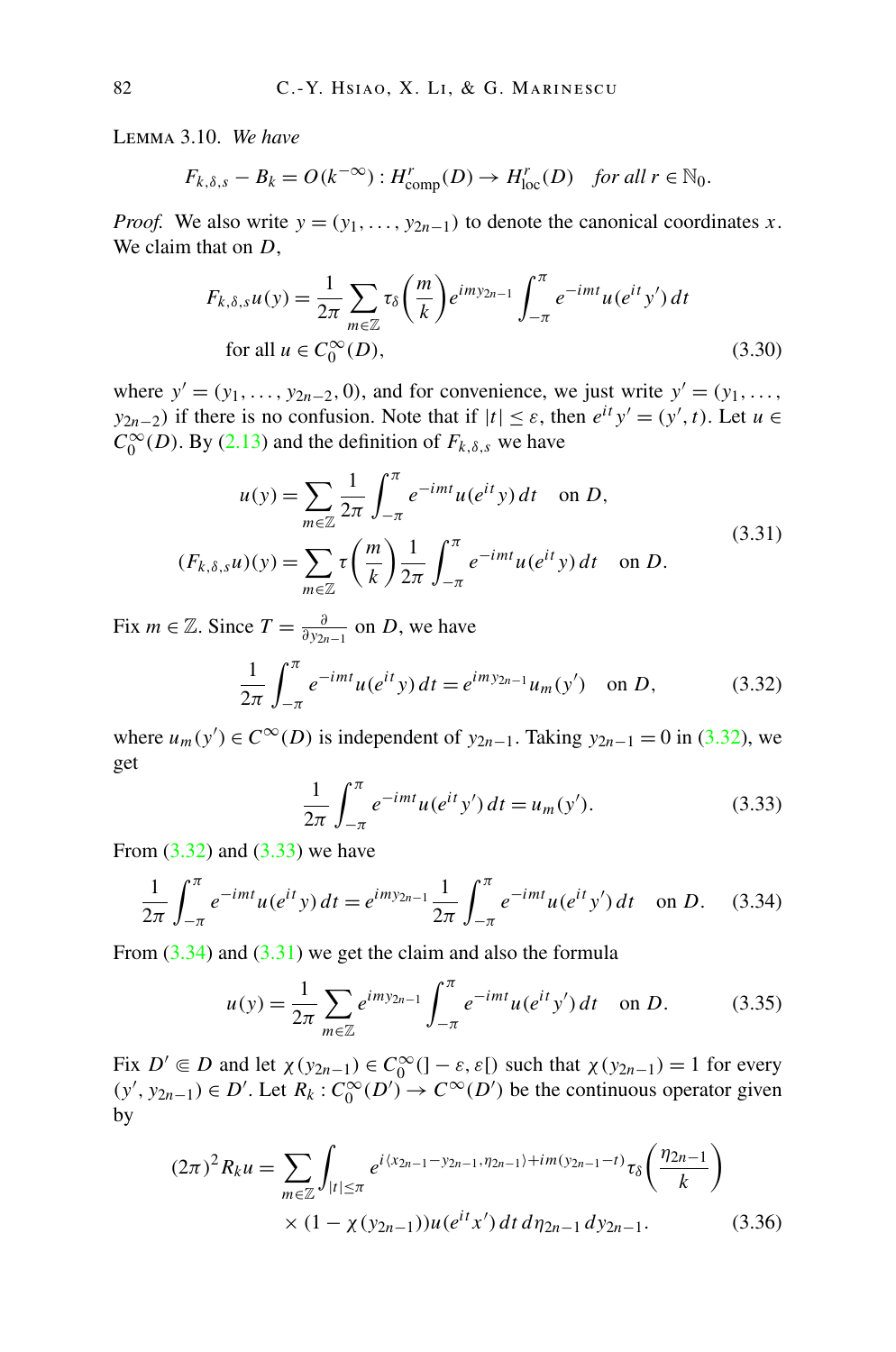<span id="page-28-0"></span>By using integration by parts with respect to  $\eta_{2n-1}$  we easily see that the integral ([3.36](#page-27-0)) is well-defined. Moreover, we can integrate by parts with respect to  $\eta_{2n-1}$ and *y*2*n*−<sup>1</sup> several times and conclude that

$$
R_k = O(k^{-\infty}) : H^r_{\text{comp}}(D') \to H^r_{\text{loc}}(D') \quad \text{for all } r \in \mathbb{N}_0. \tag{3.37}
$$

Now we claim that

$$
B_k + R_k = F_{k,\delta,s} \quad \text{on } C_0^{\infty}(D'). \tag{3.38}
$$

Let  $u \in C_0^{\infty}(D')$ . From ([3.29](#page-26-0)) and the Fourier inversion formula we have

$$
B_k u(x) = \frac{k^{2n-1}}{(2\pi)^{2n-1}} \int e^{ik(x-y,\eta)} \tau_{\delta}(\eta_{2n-1}) u(y) dy d\eta
$$
  
\n
$$
= \frac{k^{2n-1}}{(2\pi)^{2n-1}} \int \left( \int e^{ik(x'-y',\eta')} u(y',y_{2n-1}) dy' d\eta' \right)
$$
  
\n
$$
\times e^{ik(x_{2n-1}-y_{2n-1},\eta)} \tau_{\delta}(\eta_{2n-1}) dy_{2n-1} d\eta
$$
  
\n
$$
= \frac{k}{2\pi} \int e^{ik(x_{2n-1}-y_{2n-1},\eta)} u(x',y_{2n-1}) \tau_{\delta}(\eta_{2n-1}) dy_{2n-1} d\eta_{2n-1}
$$
  
\n
$$
= \frac{1}{2\pi} \int e^{i(x_{2n-1}-y_{2n-1},\eta)} u(x',y_{2n-1}) \tau_{\delta}(\frac{\eta_{2n-1}}{k}) dy_{2n-1} d\eta_{2n-1}
$$
  
\n
$$
= \frac{1}{2\pi} \int e^{i(x_{2n-1}-y_{2n-1},\eta)} u(x',y_{2n-1}) \chi(y_{2n-1})
$$
  
\n
$$
\times \tau_{\delta}(\frac{\eta_{2n-1}}{k}) dy_{2n-1} d\eta_{2n-1}, \qquad (3.39)
$$

where  $\eta' = (\eta_1, \ldots, \eta_{2n-2})$ ,  $d\eta' = d\eta_1 \cdots d\eta_{2n-2}$ ,  $dy' = dy_1 \cdots dy_{2n-2}$ . From ([3.35](#page-27-0)) and (3.39) we get

$$
B_k u(x)
$$
  
=  $\frac{1}{(2\pi)^2} \sum_{m \in \mathbb{Z}} \int_{|t| \le \pi} e^{i \langle x_{2n-1} - y_{2n-1}, \eta_{2n-1} \rangle}$   
  $\times \tau_\delta \left( \frac{\eta_{2n-1}}{k} \right) \chi(y_{2n-1}) e^{i m (y_{2n-1} - t)} u(e^{it} x') dt d\eta_{2n-1} dy_{2n-1}.$  (3.40)

From  $(3.40)$  and  $(3.36)$  we have

$$
(B_k + R_k)u(x)
$$
  
=  $\frac{1}{(2\pi)^2} \sum_{m \in \mathbb{Z}} \int_{|t| \le \pi} e^{i \langle x_{2n-1} - y_{2n-1}, \eta_{2n-1} \rangle}$   
 $\times \tau_\delta \left(\frac{\eta_{2n-1}}{k}\right) e^{imy_{2n-1}} e^{-imt} u(e^{it} x') dt d\eta_{2n-1} dy_{2n-1}.$  (3.41)

Note that the following formula holds for every  $m \in \mathbb{Z}$ :

$$
\int e^{imy_{2n-1}}e^{-iy_{2n-1}\eta_{2n-1}}\,dy_{2n-1} = 2\pi\delta_m(\eta_{2n-1}),\tag{3.42}
$$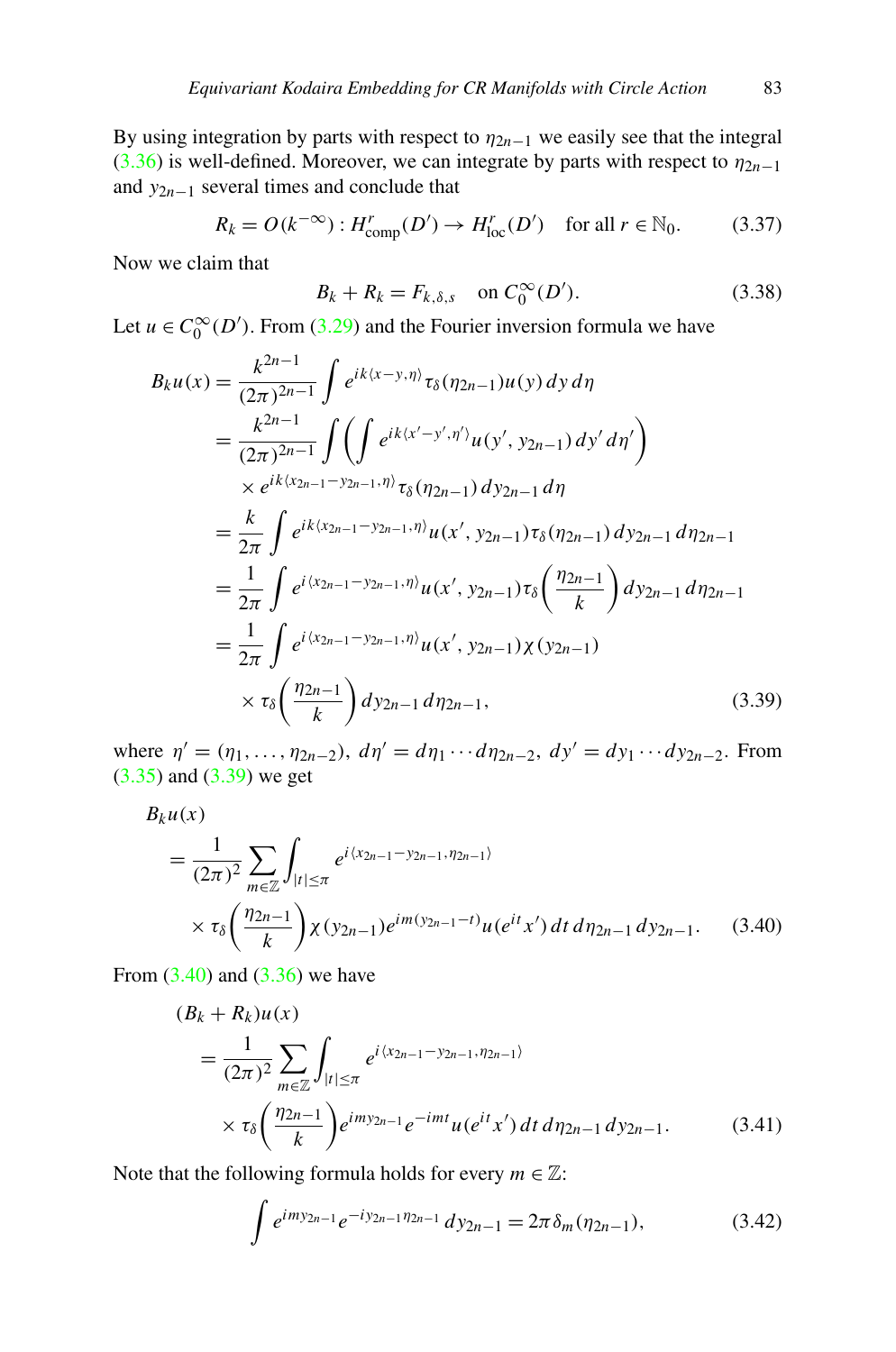<span id="page-29-0"></span>where the integral is defined as an oscillatory integral, and  $\delta_m$  is the Dirac measure at  $m$ . Using  $(3.30)$  $(3.30)$  $(3.30)$ ,  $(3.42)$  $(3.42)$  $(3.42)$ , and the Fourier inversion formula,  $(3.41)$  $(3.41)$  $(3.41)$  becomes

$$
(B_k + R_k)u(x)
$$
  
=  $\frac{1}{2\pi} \sum_{m \in \mathbb{Z}} \tau_\delta \left(\frac{m}{k}\right) e^{ix_{2n-1}m} \int_{|t| \le \pi} e^{-imt} u(e^{it}x') dt = F_{k,\delta,s}u(x).$  (3.43)

From  $(3.43)$  the claim  $(3.38)$  follows. From  $(3.38)$  $(3.38)$  $(3.38)$  and  $(3.37)$  the lemma follows.  $\Box$ 

From Lemma [3.10](#page-27-0) we see that condition (III) in Theorem [3.3](#page-20-0) holds.

LEMMA 3.11. Let *D* ⊂ *X be a canonical coordinate patch of X*. *Then*  $\Pi_{k, ≤k\delta}$  *is k*-negligible away the diagonal with respect to  $F_{k,\delta}$  on  $D$ .

*Proof.* Let  $\chi$ ,  $\chi_1 \in C_0^\infty(D)$ ,  $\chi_1 = 1$  on some neighborhood of Supp  $\chi$ . Let  $u \in$  $\mathcal{H}_{b,\leq k\delta}^{0}(X,L^{k})$  with  $||u|| = 1$ . By [\[21](#page-56-0), Theorem 2.4]) there exists  $C > 0$  independent of *k* and *u* such that

$$
|u(x)|_{h^k}^2 \le Ck^n \quad \text{for all } x \in X. \tag{3.44}
$$

Let  $x = (x_1, \ldots, x_{2n-1}) = (x', x_{2n-1})$  be canonical coordinates on *D*. Put  $v =$  $(1 - \chi_1)u$ . It is straightforward to see that on *D*,

$$
(2\pi)^2 \chi F_{k,\delta} (1 - \chi_1) u(x)
$$
  
= 
$$
\sum_{\substack{m \in \mathbb{Z} \\ |m| \le 2k\delta}} \int_{|t| \le \pi} e^{i \langle x_{2n-1} - y_{2n-1}, \eta_{2n-1} \rangle} \times \chi(x) \tau_{\delta} \left( \frac{\eta_{2n-1}}{k} \right) e^{im(y_{2n-1}-t)} v(e^{it} x') dt d\eta_{2n-1} dy_{2n-1}.
$$
 (3.45)

Let  $\varepsilon > 0$  be a small constant so that for every  $(x_1, \ldots, x_{2n-1}) \in \text{Supp } \chi$ , we have

$$
(x_1, \dots, x_{2n-2}, y_{2n-1}) \in \{x \in D; \chi_1(x) = 1\}
$$
  
for all  $|y_{2n-1} - x_{2n-1}| < \varepsilon$ . (3.46)

Let  $\psi \in C_0^{\infty}((-1, 1)), \psi = 1$  on  $[-\frac{1}{2}, \frac{1}{2}]$ . Put

$$
I_0(x) = \frac{1}{(2\pi)^2} \sum_{m \in \mathbb{Z}, |m| \le 2k\delta} \int_{|t| \le \pi} e^{i(x_{2n-1} - y_{2n-1}, \eta_{2n-1})} \left(1 - \psi\left(\frac{x_{2n-1} - y_{2n-1}}{\varepsilon}\right)\right)
$$
  
 
$$
\times \chi(x) \tau_{\delta}\left(\frac{\eta_{2n-1}}{k}\right) e^{imy_{2n-1}}
$$
  
 
$$
\times e^{-imt} v(e^{it} x') dt d\eta_{2n-1} dy_{2n-1},
$$
  
\n
$$
I_1(x) = \frac{1}{(2\pi)^2} \sum_{m \in \mathbb{Z}} \int_{|t| \le \pi} e^{i(x_{2n-1} - y_{2n-1}, \eta_{2n-1})} \psi\left(\frac{x_{2n-1} - y_{2n-1}}{\varepsilon}\right)
$$
  
\n
$$
\times \chi(x) \tau_{\delta}\left(\frac{\eta_{2n-1}}{k}\right) e^{imy_{2n-1}}
$$
  
\n(3.47)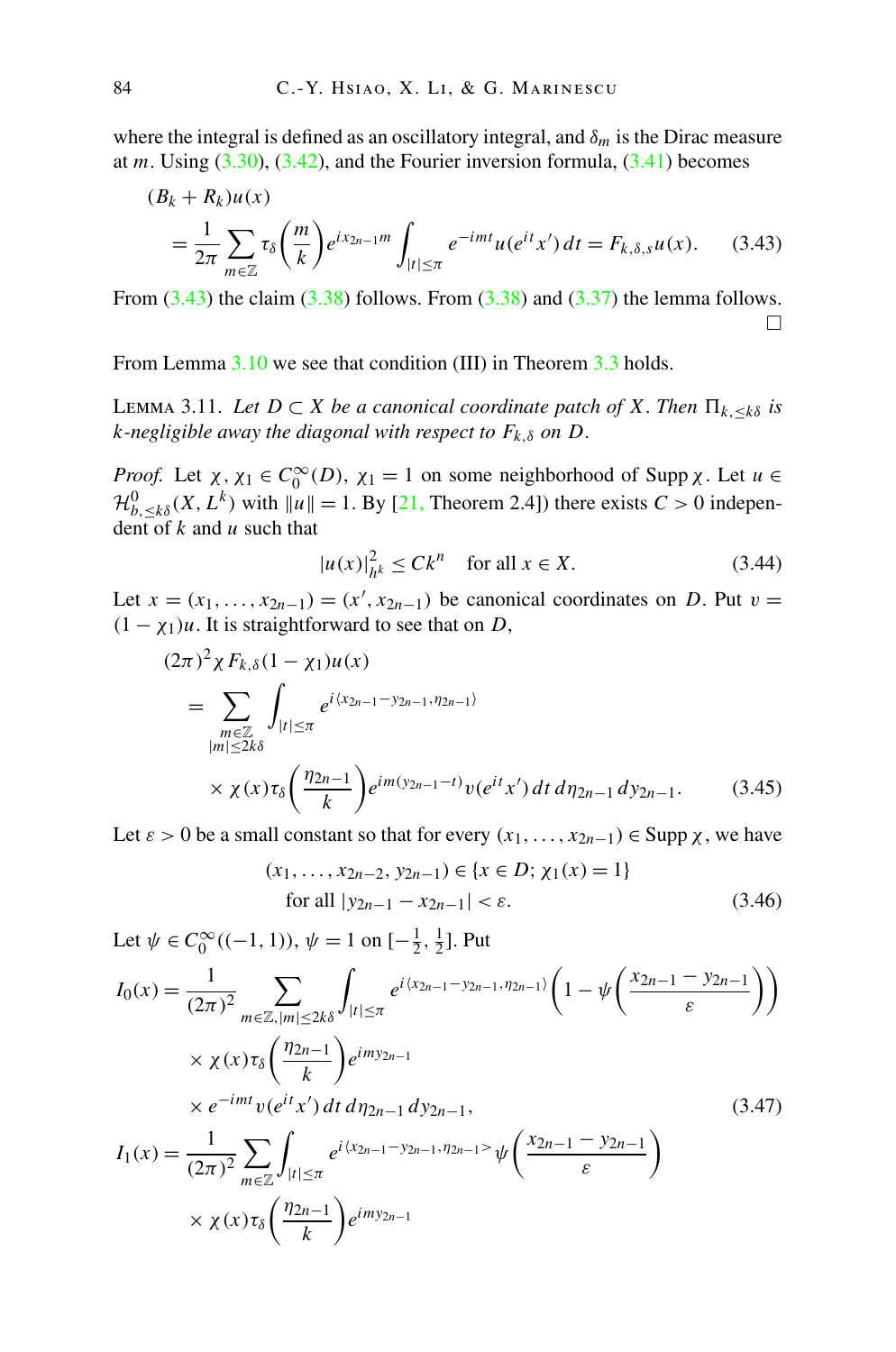$$
\times e^{-imt} v(e^{it} x') dt d\eta_{2n-1} dy_{2n-1}, \qquad (3.48)
$$

<span id="page-30-0"></span>and

$$
I_2(x) = \frac{1}{(2\pi)^2} \sum_{m \in \mathbb{Z}, |m| > 2k\delta} \int_{|t| \le \pi} e^{i \langle x_{2n-1} - y_{2n-1}, \eta_{2n-1} \rangle} \psi\left(\frac{x_{2n-1} - y_{2n-1}}{\varepsilon}\right)
$$
  
 
$$
\times \chi(x) \tau_\delta \left(\frac{\eta_{2n-1}}{k}\right) e^{imy_{2n-1}}
$$
  
 
$$
\times e^{-imt} v(e^{it} x') dt d\eta_{2n-1} dy_{2n-1}.
$$
 (3.49)

It is clear that on *D*,

$$
\chi F_{k,\delta}(1 - \chi_1)u(x) = I_0(x) + I_1(x) - I_2(x). \tag{3.50}
$$

By using integration by parts with respect to  $\eta_{2n-1}$  several times and ([3.44](#page-29-0)) we conclude that for all  $N > 0$  and  $m \in \mathbb{N}$ , there is  $C_{N,m} > 0$  independent of *u* and *k* such that

$$
||I_0(x)||_{C^m(D)} \le C_{N,m} k^{-N}.
$$
\n(3.51)

Similarly, by using integration by parts with respect to  $y_{2n-1}$  several times and ([3.44](#page-29-0)) we conclude that for all  $N > 0$  and  $m \in \mathbb{N}$ , there is  $\widetilde{C}_{N,m} > 0$  independent of *u* and *k* such that

$$
||I_2(x)||_{C^m(D)} \le \widetilde{C}_{N,m} k^{-N}.
$$
\n(3.52)

Again, from  $(3.35)$  we can check that

$$
I_1(x) = \frac{1}{2\pi} \int e^{i(x_{2n-1} - y_{2n-1}, \eta_{2n-1})} \psi\left(\frac{x_{2n-1} - y_{2n-1}}{\varepsilon}\right)
$$
  
 
$$
\times \chi(x) \tau_\delta\left(\frac{\eta_{2n-1}}{k}\right) v(x', y_{2n-1}) d\eta_{2n-1} dy_{2n-1}.
$$
 (3.53)

From  $(3.46)$  $(3.46)$  $(3.46)$  and  $(3.53)$  we deduce that

$$
I_1(x) = 0 \quad \text{on } D. \tag{3.54}
$$

From (3.50), (3.51), (3.52), and (3.54) we conclude that for all *N* > 0 and *m* ∈ N, there is  $\hat{C}_{N,m} > 0$  independent of *u* and *k* such that

$$
\|\chi F_{k,\delta}(1-\chi_1)u(x)\|_{C^m(D)} \leq \hat{C}_{N,m}k^{-N}.
$$
 (3.55)

From  $(3.44)$  $(3.44)$  $(3.44)$  and  $(3.55)$  it is not difficult to see that

$$
\sum_{j=1}^{d_k} |\chi F_{k,\delta}(1 - \chi_1) f_j(x)|_{h^k}^2 = O(k^{-\infty}) \quad \text{on } D,\tag{3.56}
$$

where  $\{f_1, \ldots, f_{d_k}\}$  is an orthonormal basis for  $\mathcal{H}_{b, \leq k\delta}^0(X, L^k)$ . From (3.56) the  $l$ emma follows.  $\Box$ 

From Theorem  $3.9$ , Lemma  $3.10$ , and Lemma  $3.11$  we see that conditions (I), (II), and (III) in Theorem [3.3](#page-20-0) hold. The proof of Theorem [1.1](#page-4-0) is completed.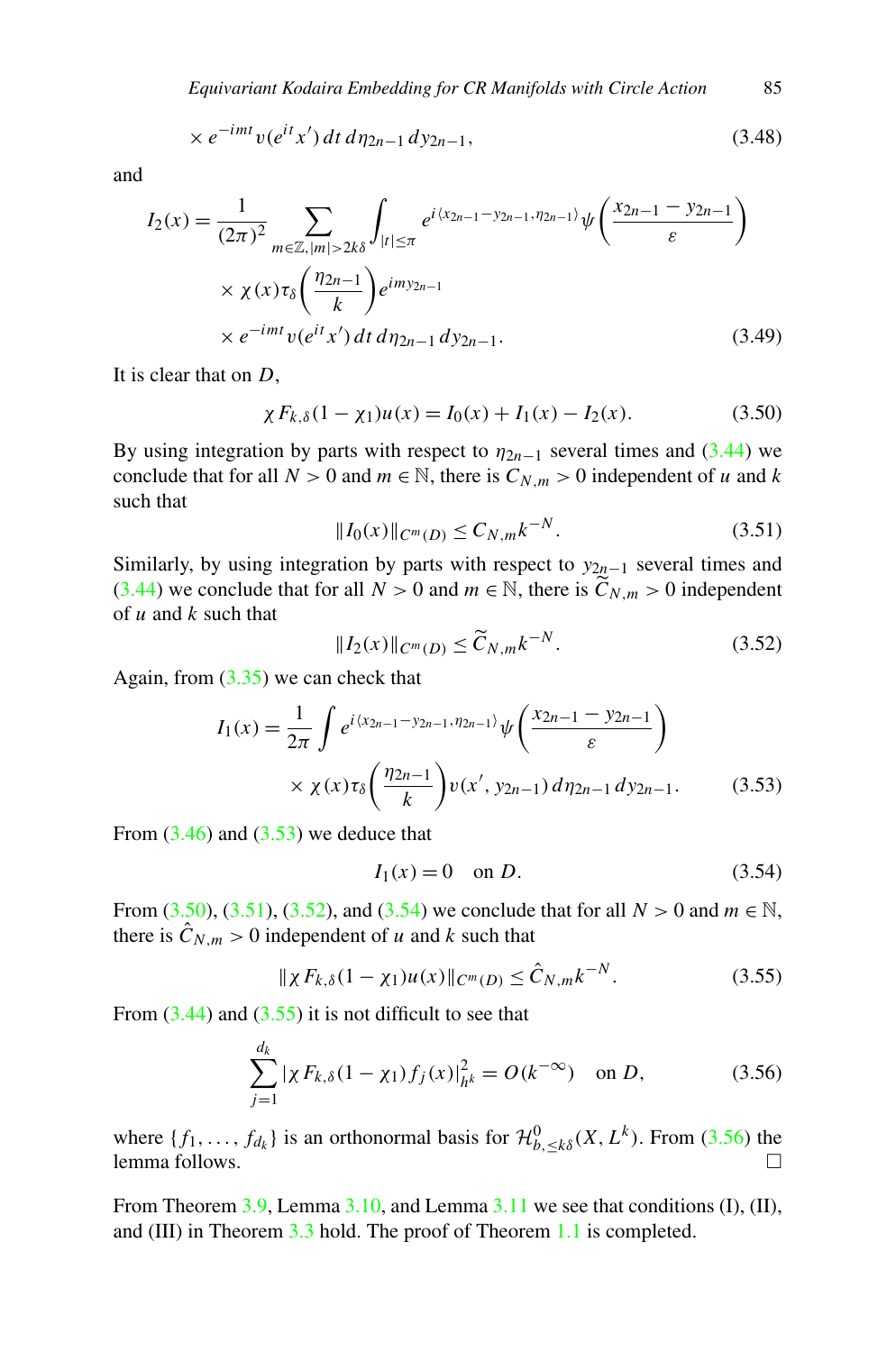*Proof of Corollary [1.2](#page-5-0).* We use the same notations as in Theorem [1.1.](#page-4-0) On the diagonal  $x = y$ , by [\(1.17\)](#page-5-0) we have  $\varphi(x, x, t) = 0$ . From ([1.16](#page-4-0)) we have

$$
P_{k,\delta}(x) = P_{k,\delta,s}(x,x) = \int_{\mathbb{R}} g(x,x,t,k) \, dt + O(k^{-\infty}) \quad \text{on } D_0. \tag{3.57}
$$

Recall that  $g(x, x, t, k) = 0$  if  $|t| > \delta$ , and hence  $\int_{\mathbb{R}} g(x, x, t, k) dt =$  $\int_{-\delta}^{\delta} g(x, x, t, k) dt$ . Combining with [\(1.18\)](#page-5-0), there exist *b*<sub>*j*</sub>(*x*) ∈ *C*<sup>∞</sup>(*D*<sub>0</sub>), *j* ∈ N<sub>0</sub>, such that

$$
P_{k,\delta}(x) = P_{k,\delta,s}(x,x) \sim \sum_{j=0}^{\infty} k^{n-j} b_j(x) \quad \text{in } S^n_{\text{loc}}(1; D_0). \tag{3.58}
$$

Let  $D_1$  be another canonical coordinate neighborhood, and let  $s_1$  be another local rigid CR frame of *L* on  $D_1$ . Then from Theorem [1.1](#page-4-0) and the previous argument, on  $D_1$ , we have

$$
P_{k,\delta}(x) = P_{k,\delta,s_1}(x,x) \sim \sum_{j=0}^{\infty} k^{n-j} \hat{b}_j(x) \quad \text{in } S^n_{\text{loc}}(1; D_1), \tag{3.59}
$$

where  $\hat{b}_j(x) \in C^{\infty}(D_1)$ ,  $j \in \mathbb{N}_0$ . Since on  $D \cap D_1$ , we have  $P_{k,\delta,s}(x,x) =$ *P<sub>k,δ,s<sub>1</sub></sub>*( $x, x$ ) = *P<sub>k,δ</sub>*( $x$ ), (3.58) and (3.59) yield  $b_j(x) = \hat{b}_j(x)$  on  $D \cap D_1$  for all  $j \in \mathbb{N}_0$ . Hence  $b_j(x) \in C^\infty(X)$  for all  $j \in \mathbb{N}_0$ , and we get the conclusion of Corol-lary [1.2](#page-5-0).

#### *3.3. Properties of the Phase Function*

In this section, we collect some properties of the phase  $\varphi$  in Theorem [1.1.](#page-4-0) We will use the same notations as in Theorem [1.1.](#page-4-0)

In view of [\(1.17\)](#page-5-0), we see that  $\text{Im } \varphi(x, y, t) \geq 0$ . Moreover, we can estimate Im  $\varphi(x, y, t)$  in some local coordinates.

Theorem 3.12. *With the assumptions and notations used in Theorem [1.1](#page-4-0)*, *fix*  $p \in D$ . We take the canonical coordinates  $x = (x_1, \ldots, x_{2n-1})$  defined in a small *neighborhood of p so that*  $x(p) = 0$ ,  $\omega_0(p) = -dx_{2n-1}$  and  $T_p^{1,0}X \oplus T_p^{0,1}X =$ { $\sum_{j=1}^{2n-2} a_j \frac{\partial}{\partial x_j}$ ; *a<sub>j</sub>* ∈ ℂ, *j* = 1,..., 2*n* − 2}. *If D is small enough, then there is*  $c > 0$  *such that for*  $(x, y, t) \in D \times D \times (-\delta, \delta)$ ,

$$
\operatorname{Im}\varphi(x, y, t) \ge c|x'-y'|^2 \quad \text{for all } (x, y, t) \in D \times D \times (-\delta, \delta),
$$
\n
$$
\operatorname{Im}\varphi(x, y, t) + \left|\frac{\partial\varphi}{\partial t}(x, y, t)\right|^2 \ge c(|x_{2n-1} - y_{2n-1}|^2 + |x'-y'|^2),
$$
\n(3.60)

*where*  $x' = (x_1, \ldots, x_{2n-2}), y' = (y_1, \ldots, y_{2n-2}),$  *and*  $|x' - y'|^2 = \sum_{j=1}^{2n-2} |x_j - y_j|$  $y_j|^2$ .

For the proof of Theorem 3.12, we refer the reader to the proof of Theorem 4.24 in [\[20](#page-56-0)].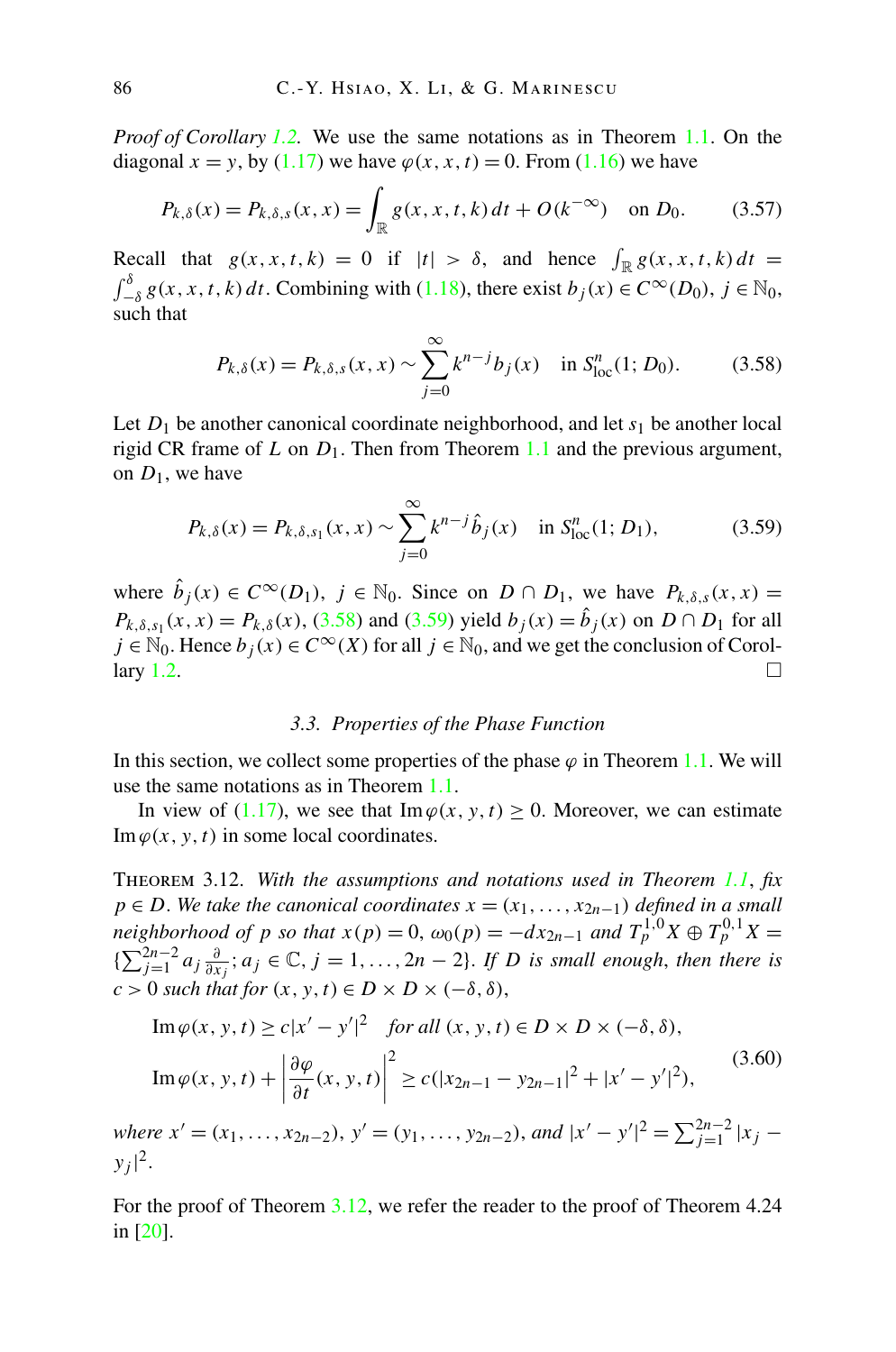<span id="page-32-0"></span>In Section 4.4 of [\[20](#page-56-0)] the first author determined the tangential Hessian of  $\varphi(x, y, t)$ . We denote as usual  $x = (x_1, \ldots, x_{2n-1}) = (z, \theta), z_j = x_{2j-1} + ix_{2j}$ ,  $j = 1, \ldots, n - 1$ , the canonical local coordinates of *X*. We also use  $y =$  $(y_1, \ldots, y_{2n-1}), w_j = y_{2j-1} + iy_{2j}, j = 1, \ldots, n-1.$ 

Theorem 3.13. *With the assumptions and notations used in Theorem [1.1](#page-4-0)*, *fix*  $(p, p, t_0)$  ∈ *D* × *D* × (− $\delta$ , $\delta$ ), *and let*  $\overline{Z}_{1,t_0}, \ldots, \overline{Z}_{n-1,t_0}$  *be an orthonormal rigid frame of*  $T_x^{1,0}X$  *varying smoothly with x in a neighborhood of p*, *for which the Hermitian quadratic form*  $R_x^L - 2t_0 \mathcal{L}_x$  *is diagonal at*  $p$ , *that is*,

$$
R_p^L(\overline{Z}_{j,t_0}(p), Z_{k,t_0}(p)) - 2t_0 \mathcal{L}_p(\overline{Z}_{j,t_0}(p), Z_{k,t_0}(p))
$$
  
=  $\lambda_j(t_0)\delta_{j,k}, \quad j,k = 1, ..., n-1,$ 

*where*  $\lambda_j(t_0) > 0$ ,  $j = 1, \ldots, n - 1$ . Let *s* be a local rigid CR frame of L defined *in some small neighborhood of p such that*

$$
x(p) = 0, \qquad \omega_0(p) = -dx_{2n-1},
$$
  
\n
$$
T = \frac{\partial}{\partial x_{2n-1}} = \frac{\partial}{\partial \theta},
$$
  
\n
$$
\left\langle \frac{\partial}{\partial x_j}(p) \middle| \frac{\partial}{\partial x_k}(p) \right\rangle = 2\delta_{j,k}, \quad j, k = 1, ..., 2n - 2,
$$
  
\n
$$
\overline{Z}_{j,t_0}(p) = \frac{\partial}{\partial z_j} + i \sum_{k=1}^{n-1} \tau_{j,k} \overline{z_k} \frac{\partial}{\partial x_{2n-1}} + O(|z|^2),
$$
  
\n
$$
j = 1, ..., n - 1,
$$
  
\n
$$
\Phi(x) = \frac{1}{2} \sum_{l,k=1}^{n-1} \mu_{k,l} z_k \overline{z_l}
$$
  
\n
$$
+ \sum_{l,k=1}^{n-1} (a_{l,k} z_l z_k + \overline{a}_{l,k} \overline{z_l} \overline{z_k}) + O(|z|^3),
$$
  
\n(3.61)

*where*  $\tau_{j,k}, \mu_{j,k}, a_{j,k} \in \mathbb{C}, \mu_{j,k} = \overline{\mu}_{k,j}, j, k = 1, \ldots, n-1$ . *Then there exists a neighborhood of (p,p) such that*

$$
\varphi(x, y, t_0) = t_0(-x_{2n-1} + y_{2n-1}) - \frac{i}{2} \sum_{j,l=1}^{n-1} (a_{l,j} + a_{j,l})(z_j z_l - w_j w_l) + \frac{i}{2} \sum_{j,l=1}^{n-1} (\overline{a}_{l,j} + \overline{a}_{j,l})(\overline{z}_j \overline{z}_l - \overline{w}_j \overline{w}_l) + \frac{it_0}{2} \sum_{j,l=1}^{n-1} (\overline{\tau}_{l,j} - \tau_{j,l})(z_j \overline{z}_l - w_j \overline{w}_l)
$$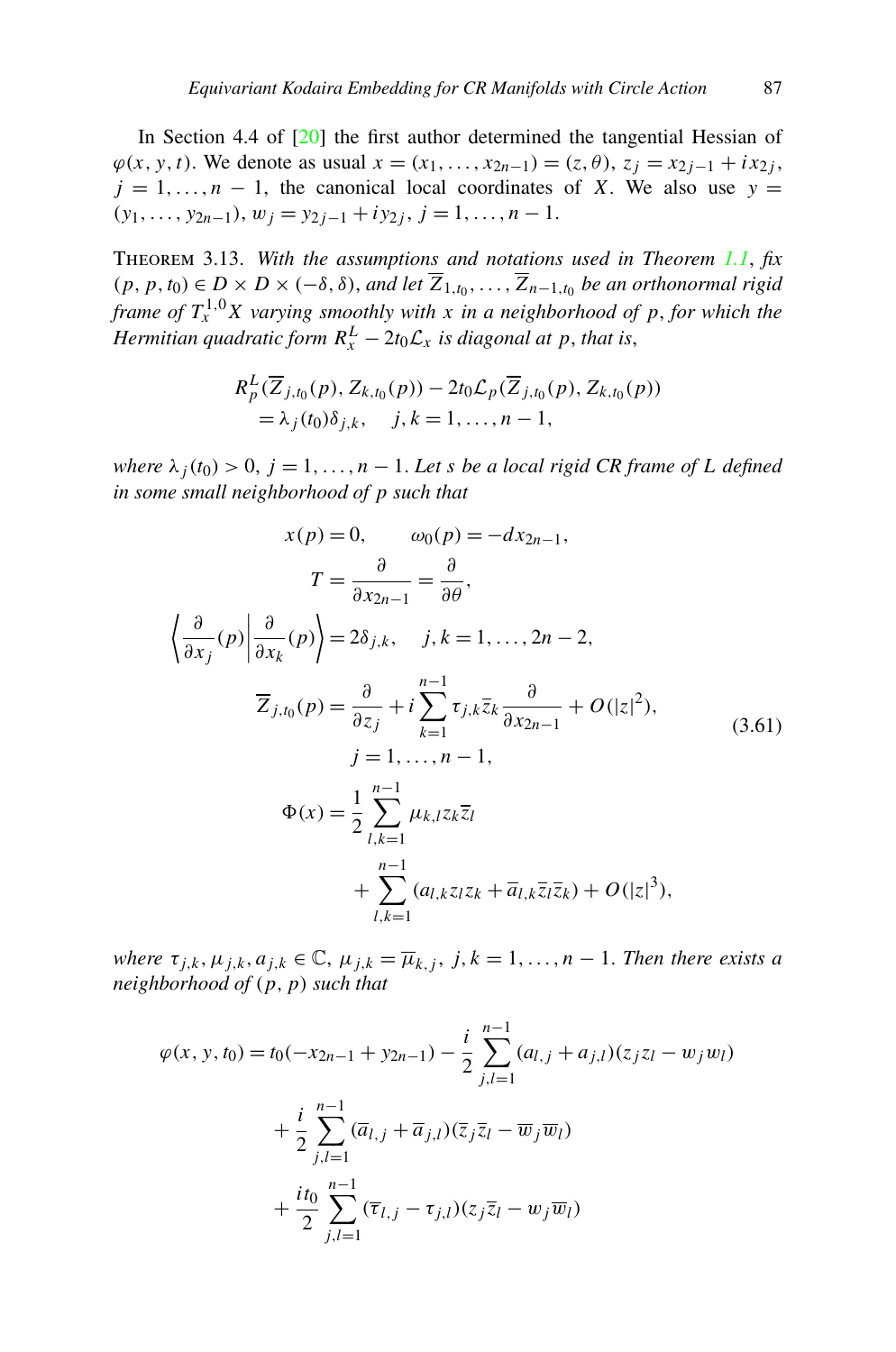$$
-\frac{i}{2}\sum_{j=1}^{n-1}\lambda_j(t_0)(z_j\overline{w}_j-\overline{z}_jw_j)+\frac{i}{2}\sum_{j=1}^{n-1}\lambda_j(t_0)|z_j-w_j|^2
$$
  
+ 
$$
(-x_{2n-1}+y_{2n-1})f(x, y, t_0)+O(|(x, y)|^3),
$$
 (3.62)

<span id="page-33-0"></span>*where f is smooth in a neighborhood of*  $(p, p, t_0)$ *, and*  $f(0, 0, t_0) = 0$ 

#### *3.4. Comparison with Other Szeg ˝o Kernel Expansions*

Let us recall that the Szegő kernel  $\Pi(x, y)$  of the boundary X of a relatively compact strictly pseudoconvex domain *G* is a Fourier integral operator with complex phase by a result of Boutet de Monvel and Sjöstrand [\[8](#page-55-0)]. Here  $\Pi : L^2(X) \to$  $\mathcal{H}_{b}^{0}(X)$  is the orthogonal projection on the space of CR functions on *X* (Szegõ projector). In particular,  $\Pi(x, y)$  is smooth outside the diagonal  $x = y$  of  $X \times X$ , and there is a precise description of the singularity on the diagonal  $x = y$ , where  $\Pi(x, y)$  has a certain asymptotic expansion. More precisely, let  $G = \{ \rho < 0 \} \subseteq G'$ be a strictly pseudoconvex domain in an  $(n + 1)$ -dimensional complex manifold  $G'$ , where  $\rho \in \mathscr{C}^{\infty}(G')$  is a defining function of *G*. Then, taking an almost analytic extension  $\varphi = \varphi(x, y) : G' \times G' \to \mathbb{C}$  of  $\rho$  (see [[8,](#page-55-0) (1.1)–(1.3)], we have

$$
\Pi(x, y) = \int_0^\infty e^{i\varphi(x, y)t} s(x, y, t) dt + R(x, y), \tag{3.63}
$$

where  $s(x, y, t) \in S^n(X \times X \times \mathbb{R}_+)$ , and  $R(x, y)$  is a smooth function. Assume now that *X* is the strictly pseudoconvex CR manifold given by the boundary of the unit disc bundle of  $E^*$ , where  $E$  is a positive line bundle over a compact complex manifold *M*. Then *X* admits a natural  $S<sup>1</sup>$  action, and we define as in ([1.3](#page-2-0)) and ([1.4](#page-2-0)) the spaces of equivariant CR functions  $\mathcal{H}_{b,m}^0(X) := \{u \in C^\infty(X) ; Tu =$ *imu*,  $\overline{\partial}_b u = 0$ } for the trivial line bundle *L* over *X*. Then  $\mathcal{H}_{b,m}^0(X)$  is isomorphic to the space of holomorphic sections  $H^0(M, E^m)$  of  $E^m$  over M. By an appropriate choice of metric data these spaces are also isometric for the corresponding  $L^2$  inner products; see [\[39](#page-57-0)]. We have an orthogonal decomposition  $\mathcal{H}_b^0(X) = \bigoplus_{m \in \mathbb{N}_0} \mathcal{H}_{b,m}^0(X)$ , and we decompose accordingly the Szegő pojector  $\Pi = \sum_{m \in \mathbb{N}_0} \Pi_m$ , where  $\Pi_m : L^2(X) \to \mathcal{H}_{b,m}^0(X)$  is the orthogonal projection. We can thus see the analogies and differences between expressions  $(3.63)$  of the Szegő kernel  $\Pi(x, y)$  and [\(1.16](#page-4-0)) of the Fourier–Szegő kernel  $P_{k, \delta, s}(x, y)$ . In (3.63), we integrate over  $\mathbb{R}_+$ , and this corresponds to the sum over all  $m \in \mathbb{N}_0$ , whereas in  $(1.16)$  $(1.16)$  $(1.16)$ , we have an integral over  $(-\delta, \delta)$ , which corresponds to the sum only over  $m \in \mathbb{Z}$ ,  $|m| \le k\delta$ . Of course, in (3.63), there is no semiclassical parameter  $k$  as in  $(1.16)$  $(1.16)$  $(1.16)$ , since we work with the trivial line bundle.

Using  $(3.63)$  and the stationary phase formula, it is shown in  $[10; 39]$  $[10; 39]$  $[10; 39]$  $[10; 39]$  $[10; 39]$ that  $\Pi_m(x, y)$  have an asymptotic expansion as  $m \to \infty$ . Moreover, they correspond to the Bergman kernels  $B_m(z, w)$  of  $H^0(M, E^m)$ , which have accordingly the form  $B_{m,s}(z, w) = e^{im\varphi(z, w)}b(z, w, m)$ , where  $b(z, w, m) \sim \sum_{j=0}^{\infty} m^{n-1-j}b_j(z, w)$  in  $S_{loc}^{n-1}(1; D \times D)$ ; see also [[24;](#page-56-0) [27;](#page-56-0) [28\]](#page-56-0). Here  $D \subset M$  is an open set over which we have a trivializing section *s* of *E*, and  $B_{m,s}(z,w)$  is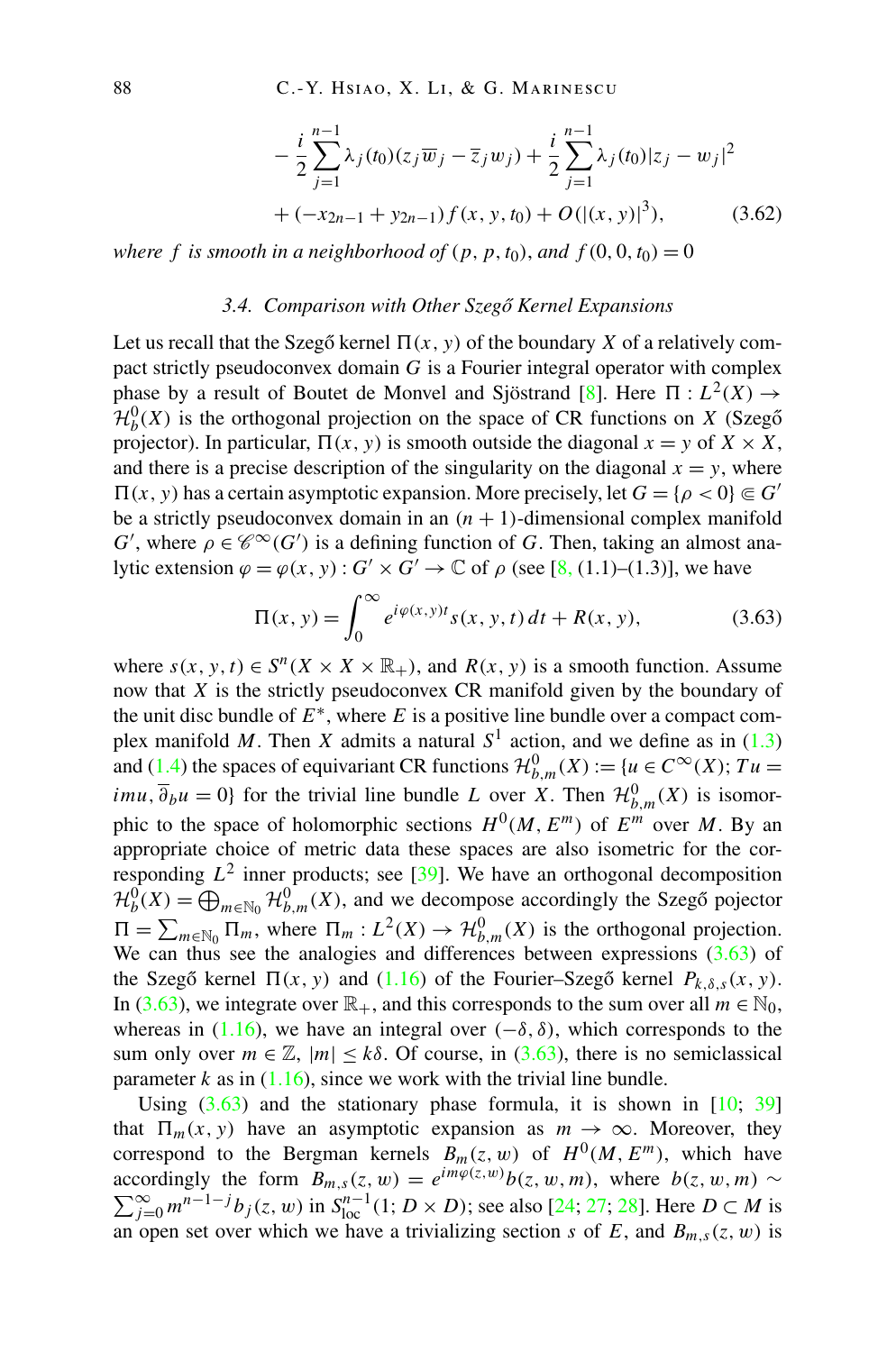<span id="page-34-0"></span>the corresponding localization of  $B_m(z, w)$ . In this respect, the form [\(1.16](#page-4-0)) bears resemblance to the expansion of the Bergman kernel on a complex manifold, but we have to integrate since our space  $\mathcal{H}_{b,\leq k\delta}^0(X,L^k)$  consists of all the components  $\mathcal{H}_{b,m}^0(X,L^k)$  with  $|m| \leq k\delta$ .

There is also an expansion of the Szegő kernel for a positive line bundle  $L$  over an arbitrary Levi-flat CR manifold  $[25,$  $[25,$  Theorem 1.2]. The Szegő kernel  $\Pi_k(x, y)$ of the projector on the CR sections of  $L<sup>k</sup>$  is close in the semiclassical limit to an approximate Szegő projector  $S_k$ , which has an asymptotic expansion in Sobolev spaces, given locally by the operator  $S_k$  with kernel

$$
S_k(x, y) = \int_{\mathbb{R}} e^{ik\psi(x, y, u)} s(x, y, u, k) du.
$$
 (3.64)

The integral  $\int_{\mathbb{R}} du$  in (3.64) arises due to the transversal direction to the leaves of the Levi foliation. This result implies the Kodaira embedding theorem for Leviflat CR manifolds  $[25]$  $[25]$ . In the presence of an  $S<sup>1</sup>$  action, we can refine this result and work with the Fourier–Szegő projector  $P_{k,\delta}$  with asymptotics ([1.16](#page-4-0)) and  $(1.20)$  $(1.20)$  $(1.20)$  with leading term  $(1.22)$ .

Finally, we refer to  $[29]$  $[29]$  for the relation between heat kernels and Szegő kernels for unnecessarily positive line bundles.

## *3.5. The Necessity of the Weighted Fourier–Szeg ˝o Operator Pk,δ*

We now give a simple example to show that the partial Szegő kernel of  $H_{b, \leq k\delta}^{0}(X, L^{k})$  has no asymptotic expansion, and hence the need for the weighted projector  $F_{k,\delta}$  and weighted Fourier–Szegő operator  $P_{k,\delta}$ .

Let  $(L, h)$  be a positive holomorphic line bundle over a compact complex manifold *M* of dimension  $n - 1$ . Then  $X := M \times S^1$  is a Levi-flat CR manifold of dimension  $2n - 1$  with transversal CR  $S^1$  action  $e^{i\theta}$ , and the pull-back of  $(L, h)$ by the projection  $M \times S^1 \to X$  is a positive CR line bundle over X, denoted again  $(L, h)$ . For  $k > 0$ , let  $g_1^{(k)}, \ldots, g_{r_k}^{(k)}$  be an orthonormal basis of the space  $H^0(M, L^k)$  of global holomorphic sections with values in  $L^k$ . By the asymptotic expansion of the Bergman kernel of  $L^k$  [\[10](#page-56-0); [37](#page-57-0); [39](#page-57-0)] (see also [\[27](#page-56-0); [28](#page-56-0)]), in any  $C^{\ell}$ topology on *M*, we have

$$
\sum_{j=1}^{r_k} |g_j^{(k)}(x)|_{h^k}^2 \sim k^{n-1} b_0(x) + k^{n-2} b_1(x) + \cdots, \quad k \to \infty.
$$
 (3.65)

For each  $m \in \mathbb{Z}$ ,  $\{f_{j,m}^{(k)}(x,\theta) := \frac{1}{\sqrt{2\pi}} g_j^{(k)}(x) e^{im\theta} \}_{j=1}^{r_k}$  is an orthonormal basis of  $H_{b,m}^0(X, L^k)$ . Hence  $\{f_{j,m}^{(k)}(x, \theta)$ ;  $m \in \mathbb{Z}, |m| \le k\delta\}$  is an orthonormal basis of the space  $H_{b,\leq k\delta}^0(X,L^k)$ , whose cardinal is denoted by  $d_k$ . Thus the Szegő kernel of  $H_{b, \leq k\delta}^{0}(X, L^{k})$  is given by

$$
\sum_{\substack{1 \le j \le d_k \\ |m| \le k\delta}} |f_{j,m}^{(k)}(x)|_{h^k}^2 = \frac{1}{\pi} [k\delta] \sum_{j=1}^{r_k} |g_j^{(k)}(x)|_{h^k}^2, \tag{3.66}
$$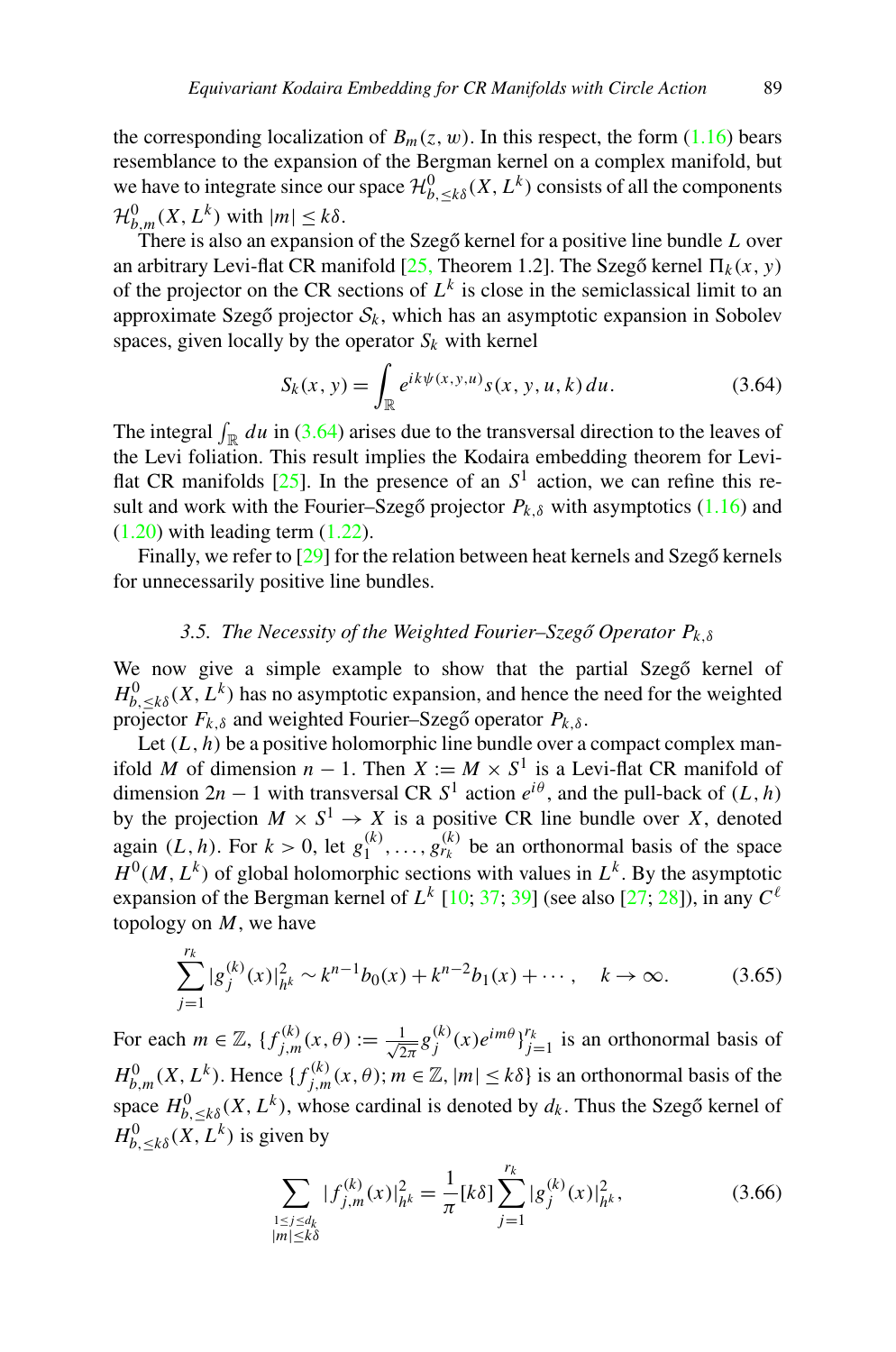<span id="page-35-0"></span>where  $[k\delta]$  is the Gauss' symbol denoting the integral part of  $k\delta$ . The difficulty comes from the fact that the function  $\delta \mapsto [k\delta]$  does not admit an asymptotic expansion in *k*. To get asymptotic expansion, we consider

$$
\sum_{\substack{1 \le j \le d_k \\ |m| \le k\delta}} |(F_{\delta,k} f_{j,m}^{(k)})(x)|_{h^k}^2 = \frac{1}{2\pi} \sum_{m \in \mathbb{Z}} \left| \tau_{\delta} \left( \frac{m}{k} \right) \right|^2 \sum_{j=1}^{r_k} |g_j^{(k)}(x)|_{h^k}^2. \tag{3.67}
$$

We need the following:

THEOREM 3.14. Let  $g \in C_0^{\infty}(\mathbb{R})$ . Then there exists a sequence  $(b_j)_{j \in \mathbb{N}_0}$  of com*plex numbers such that for every*  $N \in \mathbb{N}$ , *there exists*  $C_N > 0$  *with* 

$$
\left| \frac{1}{k} \sum_{m \in \mathbb{Z}} g\left(\frac{m}{k}\right) - \left(b_0 + \frac{b_1}{k} + \dots + \frac{b_N}{k^N}\right) \right|
$$
  
\n
$$
\leq C_N k^{-(N+1)} \quad \text{for every } k \in \mathbb{N}.
$$
 (3.68)

*Proof.* Let  $b_0 = \int_{\mathbb{R}} g(x) dx$ . By Taylor expansion we have

$$
\left| \frac{1}{k} \sum_{m \in \mathbb{Z}} g\left(\frac{m}{k}\right) - \int g(x) dx \right| = \left| \sum_{m \in \mathbb{Z}} \int_{(m-1)/k}^{m/k} \left( g\left(\frac{m}{k}\right) - g(x) \right) dx \right|
$$

$$
= \left| \sum_{m \in \mathbb{Z}} \int_{(m-1)/k}^{m/k} \int_{x}^{\frac{m}{k}} g'(t) dt dx \right|
$$

$$
\leq \frac{1}{k} \sum_{m \in \mathbb{Z}} \int_{\frac{m-1}{k}}^{m/k} |g'(t)| dt = \frac{1}{k} \int |g'(t)| dt.
$$

We have proved that (3.68) holds for *N* = 1. Assume that (3.68) holds for *N*  $\leq$  *N*<sub>0</sub>, *N*<sub>0</sub> ∈ N. We are going to prove that  $(3.68)$  holds for *N* = *N*<sub>0</sub> + 1. By Taylor expansion we have

$$
\frac{1}{k} \sum_{m \in \mathbb{Z}} g\left(\frac{m}{k}\right) - \int g(x) dx
$$
\n
$$
= \sum_{m \in \mathbb{Z}} \int_{(m-1)/k}^{m/k} \left( g\left(\frac{m}{k}\right) - g(x) \right) dx
$$
\n
$$
= \sum_{m \in \mathbb{Z}} \int_{(m-1)/k}^{m/k} \sum_{j=1}^{N_0+2} \frac{1}{j!} \left( \frac{m}{k} - x \right)^j g^{(j)}(x) dx
$$
\n
$$
+ \sum_{m \in \mathbb{Z}} \int_{(m-1)/k}^{m/k} \int_{x}^{m/k} \frac{1}{(N_0+2)!} \left( \frac{m}{k} - t \right)^{N_0+2} g^{(N_0+3)}(t) dt dx. \quad (3.69)
$$

We have

$$
\left|\sum_{m\in\mathbb{Z}}\int_{\frac{m-1}{k}}^{\frac{m}{k}}\int_{x}^{m/k}\frac{1}{(N_0+2)!}\left(\frac{m}{k}-t\right)^{N_0+2}g^{(N_0+3)}(t)\,dt\,dx\right|
$$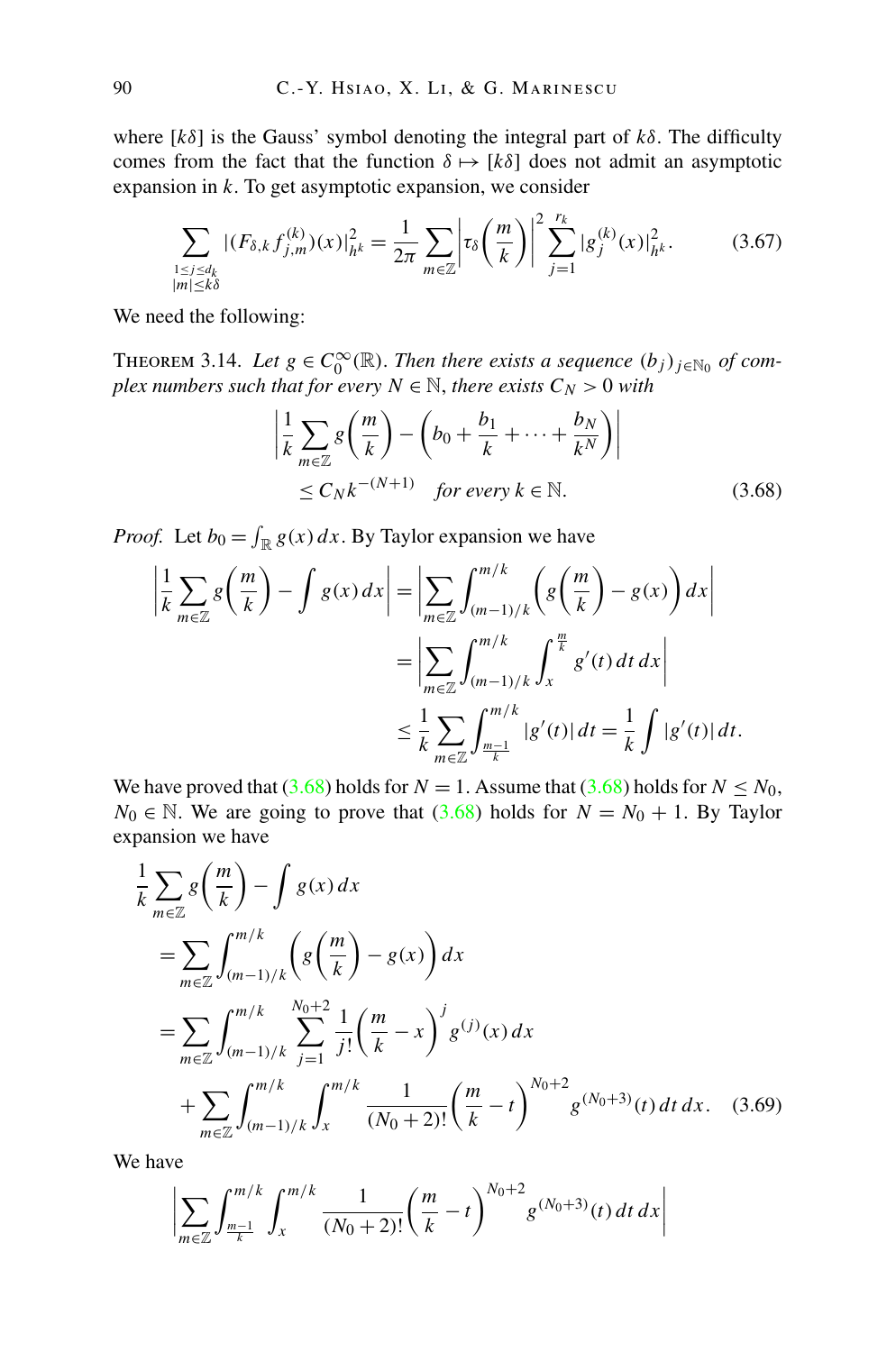<span id="page-36-0"></span>
$$
\leq \sum_{m\in\mathbb{Z}} \int_{(m-1)/k}^{m/k} \int_{x}^{\frac{m}{k}} \frac{1}{(N_0+2)!} \left(\frac{m}{k} - x\right)^{N_0+2} |g^{(N_0+3)}(t)| dt dx
$$
  

$$
\leq \frac{k^{-(N_0+3)}}{(N_0+3)!} \sum_{m\in\mathbb{Z}} \int_{(m-1)/k}^{\frac{m}{k}} |g^{(N_0+3)}(t)| dt
$$
  

$$
= \frac{k^{-(N_0+3)}}{(N_0+3)!} \int |g^{(N_0+3)}(t)| dt
$$
(3.70)

for every  $k \in \mathbb{N}$ . Let  $h \in C_0^{\infty}(\mathbb{R})$ . We claim that for every  $j = 1, 2, ..., N_0 + 2$ , we have

$$
\left| \sum_{m \in \mathbb{Z}} \int \left( \frac{m}{k} - x \right)^j h(x) dx - (b_{j,1}k^{-1} + b_{j,2}k^{-2} + \dots + b_{j,N_0+1}k^{-(N_0+1)}) \right|
$$
  
 
$$
\leq C_{N_0}k^{-(N_0+2)} \tag{3.71}
$$

for every  $k \in \mathbb{N}$ , where  $C_{N_0} > 0$ ,  $b_{j,s} \in \mathbb{C}$ ,  $j = 1, ..., N_0 + 2$ ,  $s = 1, ..., N_0 + 1$ , are constants independent of *k*. We have

$$
\sum_{m\in\mathbb{Z}}\int_{(m-1)/k}^{m/k}\left(\frac{m}{k}-x\right)^{N_0+2}h(x)\,dx\leq k^{-(N_0+2)}\int |h(x)|\,dx.
$$

Hence (3.71) holds for  $j = N_0 + 2$  with  $b_{N_0+2,1} = \cdots = b_{N_0+2,N_0+1} = 0$ . Assume that (3.71) holds for  $j \ge s_0$ ,  $s_0 \in \mathbb{N}$ ,  $2 \le s_0 \le N_0 + 2$ . Let  $j = s_0 - 1$ . By integration by parts we have

$$
\sum_{m\in\mathbb{Z}} \int_{\frac{m-1}{k}}^{m/k} \left(\frac{m}{k} - x\right)^{s_0-1} h(x) dx
$$
  
= 
$$
\sum_{m\in\mathbb{Z}} \frac{-1}{s_0} \left(\frac{m}{k} - x\right)^{s_0} h(x) \Big|_{(m-1)/k}^{\frac{m}{k}} + \sum_{m\in\mathbb{Z}} \int_{(m-1)/k}^{\frac{m}{k}} \frac{1}{s_0} \left(\frac{m}{k} - x\right)^{s_0} h'(x) dx
$$
  
= 
$$
\frac{1}{s_0} \left(\frac{1}{k}\right)^{s_0} \sum_{m\in\mathbb{Z}} h\left(\frac{m-1}{k}\right) + \sum_{m\in\mathbb{Z}} \int_{\frac{m-1}{k}}^{m/k} \frac{1}{s_0} \left(\frac{m}{k} - x\right)^{s_0} h'(x) dx.
$$
 (3.72)

By the induction assumption,  $(3.68)$  holds for  $N \leq N_0$ , and we have

$$
\left| \frac{1}{s_0} \left( \frac{1}{k} \right)^{s_0} \sum_{m \in \mathbb{Z}} h \left( \frac{m-1}{k} \right) - k^{-s_0} (d_{s_0,1} k^{-1} + d_{s_0,2} k^{-2} + \dots + d_{s_0, N_0} k^{-N_0}) \right|
$$
  
 
$$
\leq \hat{C}_{N_0} k^{-(N_0+1)-s_0} \leq \hat{C}_{N_0} k^{-(N_0+2)} \tag{3.73}
$$

for every  $k \in \mathbb{N}$ , where  $\hat{C}_{N_0} > 0$ ,  $d_{s_0,t} \in \mathbb{C}$ ,  $t = 1, \ldots, N_0$ , are constants independent of *k*. By the induction assumption,  $(3.71)$  holds for  $j \geq s_0$ , and we have

$$
\left| \sum_{m \in \mathbb{Z}} \int_{\frac{m-1}{k}}^{\frac{m}{k}} \frac{1}{s_0} \left( \frac{m}{k} - x \right)^{s_0} h'(x) dx - (e_{s_0,1}k^{-1} + e_{s_0,2}k^{-2} + \dots + e_{s_0,N_0+1}k^{-(N_0+1)}) \right| \le \widetilde{C}_{N_0}k^{-(N_0+2)} \tag{3.74}
$$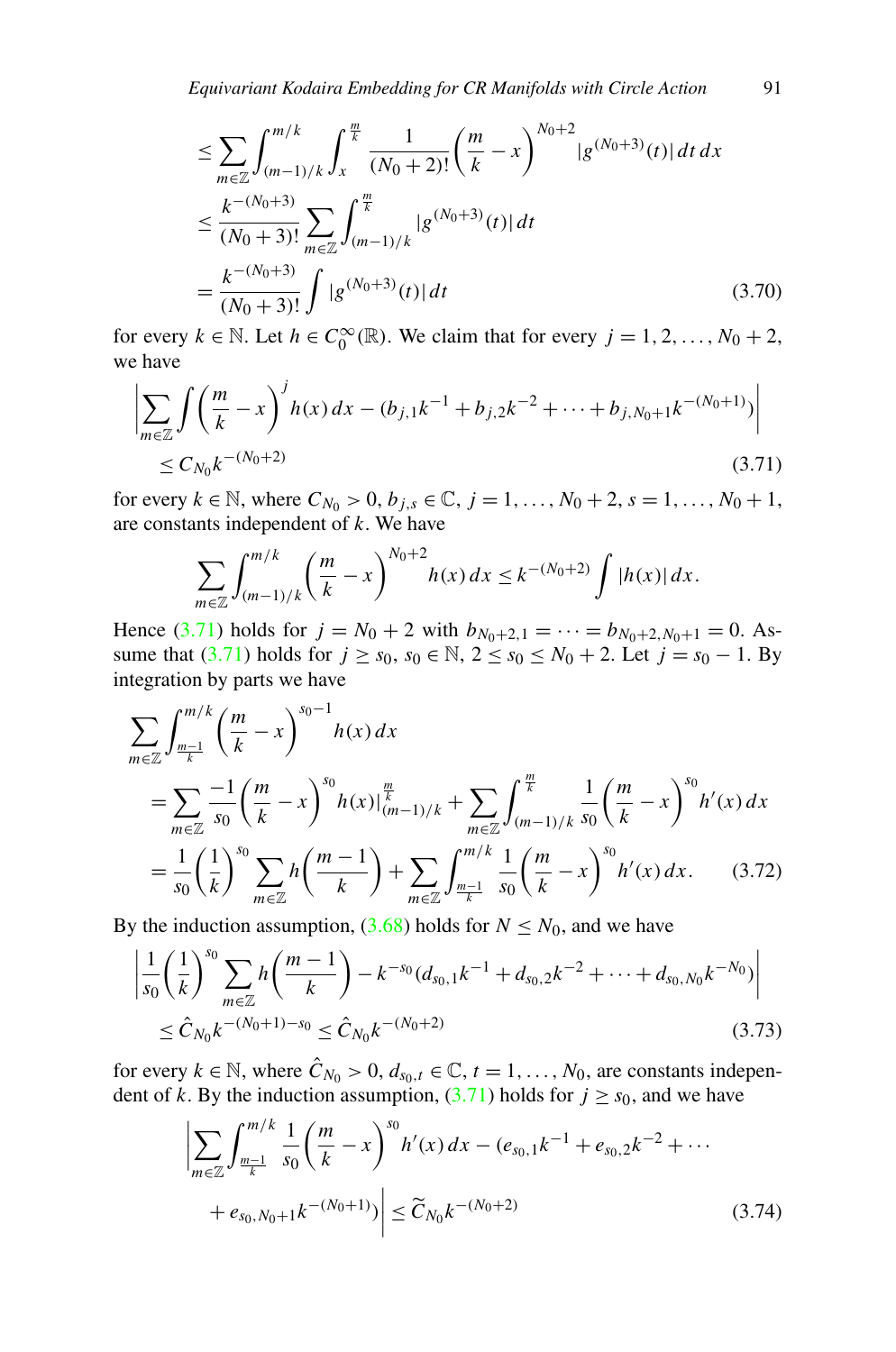<span id="page-37-0"></span>for every  $k \in \mathbb{N}$ , where  $\widetilde{C}_{N_0} > 0$ ,  $e_{s_0,t} \in \mathbb{C}$ ,  $t = 1, ..., N_0 + 1$ , are constants independent of *k*. From [\(3.72\)](#page-36-0), [\(3.73\)](#page-36-0), and [\(3.74\)](#page-36-0) the claim ([3.71](#page-36-0)) holds for  $j = s_0 - 1$ . Thus the claim  $(3.71)$  follows by induction. From  $(3.71)$ ,  $(3.70)$  $(3.70)$  $(3.70)$ , and  $(3.69)$  we see that ([3.68](#page-35-0)) holds for  $N = N_0 + 1$ , which finishes the induction proof of [\(3.68\)](#page-35-0).  $\Box$ 

Applying [\(3.68](#page-35-0)) for  $g = \tau_{\delta}^2$ , we obtain the asymptotic expansion

$$
\sum_{m\in\mathbb{Z}}\left|\tau_{\delta}\left(\frac{m}{k}\right)\right|^{2}\sim k\int_{\mathbb{R}}|\tau_{\delta}(t)|^{2}dt+a_{0}+a_{-1}k^{-1}+\cdots, \quad k\to\infty.
$$
 (3.75)

Combining  $(3.65)$  with  $(3.75)$ , we obtain an asymptotic expansion of  $(3.67)$  $(3.67)$  $(3.67)$  in *k*. This shows the necessity of introducing the weighted operators  $F_{\delta,k}$  and  $P_{\delta,k}$ .

## **4. Equivariant Kodaira Embedding**

In this section, we prove Theorem [1.3](#page-7-0). Let

$$
f_1 \in \mathcal{H}_{b, \leq k\delta}^0(X, L^k), \dots, f_{d_k} \in \mathcal{H}_{b, \leq k\delta}^0(X, L^k)
$$

be an orthonormal basis of  $\mathcal{H}_{b,\leq k\delta}^0(X,L^k)$  with respect to  $(\cdot | \cdot)$ . On *D*, we write

$$
F_{k,\delta} f_j = s^k \otimes \widetilde{g}_j, \qquad \widetilde{g}_j \in C^{\infty}(D), \quad j = 1, 2, \dots, d_k.
$$

Lemma 4.1. *We have*

$$
P_{k,\delta,s}(x, y) = \sum_{j=1}^{d_k} e^{-k\Phi(x)} \widetilde{g}_j(x) \overline{\widetilde{g}_j(y)} e^{-k\Phi(y)},
$$
  
\n
$$
P_{k,\delta,s}(x, x) = \sum_{j=1}^{d_k} |\widetilde{g}_j(x)|^2 e^{-2k\Phi(x)} = \sum_{j=1}^{d_k} |(F_{k,\delta}f_j)(x)|_{h^k}^2.
$$
\n(4.1)

*In particular*, ([1.13](#page-4-0)) *holds*.

**LEMMA** 4.2. Let  $\delta > 0$  be a small constant. Then there exist  $C_0 > 0$  and  $k_0 \in \mathbb{N}$ *such that for all*  $k \geq k_0$  *and*  $x \in X$ *, we have* 

$$
\sum_{j=1}^{d_k} |F_{k,\delta} f_j(x)|_{h^k}^2 \ge C_0 k^n.
$$
\n(4.2)

*Moreover, there are*  $c_0 > 0$  *and*  $k_0 \in \mathbb{N}$  *such that for all*  $k \geq k_0$  *and*  $x \in X$ *, there exists j*<sup>0</sup> ∈ {1, 2, ..., *d*<sub>*k*</sub>} *with* 

$$
|F_{k,\delta} f_{j_0}(x)|_{h^k}^2 \ge c_0.
$$
\n(4.3)

*Proof.* Theorem [1.1](#page-4-0) immediately implies the first assertion. We only need to prove the second. By [[21,](#page-56-0) Theorem 1.4] we know that there exists  $C_1 > 0$  such that

$$
\dim \mathcal{H}_{b,\leq k\delta}^{0}(X,L^{k})=d_{k}\leq C_{1}k^{n},\tag{4.4}
$$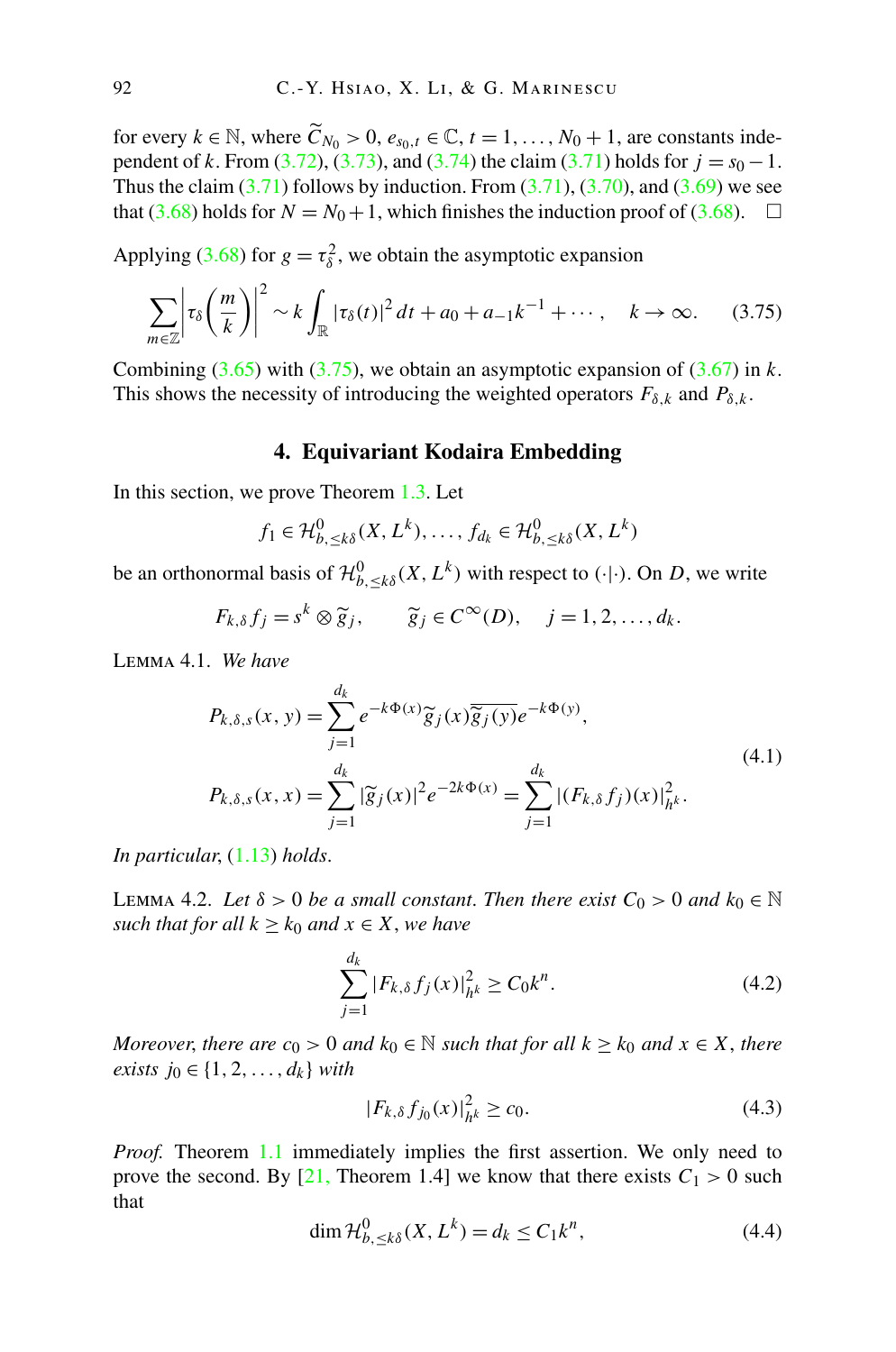<span id="page-38-0"></span>where  $C_1 > 0$  is a constant independent of *k*. From ([4.4](#page-37-0)) and ([4.2](#page-37-0)) for every  $x \in X$ , we have

$$
C_1 k^n \sup\{|F_{k,\delta} f_j(x)|_{h^k}^2; j = 1, 2, ..., d_k\}
$$
  
\n
$$
\geq d_k \sup\{|F_{k,\delta} f_j(x)|_{h^k}^2; j = 1, 2, ..., d_k\}
$$
  
\n
$$
\geq \sum_{j=1}^{d_k} |F_{k,\delta} f_j(x)|_{h^k}^2 \geq C_0 k^n,
$$

which yields  $(4.3)$  $(4.3)$ .

The (modified) Kodaira map  $\Phi_{k,\delta}: X \to \mathbb{CP}^{d_k-1}$  introduced in [\(1.25\)](#page-6-0) is explicitly defined as follows. For  $x_0 \in X$ , let *s* be a local rigid CR frame of *L* on an open neighborhood  $D \subset X$  of  $x_0$  such that  $|s(x)|_h^2 = e^{-2\Phi}$ . On *D*, put  $F_{k,\delta} f_j(x) =$  $s^k \widetilde{f}_j(x)$ ,  $\widetilde{f}_j(x) \in C^\infty(D)$ ,  $j = 1, \ldots, d_k$ . Then

$$
\Phi_{k,\delta}(x_0) = [\widetilde{f}_1(x_0), \dots, \widetilde{f}_{d_k}(x_0)] \in \mathbb{C} \mathbb{P}^{d_k - 1}.
$$
\n(4.5)

In view of [\(4.3\)](#page-37-0), we see that  $\Phi_{k,\delta}$  is well-defined as a smooth CR map from *X* to  $\mathbb{CP}^{d_k-1}$ . We wish to prove that  $\Phi_{k,\delta}$  is an embedding for *k* large enough. Since *X* is compact, a smooth map is an embedding if and only if it is an injective immersion.

#### **THEOREM 4.3.** *The map*  $\Phi_{k,\delta}$  *is an immersion for k large enough.*

To prove Theorem 4.3, we need some preparations. Fix  $p \in X$  and let *s* be a local rigid CR frame of *L* on a canonical coordinate patch *D*,  $p \in D$ ,  $|s|_h^2 = e^{-2\Phi}$ , with canonical local coordinates  $x = (x_1, \ldots, x_{2n-1}) = (z, \theta)$ . We take canonical coordinates *x* and *s* so that  $(3.61)$  $(3.61)$  $(3.61)$  hold. We identify *D* with an open set in  $\mathbb{R}^{2n-1}$ . For  $r > 0$ , put

$$
D_r := \{x \in \mathbb{R}^{2n-1}; \, |x_j| < r, \, j = 1, 2, \dots, 2n - 1\}.
$$

For  $x = (x_1, \ldots, x_{2n-1})$ , we consider the rescaling map

$$
F_k^*x := \left(\frac{x_1}{\sqrt{k}}, \ldots, \frac{x_{2n-2}}{\sqrt{k}}, \frac{x_{2n-1}}{k}\right).
$$

Note that we rescale with a factor  $\frac{1}{\sqrt{k}}$  in the direction of the complex variables *z* and by a factor  $\frac{1}{k}$  in the real direction *θ*. Such anisotropic rescaling was used already in [\[22](#page-56-0), Section 2.2]. The rescaling by  $\frac{1}{\sqrt{k}}$  in the direction of the complex variables is very natural and was used in  $[5, 27]$  $[5, 27]$  $[5, 27]$  $[5, 27]$ .

From  $(3.62)$  $(3.62)$  $(3.62)$  we can check that

$$
ki\varphi(0, F_k^*y, t) = iy_{2n-1}t + i\varphi_0(w, t) + r_k(y, t) \quad \text{on } D_{\log k},\tag{4.6}
$$

where  $r_k(y, t) \in C^\infty(D_{\log k} \times (-\delta, \delta))$  and  $\varphi_0(w, t) \in C^\infty(\mathbb{R}^{2n-2} \times (-\delta, \delta))$  independent of *k*. Moreover, for every  $\alpha \in \mathbb{N}^{2n-1}$ , we have

$$
\lim_{k \to \infty} \sup_{(y,t) \in D_{\log k} \times (-\delta,\delta)} |\partial_y^{\alpha} r_k(y,t)| = 0,
$$
\n(4.7)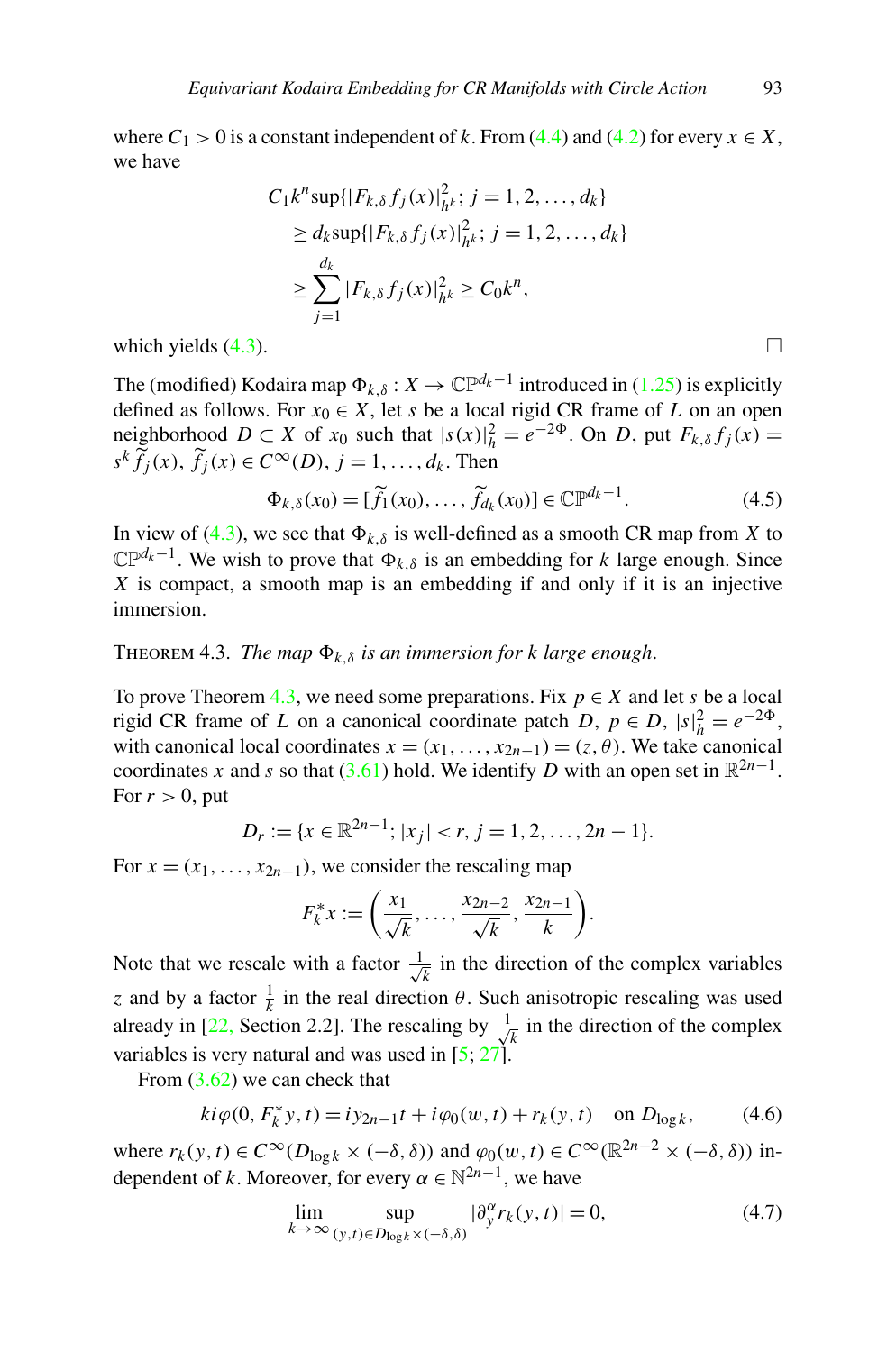<span id="page-39-0"></span>and there exists  $C > 0$  such that

$$
\varphi_0(0, t) = 0 \quad \text{for all } t \in (-\delta, \delta),
$$
  
\n
$$
\varphi_0(w, t) = \varphi_0(-w, t) \quad \text{for all } (w, t) \in \mathbb{R}^{2n-2} \times (-\delta, \delta),
$$
  
\n
$$
\int e^{-\text{Im}\varphi_0(w, t)} dy_1 \cdots dy_{2n-2} \le C < \infty \quad \text{for all } t \in (-\delta, \delta).
$$
\n(4.8)

Take  $\chi \in C_0^{\infty}((-1, 1))$  with  $0 \le \chi \le 1$ ,  $\chi(x) = 1$  on  $[-\frac{1}{2}, \frac{1}{2}]$  and  $\chi(t) = \chi(-t)$ for every  $t \in \mathbb{R}$ . For  $\epsilon > 0$ , put  $\chi_{\epsilon}(x) := \epsilon^{-1} \chi(\epsilon^{-1}x)$ . Let  $g_0(x, y, t) \in C^{\infty}(D \times$  $D \times (-\delta, \delta)$ ) be as in [\(1.18\)](#page-5-0). We can check that

$$
\lim_{\epsilon \to 0} \int e^{i\varphi_0(w,t) + iy_{2n-1}t} g_0(0, 0, t) \chi_{\epsilon}(y_1) \cdots \chi_{\epsilon}(y_{2n-2}) dy dt \n= \int e^{iy_{2n-1}t} g_0(0, 0, t) dt dy_{2n-1} \int_{\mathbb{R}^{2n-2}} \chi(y_1) \cdots \chi(y_{2n-2}) dy_1 \cdots dy_{2n-2} \n= (2\pi) g_0(0, 0, 0) \int_{\mathbb{R}^{2n-2}} \chi(y_1) \cdots \chi(y_{2n-2}) dy_1 \cdots dy_{2n-2} \neq 0, \qquad (4.9)
$$
\n
$$
\lim_{\epsilon \to 0} \int e^{i\varphi_0(w,t) + iy_{2n-1}t} g_0(0, 0, t) \epsilon^{-2} |y_j|^2 \chi_{\epsilon}(y_1) \cdots \chi_{\epsilon}(y_{2n-1}) dy dt \n= \int e^{iy_{2n-1}t} g_0(0, 0, t) dt dy_{2n-1} \int_{\mathbb{R}^{2n-2}} |y_j|^2 \chi(y_1) \cdots \chi(y_{2n-2}) dy_1 \cdots dy_{2n-2} \n= (2\pi) g_0(0, 0, 0) \int_{\mathbb{R}^{2n-2}} |y_j|^2 \chi(y_1) \cdots \chi(y_{2n-2}) dy_1 \cdots dy_{2n-2} \neq 0, \qquad j = 1, 2, ..., 2n - 2, \qquad (4.10)
$$

and

$$
\lim_{\epsilon \to 0} \int e^{i\varphi_0(w,t) + iy_{2n-1}t} (-it) g_0(0, 0, t) \chi_{\epsilon}(y_1) \cdots \chi_{\epsilon}(y_{2n-1}) y_{2n-1} dy dt \n= \int e^{i y_{2n-1}t} (-it y_{2n-1}) g_0(0, 0, t) dt dy_{2n-1} \n\times \int_{\mathbb{R}^{2n-2}} \chi(y_1) \cdots \chi(y_{2n-2}) dy_1 \cdots dy_{2n-2} \n= (2\pi) g_0(0, 0, 0) \int_{\mathbb{R}^{2n-2}} \chi(y_1) \cdots \chi(y_{2n-2}) dy_1 \cdots dy_{2n-2} \neq 0.
$$
\n(4.11)

From (4.9), (4.10), and (4.11) we deduce that there exists  $\epsilon_0 > 0$  small enough such that

$$
\int e^{i\varphi_0(w,t)+iy_{2n-1}t} g_0(0,0,t) \chi_{\epsilon_0}(y_1) \cdots \chi_{\epsilon_0}(y_{2n-2}) dy dt =: V_0 \neq 0,
$$
\n
$$
\int e^{i\varphi_0(w,t)+iy_{2n-1}t} g_0(0,0,t)|y_j|^2 \chi_{\epsilon_0}(y_1) \cdots \chi_{\epsilon_0}(y_{2n-2}) dy dt
$$
\n
$$
=: V_j \neq 0, \quad j = 1, 2, ..., 2n-2,
$$
\n
$$
\int e^{i\varphi_0(w,t)+iy_{2n-1}t} (-ity_{2n-1}) g_0(0,0,t) \chi_{\epsilon_0}(y_1) \cdots \chi_{\epsilon_0}(y_{2n-2}) dy dt
$$
\n
$$
=: V \neq 0.
$$
\n(4.12)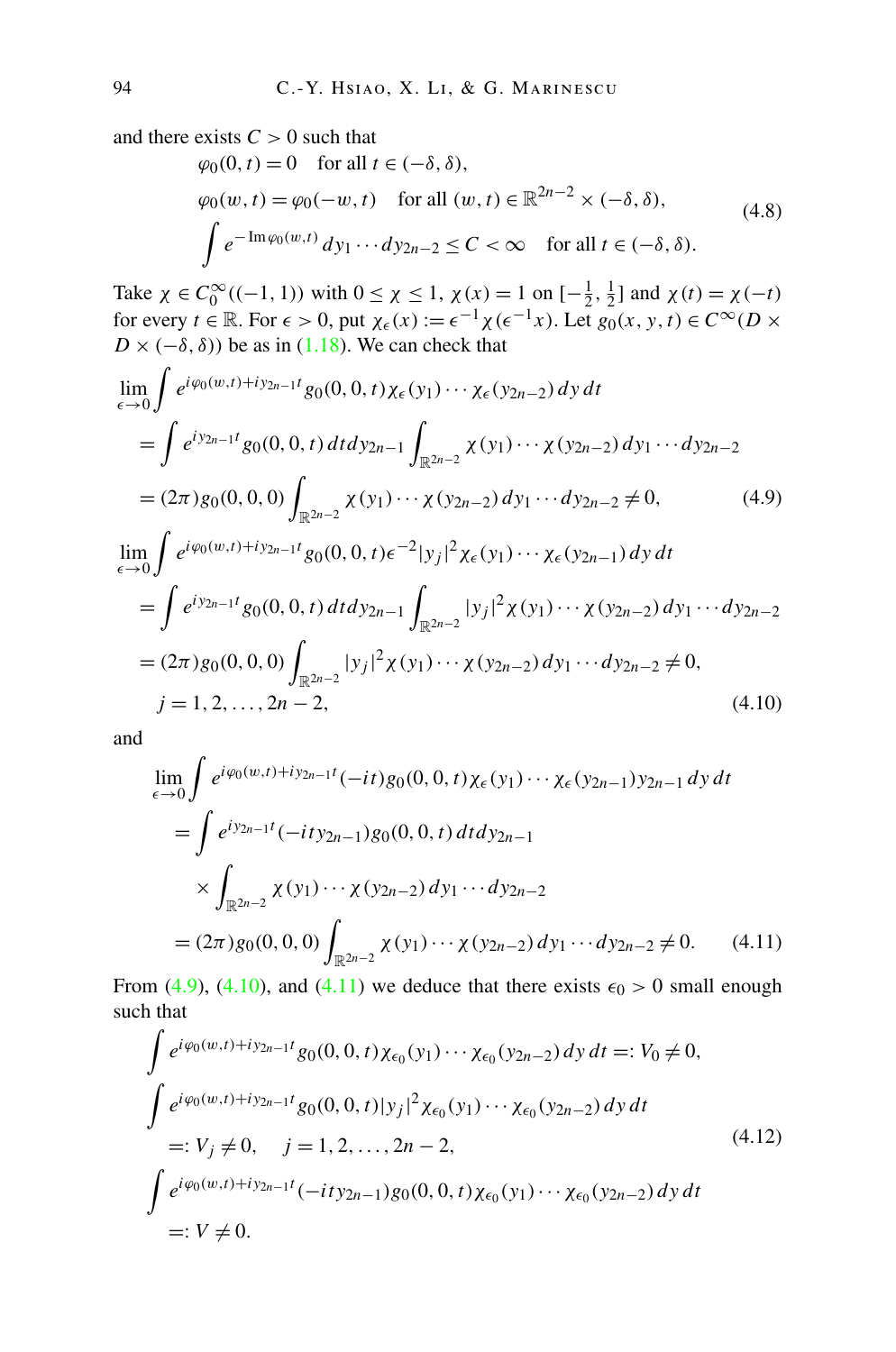<span id="page-40-0"></span>Assume that  $p \in D_0 \subseteq D$ . We need the following:

LEMMA 4.4. *With the previous notations, there is*  $K_0 > 0$  *independent of the point p* such that for all  $k \geq K_0$ , we can find

$$
g_k^j \in \mathcal{H}_{b, \leq k\delta}^0(X, L^k), \quad j = 1, \dots, n,
$$

*such that if we put*  $F_{k, \delta} g_k^j = s^k \widetilde{g}_k^j$  *on*  $D, j = 1, \ldots, n$ , *then* 

$$
\sum_{j=1}^{n} |(e^{-k\Phi}\tilde{g}_{k}^{j})(p)| = 0,
$$
\n
$$
\left|\frac{1}{\sqrt{k}}\partial_{\overline{z}_{l}}(e^{-k\Phi}\tilde{g}_{k}^{j})(0)\right| \leq \epsilon_{k},
$$
\n
$$
j = 1, 2, ..., n, t = 1, 2, ..., n - 1,
$$
\n
$$
\left|\frac{1}{\sqrt{k}}\partial_{z_{l}}(e^{-k\Phi}\tilde{g}_{k}^{j})(0)\right| \leq \epsilon_{k},
$$
\n
$$
j = 1, 2, ..., n, t = 1, 2, ..., n - 1, j \neq t,
$$
\n
$$
\left|\frac{1}{\sqrt{k}}\partial_{z_{j}}(e^{-k\Phi}\tilde{g}_{k}^{j})(0)\right| \geq C_{0}, \quad j = 1, ..., n - 1,
$$
\n
$$
\left|\frac{1}{k}\partial_{x_{2n-1}}(e^{-k\Phi}\tilde{g}_{k}^{n})(0)\right| \geq C_{0},
$$
\n(4.13)

*where*  $C_0 > 0$  *is a constant independent of k and the point p*, *and*  $\epsilon_k$  *is a sequence independent of p with*  $\lim_{k\to\infty} \epsilon_k = 0$ .

*Proof.* Let  $\chi \in C_0^{\infty}(\mathbb{R})$  and  $\epsilon_0 > 0$  be as in ([4.12](#page-39-0)). Put

$$
u_k := \Pi_{k, \leq k\delta} F_{k,\delta} \bigg( e^{k\Phi(w)} \chi_{\epsilon_0}(\sqrt{k}y_1) \cdots
$$

$$
\chi_{\epsilon_0}(\sqrt{k}y_{2n-2}) \chi \bigg( \frac{k}{\log k} y_{2n-1} \bigg) \frac{s^k(w)}{m(y)} \bigg), \tag{4.14}
$$

where  $w = (w_1, \ldots, w_{n-1}), w_j = y_{2j-1} + iy_{2j}, j = 1, \ldots, n-1$ , and  $m(y) dy =$  $dv_X(y)$  on *D*. We put  $F_{k,\delta}u_k = s^k \widetilde{u}_k$  on *D*. In view of Theorem [1.1](#page-4-0), we see that on *D*0,

$$
e^{-k\Phi(z)}\widetilde{u}_k(x) = \int e^{ik\varphi(x,y,t)}g(x,y,t,k)\chi_{\epsilon_0}\big(\sqrt{k}y_1\big)\cdots
$$
  
 
$$
\times \chi_{\epsilon_0}\big(\sqrt{k}y_{2n-2}\big)\chi\bigg(\frac{k}{\log k}y_{2n-1}\bigg)dy\,dt + O(k^{-\infty}). \quad (4.15)
$$

From  $(4.6)$  $(4.6)$  $(4.6)$ ,  $(4.7)$ ,  $(4.15)$ , and  $(4.12)$  we can check that

$$
\lim_{k \to \infty} \int e^{ik\varphi(0, y, t)} g(0, y, t, k) \chi_{\epsilon_0}(\sqrt{k}y_1) \cdots
$$

$$
\times \chi_{\epsilon_0}(\sqrt{k}y_{2n-2}) \chi \left( \frac{k}{\log k} y_{2n-1} \right) dy dt
$$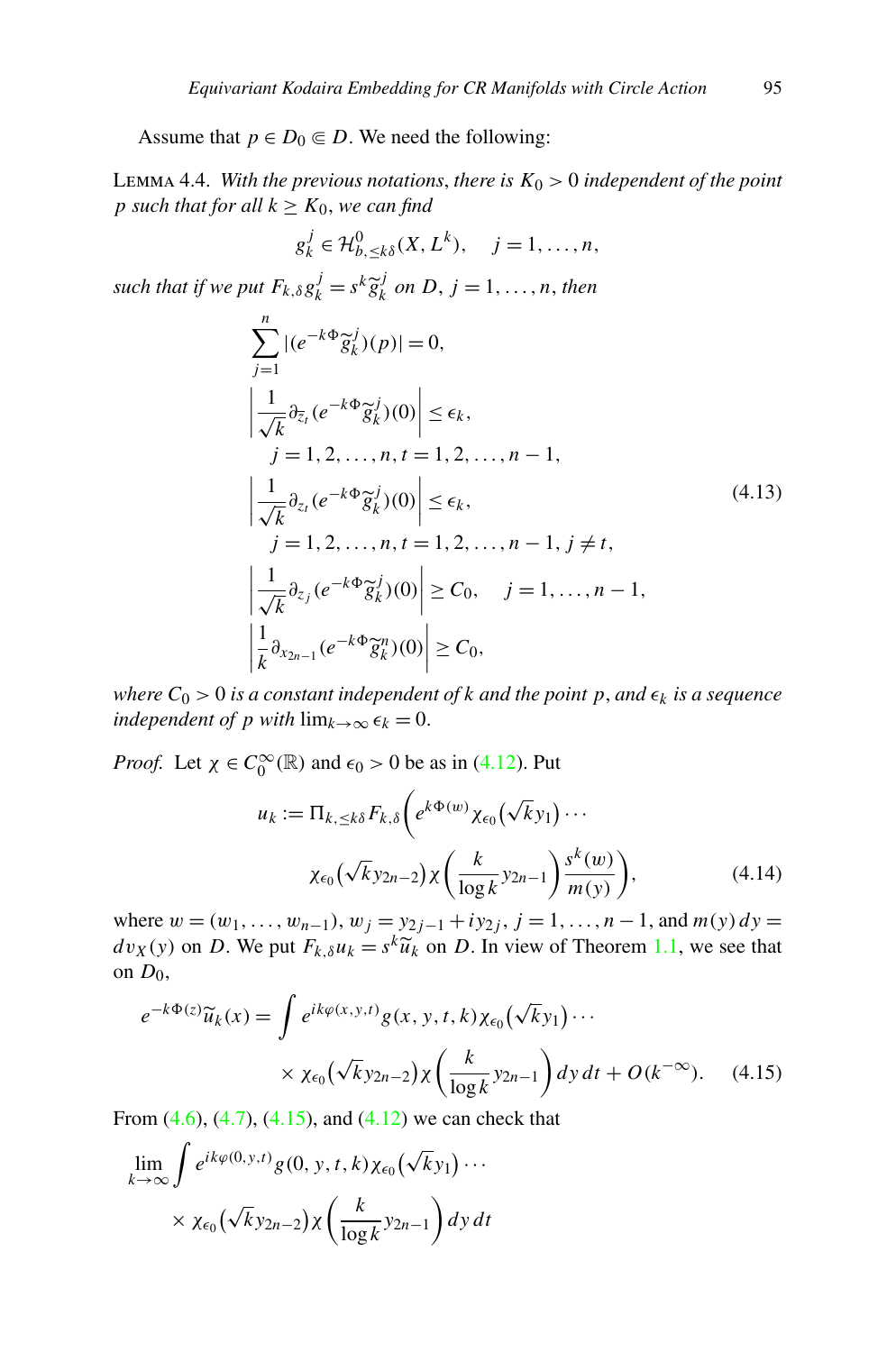<span id="page-41-0"></span>
$$
= \lim_{k \to \infty} \int e^{ik\varphi(0, F_k^* y, t)} k^{-n} g(0, F_k^* y, t, k) \chi_{\epsilon_0}(y_1) \cdots
$$
  
×  $\chi_{\epsilon_0}(y_{2n-2}) \chi \left( \frac{y_{2n-1}}{\log k} \right) dt dy$   
=  $\int e^{i\varphi_0(w, t) + iy_{2n-1}t} g_0(0, 0, t) \chi_{\epsilon_0}(y_1) \cdots \chi_{\epsilon_0}(y_{2n-2}) dy dt = V_0 \neq 0.$  (4.16)

From (4.16), since *X* is compact, it is easy to see that there is  $k_0 > 0$  independent of the point *p* such that for all  $k \ge k_0$ , we have

$$
\frac{1}{A_0} \le |e^{-k\Phi(0)}\widetilde{u}_k(0)| \le A_0,\tag{4.17}
$$

where  $A_0 > 1$  is a constant independent of *k* and the point *p*. From now on we assume that  $k \ge k_0$ . From [\(3.62](#page-33-0)) and [\(4.15\)](#page-40-0) we can check that

$$
\lim_{k \to \infty} \frac{1}{k} \partial_{x_{2n-1}} (e^{-k\Phi} \widetilde{u}_k)(0)
$$
\n
$$
= \int e^{i\varphi_0(w,t) + ity_{2n-1}} (-it) g_0(0, 0, t) \chi_{\epsilon_0}(y_1) \cdots \chi_{\epsilon_0}(y_{2n-2}) dy dt
$$
\n
$$
= 0
$$
\n(4.18)

and for  $j = 1, ..., n - 1$ ,

$$
\lim_{k \to \infty} \frac{1}{\sqrt{k}} \partial_{z_j} (e^{-k\Phi} \widetilde{u}_k)(0)
$$
\n
$$
= \int e^{i\varphi_0(w,t) + ity_{2n-1}} (-i\lambda_j(t)(y_{2j-1} - iy_{2j})g_0(0, 0, t)\chi_{\epsilon_0}(y_1) \cdots
$$
\n
$$
\times \chi_{\epsilon_0}(y_{2n-2}) dy dt = 0,
$$
\n(4.19)

$$
\lim_{k \to \infty} \frac{1}{\sqrt{k}} \partial_{\overline{z}_j} (e^{-k\Phi} \widetilde{u}_k)(0) = 0.
$$
\n(4.20)

From  $(4.18)$ ,  $(4.19)$ , and  $(4.20)$  we easily see that

$$
\left| \frac{1}{k} \partial_{x_{2n-1}} (e^{-k\Phi} \widetilde{u}_k)(0) \right| \le \delta_k,
$$
\n
$$
\left| \frac{1}{\sqrt{k}} \partial_{z_j} (e^{-k\Phi} \widetilde{u}_k)(0) \right| \le \delta_k, \quad j = 1, \dots, n-1,
$$
\n
$$
\left| \frac{1}{\sqrt{k}} \partial_{\overline{z}_j} (e^{-k\Phi} \widetilde{u}_k)(0) \right| \le \delta_k, \quad j = 1, \dots, n-1,
$$
\n(4.21)

where  $\delta_k$  is a sequence independent of the point *p* with  $\lim_{k\to\infty} \delta_k = 0$ . Put

$$
v_k^n := \Pi_{k, \leq k\delta} F_{k,\delta} \bigg( e^{k\Phi(w)} k y_{2n-1} \chi_{\epsilon_0}(\sqrt{k} y_1) \cdots
$$
  
 
$$
\times \chi_{\epsilon_0}(\sqrt{k} y_{2n-2}) \chi \bigg( \frac{k}{\log k} y_{2n-1} \bigg) \frac{1}{m(y)} \bigg). \tag{4.22}
$$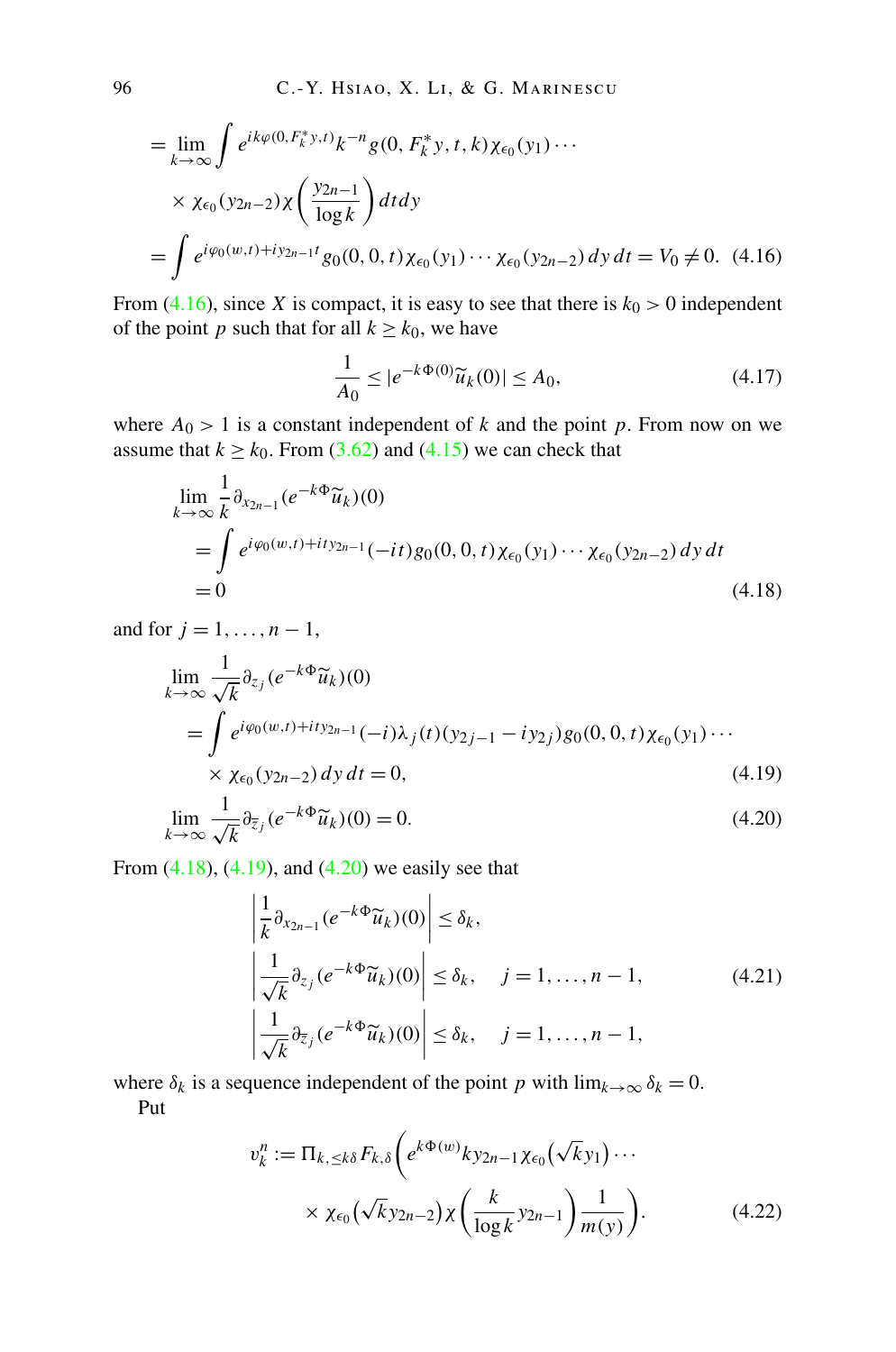<span id="page-42-0"></span>We put  $F_{k,\delta}v_k^n = s^k \tilde{v}_k^n$  on *D*. In view of Theorem [1.1](#page-4-0), we see that on *D*<sub>0</sub>, we have

$$
e^{-k\Phi(z)}\widetilde{v}_k^n(x)
$$
  
= 
$$
\int e^{ik\varphi(x,y,t)}g(x,y,t,k)ky_{2n-1}\chi_{\epsilon_0}(\sqrt{k}y_1)\cdots
$$
  

$$
\times \chi_{\epsilon_0}(\sqrt{k}y_{2n-2})\chi\left(\frac{k}{\log k}y_{2n-1}\right)dy\,dt + O(k^{-\infty}).
$$
 (4.23)

From (4.23) we easily see that there is  $E_0 > 0$  independent of *k* and the point *p* such that

$$
|e^{-k\Phi(0)}\widetilde{v}_k^n(0)| \le E_0. \tag{4.24}
$$

From  $(3.62)$  $(3.62)$  $(3.62)$  and  $(4.12)$  we can check that

$$
\lim_{k \to \infty} \frac{1}{k} \partial_{x_{2n-1}} (e^{-k\Phi} \widetilde{v}_k^n)(0)
$$
\n
$$
= \int e^{i\varphi_0(w,t) + ity_{2n-1}} (-ity_{2n-1}) g_0(0, 0, t) \chi_{\epsilon_0}(y_1) \cdots
$$
\n
$$
\times \chi_{\epsilon_0}(y_{2n-2}) dy dt = V \neq 0
$$
\n(4.25)

and for  $j = 1, ..., n - 1$ ,

$$
\lim_{k \to \infty} \frac{1}{\sqrt{k}} \partial_{z_j} (e^{-k\Phi} \widetilde{v}_k^n)(0)
$$
\n
$$
= \int e^{i\varphi_0(w,t) + ity_{2n-1}} (-i\lambda_j(t)(y_{2j-1} - iy_{2j})y_{2n-1}g_0(0, 0, t)\chi_{\epsilon_0}(y_1) \cdots
$$
\n
$$
\times \chi_{\epsilon_0}(y_{2n-2}) dy dt = 0,
$$
\n(4.26)

$$
\lim_{k \to \infty} \frac{1}{\sqrt{k}} \partial_{\overline{z}_j} (e^{-k\Phi} \widetilde{v}_k^n)(0) = 0.
$$
\n(4.27)

From (4.25), (4.26), and (4.27) we easily see that there is  $k_1 > k_0$  independent of the point *p* such that for all  $k \geq k_1$ , we have

$$
\left| \frac{1}{k} \partial_{x_{2n-1}} (e^{-k\Phi} \widetilde{v}_k^n)(0) \right| \ge B_0,
$$
\n
$$
\left| \frac{1}{\sqrt{k}} \partial_{z_j} (e^{-k\Phi} \widetilde{v}_k^n)(0) \right| \le \hat{\delta}_k, \quad j = 1, \dots, n-1,
$$
\n
$$
\left| \frac{1}{\sqrt{k}} \partial_{\overline{z}_j} (e^{-k\Phi} \widetilde{v}_k^n)(0) \right| \le \hat{\delta}_k, \quad j = 1, \dots, n-1,
$$
\n(4.28)

where  $B_0 > 0$  is a constant independent of *k* and the point *p*, and  $\hat{\delta}_k$  is a sequence independent of the point *p* with  $\lim_{k\to\infty} \hat{\delta}_k = 0$ . From now on, we assume that  $k \geq k_1$ . Put

$$
g_k^n := v_k^n - \frac{(e^{-k\Phi} \widetilde{v}_k^n)(0)}{(e^{-k\Phi} \widetilde{u}_k)(0)} u_k \in \mathcal{H}_{b, \leq k\delta}^0(X, L^k).
$$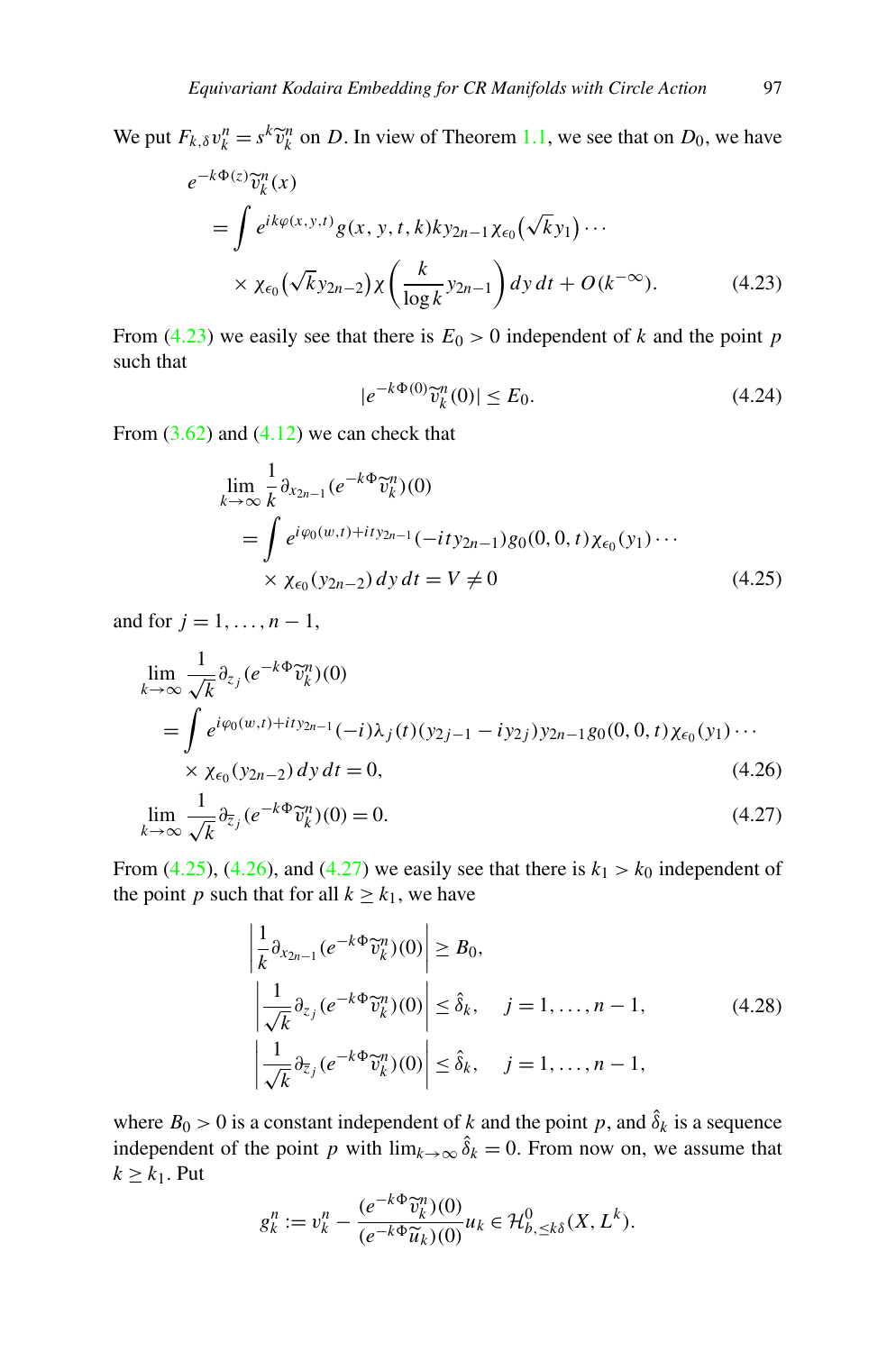<span id="page-43-0"></span>Put  $F_{k,\delta}g_k^n = s^k \tilde{g}_k^n$  on *D*. From ([4.17](#page-41-0)), ([4.21](#page-41-0)), ([4.24](#page-42-0)), and ([4.28](#page-42-0)) we see that there is a constant  $k_1 > 0$  independent of *k* and the point *p* such that

$$
|(e^{-k\Phi}\tilde{g}_k^n)(0)| = 0,
$$
  
\n
$$
\left|\frac{1}{\sqrt{k}}\partial_{\overline{z}_t}(e^{-k\Phi}\tilde{g}_k^n)(0)\right| \le \epsilon_k, \quad t = 1, ..., n-1,
$$
  
\n
$$
\left|\frac{1}{\sqrt{k}}\partial_{z_t}(e^{-k\Phi}\tilde{g}_k^n)(0)\right| \le \epsilon_k, \quad t = 1, ..., n-1,
$$
  
\n
$$
\left|\frac{1}{k}\partial_{x_{2n-1}}(e^{-k\Phi}\tilde{g}_k^n)(0)\right| \ge C_0,
$$
\n(4.29)

where  $C_0 > 0$  is a constant independent of *k* and the point *p*, and  $\epsilon_k$  is a sequence independent of *p* with  $\lim_{k\to\infty} \epsilon_k = 0$ .

Fix *j* ∈ {1, 2, ..., *n* − 1}. Put

$$
v_k^j := \Pi_{k, \leq k\delta} F_{k,\delta} \bigg( e^{k\Phi(w)} \sqrt{k} (y_{2j-1} + iy_{2j}) \chi_{\epsilon_0} (\sqrt{k} y_1) \cdots \times \chi_{\epsilon_0} (\sqrt{k} y_{2n-2}) \chi \bigg( \frac{k}{\log k} y_{2n-1} \bigg) \frac{1}{m(y)} \bigg).
$$

We put  $F_{k,\delta} v_k^j = s^k \tilde{v}_k^j$  on *D*. In view of Theorem [1.1](#page-4-0), we see that

$$
e^{-k\Phi(z)}\widetilde{v}_k^j(x) = \int e^{ik\varphi(x,y,t)}g(x,y,t,k)\sqrt{k}(y_{2j-1} + iy_{2j})
$$
  
 
$$
\times \chi_{\epsilon_0}(\sqrt{k}y_1)\cdots\chi_{\epsilon_0}(\sqrt{k}y_{2n-2})\chi\left(\frac{k}{\log k}y_{2n-1}\right)dy\,dt
$$
  
+  $O(k^{-\infty})$ on  $D_0$ . (4.30)

From (4.30) it is easy to see that there is a constant  $E_1 > 0$  independent of *k* and the point *p* such that

$$
|e^{-k\Phi(0)}\widetilde{v}_k^j(0)| \le E_1. \tag{4.31}
$$

Moreover, from  $(3.62)$ ,  $(4.12)$ , and  $(4.30)$  we can repeat the proof of  $(4.28)$  with minor changes and deduce that there is  $\hat{k}_0 > 0$  independent of the point *p* such that for all  $k \geq \hat{k}_0$ , we have

$$
\left| \frac{1}{k} \partial_{x_{2n-1}} (e^{-k\Phi} \widetilde{v}_k^j)(0) \right| \leq \widetilde{\delta}_k,\n\left| \frac{1}{\sqrt{k}} \partial_{z_j} (e^{-k\Phi} \widetilde{v}_k^j)(0) \right| \geq B_1,\n\left| \frac{1}{\sqrt{k}} \partial_{z_i} (e^{-k\Phi} \widetilde{v}_k^j)(0) \right| \leq \widetilde{\delta}_k, \quad j, t = 1, ..., n-1, j \neq t,\n\left| \frac{1}{\sqrt{k}} \partial_{\overline{z}_i} (e^{-k\Phi} \widetilde{v}_k^j)(0) \right| \leq \widetilde{\delta}_k, \quad j, t = 1, ..., n-1,
$$
\n(4.32)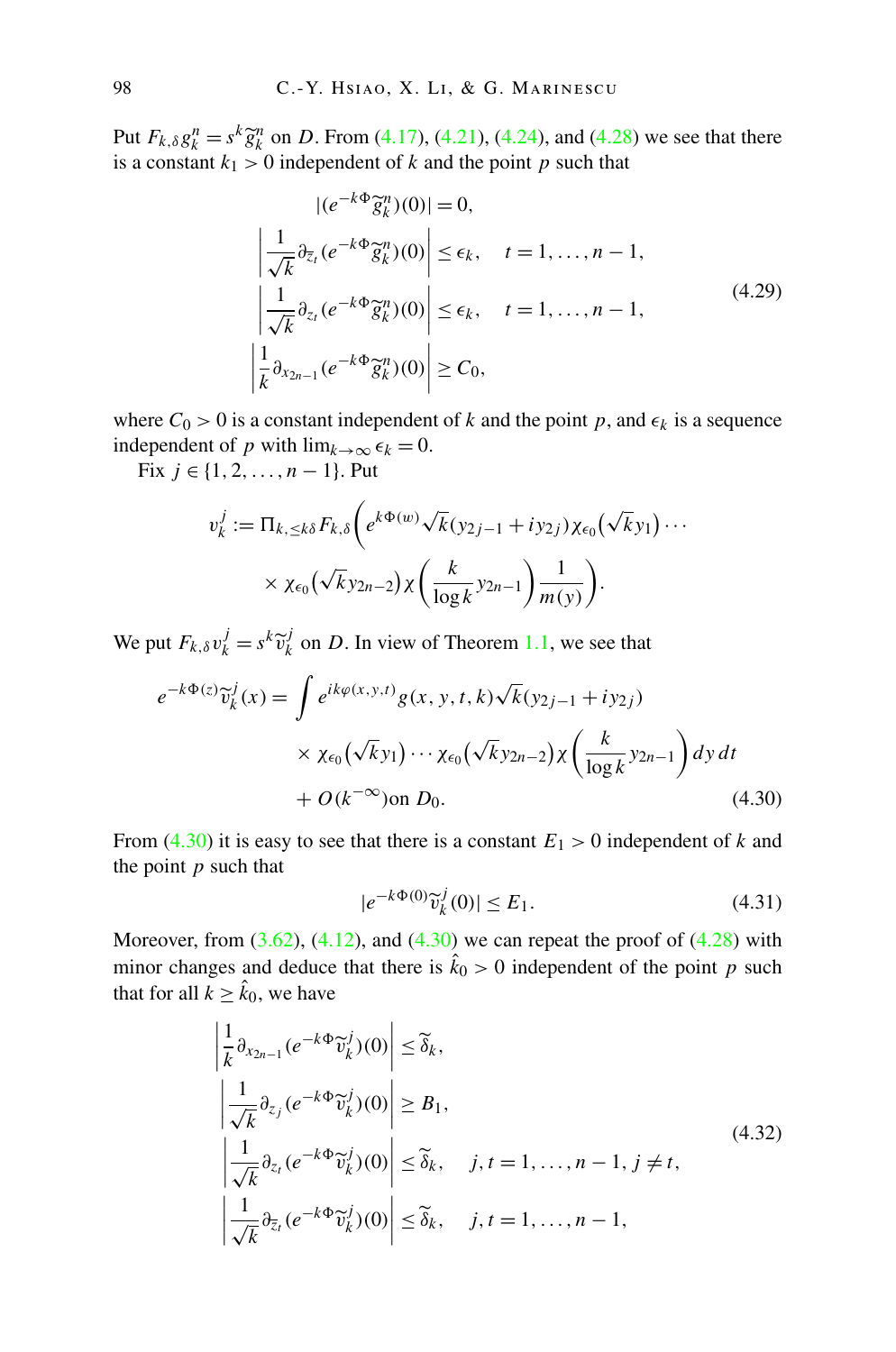where  $B_1 > 0$  is a constant independent of k and the point p, and  $\delta_k$  is a sequence independent of the point *p* with  $\lim_{k\to\infty} \widetilde{\delta}_k = 0$ . Put

$$
g_k^j := v_k^j - \frac{(e^{-k\Phi} \widetilde{v}_k^j)(0)}{(e^{-k\Phi} \widetilde{u}_k)(0)} u_k \in \mathcal{H}_{b, \le k\delta}^0(X, L^k). \tag{4.33}
$$

Put  $F_{k,\delta}g_k^j = s^k \tilde{g}_k^j$  on *D*. From ([4.17](#page-41-0)), ([4.21](#page-41-0)), ([4.31](#page-43-0)), and ([4.32](#page-43-0)) we see that there is a constant  $\hat{k}_1 > 0$  independent of *k* and the point *p* such that

$$
|(e^{-k\Phi}\tilde{g}_k^j)(0)| = 0,
$$
  
\n
$$
\left|\frac{1}{\sqrt{k}}\partial_{\overline{z}_l}(e^{-k\Phi}\tilde{g}_k^j)(0)\right| \le \epsilon_k, \quad t = 1, ..., n - 1,
$$
  
\n
$$
\left|\frac{1}{\sqrt{k}}\partial_{z_l}(e^{-k\Phi}\tilde{g}_k^j)(0)\right| \le \epsilon_k, \quad t = 1, ..., n - 1, t \ne j,
$$
  
\n
$$
\left|\frac{1}{\sqrt{k}}\partial_{z_j}(e^{-k\Phi}\tilde{g}_k^j)(0)\right| \ge C_0,
$$
  
\n
$$
\left|\frac{1}{k}\partial_{x_{2n-1}}(e^{-k\Phi}\tilde{g}_k^j)(0)\right| \le \epsilon_k,
$$
  
\n(4.34)

where  $C_0 > 0$  is a constant independent of k and the point p, and  $\epsilon_k$  is a sequence independent of *p* with  $\lim_{k\to\infty} \epsilon_k = 0$ .

From  $(4.29)$  $(4.29)$  $(4.29)$  and  $(4.34)$  the lemma follows.

*Proof of Theorem [4.3.](#page-38-0)* We are going to prove that if *k* is large enough, then the map

$$
d\Phi_{k,\delta}(x): T_xX \to T_{\Phi_{k,\delta}(x)}\mathbb{CP}^{d_k-1},
$$

is injective. Fix  $p \in X$  and let *s* be a local rigid CR frame of *L* on a canonical coordinate patch *D*,  $p \in D$ ,  $|s|_h^2 = e^{-2\Phi}$ , with canonical local coordinates  $x =$  $(x_1, \ldots, x_{2n-1}) = (z, \theta)$ . We take local coordinates *x* and *s* so that [\(3.61\)](#page-32-0) hold. From Lemma [4.2](#page-37-0) we may assume that

$$
|(e^{-k\Phi}\widetilde{f}_1)(p)|^2 \ge c_0,\tag{4.35}
$$

where  $F_{k,\delta} f_j = s^k \widetilde{f}_j$  on  $D, j = 1, ..., d_k$ , and  $c_0 > 0$  is a constant independent of *k* and the point *p*. Let  $g_k^1, \ldots, g_k^n \in \mathcal{H}_{b, \le k\delta}^0(X, L^k)$  be as in Lemma [4.4.](#page-40-0) From ([4.13](#page-40-0)) it is not difficult to see that there is  $\hat{K}_0 > 0$  independent of the point *p* such that  $f_1, g_k^1, \ldots, g_k^n$  are linearly independent over  $\mathbb{C}$ . Put

$$
p_k^j = \frac{e^{-k\Phi} \tilde{g}_k^j}{e^{-k\Phi} \tilde{f}_1}, \quad j = 1, ..., n,
$$
  
\n
$$
p_k^j = \alpha_k^{2j-1} + i\alpha_k^{2j}, \qquad \alpha_k^{2j-1} = \text{Re } p_k^j,
$$
  
\n
$$
\alpha_k^{2j} = \text{Im } p_k^j, j = 1, ..., n - 1,
$$
\n(4.36)

where  $F_{k,\delta}g_k^j = s^k \tilde{g}_k^j$  on *D*,  $j = 1, ..., n$ . From [\(4.13\)](#page-40-0) and (4.35) it is not difficult to see that there is  $K_0 > 0$  independent of the point *p* such that for all  $k \ge K_0$ , we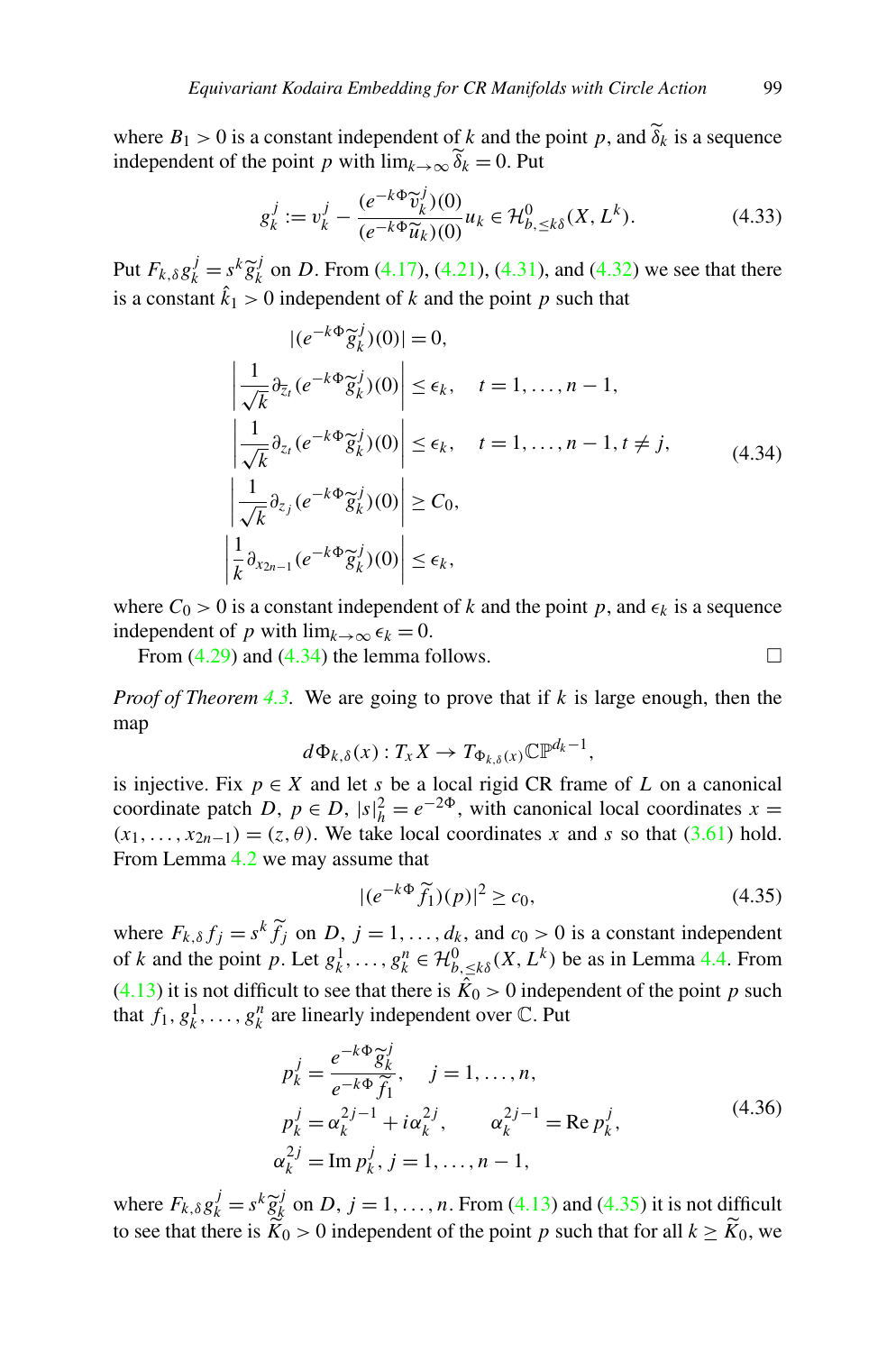<span id="page-45-0"></span>have

$$
|\partial_{z_t} p_k^t(p)| \ge c_1 \sqrt{k}, \quad t = 1, \dots, n-1, \qquad |\partial_{x_{2n-1}} p_k^n(p)| \ge c_1 k, \qquad (4.37)
$$

and

$$
\sup\{|\partial_{x_{2n-1}} p_k^t(p)|, |\partial_{z_s} p_k^t(p)|, |\partial_{z_s} p_k^n(p)|; s, t = 1, ..., n-1, s \neq t\}
$$
  
+ 
$$
\sup\{|p_k^t(p)|, |\partial_{\overline{z}_s} p_k^t(p)|; s = 1, ..., n-1, t = 1, ..., n\} \leq \varepsilon_k,
$$
 (4.38)

where  $\varepsilon_k$  is a sequence independent of the point *p* with  $\lim_{k\to\infty} \varepsilon_k = 0$ . From (4.37), (4.38), and some elementary linear algebra argument we conclude that there is  $K_1 > 0$  independent of the point *p* such that for every  $k \ge K_1$ , the linear map  $A_k : \mathbb{R}^{2n-1} \to \mathbb{R}^{2n}$  represented by the matrix

$$
\begin{bmatrix}\n\frac{\partial_{x_1}(e^{-k\Phi}\alpha_k^1)(p)}{\partial_{x_1}(e^{-k\Phi}\alpha_k^2)(p)} & \frac{\partial_{x_2}(e^{-k\Phi}\alpha_k^1)(p)}{\partial_{x_2}(e^{-k\Phi}\alpha_k^2)(p)} & \cdots & \frac{\partial_{x_{2n-1}}(e^{-k\Phi}\alpha_k^1)(p)}{\partial_{x_{2n-1}}(e^{-k\Phi}\alpha_k^2)(p)} \\
\vdots & \vdots & \vdots & \vdots \\
\frac{\partial_{x_1}(e^{-k\Phi}\alpha_k^{2n})(p)}{\partial_{x_2}(e^{-k\Phi}\alpha_k^{2n})(p)} & \frac{\partial_{x_2}(e^{-k\Phi}\alpha_k^{2n})(p)}{\partial_{x_{2n-1}}(e^{-k\Phi}\alpha_k^{2n})(p)}\n\end{bmatrix}
$$

is injective. Hence the differential of the map

$$
X \ni x \longmapsto \left(\frac{\widetilde{g}_k^1}{\widetilde{f}_1}(x), \dots, \frac{\widetilde{g}_k^n}{\widetilde{f}_1}(x)\right) \in \mathbb{C}^n
$$

at *p* is injective if  $k \geq K_1$ . From this and some elementary linear algebra arguments we conclude that the differential of the map

$$
X \ni x \longmapsto \left(\frac{\widetilde{f}_2}{\widetilde{f}_1}(x), \dots, \frac{\widetilde{f}_{d_k}}{\widetilde{f}_1}(x)\right) \in \mathbb{C}^{d_k}
$$

at *p* is injective if  $k \geq K_1$ . Theorem [4.3](#page-38-0) follows.

In the rest of this section, we prove that for *k* large enough, the map  $\Phi_{k,\delta}: X \to$  $\mathbb{CP}^{d_k-1}$  is injective. We need some preparations. Let  $(D, (z, \theta), \phi)$  be a BRT trivialization. We write  $x = (z, \theta) = (x_1, \ldots, x_{2n-1}), x' = (x_1, \ldots, x_{2n-2}, 0),$  $z_j = x_{2j-1} + ix_{2j}, j = 1, ..., n - 1$ . We need the following:

LEMMA 4.5. *With the previous notations, for every*  $u_k \in C^\infty(X, L^k)$ , we have

$$
(F_{k,\delta}u_k)(x)
$$
  
=  $\frac{1}{(2\pi)^2} \sum_{m \in \mathbb{Z}} \int e^{i(x_{2n-1}-y_{2n-1})\eta_{2n-1}} \tau_{\delta}\left(\frac{\eta_{2n-1}}{k}\right)$   
  $\times e^{imy_{2n-1}} e^{-im\theta} u_k(e^{i\theta}x') d\theta d\eta_{2n-1} dy_{2n-1}$  on *D*. (4.39)

*Proof.* Put  $\tau_{\delta,k}(\eta_{2n-1}) := \tau_{\delta}(\frac{\eta_{2n-1}}{k})$ . By the Fourier inversion formula we have

$$
\frac{1}{(2\pi)^2} \sum_{m \in \mathbb{Z}} \int e^{i(x_{2n-1} - y_{2n-1}) \eta_{2n-1}} \tau_{\delta} \left( \frac{\eta_{2n-1}}{k} \right)
$$
  
 
$$
\times e^{imy_{2n-1}} e^{-im\theta} u_k(e^{i\theta} x') d\theta d\eta_{2n-1} dy_{2n-1}
$$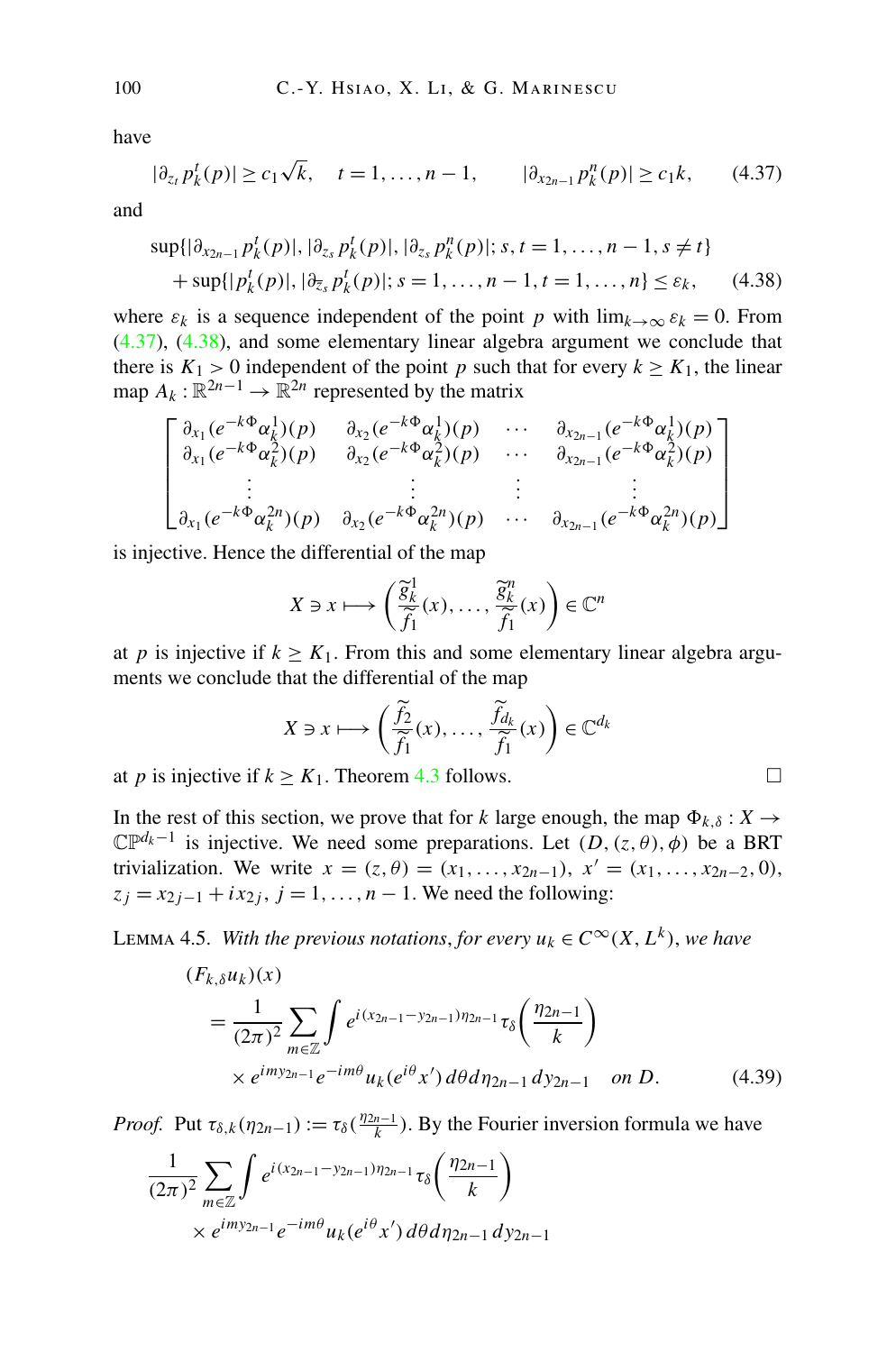<span id="page-46-0"></span>
$$
= \frac{1}{(2\pi)^2} \sum_{m \in \mathbb{Z}} \int \hat{\tau}_{\delta,k}(y_{2n-1} - x_{2n-1}) e^{imy_{2n-1}} e^{-im\theta} u_k(e^{i\theta} x') d\theta dy_{2n-1}
$$
  
\n
$$
= \frac{1}{(2\pi)^2} \sum_{m \in \mathbb{Z}} \int \hat{\tau}_{\delta,k}(y_{2n-1}) e^{imy_{2n-1} + imx_{2n-1}} e^{-im\theta} u_k(e^{i\theta} x') d\theta dy_{2n-1}
$$
  
\n
$$
= \frac{1}{2\pi} \sum_{m \in \mathbb{Z}} \int \tau_{\delta,k}(m) e^{imx_{2n-1}} e^{-im\theta} u(e^{i\theta} x') d\theta
$$
  
\n
$$
= \frac{1}{2\pi} \sum_{m \in \mathbb{Z}} \int \tau_{\delta}\left(\frac{m}{k}\right) e^{-im\theta} u(e^{i\theta} x) d\theta
$$
  
\n
$$
= F_{k,\delta} u_k, \qquad (4.40)
$$

where  $\hat{\tau}_{\delta,k}$  denotes the Fourier transform of  $\tau_{\delta,k}$ . From (4.40) the lemma follows.  $\Box$ 

LEMMA 4.6. *With the previous notations, let*  $u_k \in C^\infty(X, L^k)$ . Assume that there *are constants*  $C > 0$  *and*  $M > 0$  *independent of k such that*  $|u_k(x)|_{h^k}^2 \leq Ck^M$  *for*  $all \ x \in X$ . If Supp  $u_k \cap D = \emptyset$  for every k, then  $F_{k,\delta}u_k = O(k^{-\infty})$  on D.

*Proof.* Assume that  $D = U \times (-\epsilon_0, \epsilon_0)$ , where *U* is an open set in  $\mathbb{C}^{n-1}$ , and  $\epsilon_0 > 0$ . Fix  $D' \in D$  and let  $\chi(y_{2n-1}) \in C_0^{\infty}((-\epsilon_0, \epsilon_0))$  be such that  $\chi(y_{2n-1}) = 1$ for every  $(y', y_{2n-1}) \in D'$ . Let

$$
R_k u_k(x) = \frac{1}{(2\pi)^2} \sum_{m \in \mathbb{Z}} \int_{|\theta| \le \pi} e^{i(x_{2n-1} - y_{2n-1}) \eta_{2n-1}} \tau_{\delta} \left( \frac{\eta_{2n-1}}{k} \right)
$$
  
 
$$
\times (1 - \chi(y_{2n-1})) e^{imy_{2n-1}} e^{-im\theta} u_k(e^{i\theta} x') d\theta d\eta_{2n-1} dy_{2n-1}, \quad (4.41)
$$

where  $x \in D'$ . Since  $\chi(y_{2n-1}) = 1$  for every  $(y', y_{2n-1}) \in D'$ , we can integrate by parts with respect to  $\eta_{2n-1}$  several times and deduce that

$$
R_k u_k(x) = O(k^{-\infty}) \quad \text{on } D'. \tag{4.42}
$$

From  $(4.39)$  $(4.39)$  $(4.39)$  and  $(4.41)$  we have

$$
(F_{k,\delta}u_k - R_k u_k)(x)
$$
  
=  $\frac{1}{(2\pi)^2} \sum_{m \in \mathbb{Z}} \int_{|\theta| \le \pi} e^{i(x_{2n-1} - y_{2n-1})\eta_{2n-1}} \tau_{\delta}\left(\frac{\eta_{2n-1}}{k}\right)$   
 $\times \chi(y_{2n-1})e^{imy_{2n-1}}e^{-im\theta}u_k(e^{i\theta}x') d\theta d\eta_{2n-1} dy_{2n-1}$   
=  $\frac{1}{(2\pi)} \int e^{i(x_{2n-1} - y_{2n-1})\eta_{2n-1}} \tau_{\delta}\left(\frac{\eta_{2n-1}}{k}\right)$   
 $\times \chi(y_{2n-1})u_k(x_1, ..., x_{2n-2}, y_{2n-1}) d\eta_{2n-1} dy_{2n-1} = 0$  (4.43)

since Supp  $u_k$  ∩ *D* =  $\emptyset$ . From (4.42) and (4.43) the lemma follows.  $\Box$ 

We need the following CR peak sections lemma.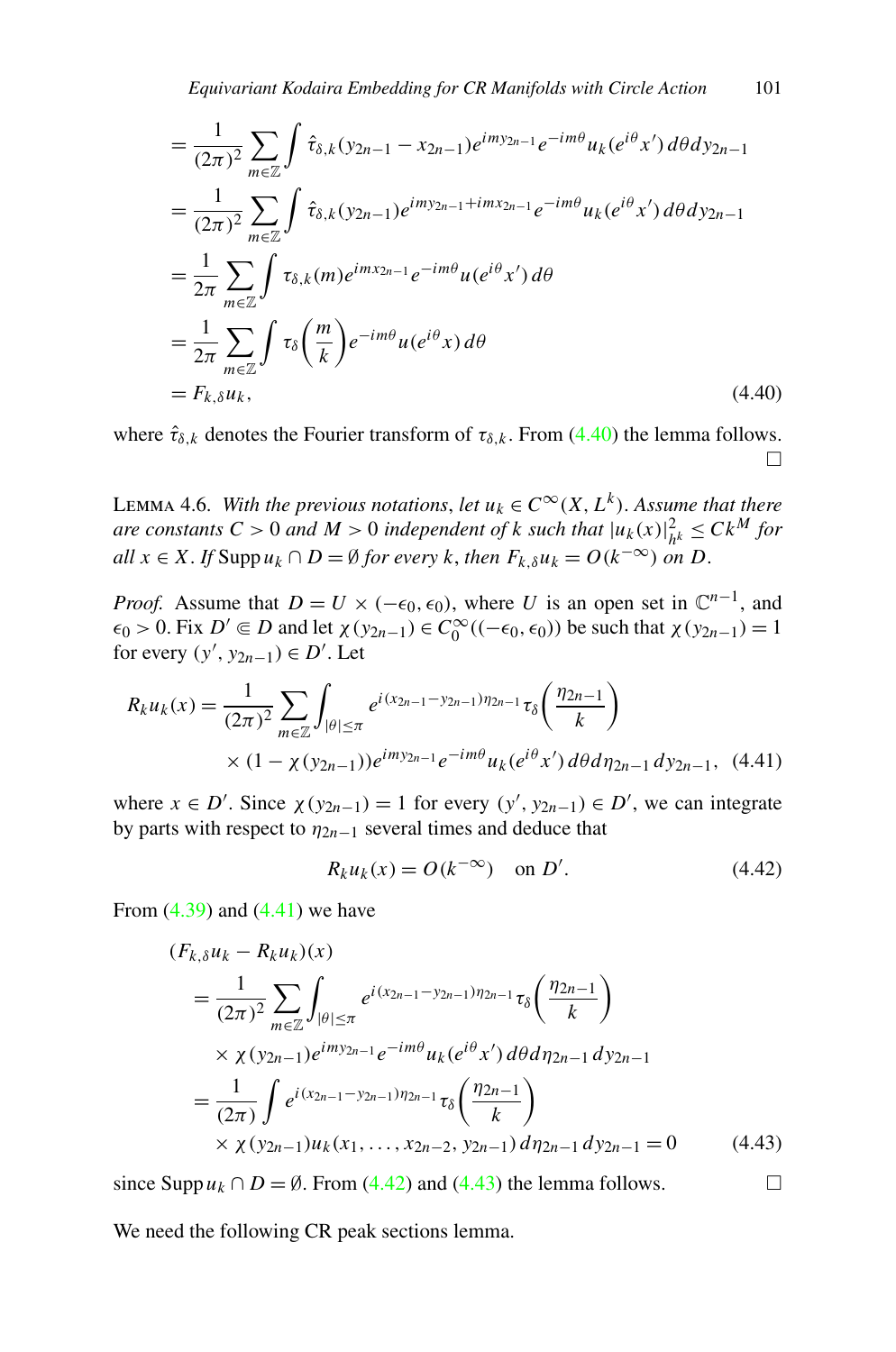<span id="page-47-0"></span>LEMMA 4.7. Let  $p \neq q$  *be two points in*  $X$ , *and let*  $\{x_k\}$  *and*  $\{y_k\}$  *be two sequences in X with*  $x_k \to p$  *and*  $y_k \to q$ . *Then there exist*  $v_k \in \mathcal{H}_{b, \leq k\delta}^0(X, L^k)$  *such that for k large enough*,  $u_k = F_{k, \delta} v_k$  *satisfies* 

$$
|u_k(x_k)|_{h^k}^2 \ge 1, \qquad |u_k(y_k)|_{h^k}^2 \le \frac{1}{2}.\tag{4.44}
$$

*Proof.* Let  $(D, (z, \theta), \phi)$  be a BRT trivialization with  $p \in D$  and  $q \notin D$ . We may assume that  $p = (0, 0)$ . As before, let

$$
f_1 \in \mathcal{H}_{b, \leq k\delta}^0(X, L^k), \dots, f_{d_k} \in \mathcal{H}_{b, \leq k\delta}^0(X, L^k)
$$

be an orthonormal basis for  $\mathcal{H}_{b,\leq k\delta}^{0}(X,L^{k})$  with respect to  $(\cdot|\cdot)$ . Let *s* be a local rigid CR frame of *L* on an open neighborhood  $D \subset X$  of *p* such that  $|s(x)|_h^2 =$  $e^{-2\Phi}$ . Let  $\chi \in C_0^{\infty}(D)$  with  $\chi = 1$  on  $D_0$ , where  $D_0 \subset D$  is an open neighborhood of *p*. On *D*, put  $F_{k,\delta} f_j(x) = s^k \widetilde{f}_j(x)$ ,  $\widetilde{f}_j(x) \in C^\infty(D)$ ,  $j = 1, ..., d_k$ . Assume that  $\{x_k\} \subseteq D_0$ . Let

$$
\widetilde{v}_k(x) = s^k(x) \otimes \sum_{j=1}^{d_k} \chi(x) (F_{k,\delta} f_j)(x) \overline{\widetilde{f}_j(x_k)} e^{-k\Phi(x_k)} \in C_0^{\infty}(D, L^k)
$$
\n
$$
\subset C^{\infty}(X, L^k). \tag{4.45}
$$

In view of Theorem [1.1,](#page-4-0) we see that

$$
\widetilde{v}_k(x) = s^k(x) \otimes \chi(x) \int e^{ik\varphi(x, x_k, t) + k\Phi(x)} g(x, x_k, t, k) dt + O(k^{-\infty})
$$
\non D. (4.46)

Since  $\int e^{ik\varphi(x,x_k,t)}g(x,x_k,t,k) dt = O(k^{-\infty})$  on  $D \setminus D_0$  and

$$
\Box_{b,k}^{(0)}\bigg(s^k(x)\otimes \int e^{ik\varphi(x,x_k,t)+k\Phi(x)}g(x,x_k,t,k) dt\bigg)=O(k^{-\infty}) \text{ on } D,
$$

we conclude that

$$
\Box_{b,k}^{(0)} \widetilde{v}_k = O(k^{-\infty}) \quad \text{on } D. \tag{4.47}
$$

Let  $v_k = \prod_{k, \le k\delta} \widetilde{v}_k \in \mathcal{H}_{b, \le k\delta}^0(X, L^k)$ , and let  $u_k = F_{k,\delta} v_k = F_{k,\delta} \prod_{k, \le k\delta} \widetilde{v}_k$ . From  $(3.21)$  $(3.21)$  $(3.21)$  and  $(4.47)$  we can check that

$$
||F_{k,\delta}(I - \Pi_{k,\leq k\delta})\widetilde{v}_k|| = O(k^{-\infty}).
$$
\n(4.48)

From Kohn's estimates or the arguments in the proof  $[11,$  $[11,$  Theorem 8.3.5] we see that for every *s*  $\in \mathbb{N}$ , there is a constant  $C_{s,k} > 0$  such that

$$
||u||_{s+1,k} \leq C_{s,k} (||\Box_{b,k}^{(0)} u||_{s,k} + ||Tu||_{s,k} + ||u||_{0,k})
$$
  
for all  $u \in C^{\infty}(X, L^k)$ , (4.49)

where  $\|\cdot\|_{s,k}$  denotes the standard Sobolev norm of order *s* on the Sobolev space  $H<sup>s</sup>(X, L<sup>k</sup>)$ . There is condition *Y(q)* in the assumption of [[11,](#page-56-0) Theorem 8.3.5] in order that  $||Tu||_{s,k}$  can be controlled by  $||\Box_{b,k}^{(q)}u||_{s,k}$  and  $||u||_{0,k}$ . Moreover, the constant  $C_{s,k}$  can be bounded by the  $C^{P_s}(X)$ -norm of the volume form on *X*, the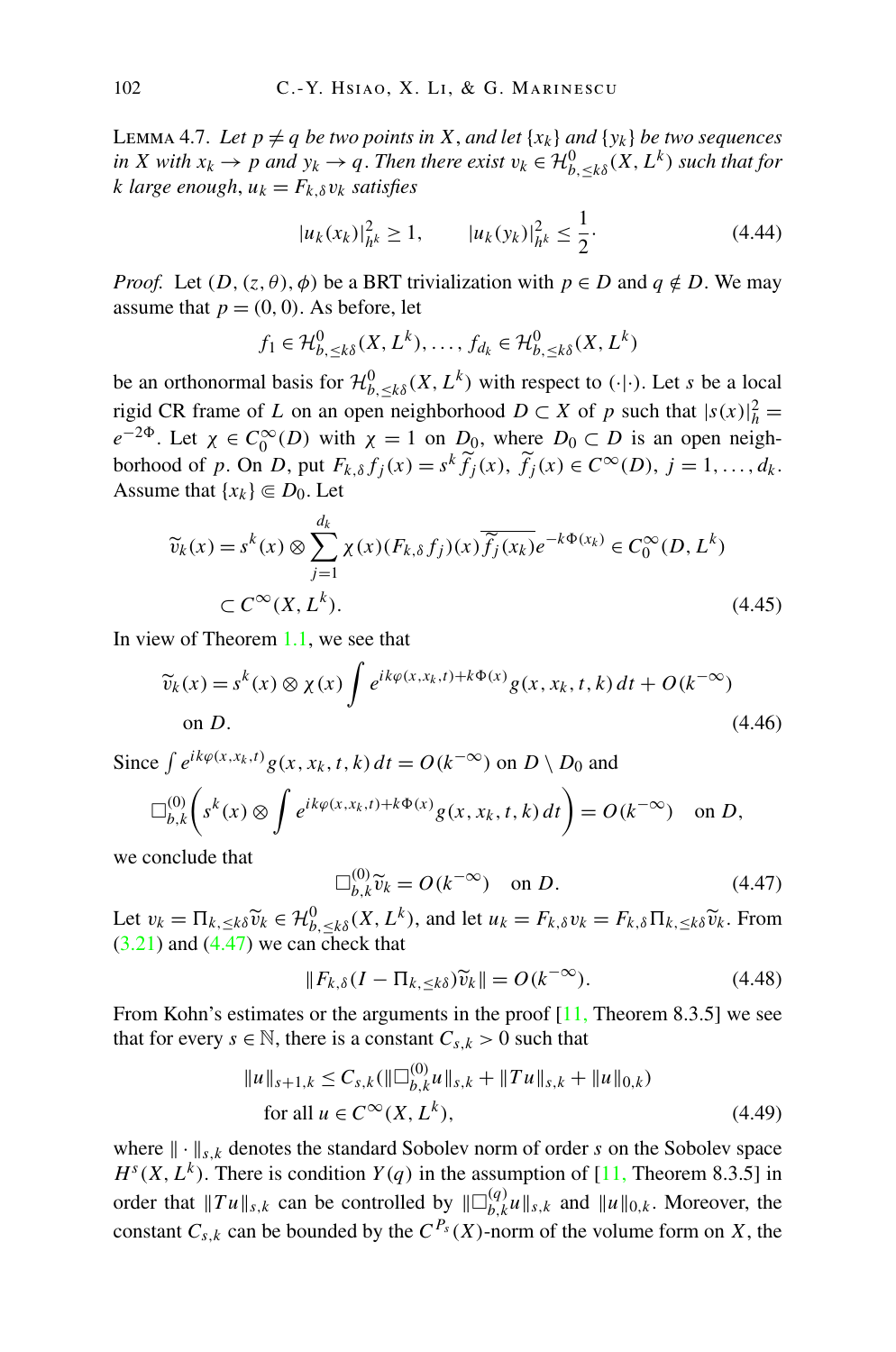<span id="page-48-0"></span>Hermitian metric of *L*, and the coefficients of  $\square_{b,k}^{(0)}$  and *T* on *X*, where  $P_s \in \mathbb{N}$ only depends on *s*. Hence there is a constant  $C_s > 0$  independent of *k* and  $N_s \in \mathbb{N}$ such that  $C_{s,k} \leq C_s k^{N_s}$  for all  $k \in \mathbb{N}$ . From this observation and [\(4.49\)](#page-47-0) we deduce that

$$
\|F_{k,\delta}(I - \Pi_{k,\leq k\delta})\widetilde{v}_k\|_{s+1,k} \n\leq C_s k^{N_s} (\|\Box_{b,k}^{(0)} F_{k,\delta}(I - \Pi_{k,\leq k\delta})\widetilde{v}_k\|_{s,k} + \|TF_{k,\delta}(I - \Pi_{k,\leq k\delta})\widetilde{v}_k\|_{s,k} \n+ \|F_{k,\delta}(I - \Pi_{k,\leq k\delta})\widetilde{v}_k\|_{0,k}).
$$
\n(4.50)

We claim that for every  $s \in \mathbb{N}$ , there are  $\widetilde{N}_s \in \mathbb{N}$  and  $\widetilde{C}_s > 0$  independent of *k* such that

$$
||F_{k,\delta}(I - \Pi_{k,\leq k\delta})\widetilde{v}_k||_{s,k} \leq \widetilde{C}_s k^{\widetilde{N}_s} \left(\sum_{j=0}^s \|(\Box_{b,k}^{(0)})^j F_{k,\delta}(I - \Pi_{k,\leq k\delta})\widetilde{v}_k\|\right).
$$
 (4.51)

Taking  $s = 0$  in (4.50) and using the estimate

 $||TF_{k,\delta}(I-\Pi_{k,\leq k\delta})\widetilde{v}_k|| \leq k\delta ||F_{k,\delta}(I-\Pi_{k,\leq k\delta})\widetilde{v}_k||,$ 

we get the claim (4.51) for  $s = 1$ . Assume that (4.51) holds for all  $s \in \mathbb{N}$  such that *s* ≤ *s*<sub>0</sub> for some *s*<sub>0</sub> ∈  $\mathbb N$ . Hence

$$
\|F_{k,\delta}(I - \Pi_{k,\leq k\delta})\widetilde{v}_k\|_{s_0,k}
$$
  
\n
$$
\leq \widetilde{C}_{s_0}k^{\widetilde{N}_{s_0}}\bigg(\sum_{j=0}^{s_0} \|(\Box_{b,k}^{(0)})^j F_{k,\delta}(I - \Pi_{k,\leq k\delta})\widetilde{v}_k\|\bigg). \qquad (4.52)
$$

Taking  $s = s_0$  in (4.50), we get

$$
\|F_{k,\delta}(I - \Pi_{k,\leq k\delta})\widetilde{v}_k\|_{s_0+1,k} \n\leq C_{s_0}k^{N_{s_0}}(\|\Box_{b,k}^{(0)} F_{k,\delta}(I - \Pi_{k,\leq k\delta})\widetilde{v}_k\|_{s_0,k} \n+ \|T F_{k,\delta}(I - \Pi_{k,\leq k\delta})\widetilde{v}_k\|_{s_0,k} + \|F_{k,\delta}(I - \Pi_{k,\leq k\delta})\widetilde{v}_k\|_{0,k}).
$$
\n(4.53)

Substituting  $\Box_{b,k}^{(0)} F_{k,\delta}(I - \Pi_{k,\leq k\delta})\tilde{v}_k$  into (4.52) and noting that

$$
F_{k,\delta}(I-\Pi_{k,\leq k\delta})(\Box_{b,k}^{(0)}F_{k,\delta}(I-\Pi_{k,\leq k\delta})\tilde{v}_k)=\Box_{b,k}^{(0)}F_{k,\delta}(I-\Pi_{k,\leq k\delta})\tilde{v}_k,
$$

we get

$$
\|\Box_{b,k}^{(0)} F_{k,\delta}(I - \Pi_{k,\leq k\delta}) \widetilde{v}_k\|_{s_0,k}
$$
  

$$
\leq \widetilde{C}_{s_0} k^{\widetilde{N}_{s_0}} \bigg( \sum_{j=1}^{s_0+1} \| (\Box_{b,k}^{(0)})^j F_{k,\delta}(I - \Pi_{k,\leq k\delta}) \widetilde{v}_k \| \bigg). \qquad (4.54)
$$

Substituting  $TF_{k,\delta}(I - \Pi_{k,<\kappa\delta})\tilde{v}_k = F_{k,\delta}(I - \Pi_{k,<\kappa\delta})T\tilde{v}_k$  into (4.52), we get

$$
\|T F_{k,\delta}(I - \Pi_{k,\leq k\delta}) \widetilde{v}_k\|_{s_0,k}
$$
  
\n
$$
\leq \widetilde{C}_{s_0} k^{\widetilde{N}_{s_0}} \bigg(\sum_{j=0}^{s_0} \|(\Box_{b,k}^{(0)})^j F_{k,\delta}(I - \Pi_{k,\leq k\delta}) T \widetilde{v}_k\| \bigg). \qquad (4.55)
$$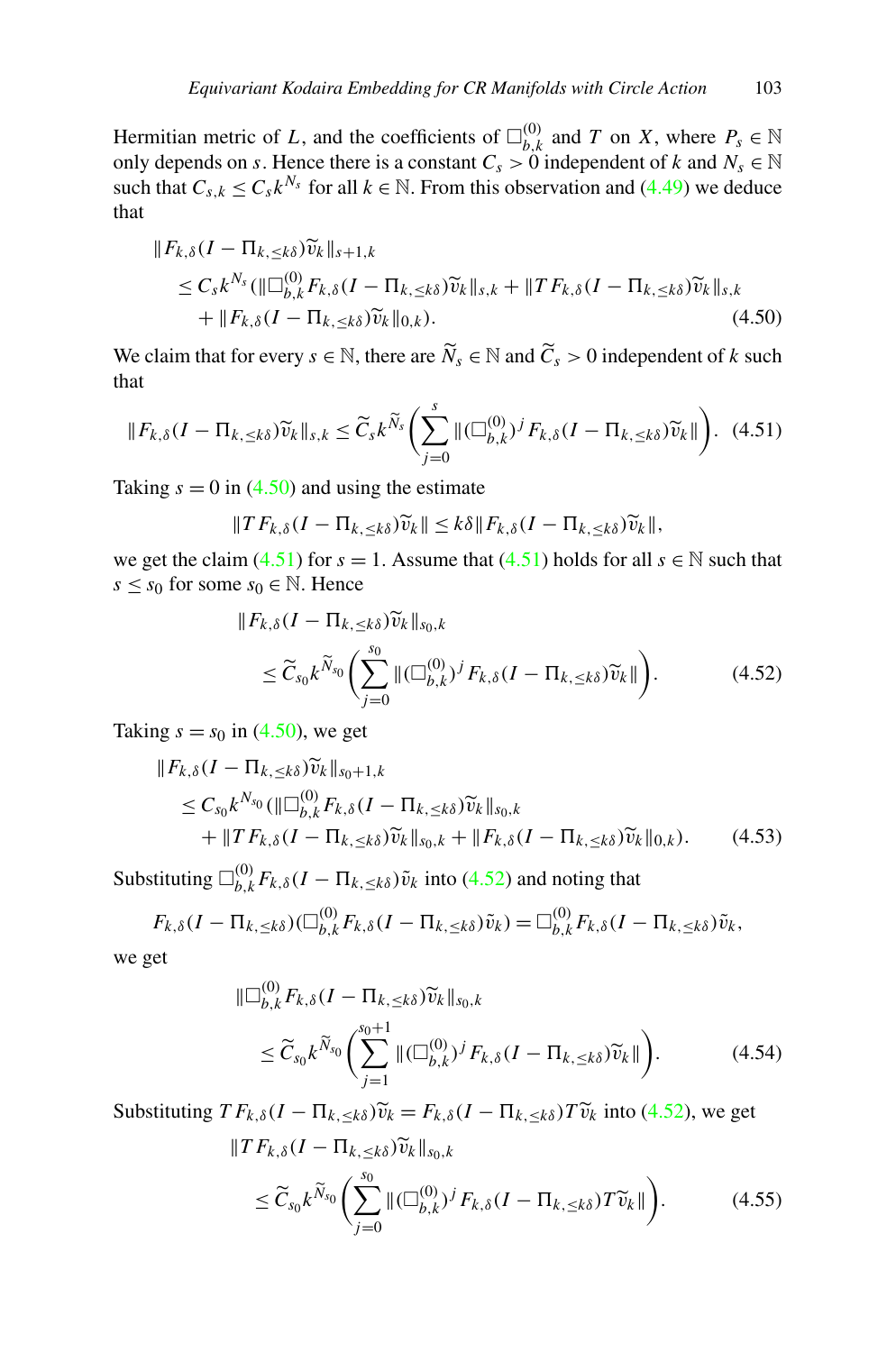<span id="page-49-0"></span>From ([4.53](#page-48-0)), [\(4.54](#page-48-0)), and ([4.55](#page-48-0)), noting that

$$
\begin{aligned} \|\left(\Box_{b,k}^{(0)}\right)^j F_{k,\delta}(I - \Pi_{k,\leq k\delta}) T \widetilde{v}_k\| \\ &\leq k\delta \| \left(\Box_{b,k}^{(0)}\right)^j F_{k,\delta}(I - \Pi_{k,\leq k\delta}) \widetilde{v}_k\| \quad \text{for every } j \in \mathbb{N}_0. \end{aligned}
$$

we get the claim  $(4.51)$  $(4.51)$  $(4.51)$  for  $s = s_0 + 1$ . The claim  $(4.51)$  follows by induction.

From  $(4.47)$  $(4.47)$  $(4.47)$ ,  $(4.48)$  $(4.48)$  $(4.48)$ , and  $(4.51)$  $(4.51)$  $(4.51)$  we deduce that

$$
F_{k,\delta}(I - \Pi_{k,\leq k\delta})\widetilde{v}_k = O(k^{-\infty}),\tag{4.56}
$$

and thus

$$
u_k = F_{k,\delta} \widetilde{v}_k + O(k^{-\infty}).
$$
\n(4.57)

Let  $\widetilde{\chi} \in C_0^{\infty}(D)$  with  $\widetilde{\chi}(x_k) = 1$  for each *k* and  $\chi = 1$  on Supp  $\widetilde{\chi}$ . We can repeat the proof of  $(3.56)$  with minor change and deduce that

$$
\sum_{j=1}^{d_k} |\widetilde{\chi} F_{k,\delta}(1-\chi) F_{k,\delta} f_j(x)|_{h^k}^2 = O(k^{-\infty}) \text{ on } D \tag{4.58}
$$

and hence

$$
|F_{k,\delta}\widetilde{v}_k(x_k)|_{h^k}^2 = \left|\sum_{j=1}^{d_k} (F_{k,\delta}f_j)(x_k)\widetilde{f}_j(x_k)e^{-k\Phi(x_k)}\right|_{h^k}^2 + O(k^{-\infty})
$$
  
= 
$$
\int e^{ik\varphi(x_k,x_k,t)}g(x_k,x_k,t,k) dt + O(k^{-\infty})
$$
  

$$
\geq C k^n,
$$
 (4.59)

where  $C > 0$  is a constant independent of k. Note that Supp  $\widetilde{v}_k \subset D$  and  $q \notin D$ . From this observation and Lemma [4.6](#page-46-0) we deduce that

$$
|F_{k,\delta}\widetilde{v}_k(y_k)|_{h^k}^2 = O(k^{-\infty}).
$$
\n(4.60)

From  $(4.57)$ ,  $(4.59)$ , and  $(4.60)$  the lemma follows.

**THEOREM** 4.8. *The map*  $\Phi_{k,\delta}$  *is injective for k large enough.* 

*Proof.* We assume that the claim of the theorem is not true. We can find  $x_k$ ,  $y_k$  $X, x_{k_j} \neq y_{k_j}, 0 < k_1 < k_2 < \cdots$ ,  $\lim_{j \to \infty} k_j = \infty$ , such that  $\Phi_{k_j, \delta}(x_{k_j}) =$  $\Phi_{k_j, \delta}(y_{k_j})$  for each *j*. We may suppose that there are  $x_k, y_k \in X$ ,  $x_k \neq y_k$ , such that  $\Phi_{k,\delta}(x_k) = \Phi_{k,\delta}(y_k)$  for each k. We may assume that  $x_k \to p \in X$  and  $y_k$  →  $q \in X$  as  $k \to \infty$ . If  $p \neq q$ . By Lemma [4.7](#page-47-0) we can find  $u_k = F_{k,\delta} f_k$ ,  $v_k = F_{k,\delta} g_k$ ,  $f_k, g_k \in \mathcal{H}_{b, \leq k\delta}^0(X, L^k)$  such that for *k* large, we have

$$
|u_k(x_k)|_{h^k}^2 \ge 1, \qquad |u_k(y_k)|_{h^k}^2 \le \frac{1}{2}, \tag{4.61}
$$

and

$$
|v_k(y_k)|_{h^k}^2 \ge 1, \qquad |v_k(x_k)|_{h^k}^2 \le \frac{1}{2}.\tag{4.62}
$$

Now  $\Phi_{k,\delta}(x_k) = \Phi_{k,\delta}(y_k)$  implies that

$$
|u_k(x_k)|_{h^k}^2 = r_k |u_k(y_k)|_{h^k}^2, \qquad |v_k(x_k)|_{h^k}^2 = r_k |v_k(y_k)|_{h^k}^2,
$$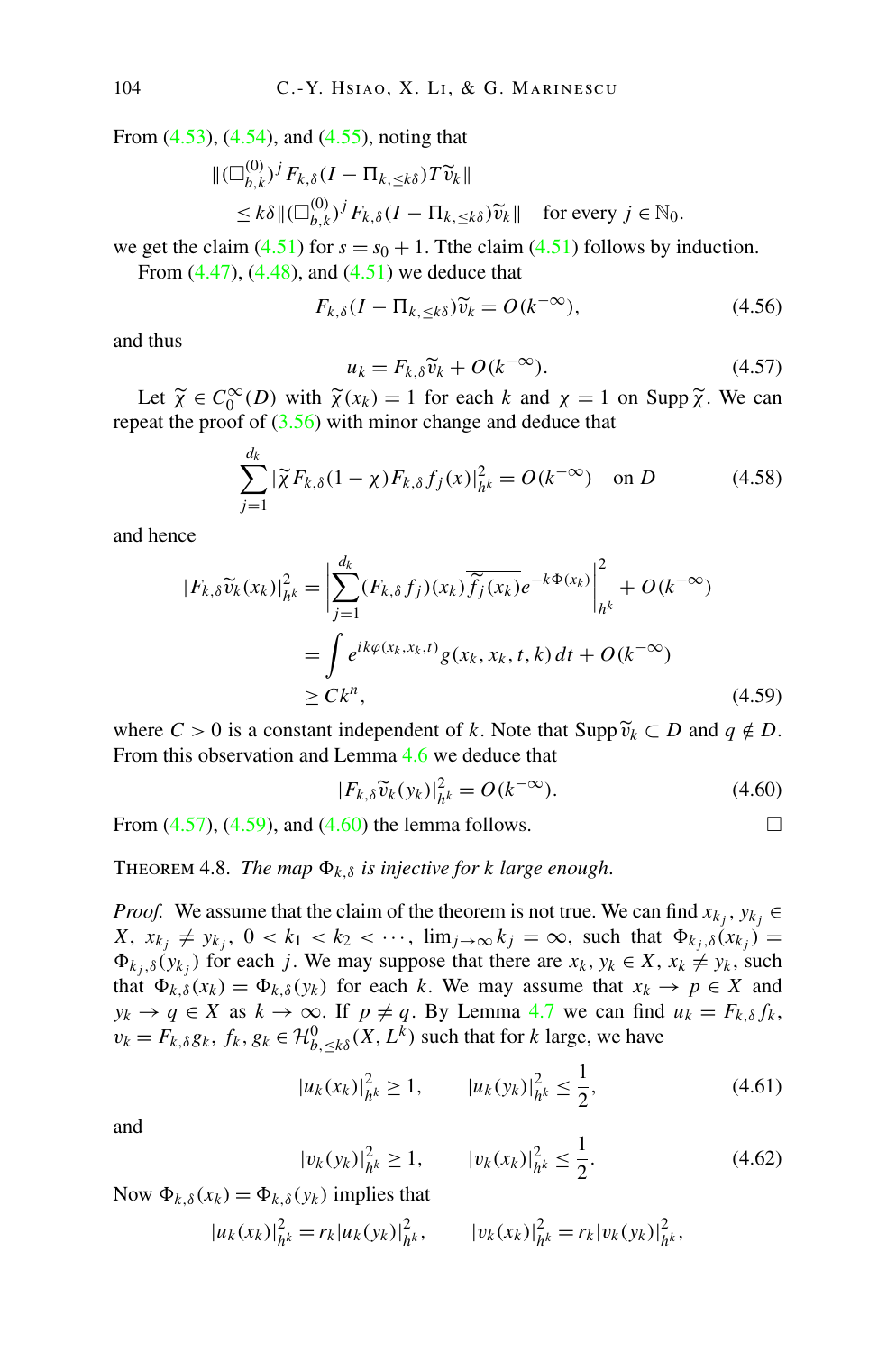<span id="page-50-0"></span>where  $r_k \in \mathbb{R}_+$  for each *k*. We deduce from [\(4.61\)](#page-49-0) that  $r_k \geq 2$  for *k* large. But ([4.62](#page-49-0)) implies that  $r_k \leq \frac{1}{2}$  for *k* large. We get a contradiction. Thus we must have  $p = q$ .

Let  ${f_j }_{j=1}^{d_k}$  be an orthonormal basis of  $\mathcal{H}_{b,\leq k\delta}^0(X,L^k)$ . Let *s* be a local rigid CR frame of *L* on a BRT trivialization  $(D, (z, \theta), \phi), p \in D, |s|_h^2 = e^{-2\Phi}$ ,  $F_{k,\delta} f_j = s^k \otimes \tilde{f}_j, j = 1, \ldots, d_k$ . Since both  $x_k$  and  $y_k$  converge to *p*, we can assume that  $x_k, y_k \in D$  for every k. Since  $\Phi_{k,\delta}(x_k) = \Phi_{k,\delta}(y_k)$ , there is  $\lambda_k \in \mathbb{C}$ such that  $e^{-k\Phi(x_k)} \tilde{f}_j(x_k) = \lambda_k e^{-k\Phi(y_k)} \tilde{f}_j(y_k)$  for each *k*, and we may assume that  $|\lambda_k| \geq 1$  for each *k*, and hence

$$
e^{-k\Phi(x_k)}\widetilde{f}_j(x_k) = \lambda_k e^{-k\Phi(y_k)}\widetilde{f}_j(y_k), \qquad \lambda_k \in \mathbb{C}, |\lambda_k| \ge 1.
$$
 (4.63)

In fact, if  $|\lambda_k| < 1$  for some  $x_k$ ,  $y_k$ , then we can replace  $x_k$  by  $y_k$  and  $y_k$  by  $x_k$ . This implies that

$$
P_{k,\delta,s}(x_k, y_k) = \lambda_k P_{k,\delta,s}(y_k, y_k), \quad \lambda_k \in \mathbb{C}, |\lambda_k| \ge 1.
$$
 (4.64)

We will show that (4.64) is impossible. Write  $x_k = (z^k, x^k_{2n-1}) = (x^k_1, \dots, x^k_{2n-1})$ ,  $y_k = (w^k, y^k_{2n-1}) = (y^k_1, \ldots, y^k_{2n-1})$ , and

$$
z^k = (z_1^k, \ldots, z_{n-1}^k), \qquad w^k = (w_1^k, \ldots, w_{n-1}^k).
$$

Let

$$
\limsup_{k \to \infty} k |z^k - w^k|^2 = M \in [0, \infty].
$$

By definition there is a subsequence  $(k_i)_{i \in \mathbb{N}}$  of  $\mathbb N$  such that

$$
\lim_{j \to \infty} k_j |z^{k_j} - w^{k_j}|^2 = \limsup_{k \to \infty} k |z^k - w^k|^2 = M.
$$

Without loss of generality, we can assume that

$$
\lim_{k \to \infty} k |z^k - w^k|^2 = M, \quad M \in [0, \infty].
$$

Case I:  $M \in (0, \infty]$ . First, we assume that  $M = \infty$ . From [\(3.4\)](#page-20-0) we have

$$
\limsup_{k \to \infty} k^{-n} |P_{k,\delta,s}(x_k, y_k)| \le \limsup_{k \to \infty} \int e^{-k \operatorname{Im} \varphi(x_k, y_k, t)} |g_0(x_k, y_k, t)| dt. \tag{4.65}
$$

Combining with (4.65) and the fact Im $\varphi(x_y, y_k, s) \ge c|z^k - w^k|^2$  in [\(1.17\)](#page-5-0), we have

$$
\limsup_{k \to \infty} k^{-n} |P_{k,\delta,s}(x_k, y_k)| = 0.
$$

This is a contradiction with  $\lim_{k\to\infty} k^{-n} P_{k,\delta,s}(y_k,y_k) = \int g_0(p,p,t) dt \neq 0$  and assumption (4.64). Thus we have  $M < \infty$ . From [\(3.4\)](#page-20-0) we have

$$
\lim_{k \to \infty} k^{-n} |P_{k,\delta,s}(x_k, y_k)| \le e^{-cM} \int g_0(p, p, t) dt \tag{4.66}
$$

for some positive constant *c*. On the other hand,  $\lim_{k\to\infty} k^{-n} |P_{k,\delta,s}(y_k, y_k)| =$  $\int g_0(p, p, t) dt$ . This is a contradiction with (4.64). Thus we have  $M = 0$ , that is,

$$
\lim_{k \to \infty} k|z^k - w^k|^2 = 0.
$$
\n(4.67)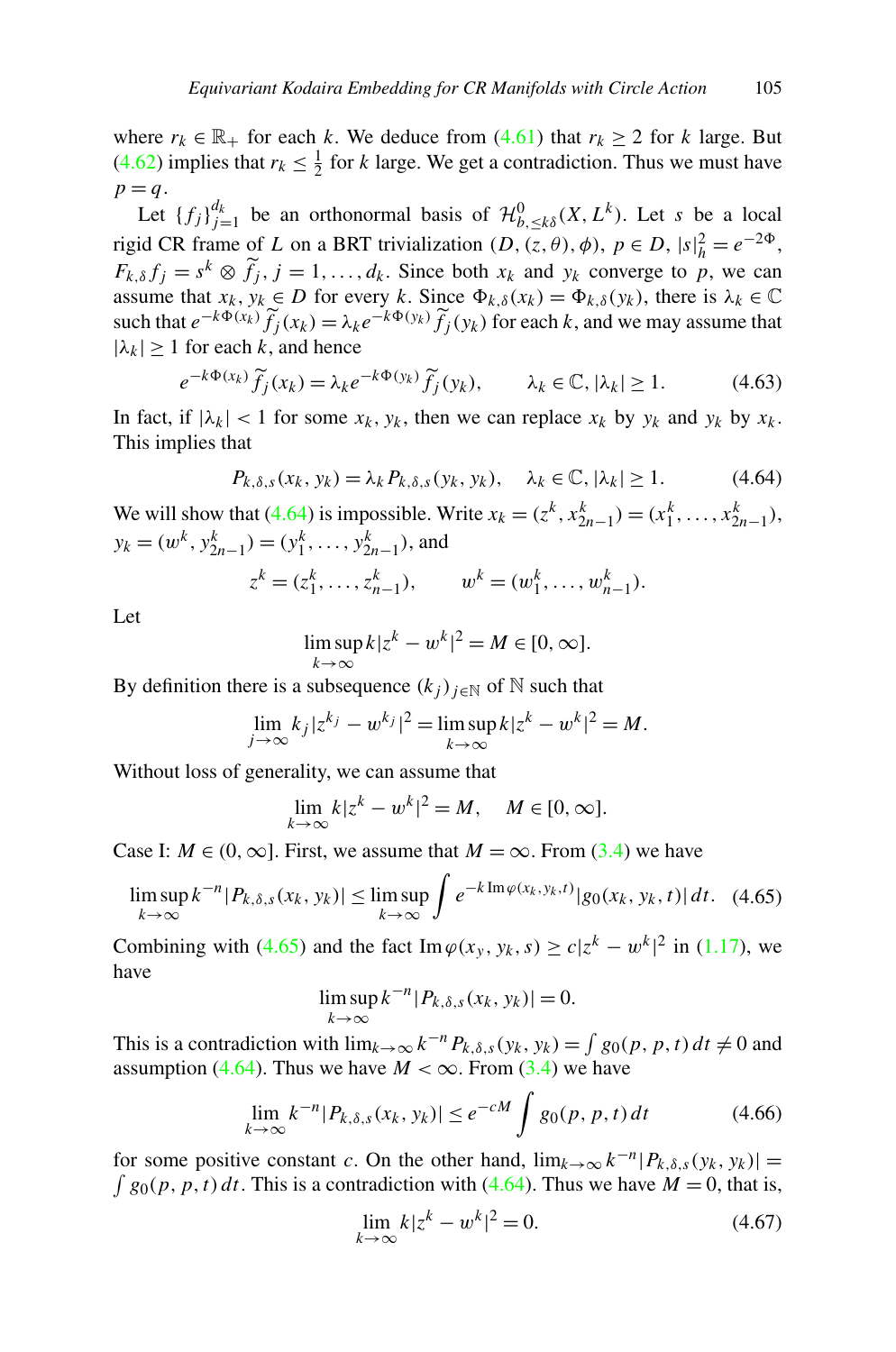Set

$$
\widehat{\widehat{\alpha}_k} = \sqrt{-1} \sum_{j=1}^{n-1} \left[ \frac{\partial \phi(z^k)}{\partial \overline{z}_j} (\overline{z}_j^k - \overline{w}_j^k) - \frac{\partial \phi(z^k)}{\partial z_j} (z_j^k - w_j^k) \right] \in \mathbb{R}.
$$
 (4.68)

Recall that

$$
\omega_0(x) = -dx_{2n-1} + i \sum_{j=1}^{n-1} \left( \frac{\partial \phi}{\partial \overline{z}_j} (z) d\overline{z}_j - \frac{\partial \phi}{\partial z_j} (z) dz_j \right), \quad x = (z, \theta).
$$

Let

$$
\limsup_{k \to \infty} k|y_{2n-1}^k - x_{2n-1}^k + \widehat{\alpha}_k| = N \in [0, \infty].
$$

There is a subsequence  $(k_j)_{j \in \mathbb{N}}$  of  $\mathbb N$  such that

$$
\lim_{j \to \infty} k_j |y_{2n-1}^{k_j} - x_{2n-1}^{k_j} + \widehat{\alpha_k_j}| = \limsup_{k \to \infty} k |y_{2n-1}^k - x_{2n-1}^k + \widehat{\alpha_k}|.
$$

Without loss of generality, we assume that

$$
\lim_{k \to \infty} k |y_{2n-1}^k - x_{2n-1}^k + \widehat{\alpha}_k^k| = N \in [0, \infty].
$$
\n(4.69)

Case II:

$$
\lim_{k \to \infty} k|z^k - w^k|^2 = 0; \lim_{k \to \infty} k|y^k_{2n-1} - x^k_{2n-1} + \widehat{\alpha}_k| = N \in (0, \infty].
$$
 (4.70)

First, we assume that  $N = \infty$ . From [\(3.4\)](#page-20-0) we have

$$
k^{-n} P_{k,\delta,s}(x_k, y_k) = k^{-n} \int e^{ik\varphi(x_k, y_k, t)} g(x_k, y_k, t, k) dt + r_k,
$$
 (4.71)

where  $|r_k| = O(k^{-\infty})$ . By the second property in [\(1.17\)](#page-5-0) we have

$$
\varphi(x, y, t) = t(y_{2n-1} - x_{2n-1})
$$
  
+ 
$$
t i \sum_{j=1}^{n-1} \left[ \frac{\partial \phi}{\partial \overline{z}_j} (z) (\overline{z}_j - \overline{w}_j) - \frac{\partial \phi}{\partial z_j} (z) (z_j - w_j) \right]
$$
  
+ 
$$
i \sum_{j=1}^{n-1} \left[ \frac{\partial \Phi}{\partial \overline{z}_j} (z) (\overline{z}_j - \overline{w}_j) - \frac{\partial \Phi}{\partial z_j} (z) (z_j - w_j) \right]
$$
  
+ 
$$
O(|x - y|^2).
$$
 (4.72)

Note that

$$
k|x_k - y_k|^2 \lesssim k|z^k - w^k|^2 + k|y_{2n-1}^k - x_{2n-1}^k + \widehat{\alpha}_k|^2
$$
  
 
$$
\lesssim k|z^k - w^k|^2 + k|y_{2n-1}^k - x_{2n-1}^k + \widehat{\alpha}_k^k|\epsilon_k,
$$
 (4.73)

where  $\epsilon_k \to 0$ . From (4.72), (4.73), and the assumption  $N = \infty$  we have

$$
\lim_{k \to \infty} k \frac{\partial \varphi(x_k, y_k, t)}{\partial t} = \infty.
$$
\n(4.74)

<span id="page-51-0"></span>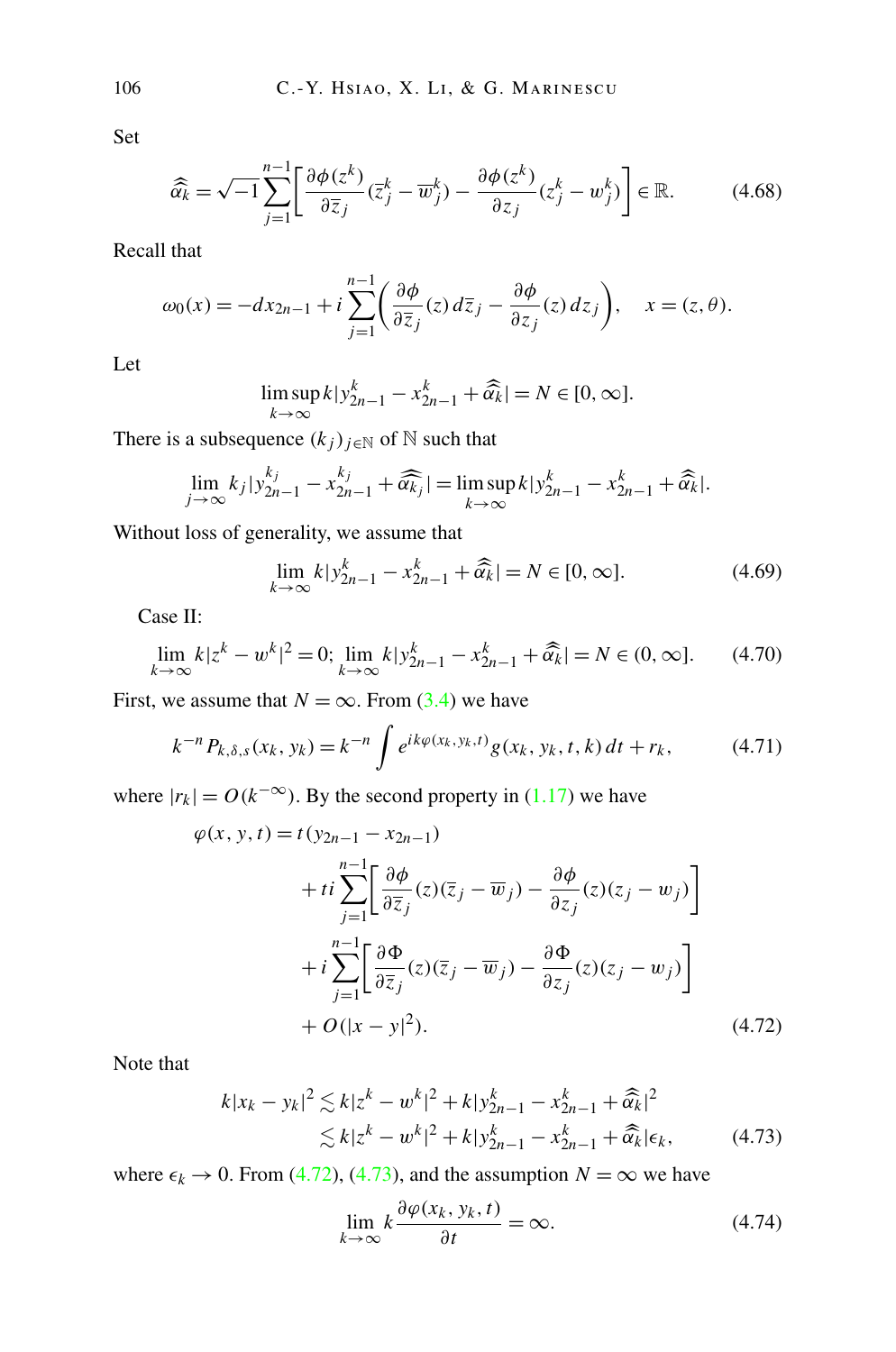<span id="page-52-0"></span>Substituting  $(4.72)$  $(4.72)$  $(4.72)$  into  $(4.71)$ , by  $(4.74)$  and integrating by parts with respect to *t*, we have

$$
\limsup_{k \to \infty} k^{-n} |P_{k,\delta,s}(x_k, y_k)| = 0.
$$
\n(4.75)

This is a contradiction with  $(4.64)$  since  $\lim_{k\to\infty} k^{-n}P_{k,\delta,s}(y_k, y_k)$  =  $\int g_0(p, p, t) dt \neq 0$ . Second, we assume that  $N < \infty$ . Since  $\lim_{k \to \infty} k |z^k |w^k|^2 = 0$  and  $\lim_{k \to \infty} k|y^k_{2n-1} - x^k_{2n-1} + \widehat{\alpha}_k| = N < \infty$ , by ([4.73](#page-51-0)) we have that  $\lim_{k\to\infty} k|x_k - y_k|^2 = 0$ . Substituting ([4.72](#page-51-0)) into [\(4.71\)](#page-51-0), we have that

$$
\limsup_{k \to \infty} k^{-n} |P_{k,\delta,s}(x_k, y_k)|
$$
\n
$$
\leq \limsup_{k \to \infty} k^{-n} \left| \int e^{ik[t(y_{2n-1} - x_{2n-1} + \widehat{\alpha}_k) + O(|x_k - y_k|^2)]} g(x_k, y_k, t, k) dt \right|
$$
\n
$$
\leq \left| \int e^{iNt} g_0(p, p, t) dt \right|. \tag{4.76}
$$

Since  $|\int e^{iNt} g_0(p, p, t) dt| < \int g_0(p, p, t) dt = \lim_{k \to \infty} k^{-n} P_{k, \delta, s}(y_k, y_k)$ , combining this with  $(4.64)$  and  $(4.76)$ , we get a contradiction. Thus we have  $N = 0$ .

Case III:

$$
\lim_{k \to \infty} k |z^k - w^k|^2 = 0; \qquad \lim_{k \to \infty} k |y^k_{2n-1} - x^k_{2n-1} + \widehat{\alpha}_k| = 0. \tag{4.77}
$$

Denote

$$
A_k(u) = |P_{k,\delta,s}(ux_k + (1-u)y_k, y_k)|^2,
$$
  
\n
$$
B_k(u) = P_{k,\delta,s}(ux_k + (1-u)y_k, ux_k + (1-u)y_k) \cdot P_{k,\delta,s}(y_k, y_k).
$$

Set  $H_k(u) = \frac{A_k(u)}{B_k(u)}$ . By the Schwartz inequality we have  $0 \le H_k(u) \le 1$ . Since  $H_k(0) = H_k(1) = 1$ , there exists  $u_k \in (0, 1)$  such that  $H_k''(u_k) \ge 0$ . By direct calculation we get

$$
H_k''(u_k) = \frac{A_k''(u_k)}{B_k(u_k)} - 2\frac{A_k'(u_k)B_k'(u_k)}{B_k^2(u_k)} - \frac{A_k(u_k)B_k''(u_k)}{B_k^2(u_k)} + 2\frac{A_k(u_k)B_k'^2(u_k)}{B_k^3(u_k)}.
$$
\n(4.78)

Write  $\alpha_k(u) = P_{k,\delta,s}(ux_k + (1 - u)y_k, y_k)$ . Then  $A_k(u) = |\alpha_k(u)|^2$ ,  $A'_k(u) =$  $\alpha'_k(u)\overline{\alpha_k(u)} + \alpha_k(u)\overline{\alpha'_k(u)}$ , and

$$
A_k''(u_k) = \alpha_k''(u_k)\overline{\alpha_k(u_k)} + 2|\alpha_k'(u_k)|^2 + \alpha_k(u_k)\overline{\alpha_k''(u_k)}.
$$
 (4.79)

By Theorem [3.3](#page-20-0) we have

$$
\alpha_k(u) = \int e^{ik\varphi(ux_k + (1-u)y_k, y_k, t)} g(ux_k + (1-u)y_k, y_k, t, k) dt + \gamma_k(u), \quad (4.80)
$$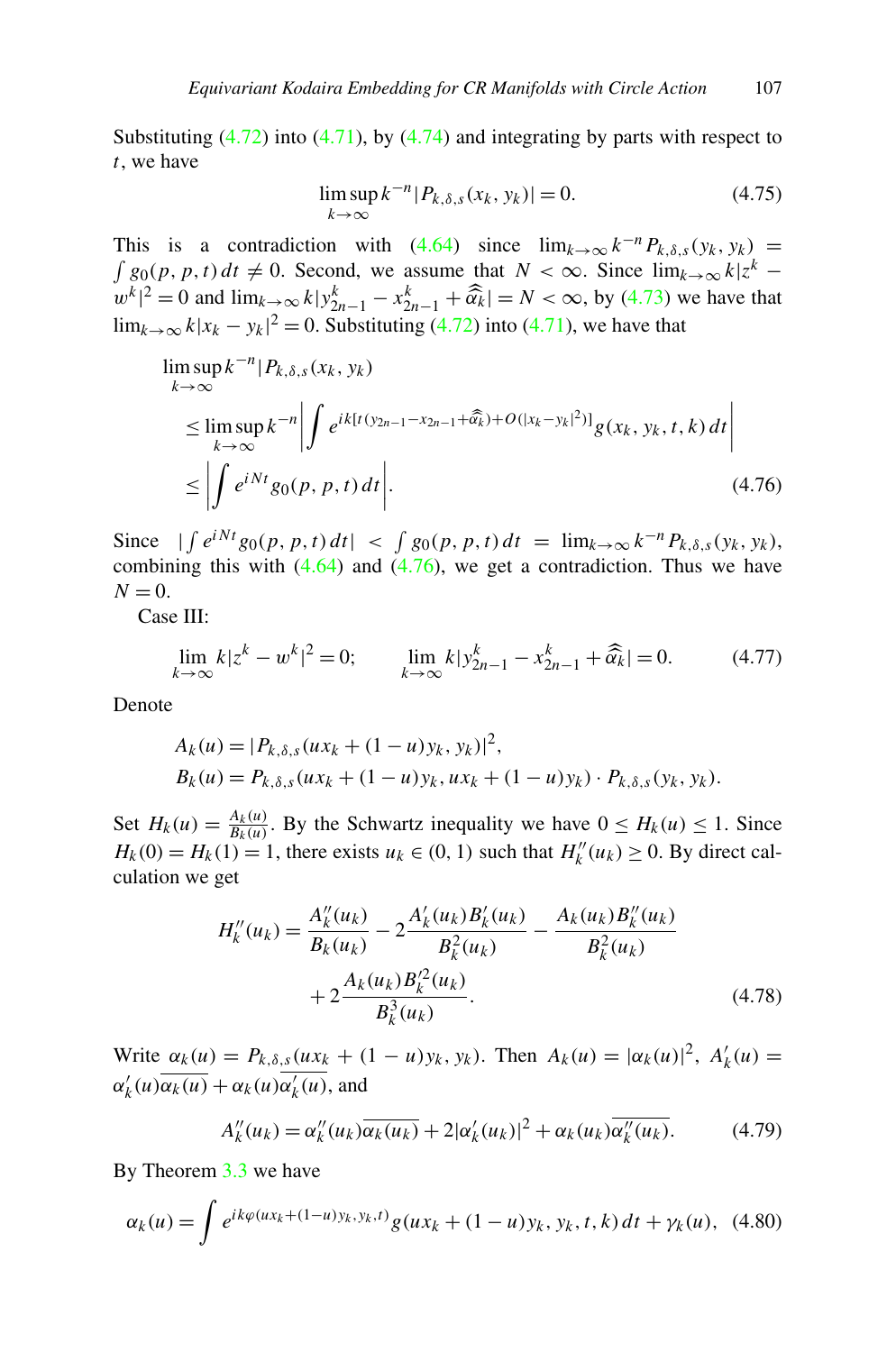<span id="page-53-0"></span>where  $\gamma_k(u) = O(k^{-\infty})$ . Write  $\beta_k(u) = \int e^{ik\varphi(ux_k + (1-u)y_k, y_k, t)} g(ux_k + (1-u))$  $u$ ) $y_k$ ,  $y_k$ ,  $t$ ,  $k$ )  $dt$ . Then  $A''_k(u_k) = 2|\beta'_k(u_k)|^2 + \beta''_k(u_k)\overline{\beta_k(u_k)} + \overline{\beta''(u_k)}\beta_k(u_k)$  $+ 2\beta'_k(u_k)\overline{\gamma'_k(u_k)} + 2\gamma'_k(u_k)\overline{\beta'_k(u_k)}$  $+ \beta_k''(u_k)\overline{\gamma_k(u_k)} + \gamma_k(u_k)\overline{\beta_k''(u_k)} + \overline{\beta_k(u_k)}\gamma_k''(u_k) + \beta_k(u_k)\overline{\gamma_k''(u_k)}$ 

+ 
$$
p_k(a_k)p_k(a_k) + p_k(a_k)p_k(a_k) + p_k(a_k)p_k(a_k) + p_k(a_k)p_k(a_k)
$$
  
+  $\gamma_k''(u_k)\overline{\gamma_k(u_k)} + \gamma_k(u_k)\overline{\gamma''(u_k)} + 2|\gamma_k'(u_k)|^2$ . (4.81)

Set

$$
\widehat{\alpha}_{k}(u) = i \sum_{j=1}^{n-1} \left[ \frac{\partial \phi}{\partial \overline{z}_{j}} \Big|_{w^{k}+u(z^{k}-w^{k})} \cdot (\overline{z}_{j}^{k} - \overline{w}_{j}^{k}) - \frac{\partial \phi}{\partial z_{j}} \Big|_{w^{k}+u(z^{k}-w^{k})} \cdot (z_{j}^{k} - w_{j}^{k}) \right].
$$
\n(4.82)

By the mean value theorem we have

|*k(y<sup>k</sup>*

$$
k(y_{2n-1}^k - x_{2n-1}^k + \widehat{\alpha}_k(u_k)) - k(y_{2n-1}^k - x_{2n-1}^k + \widehat{\alpha}_k)|
$$
  
=  $k|\widehat{\alpha}_k - \widehat{\alpha}_k(u_k)| \lesssim k|z^k - w^k|^2$ . (4.83)

Then  $(4.77)$  $(4.77)$  $(4.77)$  and  $(4.83)$  implies that

$$
\lim_{k \to \infty} k|y_{2n-1}^k - x_{2n-1}^k + \widehat{\alpha}_k(u_k)| = 0.
$$
\n(4.84)

By direct calculation we have that

$$
2|\beta'_{k}(u_{k})|^{2} + \beta''_{k}(u_{k})\overline{\beta_{k}(u_{k})} + \overline{\beta''_{k}(u_{k})}\beta_{k}(u_{k})
$$
  
\n
$$
= 2k^{2n+2}\left[\left|\int t g_{0}(p, p, t) dt\right|^{2} - \int g_{0}(p, p, t)t^{2} dt \cdot \int g_{0}(p, p, t) dt\right]
$$
  
\n
$$
\times (y_{2n-1}^{k} - x_{2n-1}^{k} + \widehat{\alpha}_{k}(u_{k}))^{2}
$$
  
\n
$$
- 2k^{2n+1}\int \left[\sum_{j,l=1}^{2n-2} \frac{\partial^{2} \text{Im} \varphi(p, p, t)}{\partial x_{j} \partial x_{l}} (x_{j}^{k} - y_{j}^{k}) (x_{l}^{k} - y_{l}^{k})\right] g_{0}(p, p, t) dt
$$
  
\n
$$
+ o(k^{2n}) O(k|z^{k} - w^{k}|^{2} + k^{2}|y_{2n-1}^{k} - x_{2n-1}^{k} + \widehat{\alpha}_{k}(u_{k})|^{2}). \tag{4.85}
$$

By [\(3.62](#page-33-0)) there exists  $c > 0$  such that for  $\delta$  sufficiently small,

$$
\int \left[ \sum_{j,l=1}^{2n-2} \frac{\partial^2 \text{Im} \varphi(p, p, t)}{\partial x_j \partial x_l} (x_j^k - y_j^k) (x_l^k - y_l^k) \right] g_0(p, p, t) dt
$$
  
 
$$
\ge c |z^k - w^k|^2.
$$
 (4.86)

By Hölder's inequality,  $\int f g_0(p, p, t) dt|^2 < \int t^2 g_0(p, p, t) dt \cdot \int g_0(p, p, t) dt$ , so by combining  $(4.85)$  and  $(4.86)$  there exists  $c_1 > 0$  such that

$$
\limsup_{k \to \infty} k^{-2n} [k|z^k - w^k|^2 + k^2 (y_{2n-1}^k - x_{2n-1}^k + \widehat{\alpha}_k(u_k))^2]^{-1}
$$
  
 
$$
\times [2|\beta'_k(u_k)|^2 + \beta''_k(u_k)\overline{\beta_k(u_k)} + \overline{\beta''_k(u_k)}\beta_k(u_k)] < -c_1 < 0.
$$
 (4.87)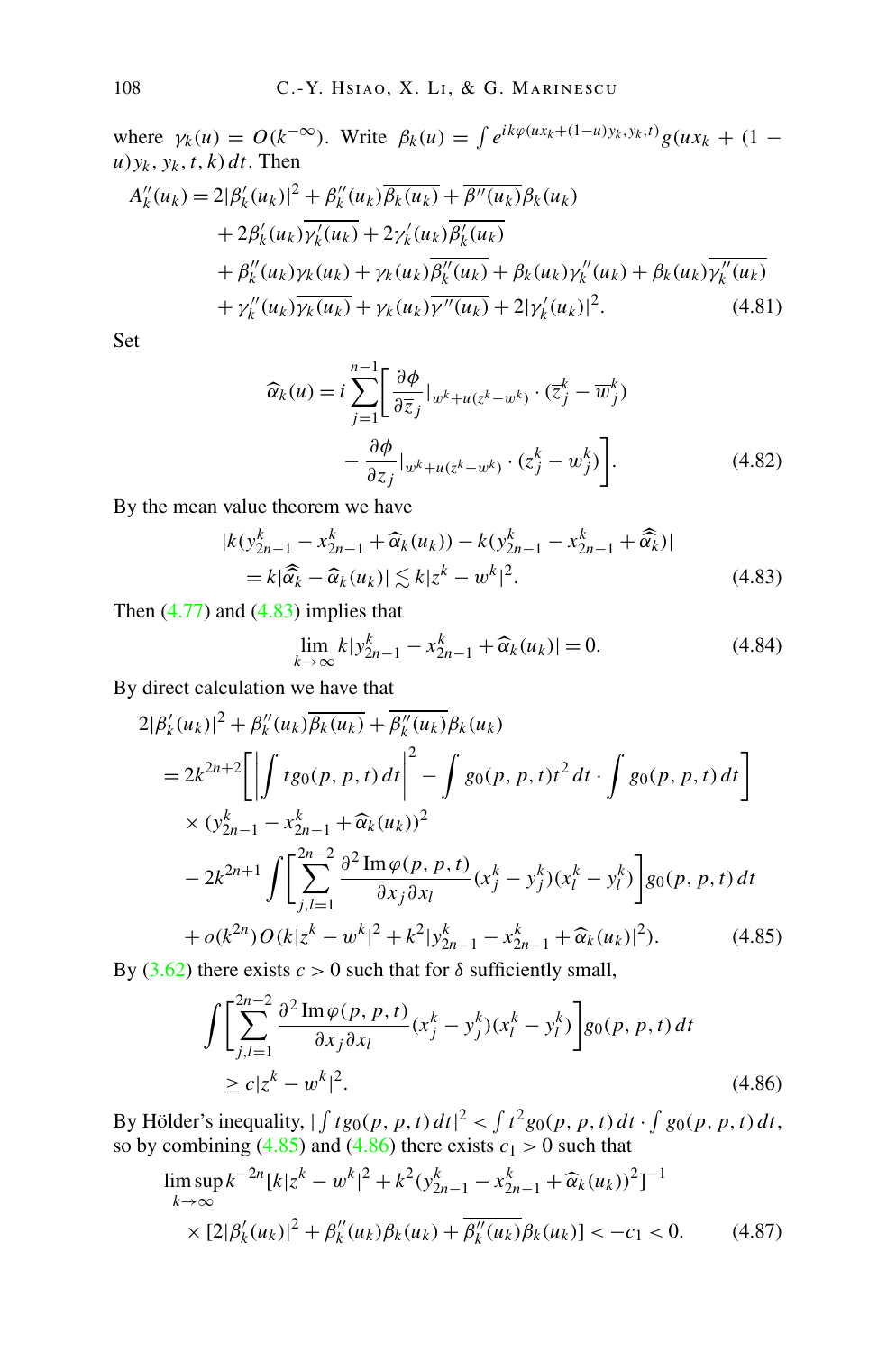By direct calculation we have that

$$
\limsup_{k \to \infty} k^{-2n} [k] z^k - w^k|^2 + k^2 (y_{2n-1}^k - x_{2n-1}^k + \widehat{\alpha}_k(u_k))^2]^{-1} C_k = 0, \quad (4.88)
$$

where

$$
C_k = 2\beta'_k(u_k)\overline{\gamma'_k(u_k)} + 2\gamma'_k(u_k)\overline{\beta'_k(u_k)} + \beta''_k(u_k)\overline{\gamma_k(u_k)} + \gamma_k(u_k)\overline{\beta''_k(u_k)} + \overline{\beta_k(u_k)}\gamma''_k(u_k) + \beta_k(u_k)\overline{\gamma''_k(u_k)} + \gamma''_k(u_k)\overline{\gamma''_k(u_k)} + 2|\gamma'_k(u_k)|^2.
$$

Combining  $(4.87)$ ,  $(4.88)$ , and  $(4.81)$ , there exists  $c_2 > 0$  such that

$$
\limsup_{k \to \infty} [k|z^k - w^k|^2 + k^2 (y_{2n-1}^k - x_{2n-1}^k + \widehat{\alpha}_k(u_k))^2]^{-1} \frac{A_k''(u_k)}{B_k(u_k)}
$$
  
<  $-c_2 < 0.$  (4.89)

It is straightforward to see that

$$
\limsup_{k \to \infty} [k|z^k - w^k|^2 + k^2 (y_{2n-1}^k - x_{2n-1}^k + \widehat{\alpha}_k(u_k))^2]^{-1}
$$
\n
$$
\times \left\{ 2 \frac{|A'_k(u_k)| \cdot |B'_k(u_k)|}{B_k^2(u_k)} + \frac{|A_k(u_k)| \cdot |B''_k(u_k)|}{B_k^2(u_k)} + 2 \frac{|A_k(u_k)| \cdot |B_k'^2(u_k)|}{B_k^3(u_k)} \right\}
$$
\n= 0. (4.90)

From  $(4.89)$  and  $(4.90)$  we have

$$
\limsup_{k \to \infty} [k|z^k - w^k|^2 + k^2 (y_{2n-1}^k - x_{2n-1}^k + \widehat{\alpha}_k(u_k))^2]^{-1} H_k''(u_k) < 0. \tag{4.91}
$$

This is a contradiction with  $H_k''(u_k) \ge 0$ .

*Proof of Theorem [1.3.](#page-7-0)* Since *X* is compact, Theorems [4.3](#page-38-0) and [4.8](#page-49-0) imply that the modified Kodaira map  $\Phi_{k,\delta}$  defined in [\(4.5\)](#page-38-0) is an embedding. For different  $m_1, m_2 \in \mathbb{Z}$ ,  $\mathcal{H}_{b,m_1}^0(X, L^k) \perp \mathcal{H}_{b,m_2}^0(X, L^k)$ , and thus we can choose an orthonormal basis  ${f_j}_{j=1}^{d_k}$  of  $\mathcal{H}_{b,\leq k\delta}^0(X,L^k)$  such that  $f_j \in \mathcal{H}_{b,m_j}^0(X,L^k)$  with *m<sub>j</sub>* ∈ ℤ and  $|m_j|$  ≤ *kδ* for each 1 ≤ *j* ≤ *d<sub>k</sub>*. Then  $F_{k,δ}f_j$  ∈  $\mathcal{H}_{b,m_j}^0(X)$  for each *j*. For any  $p \in X$ , from the argument in the proof of [\[21](#page-56-0), Lemma 1.20] we can find a local trivialization *W* that is an  $S^1$ -invariant neighborhood of *p* and local trivializing rigid CR section *s* of *L* on *W*. Then  $F_{k,\delta} f_j = s^k \otimes \widetilde{f}_j$ on *W* with  $\widetilde{f}_j \in C^\infty(W)$ ,  $1 \le j \le d_k$ . Since  $F_{k,\delta} f_j \in \mathcal{H}_{b,m_j}^0(X,L^k)$ , we have  $T \widetilde{f}_j = im_j \widetilde{f}_j$ . Then for any  $\theta \in [0, 2\pi)$ , we have  $\widetilde{f}_j(e^{i\theta} p) = e^{im_j \theta} \widetilde{f}_j(p)$ . Thus

$$
\Phi_{k,\delta}(e^{i\theta} p) = [\widetilde{f}_1(e^{i\theta} p), \dots, \widetilde{f}_{d_k}(e^{i\theta} p)] = [e^{im_1\theta} \widetilde{f}_1(p), \dots, e^{im_{d_k}\theta} \widetilde{f}_{d_k}(p)]
$$
  
=  $e^{i\theta} \Phi_{k,\delta}(p)$ ,

so we get the conclusion of Theorem [1.3.](#page-7-0)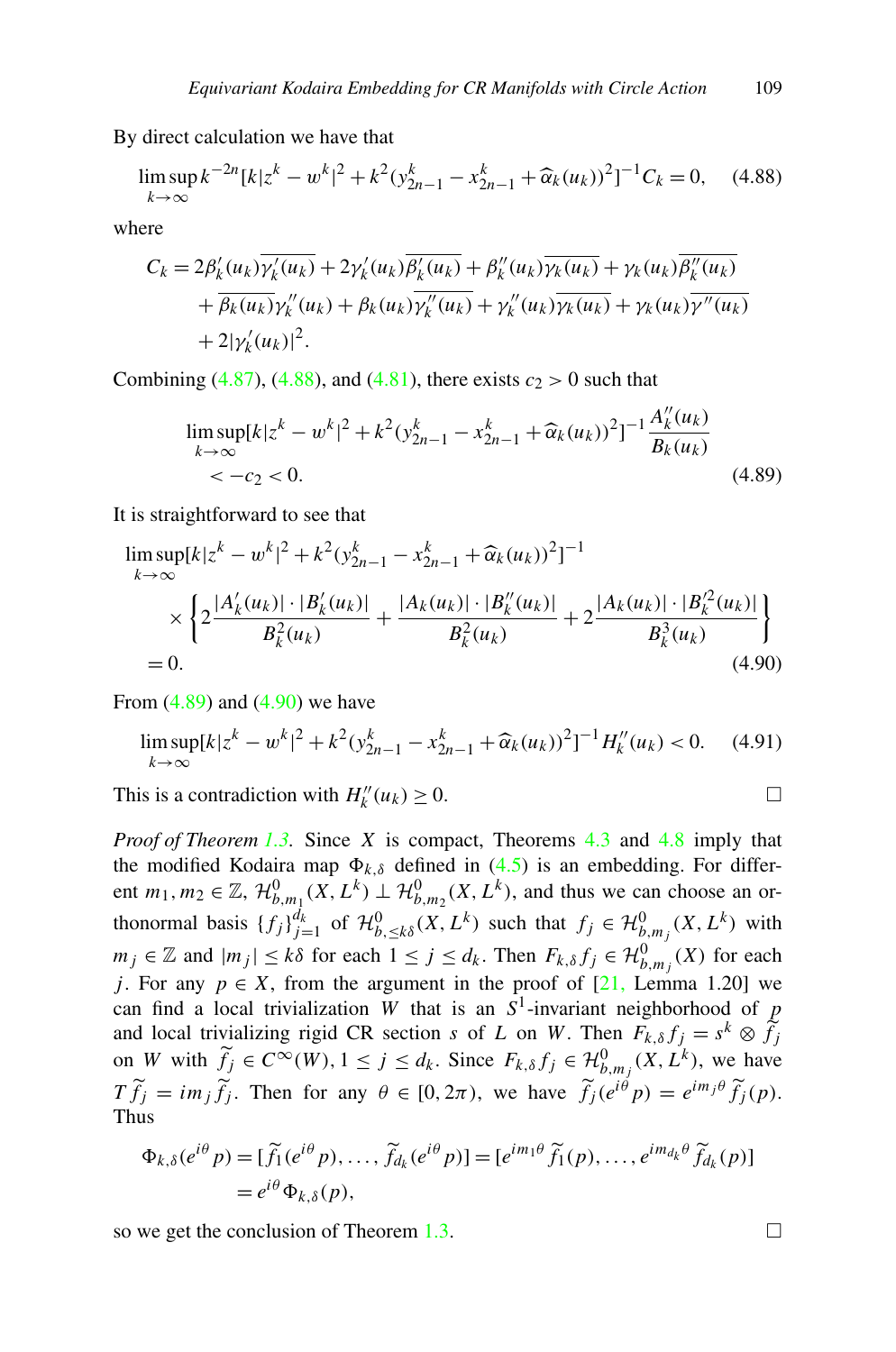<span id="page-55-0"></span>*Proof of Corollaries* [1.4](#page-7-0) *and* [1.5](#page-8-0)*.* They are immediate consequences of Theo-rem [1.3](#page-7-0).

We close with an application of Corollary [1.5.](#page-8-0)

EXAMPLE 4.9. Let  $(X, T^{1,0}X)$  be a compact CR manifold of dimension 3 with a transversal CR locally free  $S^1$ -action. Assume that *X* admits an  $S^1$ -equivariant positive CR line bundle *L*. For example, if *X* is strongly pseudoconvex, then there is an *S*<sup>1</sup>-equivariant positive CR line bundle over *X*. Take  $Z \in C^\infty(X, T^{1,0}X)$ such that  $Z_x$  is a basis for  $T_x^{1,0}X$  for every  $x \in X$ . Let *h* be a distribution on X with  $Th = 0$  and  $Zh$  smooth (note that it is possible that there is a nonsmooth function *h* such that *Zh* is smooth). Hence  $Zh \in C^{\infty}(X)$ . Consider  $\hat{T}^{1,0}X :=$ span $(Z + (Zh)T)$ . Then  $(X, \hat{T}^{1,0}X)$  is a compact CR manifold of dimension 3 with a transversal CR locally free  $S^1$ -action. Moreover, *L* is still an  $S^1$ -equivariant positive CR line bundle over  $(X, \hat{T}^{1,0}X)$ . To see this, let *s* be a rigid CR frame with respect to  $T^{1,0}X$  and  $|s|^2 = e^{-2\phi}$ . Then *s* is still a rigid CR frame with respect to  $\hat{T}^{1,0}X$ . Let  $\hat{\overline{\partial}}_b$  be the tangential Cauchy–Riemann operator with respect to  $\hat{T}^{1,0}X$ , and let  $\hat{\partial}_{b}$  be its conjugate. Then the curvature of *L* is given by  $\hat{R}^{L}$  =  $2\hat{\partial}_{b}\hat{\overline{\partial}}_{b}\phi$ . Since  $\hat{\overline{\partial}}_{b}\phi = (\overline{Z} + \overline{Z}hT)\phi = \overline{Z}\phi d\overline{z}$ , we have  $\hat{\partial}_{b}\hat{\overline{\partial}}_{b}\phi = Z\overline{Z}\phi dz \wedge d\overline{z} =$  $\partial_h \overline{\partial}_h \phi > 0.$ 

From Theorem [1.3](#page-7-0) we deduce that there exist smooth CR embeddings  $\Phi_{k,\delta}$  of  $(X, \hat{T}^{1,0}X)$  in  $\mathbb{CP}^{d_k-1}$  that are  $S^1$ -equivariant with respect to weighted diagonal actions.

ACKNOWLEDGMENT. We are grateful to Xiaonan Ma for useful discussions on the topic of this paper.

## **References**

- [1] M. Adachi, *On the ampleness of positive CR line bundles over levi-flat manifolds,* Publ. Res. Inst. Math. Sci. 50 (2014), no. 1, 153–167.
- [2] A. Andreotti and Y.-T. Siu, *Projective embeddings of pseudoconcave spaces,* Ann. Sc. Norm. Super. Pisa Cl. Sci. 24 (1970), 231–278.
- [3] M. F. Atiyah, *Elliptic operators and compact groups,* Lecture Notes in Math., 401, pp. ii+93, Springer-Verlag, Berlin-New York, 1974.
- [4] M.-S. Baouendi, L.-P. Rothschild, and F. Treves, *CR structures with group action and extendability of CR functions,* Invent. Math. 83 (1985), 359–396.
- [5] P. Bleher, B. Shiffman, and S. Zelditch, *Universality and scaling of correlations between zeros on complex manifolds,* Invent. Math. 142 (2000), no. 2, 351–395.
- [6] D. Borthwick and A. Uribe, *Nearly Kählerian embeddings of symplectic manifolds,* Asian J. Math. 4 (2000), no. 3, 599–620.
- [7] L. Boutet de Monvel, *Intégration des équations de Cauchy–Riemann induites formelles,* Séminaire Goulaouic–Lions–Schwartz 1974–1975, Équations aux Derivées Partielles Linéaires et Non Linéaires, 9, pp. 13, Centre Math., École Polytech., Paris, 1975.
- [8] L. Boutet de Monvel and J. Sjöstrand, *Sur la singularité des noyaux de Bergman et de Szegö,* Astérisque 34–35 (1976), 123–164.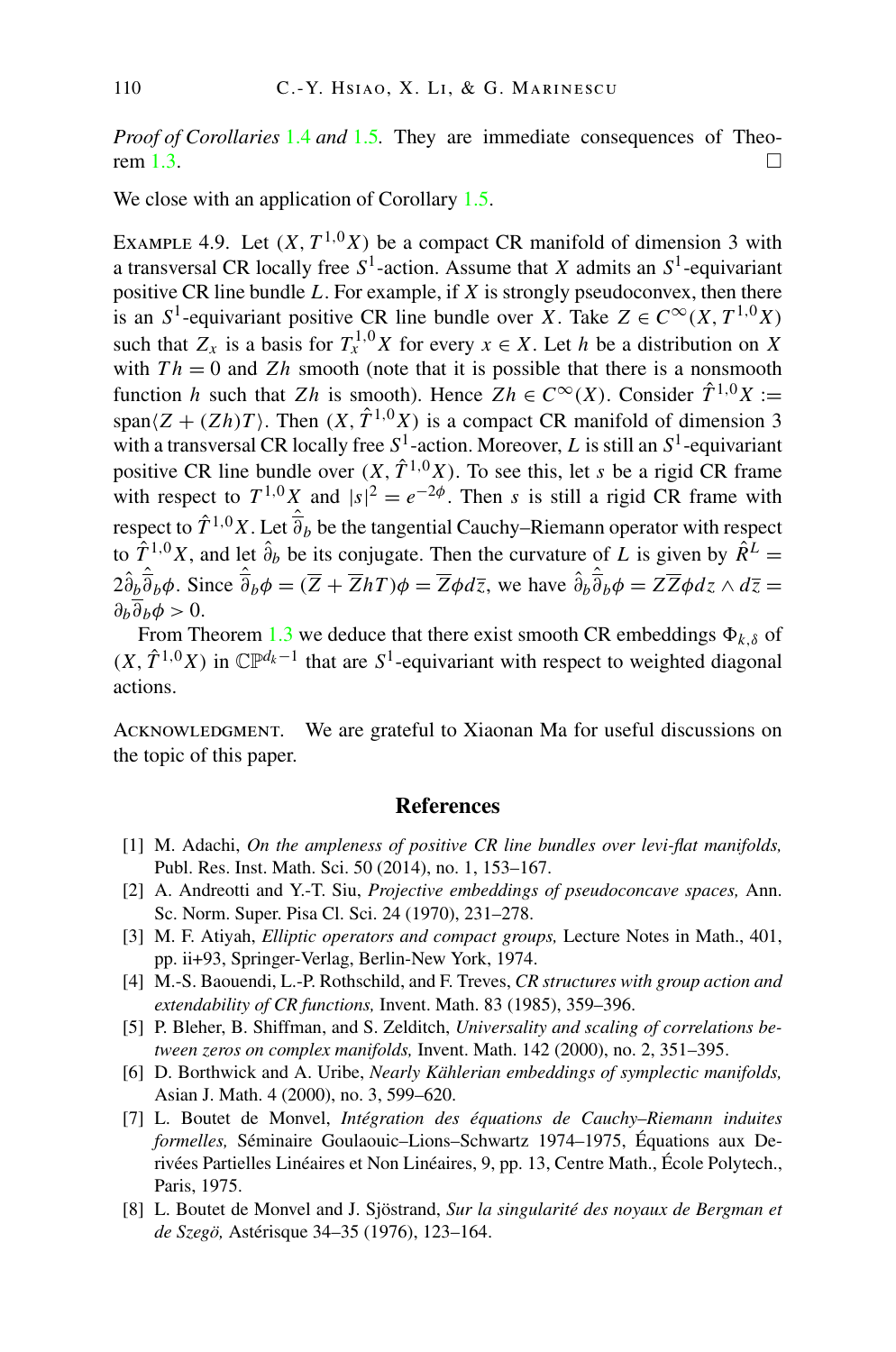- <span id="page-56-0"></span>[9] D. M. Burns, *Global behavior of some tangential Cauchy–Riemann equations,* Partial differential equations and geometry, Proc. Conf., Park City, Utah, 1977, Lect. Notes Pure Appl. Math., 48, pp. 51–56, Dekker, New York, 1979.
- [10] D. Catlin, *The Bergman kernel and a theorem of Tian,* Analysis and geometry in several complex variables, Katata, 1997, Trends Math., pp. 1–23, Birkhäuser Boston, Boston, MA, 1999.
- [11] S.-C. Chen and M.-C. Shaw, *Partial differential equations in several complex variables,* AMS/IP Stud. Adv. Math., 19, American Mathematical Society, Providence, RI, 2001.
- [12] J.-H. Cheng, C.-Y. Hsiao, and I.-H. Tsai, *Heat kernel asymptotics and a local index theorem for CR manifolds with S*<sup>1</sup> *action,* [arXiv:1511.00063.](http://arxiv.org/abs/arXiv:1511.00063)
- [13] M. Dimassi and J. Sjöstrand, *Spectral asymptotics in the semi-classical limit,* London Math. Soc. Lecture Note Ser., 268, Cambridge University Press, Cambridge, 1999.
- [14] E. Getzler, *An analogue of Demailly's inequality for strictly pseudoconvex CR manifolds,* J. Differential Geom. 29 (1989), no. 2, 231–244.
- [15] H. Grauert, *Theory of q-convexity and q-concavity, several complex variables VII* (H. Grauert, T. Peternell, R. Remmert eds.), Encyclopedia of Mathematical Sciences, 74, Springer, 1994.
- [16] H. Herrmann, C.-Y. Hsiao, and X. Li, *Szegő kernel expansion and equivariant embedding of CR manifolds with circle action,* Ann. Global Anal. Geom. 5 (2017), no. 2, 313–340.
- [17] C. D. Hill and M. Nacinovich, *A weak pseudoconcavity condition for abstract almost CR manifolds,* Invent. Math. 142 (2000), 251–283.
- [18] L. Hörmander, *The analysis of linear partial differential operators. I,* Classics Math., Springer-Verlag, Berlin, 2003.
- [19] C.-Y. Hsiao, *Existence of CR sections for high power of semi-positive generalized Sasakian CR line bundles over generalized Sasakian CR manifolds,* Ann. Global Anal. Geom. 47 (2015), no. 1, 13–62.
- [20] \_\_\_\_\_\_\_, *Szegő kernel asymptotics for high power of CR line bundles and Kodaira embedding theorems on CR manifolds,* Mem. Amer. Math. Soc. 254 (2018), no. 1217, v+142 pp.
- [21] C.-Y. Hsiao and X. Li, *Szegö kernel asymptotics and Morse inequalities on CR manifolds with S*1*-action,* Asian J. Math. 22 (2018), no. 3, 413–450.
- [22] C.-Y. Hsiao and G. Marinescu, *Szegő kernel asymptotics and Morse inequalities on CR manifolds,* Math. Z. 271 (2012), 509–553.
- [23] , *Asymptotics of spectral function of lower energy forms and Bergman kernel of semi-positive and big line bundles,* Comm. Anal. Geom. 22 (2014), 1–108.
- [24] , *On the singularities of the Szegő projections on lower energy forms*, J. Differential Geom. 107 (2017), no. 1, 83–155.
- [25] \_\_\_\_\_\_, Szegő kernel asymptotics and Kodaira embedding theorems of Levi-flat CR *manifolds,* Math. Res. Lett. 24 (2017), no. 5, 1385–1451.
- [26] L. Lempert, *On three dimensional Cauchy–Riemann manifolds,* J. Amer. Math. Soc. 5 (1992), 1–50.
- [27] X. Ma and G. Marinescu, *Holomorphic Morse inequalities and Bergman kernels,* Progr. Math., 254, Birkhäuser, Basel, 2007, 422 pp.
- [28] , *Generalized Bergman kernels on symplectic manifolds,* Adv. Math. 217 (2008), no. 4, 1756–1815.
- [29] X. Ma, G. Marinescu, and S. Zelditch, *Scaling asymptotics of heat kernels of line bundles,* Analysis, complex geometry, and mathematical physics: in honor of Duong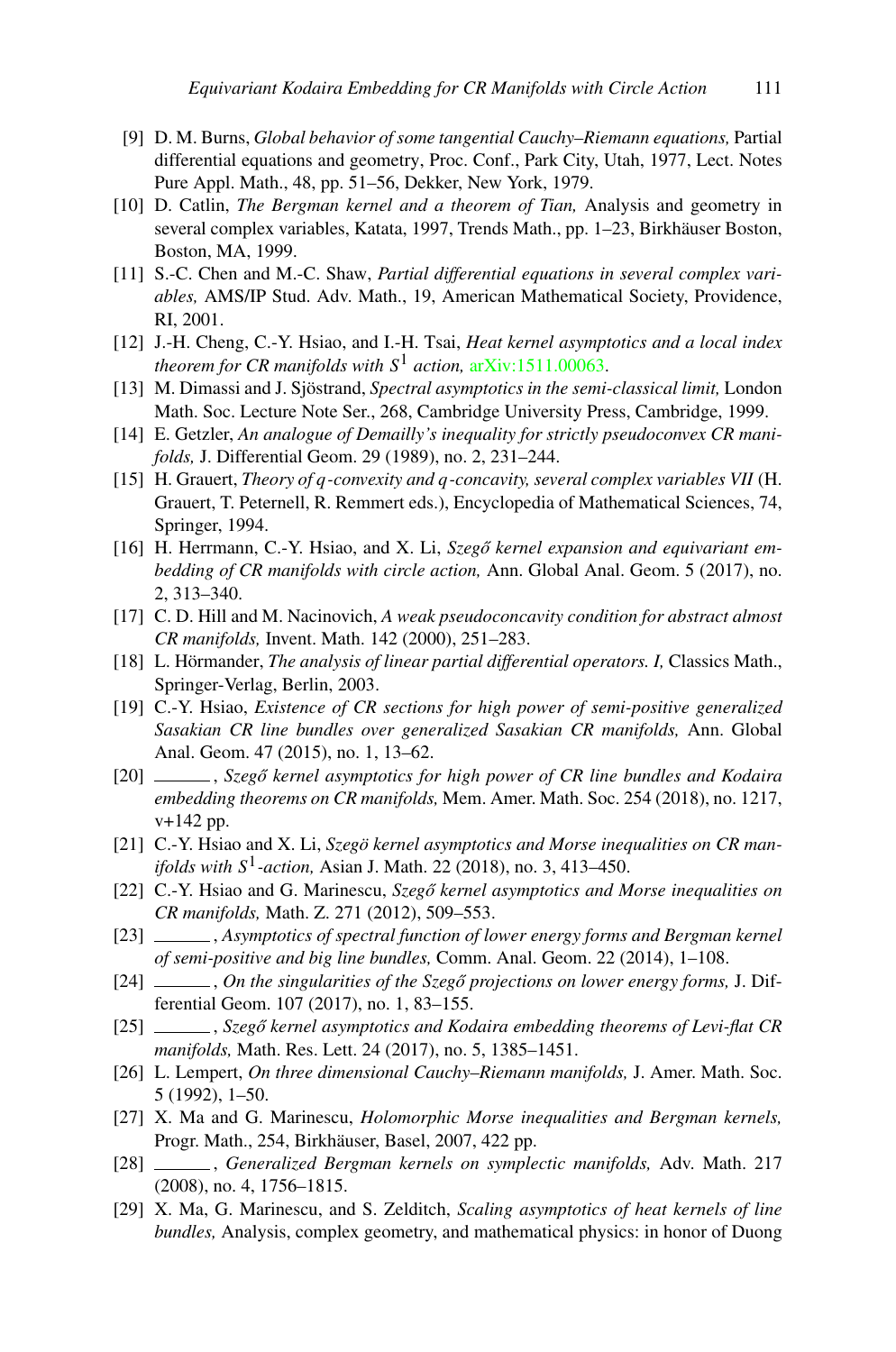<span id="page-57-0"></span>H. Phong, Contemp. Math., 644, pp. 175–202, Amer. Math. Soc., Providence, RI, 2015.

- [30] G. Marinescu, *Asymptotic Morse inequalities for pseudoconcave manifolds,* Ann. Sc. Norm. Super. Pisa Cl. Sci. 23 (1996), no. 1, 27–55.
- [31] T. Ohsawa, *On projectively embeddable complex-foliated structures,* Publ. RIMS Kyoto Univ. 48 (2012), 735–747.
- [32] T. Ohsawa and N. Sibony, *Kähler identity on Levi flat manifolds and application to the embedding,* Nagoya Math. J. 158 (2000), 87–93.
- [33] L. Ornea and M. Verbitsky, *Sasakian structures on CR-manifolds,* Geom. Dedicata 125 (2007), 159–173.
- [34] H. Rossi, *Attaching analytic spaces to an analytic space along a pseudoconvex boundary,* Proc. Conf. on complex manifolds, pp. 242–256, Springer, New York, 1965.
- [35] B. Shiffman and S. Zelditch, *Asymptotics of almost holomorphic sections of ample line bundles on symplectic manifolds,* J. Reine Angew. Math. 544 (2002), 181–222.
- [36] M. E. Taylor, *Partial differential equations. 1: basic theory,* Appl. Math. Sci., 115, Springer-Verlag, Berlin, 1996.
- [37] G. Tian, *On a set of polarized Kähler metrics on algebraic manifolds,* J. Differential Geom. 32 (1990), 99–130.
- [38] S. Webster, *The integrability problem for CR vector bundles, several complex variables and complex geometry, part 3,* Proc. Sympos. Pure Math., 1989, 52, pp. 355– 368, Amer. Math. Soc., Providence, RI, 1991.
- [39] S. Zelditch, *Szegő kernels and a theorem of Tian*, Int. Math. Res. Not. 6 (1998), 317– 331.

C.-Y. Hsiao Institute of Mathematics Academia Sinica and National Center for Theoretical Sciences Astronomy-Mathematics Building, No. 1, Sec. 4 Roosevelt Road Taipei 10617 Taiwan

[chsiao@math.sinica.edu.tw](mailto:chsiao@math.sinica.edu.tw) [chinyu.hsiao@gmail.com](mailto:chinyu.hsiao@gmail.com)

X. Li School of Mathematics and Statistics Wuhan University Hubei 430072 China & Institute of Mathematics Academia Sinica 6F, Astronomy-Mathematics Building, No. 1, Sec. 4 Roosevelt Road Taipei 10617 Taiwan

[xiaoshanli@whu.edu.cn](mailto:xiaoshanli@whu.edu.cn) [xiaoshanli@math.sinica.edu.tw](mailto:xiaoshanli@math.sinica.edu.tw)